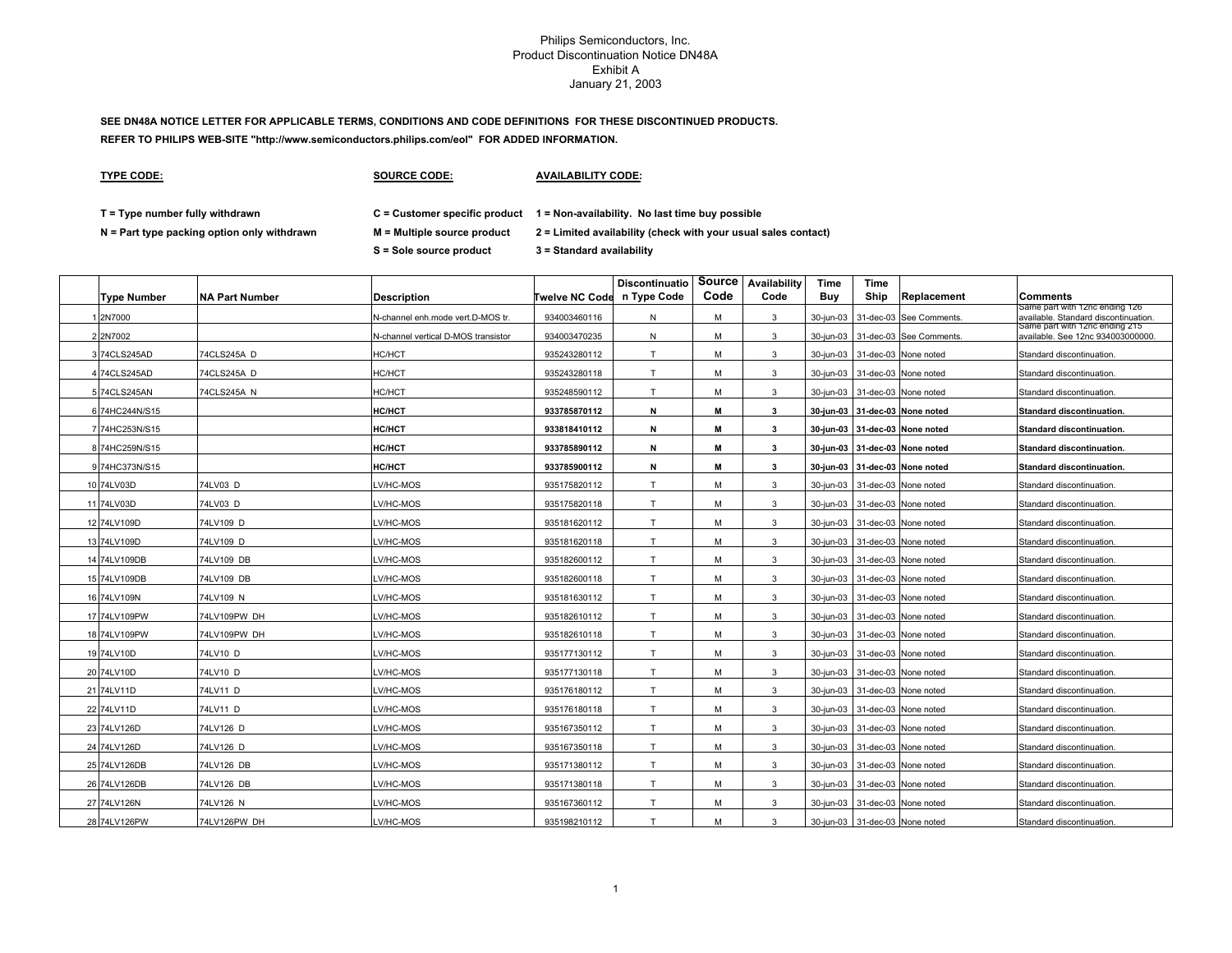| <b>Type Number</b> | <b>NA Part Number</b> | Description                         | Twelve NC Code | <b>Discontinuatio</b><br>n Type Code | Source<br>Code | Availability<br>Code | Time<br>Buy | Time<br>Ship      | Replacement           | Comments                                                                         |
|--------------------|-----------------------|-------------------------------------|----------------|--------------------------------------|----------------|----------------------|-------------|-------------------|-----------------------|----------------------------------------------------------------------------------|
| 29 74LV126PW       | 74LV126PW DH          | V/HC-MOS                            | 935198210118   | $\mathsf{T}$                         | M              | 3                    | 30-jun-03   | 31-dec-03         | None noted            | Standard discontinuation                                                         |
| 30 74LV257D        | 74LV257 D             | V/HC-MOS                            | 935193310112   | T                                    | M              | 3                    | 30-jun-03   | 31-dec-03         | None noted            | Standard discontinuation                                                         |
| 31 74LV257D        | 74LV257 D             | V/HC-MOS                            | 935193310118   | T                                    | M              | 3                    | 30-jun-03   | 31-dec-03         | None noted            | Standard discontinuation                                                         |
| 32 74LV257DB       | 74LV257 DB            | V/HC-MOS                            | 935193320112   | T                                    | M              | 3                    | 30-jun-03   | 31-dec-03         | None noted            | Standard discontinuation                                                         |
| 33 74LV257DB       | 74LV257 DB            | V/HC-MOS                            | 935193320118   | T                                    | M              | 3                    | 30-jun-03   |                   | 31-dec-03 None noted  | Standard discontinuation                                                         |
| 34 74LV257N        | 74LV257 N             | V/HC-MOS                            | 935193330112   | T                                    | M              | 3                    | 30-jun-03   | 31-dec-03         | None noted            | Standard discontinuation                                                         |
| 35 74LV257PW       | 74LV257PW DH          | V/HC-MOS                            | 935193340112   | T                                    | м              | 3                    | 30-jun-03   | 31-dec-03         | None noted            | Standard discontinuation.                                                        |
| 36 74LV257PW       | 74LV257PW DH          | V/HC-MOS                            | 935193340118   | T                                    | М              | 3                    | 30-jun-03   |                   | 31-dec-03 None noted  | Standard discontinuation                                                         |
| 37 BF989           |                       | Silicon n-channel dual gate MOS-FET | 933639610215   | T                                    | м              | 3                    | 30-jun-03   | 31-dec-03 None    |                       | Standard discontinuation                                                         |
| 38 BFG590W/X       |                       | NPN 5 GHz wideband transistor       | 934032470115   | N                                    | м              | 3                    | 30-jun-03   | 31-dec-03 BFG590W |                       | <b>Standard discontinuation.</b>                                                 |
| 39 BFR94A          |                       | NPN 3.5 GHz wideband transistor     | 934005840112   | T                                    | м              | 3                    | 30-jun-03   | 31-dec-03         | None                  | Standard discontinuation                                                         |
| 40 BGD502/03       |                       | CATV power doubler amplifier module | 933946420112   | T                                    | s              | 3                    | 30-sep-03   | 31-dec-03 BGD502  |                       | Standard discontinuation.                                                        |
| 41 BGD802MI/02     |                       | <b>CATV</b> amplifier module        | 934054741112   | T.                                   | M              | 3                    | 30-jun-03   | 31-dec-03 None    |                       | Standard discontinuation.                                                        |
| 42 BGD802N         |                       | CATV amplifier module               | 934048680112   | $\mathsf{T}$                         | м              | 3                    | 30-jun-03   | 31-dec-03         | <b>BGD812</b>         | Standard discontinuation                                                         |
| 43 BGD802N/07      |                       | <b>CATV amplifier module</b>        | 934055142112   | T                                    | M              | $\mathbf{3}$         | 30-jun-03   | 31-dec-03 BGD812  |                       | Standard discontinuation.                                                        |
| 44 BGD804N/02      |                       | <b>CATV</b> amplifier module        | 934056234112   | T.                                   | м              | 3                    | 30-jun-03   | 31-dec-03 BGD814  |                       | Standard discontinuation.                                                        |
| 45 BGX881          |                       | CATV amplifier module               | 934016830112   | T                                    | S              | 3                    | 30-sep-03   | 31-dec-03         | None                  | Standard discontinuation                                                         |
| 46 BGY785AD        |                       | CATV amplifier module               | 934034850112   | T                                    | S              | $\overline{2}$       | 30-sep-03   | 31-dec-03         | None                  | Limited availability. Consult Marketing.<br><b>Limited availability. Consult</b> |
| 47 BGY785AD/8M     |                       | <b>CATV amplifier module</b>        | 934047570112   | T.                                   | s              | $\overline{2}$       | 30-sep-03   | 31-dec-03 None    |                       | <b>Marketing</b>                                                                 |
| 48 BLV862          |                       | JHF linear push-pull power trans    | 934038450112   | T                                    | M              | 3                    | 30-jun-03   | 31-dec-03         | BLF861A               | Standard discontinuation.                                                        |
| 49 BLW96/01        |                       | HF/VHF power transistor             | 933655630112   | T.                                   | M              | 3                    | 30-jun-03   |                   | 31-dec-03 None noted  | Standard discontinuation.                                                        |
| 50 BSH120T         |                       | =30V N CHANNEL TRENCHFET            | 934056467116   | T                                    | М              | 3                    | 30-jun-03   | 31-dec-03         | <b>NONE</b>           | No replacement part available<br>Standard discontinuation.                       |
| 51 BSH121          |                       | 60V N TRENCHFET                     | 934056037115   | T.                                   | M              | 3                    | 30-jun-03   | 31-dec-03 NONE    |                       | no replacement part available.<br>Standard discontinuation.                      |
| 52 BSH121          |                       | 60V N TRENCHFET                     | 934056037135   | T                                    | M              | 3                    | 30-jun-03   | 31-dec-03         | <b>NONE</b>           | vo replacement part available<br>Standard discontinuation.                       |
| 53 BSP030          |                       | N-ch.enhancem.mode vert. D-MOS tr   | 934043650115   | T                                    | M              | 3                    | 30-jun-03   | 31-dec-03         | <b>NONE</b>           | vo replacement part available.<br>Standard discontinuation.                      |
| 54 BSP220          |                       | P-ch.enhancem.mode vert. D-MOS tr.  | 934000490135   | ${\sf N}$                            | м              | 3                    | 30-jun-03   | 31-dec-03         | See Comments          | Same part with 12nc ending 115<br>available. Standard discontinuation.           |
| 55 BSS84           |                       | P-ch.enhancem.mode vert. D-MOS tr.  | 933946360235   | N                                    | м              | 3                    | 30-jun-03   | 31-dec-03         | See Comments.         | Same part with 12nc ending 215<br>available. Standard discontinuation            |
| 56 BST72A          |                       | N-channel vertical D-MOS transistor | 933710530116   | N                                    | м              | 3                    | 30-jun-03   | 31-dec-03         | See Comments.         | same part with 12nc ending 112<br>available. See 12nc 933710530112               |
| 57 BT131-800       |                       | <b>QUADRANT TRIAC</b>               | 934056609412   | T                                    | M              | 3                    | 30-jun-03   | 31-dec-03         | BT131-600             | 600V available Standard<br>discontinuation.                                      |
| 58 BT131W-500      |                       | Triac                               | 934055285135   | T                                    | M              | 3                    | 30-jun-03   | 31-dec-03         | BT134W-600            | Standard discontinuation                                                         |
| 59 BT131W-600      |                       | Triac                               | 934055286135   | T                                    | M              | 3                    | 30-jun-03   | 31-dec-03         | BT134W-600            | Standard discontinuation                                                         |
| 60 BT132-600D      |                       | Triac                               | 934054893116   | T                                    | м              | 3                    | 30-jun-03   | 31-dec-03         | BT131-600             | Standard discontinuation.                                                        |
| 61 BT132-600D      |                       | Triac                               | 934054893412   | T                                    | M              | 3                    | 30-jun-03   |                   | 31-dec-03 BT131-600   | Standard discontinuation.<br>Standard type available Non-                        |
| 62 BT136-600D/LF   |                       | Triac                               | 934057317127   | T.                                   | M              | $\blacktriangleleft$ | 31-dec-02   |                   | 31-dec-02 BT136-600D  | manufacturable. Consult Marketing.<br>Standard type available Non-               |
| 63 BT136-600E/LF   |                       | Triac                               | 934057331127   | T.                                   | M              | $\mathbf{1}$         | 31-dec-02   |                   | 31-dec-02 BT136-600E  | manufacturable. Consult Marketing.                                               |
| 64 BT136-600F      |                       | Triac                               | 933515370127   | T                                    | M              | 3                    | 30-jun-03   |                   | 31-dec-03 BT136-600E  | Standard discontinuation.<br>same part available. In SO1428                      |
| 65 BT136B-600D     |                       | Triac                               | 934047590118   | T                                    | M              | 3                    | 30-jun-03   |                   | 31-dec-03 BT136S-600D | package. Standard discontinuation.                                               |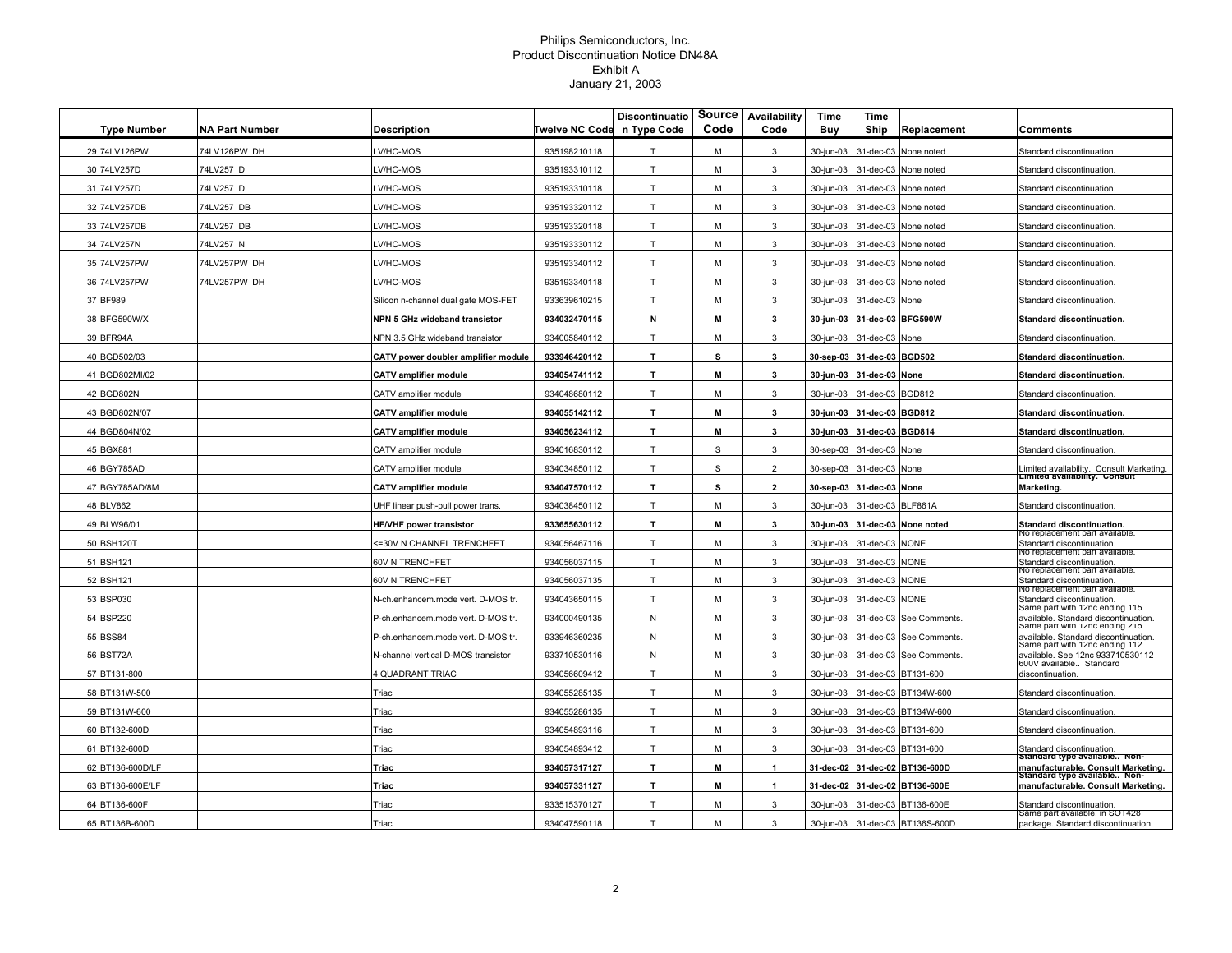|                    |                       |                                   |                       | <b>Discontinuatio</b> | Source | Availability | Time       | Time      |                                |                                                                       |
|--------------------|-----------------------|-----------------------------------|-----------------------|-----------------------|--------|--------------|------------|-----------|--------------------------------|-----------------------------------------------------------------------|
| <b>Type Number</b> | <b>NA Part Number</b> | <b>Description</b>                | <b>Twelve NC Code</b> | n Type Code           | Code   | Code         | <b>Buy</b> | Ship      | Replacement                    | Comments<br>Standard type available. Standard                         |
| 66 BT137-600E/02   |                       | Triac                             | 934019090127          | T.                    | M      | 3            | 30-jun-03  |           | 31-dec-03 BT136-600D           | discontinuation.                                                      |
| 67 BT137-600E/L01  |                       | Triac                             | 934031320127          | $\mathbf{T}$          | M      | 3            | 30-jun-03  |           | 31-dec-03 BT136-600D           | Standard type available.<br>Same part āvaliable. in SOT78             |
| 68 BT137-600F      |                       | Triac                             | 933500240127          | T                     | М      | 3            | 30-jun-03  | 31-dec-03 | BT137-600,BT137-600E           | package. Standard discontinuation.<br>Same part available. In SO1428  |
| 69 BT137B-600      |                       | Triac                             | 934047840118          | T                     | M      | 3            | 30-jun-03  | 31-dec-03 | BT137S-600                     | package. Standard discontinuation.<br>same part available. In SO1428  |
| 70 BT137B-600D     |                       | Triac                             | 934047730118          | T                     | M      | 3            | 30-jun-03  | 31-dec-03 | BT137S-600D                    | package. Standard discontinuation.<br>Same part available. In SO1428  |
| 71 BT137B-600G     |                       | Triac                             | 934047810118          | T                     | M      | 3            | 30-jun-03  | 31-dec-03 | BT137S-600G                    | package. Standard discontinuation.<br>Same part available. In SOT186A |
| 72 BT137F-600D     |                       | Triac                             | 934027110127          | T                     | M      | 3            | 30-jun-03  | 31-dec-03 | BT137X-600D                    | package. Standard discontinuation.<br>same part available. In SOT78   |
| 73 BT138-600F      |                       | Triac                             | 933529980127          | T                     | M      | 3            | 30-jun-03  | 31-dec-03 | BT138-600, BT138-600E          | package. Standard discontinuation.                                    |
| 74 BT138-800/L01   |                       | Triac                             | 934034710127          | $\mathbf{T}$          | M      | 3            | 30-jun-03  |           | 31-dec-03 BT138-800            | Standard type available. Standard<br>discontinuation.                 |
| 75 BT138-800F      |                       | Triac                             | 933599180127          | T                     | M      | 3            | 30-jun-03  |           | 31-dec-03 BT138-800,BT138-800E | same part available. In SOT78<br>package                              |
| 76 BT138-800G/L01  |                       | Triac                             | 934034730127          | T                     | М      | 3            | 30-jun-03  |           | 31-dec-03 BT138-800G           | Standard type available. Standard<br>discontinuation.                 |
| 77 BT138F-600      |                       | Triac                             | 933785040127          | T                     | M      | 3            | 30-jun-03  | 31-dec-03 | BT138X-600                     | Same part available. In SOT186A<br>package. Standard discontinuation. |
| 78 BT139-600F      |                       | Triac                             | 933530040127          | T                     | M      | 3            | 30-jun-03  | 31-dec-03 | BT139-600E                     | Standard discontinuation.                                             |
| 79 BT139-800F      |                       | Triac                             | 933599220127          | T                     | M      | 3            | 30-jun-03  | 31-dec-03 | BT139-800E                     | Standard discontinuation.                                             |
| 80 BT139F-600      |                       | Triac                             | 933785070127          | T                     | M      | 3            | 30-jun-03  | 31-dec-03 | BT139X-600                     | Same part available. In SOT186A<br>package. Standard discontinuation. |
| 81 BT139F-600E     |                       | Triac                             | 934028370127          | T                     | M      | 3            | 30-jun-03  | 31-dec-03 | BT139X-600E                    | Same part available. In SOT186A<br>package. Standard discontinuation. |
| 82 BT139F-600F     |                       | Triac                             | 934008410127          | T                     | М      | 3            | 30-jun-03  | 31-dec-03 | BT139X-600F                    | Same part available. In SOT186A<br>package. Standard discontinuation. |
| 83 BT139F-800      |                       | Triac                             | 933785080127          | T                     | M      | 3            | 30-jun-03  | 31-dec-03 | BT139X-800                     | same part avaliable. In SOT186A<br>package. Standard discontinuation. |
| 84 BT148S-600Z/01  |                       | Thyristor                         | 934054709118          | $\mathbf{T}$          | M      | 3            | 30-jun-03  | 31-dec-03 | <b>NONE</b>                    | No replacement part available.<br>Standard discontinuation.           |
| 85 BT148W-400R     |                       | Thyristor                         | 934000980135          | T                     | M      | 3            | 30-jun-03  | 31-dec-03 | BT148W-600R                    | 600V available. Standard<br>discontinuation.                          |
| 86 BT151-500R/LF   |                       |                                   | 934057316127          | T                     | M      | 1            | 31-dec-02  |           | 31-dec-02 BT151-500R           | Standard type available. Non-                                         |
|                    |                       | Thyristor                         |                       | T                     |        | 3            |            |           |                                | manufacturable. Consult Marketing.<br>same part avaliable. In SO1428  |
| 87 BT151B-500R     |                       | Thyristor                         | 934048220118          |                       | М      |              | 30-jun-03  |           | 31-dec-03 BT151S-500R          | package. Standard discontinuation.<br>Same part available. In SO1428  |
| 88 BT151B-650R     |                       | Thyristor                         | 934048230118          | T                     | М      | 3            | 30-jun-03  |           | 31-dec-03 BT151S-650R          | package. Standard discontinuation.<br>Same part available. In SO1428  |
| 89 BT151B-800R     |                       | Thyristor                         | 934048240118          | T                     | M      | 3            | 30-jun-03  |           | 31-dec-03 BT151S-800R          | package. Standard discontinuation.<br>same part available. In SOT186A |
| 90 BT151F-500R     |                       | Thyristor                         | 933789430127          | T                     | M      | 3            | 30-jun-03  |           | 31-dec-03 BT151X-500R          | package. Standard discontinuation.                                    |
| 91 BT169E          |                       | Thyristor                         | 933998430112          | T                     | M      | 3            | 30-jun-03  | 31-dec-03 | <b>BT169G</b>                  | Standard discontinuation.<br>same part with 12nc ending, 112 or       |
| 92 BT169G          |                       | Thyristor                         | 934002840116          | ${\sf N}$             | M      | 3            | 30-jun-03  | 31-dec-03 | See Comments.                  | 126 available. 934002840112,<br>same part with 12nc ending, 112 or    |
| 93 BT169G          |                       | Thyristor                         | 934002840412          | ${\sf N}$             | M      | 3            | 30-jun-03  | 31-dec-03 | See Comments.                  | 126 available. 934002840112.<br>same part available. In SOT78         |
| 94 BT258U-600R     |                       | <b>GENERAL PURPOSE THYRISTOR</b>  | 934055561127          | T                     | м      | 3            | 30-jun-03  | 31-dec-03 | BT258-600R                     | package. Standard discontinuation.                                    |
| 95 BT300-600R      |                       | Thyristor                         | 934044380127          | T                     | M      | 3            | 30-jun-03  | 31-dec-03 | BT258-600R                     | Standard discontinuation                                              |
| 96 BTA151-650R     |                       | Thyristor                         | 933967160127          | T                     | M      | 3            | 30-jun-03  | 31-dec-03 | BT151-650R                     | Standard discontinuation                                              |
| 97 BTH151S-650R    |                       | HIGH REPETITIVE SURGE THYRISTOR   | 934055800118          | T                     | M      | 3            | 30-jun-03  | 31-dec-03 | BT151S-650R                    | Standard discontinuation.                                             |
| 98 BU1508AX        |                       | Silicon diffused power transistor | 934017040127          | T                     | M      | 3            | 30-jun-03  | 31-dec-03 | <b>BU2508AX</b>                | Standard discontinuation.                                             |
| 99 BU1706AB        |                       | IGHTING TRANSISTORS               | 934055122118          | T                     | M      | 3            | 30-jun-03  | 31-dec-03 | <b>NONE</b>                    | no replacement part available.<br>Standard discontinuation            |
| 100 BU2507AX       |                       | Silicon diffused power transistor | 934049600127          | T                     | M      | 3            | 30-jun-03  | 31-dec-03 | <b>BU4507AX</b>                | Standard discontinuation.                                             |
| 101 BU2520DW       |                       | Silicon diffused power transistor | 934053790127          | T                     | M      | 3            | 30-jun-03  | 31-dec-03 | <b>BU2520DF</b>                | Standard discontinuation                                              |
| 102 BU4523AX       |                       | HIGH PERF'CE DEFL.TR.FAMILY       | 934054802127          | T                     | M      | 3            | 30-jun-03  |           | 31-dec-03 BU2523AX             | Standard discontinuation                                              |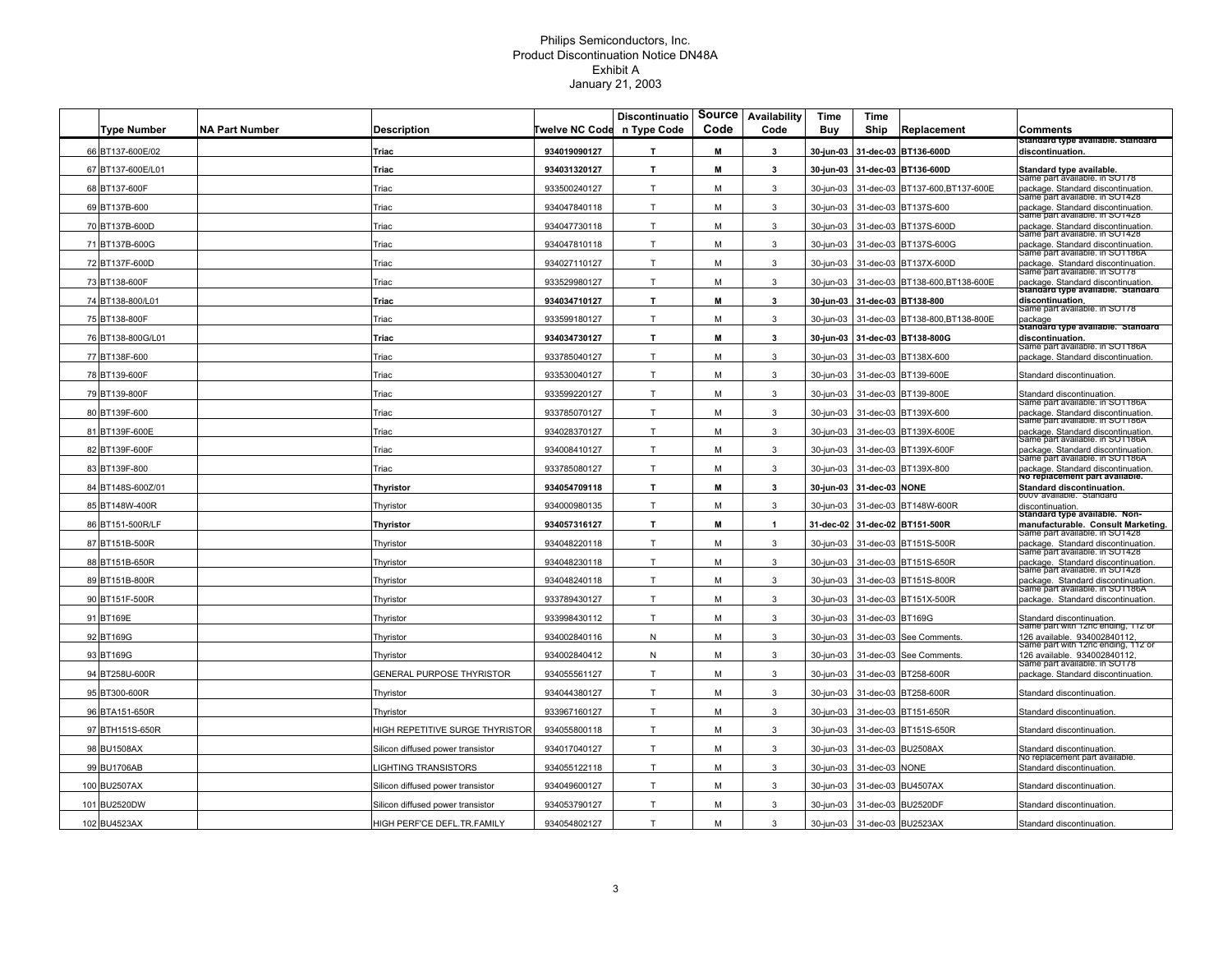| <b>Type Number</b> | <b>NA Part Number</b> | <b>Description</b>                 | Twelve NC Code | <b>Discontinuatio</b><br>n Type Code | Source<br>Code | Availability<br>Code | Time<br>Buy | <b>Time</b><br>Ship | Replacement                                    | <b>Comments</b>                                                     |
|--------------------|-----------------------|------------------------------------|----------------|--------------------------------------|----------------|----------------------|-------------|---------------------|------------------------------------------------|---------------------------------------------------------------------|
| 103 BUJ103AX       |                       | <b>LIGHTING TRANSISTORS</b>        | 934055159127   | T                                    | М              | 3                    | 30-jun-03   | 31-dec-03           | BUJ103A                                        | ame part available. In SOT78<br>package. Standard discontinuation.  |
| 104 BUJ105AX       |                       | <b>IGHTING TRANSISTOR</b>          | 934055529127   | T.                                   | M              | $\mathbf{3}$         | 30-jun-03   | 31-dec-03           | BUJ105A                                        | same part available. In SOT78<br>package. Standard discontinuation. |
| 105 BUJ303AX       |                       | <b>IGHTING TRANSISTORS</b>         | 934055163127   | T.                                   | M              | 3                    | 30-jun-03   | 31-dec-03           | NUJ303A                                        | same part available. In SOT78<br>backage. Standard discontinuation. |
| 106 BUJ304A        |                       | IGHTING TRANSISTOR                 | 934055525127   | T                                    | М              | 3                    | 30-jun-03   | 31-dec-03           | <b>NONE</b>                                    | No replacement part available.<br>Standard discontinuation.         |
| 107 BUJ304AX       |                       | IGHTING TRANSISTOR                 | 934055526127   | T.                                   | М              | 3                    | 30-jun-03   | 31-dec-03 NONE      |                                                | vo replacement part available.<br>Standard discontinuation.         |
| 108 BUK100-50DL    |                       | PowerMOS trans. Logic level TOPFET | 934027060127   | T                                    | M              | 3                    | 30-jun-03   |                     | 31-dec-03 BUK117-50DL                          | Standard discontinuation.                                           |
| 109 BUK100-50GS    |                       | PowerMOS transistor TOPFET         | 934020690127   | T                                    | M              | 3                    | 30-jun-03   | 31-dec-03 NONE      |                                                | vo replacement part available.<br>Standard discontinuation.         |
| 110 BUK101-50DL    |                       | PowerMOS trans. Logic level TOPFET | 934027070127   | T.                                   | М              | 3                    | 30-jun-03   |                     | 31-dec-03 BUK118-50DL                          | Standard discontinuation.                                           |
| 111 BUK102-50GS    |                       | PowerMOS transistor TOPFET         | 934020720127   | T.                                   | M              | $\mathbf{3}$         | 30-jun-03   | 31-dec-03 NONE      |                                                | vo replacement part available.<br>Standard discontinuation.         |
| 112 BUK104-50L     |                       | PowerMOS trans. Logic level TOPFET | 934023810127   | T                                    | M              | $\mathbf{3}$         | 30-jun-03   |                     | 31-dec-03 BUK122-50I                           | Standard discontinuation.                                           |
| 113 BUK106-50L     |                       | PowerMOS trans. Logic level TOPFET | 934023850127   | T                                    | М              | 3                    | 30-jun-03   |                     | 31-dec-03 BUK124-50L                           | Standard discontinuation                                            |
| 114 BUK106-50LP    |                       | PowerMOS trans. Logic level TOPFET | 934023870127   | T                                    | М              | 3                    | 30-jun-03   |                     | 31-dec-03 BUK124-50D<br>BUK128-50DL, BUK129-   | Standard discontinuation                                            |
| 115 BUK108-50GL    |                       | PowerMOS transistor                | 934041710118   | T                                    | M              | 3                    | 30-jun-03   | 31-dec-03           | 50DL                                           | Standard discontinuation.                                           |
| 116 BUK109-50GL    |                       | PowerMOS transistor                | 934041740118   | T                                    | М              | 3                    | 30-jun-03   | 31-dec-03           | <b>BUK129-50DL</b>                             | Standard discontinuation.<br>vo replacement part available.         |
| 117 BUK109-50GS    |                       | PowerMOS transistor                | 934041750118   | T                                    | M              | 3                    | 30-jun-03   | 31-dec-03 NONE      |                                                | Standard discontinuation.                                           |
| 118 BUK200-50Y     |                       | PowerMos trans.TOPFET high side sw | 934035330127   | T.                                   | M              | $\mathbf{3}$         | 30-jun-03   | 31-dec-03           | <b>BUK208-50Y</b>                              | Standard discontinuation.                                           |
| 119 BUK201-50Y     |                       | PowerMOS transistor                | 934041610127   | T                                    | М              | 3                    | 30-jun-03   | 31-dec-03           | BUK209-50Y                                     | Standard discontinuation.                                           |
| 120 BUK202-50X     |                       | PowerMos trans.TOPFET high side sw | 934026160127   | T                                    | М              | 3                    | 30-jun-03   |                     | 31-dec-03 BUK210-50Y                           | Standard discontinuation.                                           |
| 121 BUK204-50X     |                       | <b>TOPFET high side switch</b>     | 934041620118   | T                                    | м              | 3                    | 30-jun-03   |                     | 31-dec-03 BUK213-50Y                           | Standard discontinuation.                                           |
| 122 BUK206-50Y     |                       | <b>IIGHSIDE TOPFET 2</b>           | 934041670118   | T                                    | M              | 3                    | 30-jun-03   |                     | 31-dec-03 BUK213-50Y, BUK213-50YT              | Standard discontinuation.                                           |
| 123 BUK7514-55     |                       | TrenchMOS transistor               | 934045160127   | T                                    | M              | 3                    | 30-jun-03   |                     | 31-dec-03 BUK7514-55A<br>3UK/516-55A, BUK/520- | Standard discontinuation.                                           |
| 124 BUK7518-55     |                       | TrenchMOS transistor               | 934045170127   | T                                    | M              | 3                    | 30-jun-03   | 31-dec-03 55A       |                                                | Standard discontinuation.                                           |
| 125 BUK7524-55     |                       | TrenchMOS transistor               | 934045180127   | T                                    | M              | 3                    | 30-jun-03   |                     | 31-dec-03 BUK7524-55A                          | Standard discontinuation                                            |
| 126 BUK7535-55     |                       | FrenchMOS transistor               | 934050380127   | T.                                   | M              | 3                    | 30-jun-03   |                     | 31-dec-03 BUK7535-55A                          | Standard discontinuation.                                           |
| 127 BUK7635-55     |                       | TrenchMOS transistor               | 934050460118   | T                                    | M              | 3                    | 30-jun-03   |                     | 31-dec-03 BUK7635-55A                          | Standard discontinuation.<br>vo replacement part available.         |
| 128 BUK7728-55A    |                       | 30V><60V P CHANNEL GEN 2 TRE       | 934056015127   | T                                    | м              | 3                    | 30-jun-03   | 31-dec-03 NONE      |                                                | Standard discontinuation.<br>vo replacement part available          |
| 129 BUK7775-55A    |                       | 30V><60V P CHANNEL GEN 2 TRE       | 934056019127   | T                                    | M              | 3                    | 30-jun-03   | 31-dec-03 NONE      |                                                | Standard discontinuation.                                           |
| 130 BUK9230-55     |                       | TrenchMOS transistor               | 934054954118   | T.                                   | М              | 3                    | 30-jun-03   | 31-dec-03           | BUK9230-55A                                    | Standard discontinuation.                                           |
| 131 BUK9277-55     |                       | TrenchMOS transistor               | 934054958118   | T                                    | M              | 3                    | 30-jun-03   |                     | 31-dec-03 BUK9277-55A                          | Standard discontinuation                                            |
| 132 BUK9535-55     |                       | TrenchMOS transistor               | 934050420127   | T                                    | M              | 3                    | 30-jun-03   | 31-dec-03           | BUK9535-55A                                    | Standard discontinuation.                                           |
| 133 BUK9575-55     |                       | FrenchMOS transistor               | 934050430127   | T                                    | м              | 3                    | 30-jun-03   | 31-dec-03           | BUK9575-55A                                    | Standard discontinuation.                                           |
| 134 BUK9620-55     |                       | FrenchMOS transistor               | 934050480118   | T                                    | M              | 3                    | 30-jun-03   |                     | 31-dec-03 BUK9620-55A                          | Standard discontinuation.                                           |
| 135 BUK9675-55     |                       | TrenchMOS transistor               | 934050510118   | T.                                   | м              | $\mathcal{R}$        | 30-jun-03   |                     | 31-dec-03 BUK9535-55A                          | Standard discontinuation.<br>vo replacement part available          |
| 136 BUK9728-55A    |                       | 30V><60V P CHANNEL GEN 2 TRE       | 934056014127   | T                                    | M              | 3                    | 30-jun-03   | 31-dec-03 NONE      |                                                | Standard discontinuation.<br>no replacement part available          |
| 137 BUK9735-55A    |                       | 30V><60V P CHANNEL GEN 2 TRE       | 934056016127   | T                                    | М              | 3                    | 30-jun-03   | 31-dec-03 NONE      |                                                | Standard discontinuation.<br>vo replacement part available          |
| 138 BUK9775-55     |                       | TrenchMOS transistor               | 934054961127   | $\mathsf{T}$                         | М              | 3                    | 30-jun-03   | 31-dec-03 NONE      |                                                | Standard discontinuation.<br>vo replacement part available          |
| 139 BUK9775-55A    |                       | 30V><60V P CHANNEL GEN 2 TRE       | 934056018127   | T.                                   | M              | 3                    | 30-jun-03   | 31-dec-03 NONE      |                                                | Standard discontinuation.                                           |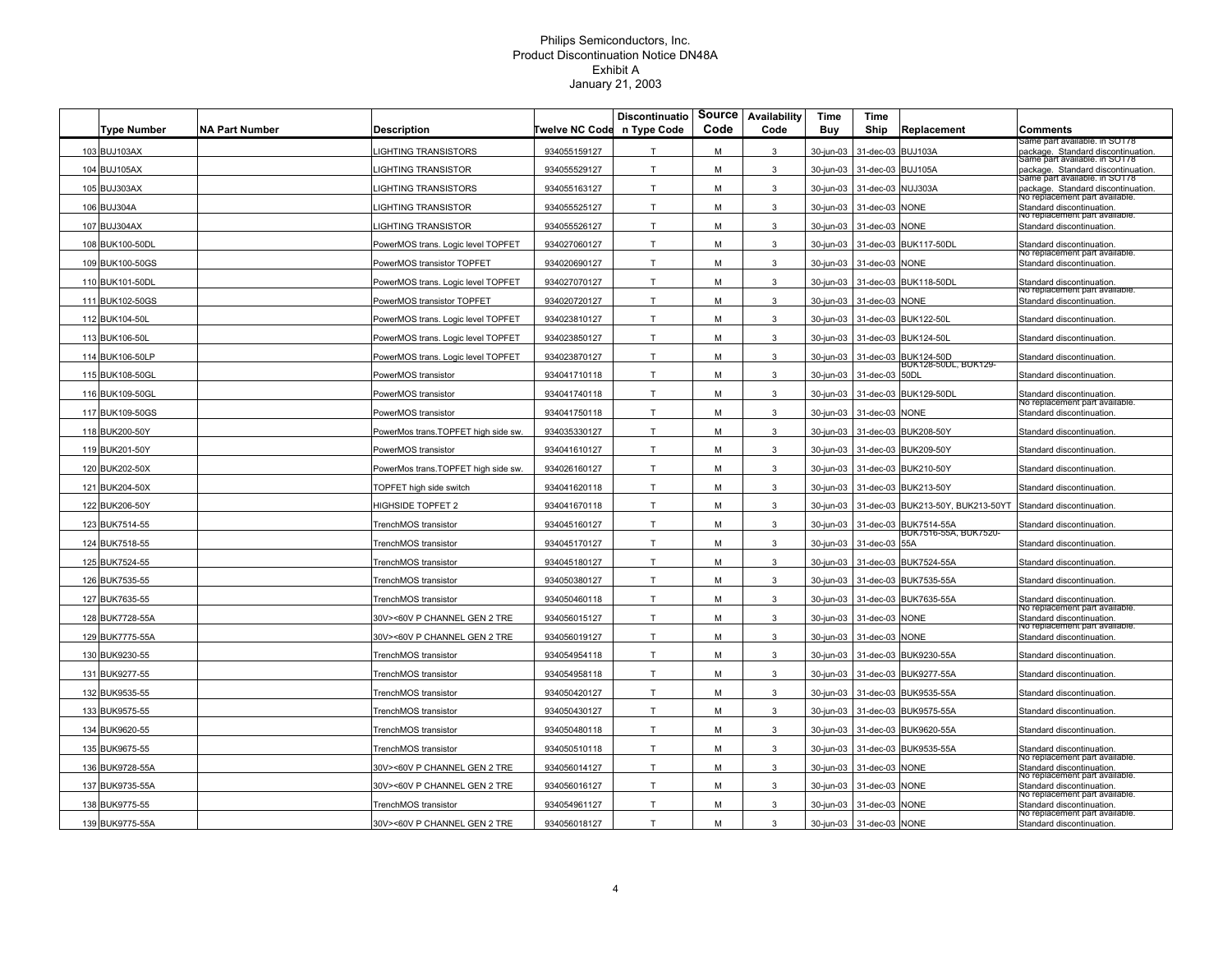| <b>Type Number</b> | <b>NA Part Number</b> | <b>Description</b>                   | <b>Fwelve NC Code</b> | <b>Discontinuatio</b><br>n Type Code | Source<br>Code | Availability<br>Code | Time<br><b>Buy</b> | Time<br>Ship | Replacement           | Comments                                                                                                   |
|--------------------|-----------------------|--------------------------------------|-----------------------|--------------------------------------|----------------|----------------------|--------------------|--------------|-----------------------|------------------------------------------------------------------------------------------------------------|
| 140 BUT11AF        |                       | Silicon diffused power transistor    | 933760560127          | T                                    | м              | 3                    | 30-jun-03          | 31-dec-03    | BUT11AX               | same part available. In SOT186A<br>package. Standard discontinuation.                                      |
| 141 BUT12A         |                       | Silicon diffused power transistor    | 933716120127          | T.                                   | М              | 3                    | 30-jun-03          | 31-dec-03    | BUT12AI               | Same part available. In SOT78<br>package. Standard discontinuation                                         |
| 142 BUT12AF        |                       | Silicon diffused power transistor    | 933788070127          | T.                                   | M              | 3                    | 30-jun-03          | 31-dec-03    | BUT12AI               | Same part available. In SOT78<br>package. Standard discontinuation                                         |
| 143 BUT12F         |                       | Silicon diffused power transistor    | 933788060127          | T.                                   | M              | 3                    | 30-jun-03          | 31-dec-03    | BUT12AI               | same part available. In SOT78<br>package. Standard discontinuation                                         |
| 144 BUT18AF        |                       | Silicon diffused power transistor    | 933807270127          | T                                    | M              | 3                    | 30-jun-03          | 31-dec-03    | BUT18A                | Same part available. In SOT78<br>package. Standard discontinuation                                         |
| 145 BUW11AF        |                       | Silicon diffused power transistor    | 933832500127          | T                                    | M              | 3                    | 30-jun-03          | 31-dec-03    | BUT11AX               | same part avaliable. In SOT186A<br>package. Standard discontinuation.                                      |
| 146 BUX87-1100     |                       | <b>SMPS TRANSISTOR</b>               | 934055949127          | T                                    | M              | 3                    | 30-iun-03          | 31-dec-03    | <b>NONE</b>           | vo replacement part available<br>Standard discontinuation.                                                 |
| 147 BY229F-600     |                       | Rectifier diode fast, soft recovery  | 933784430127          | T                                    | М              | 3                    | 30-jun-03          | 31-dec-03    | BY229X-600            | Same part available. In SOT186A<br>backage. Standard discontinuation                                       |
| 148 BY229F-800     |                       | Rectifier diode fast, soft recovery  | 933784900127          | T                                    | M              | 3                    | 30-jun-03          |              | 31-dec-03 BY229X-800  | same part available. In SOT186A<br>backage. Standard discontinuation                                       |
| 149 BY359F-1500    |                       | Rectifier diode fast, high-voltage   | 934018390127          | T                                    | M              | 3                    | 30-jun-03          |              | 31-dec-03 BY359X-1500 | Same part available. In SOT186A<br>package. Standard discontinuation.                                      |
| 150 BY459F-1500    |                       | Rectifier diode fast, high-voltage   | 934031230127          | T.                                   | M              | 3                    | 30-jun-03          |              | 31-dec-03 BY459X-1500 | same part available. In SOT186A<br>ackage. Standard discontinuation.                                       |
| 151 BYM358DX       |                       | <b>FAST RECTIFIERS</b>               | 934056042127          | T                                    | M              | 3                    | 30-jun-03          | 31-dec-03    | BYM358X               | Same part available. In SOT186A<br>package. Standard discontinuation.                                      |
| 152 BYQ28ED-200    |                       | Rectifier diode ultrafast            | 934054886118          | T                                    | M              | 3                    | 30-jun-03          | 31-dec-03    | BYQ28E-200            | vo direct SMD replacement. Standard<br>discontinuation.                                                    |
| 153 BYQ28EX-200    |                       | Rectifier diode ultrafast, epitaxial | 934039660127          | T                                    | М              | 3                    | 30-jun-03          | 31-dec-03    | BYQ28E-200            | same part available. In SOT78<br>package. Standard discontinuation.                                        |
| 154 BYQ28F-200     |                       | Rectifier diode ultrafast            | 933993060127          | T                                    | М              | 3                    | 30-jun-03          | 31-dec-03    | BYQ28X-200            | Same part available. In SOT186A<br>package. Standard discontinuation                                       |
| 155 BYQ30EB-200    |                       | Rectifier diode ultrafast            | 934053900118          | T                                    | М              | 3                    | 30-jun-03          |              | 31-dec-03 BYQ30E-200  | vo direct SMD replacement. Standard<br>discontinuation.                                                    |
| 156 BYQ30ED-200    |                       | Rectifier diode ultrafast            | 934054747118          | T                                    | M              | 3                    | 30-jun-03          | 31-dec-03    | BYQ30E-200            | vo direct SMD replacement. Standard<br>discontinuation.                                                    |
| 157 BYQ60EW-200    |                       | V EPITAXIAL RECTIFIER                | 934055376127          | T                                    | M              | 3                    | 30-jun-03          | 31-dec-03    | <b>NONE</b>           | no replacement part available.<br>Standard discontinuation.                                                |
| 158 BYR29-700      |                       | Rectifier diode ultrafast            | 933834970127          | T                                    | M              | 3                    | 30-jun-03          | 31-dec-03    | BYR29-800             | 800V available. Standard<br>discontinuation.                                                               |
| 159 BYR29F-600     |                       | Rectifier diode ultrafast            | 933978470127          | T                                    | М              | 3                    | 30-jun-03          | 31-dec-03    | BYR29-600             | same part available. In SOT78<br>package. Standard discontinuation                                         |
| 160 BYR29F-700     |                       | Rectifier diode ultrafast            | 933978480127          | T                                    | M              | 3                    | 30-jun-03          |              | 31-dec-03 BYR29-800   | Standard discontinuation.                                                                                  |
| 161 BYR29F-800     |                       | Rectifier diode ultrafast            | 933835300127          | T                                    | М              | 3                    | 30-jun-03          |              | 31-dec-03 BYR29-800   | same part available. In SOT78<br>backage. Standard discontinuation.<br><del>500V āvallable. Standard</del> |
| 162 BYT28-400      |                       | Dual rectifier diode ultrafast       | 933744370127          | T                                    | м              | 3                    | 30-jun-03          |              | 31-dec-03 BYT28-500   | discontinuation<br>500V available. Standard                                                                |
| 163 BYT79-400      |                       | Dual rectifier diode ultrafast       | 933709040127          | T                                    | M              | 3                    | 30-jun-03          |              | 31-dec-03 BYT79-500   | discontinuation                                                                                            |
| 164 BYV133-45      |                       | Rectifier diode Schottky barrier     | 933894410127          | T                                    | M              | 3                    | 30-jun-03          |              | 31-dec-03 PBYR4045WT  | Standard discontinuation                                                                                   |
| 165 BYV133X-45     |                       | Rectifier diode Schottky barrier     | 934044990127          | T                                    | M              | 3                    | 30-jun-03          | 31-dec-03    | PBYR4045WT            | Standard discontinuation.<br>800V available. Standard                                                      |
| 166 BYV29-600      |                       | V EPITAXIAL RECTIFIERS               | 934055895127          | T                                    | M              | 3                    | 30-jun-03          | 31-dec-03    | BYV29-800             | discontinuation.<br>same part available. In SOT78                                                          |
| 167 BYV29F-400     |                       | Rectifier diode ultrafast            | 933867300127          | T                                    | M              | 3                    | 30-jun-03          | 31-dec-03    | BYV29-400             | package. Standard discontinuation.<br>Same part available. In SOT78                                        |
| 168 BYV29F-500     |                       | Rectifier diode ultrafast            | 933867310127          | T                                    | M              | 3                    | 30-jun-03          | 31-dec-03    | BYV29-500             | package. Standard discontinuation<br><del>buuv ăvaliable.  standard</del>                                  |
| 169 BYV29X-300     |                       | <b>HP EPITAXIAL RECTIFIERS</b>       | 934055558127          | T                                    | м              | 3                    | 30-jun-03          |              | 31-dec-03 BYV29X-500  | discontinuation<br>same part available. In SOT78                                                           |
| 170 BYV29X-600     |                       | V EPITAXIAL RECTIFIERS               | 934055896127          | T                                    | M              | 3                    | 30-jun-03          | 31-dec-03    | BYR29-600             | package. Standard discontinuation.<br>Same part available. In SOT78                                        |
| 171 BYV32EX-200    |                       | Rectifier diode ultrafast,epitaxial  | 934043190127          | T                                    | M              | 3                    | 30-jun-03          | 31-dec-03    | BYV32E-200            | backage. Standard discontinuation<br>same part available. In SOT78                                         |
| 172 BYV32F-200     |                       | Rectifier diode ultrafast            | 933760780127          | T                                    | M              | 3                    | 30-jun-03          | 31-dec-03    | BYV32E-200            | package. Standard discontinuation.<br>No replacement part available                                        |
| 173 BYV40E-150     |                       | Rectifier diode ultrafast epitaxial  | 934043210115          | T                                    | М              | 3                    | 30-jun-03          | 31-dec-03    | <b>NONE</b>           | Standard discontinuation.<br>500V available. Standard                                                      |
| 174 BYV44-300      |                       | Dual rectifier diode ultrafast       | 933722290127          | T                                    | M              | 3                    | 30-jun-03          |              | 31-dec-03 BYV44-500   | discontinuation.                                                                                           |
| 175 BYV74W-500     |                       | Dual rectifier diode ultrafast       | 934047110127          | T                                    | м              | 3                    | 30-jun-03          |              | 31-dec-03 BYV44-500   | Standard discontinuation.<br>zuuv avallable. Standard                                                      |
| 176 BYV79E-150     |                       | Rectifier diode ultrafast, rugged    | 934014570127          | T                                    | M              | 3                    | 30-jun-03          |              | 31-dec-03 BYV79E-200  | discontinuation                                                                                            |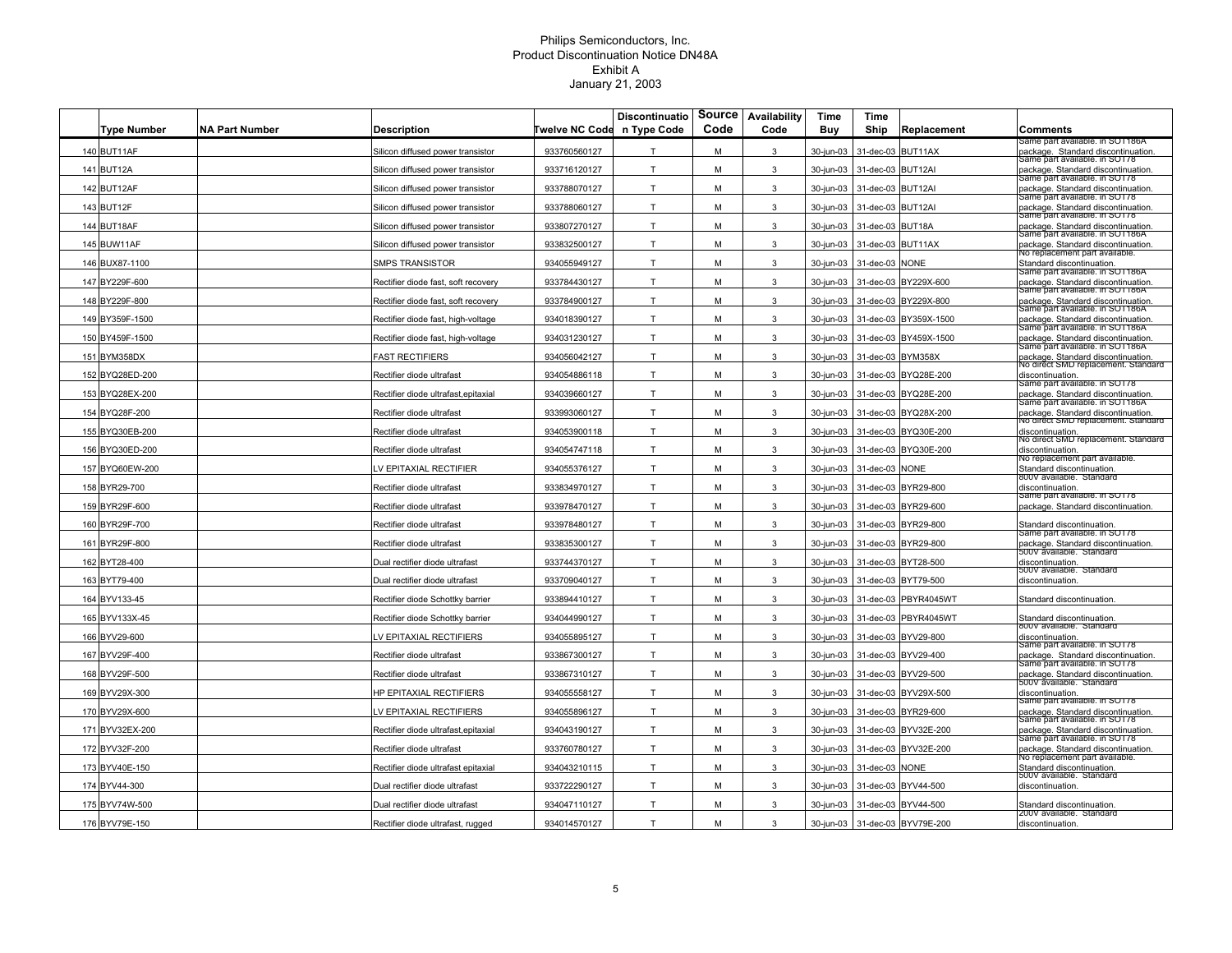|     | <b>Type Number</b> | <b>NA Part Number</b> | Description                        | Twelve NC Code | <b>Discontinuatio</b><br>n Type Code | Source<br>Code | Availability<br>Code | Time<br><b>Buy</b>       | Time<br>Ship             | Replacement            | Comments                                                                   |
|-----|--------------------|-----------------------|------------------------------------|----------------|--------------------------------------|----------------|----------------------|--------------------------|--------------------------|------------------------|----------------------------------------------------------------------------|
|     | 177 BYW29E-100     |                       | Rectifier diode ultrafast, rugged  | 934011640127   | $\mathsf{T}$                         | м              | 3                    | 30-jun-03                | 31-dec-03                | BYW29E-150             | 150V available. Standard<br>discontinuation.                               |
|     | 178 BYW29ED-150    |                       | Rectifier diodes ultrafast         | 934054882118   | T                                    | M              | 3                    | 30-jun-03                |                          | 31-dec-03 BYW29E-150   | same part available. In SOT78<br>package. Standard discontinuation.        |
|     | 179 BYW29F-150     |                       | Rectifier diode ultrafast          | 933784940127   | T                                    | M              | 3                    | 30-jun-03                | 31-dec-03                | BYW29E-150             | same part available. In SOT78<br>package. Standard discontinuation.        |
|     | 180 BYW29F-200     |                       | Rectifier diode ultrafast          | 933784950127   | T                                    | м              | 3                    | 30-jun-03                | 31-dec-03                | BYW29E-200             | Same part available. In SOT78<br>package. Standard discontinuation.        |
|     | 181 CBT3245D       | CBT3245 D             | <b>BBIT CORSSBAR SWITCH</b>        | 935265500112   | T                                    | M              | 3                    | 30-jun-03                | 31-dec-03                | CBT3245AD              | Standard discontinuation                                                   |
|     | 182 CBT3245D       | CBT3245 D             | <b>BBIT CORSSBAR SWITCH</b>        | 935265500118   | T.                                   | M              | 3                    | 30-jun-03                | 31-dec-03                | CBT3245AD              | Standard discontinuation                                                   |
|     | 183 CBT3245DB      | CBT3245 DB            | <b>BBIT CORSSBAR SWITCH</b>        | 935265501112   | $\mathsf{T}$                         | М              | 3                    | 30-jun-03                |                          | 31-dec-03 CBT3245ADB   | Standard discontinuation                                                   |
|     | 184 CBT3245DB      | CBT3245 DB            | 8BIT CORSSBAR SWITCH               | 935265501118   | T                                    | м              | 3                    | 30-jun-03                |                          | 31-dec-03 CBT3245ADB   | Standard discontinuation                                                   |
|     | 185 CBT3245PW      | CBT3245PW DH          | 8BIT CORSSBAR SWITCH               | 935265502112   | T                                    | м              | 3                    | 30-jun-03                |                          | 31-dec-03 CBT3245PW    | Standard discontinuation                                                   |
|     | 186 CBT3245PW      | CBT3245PW DH          | 8BIT CORSSBAR SWITCH               | 935265502118   | $\mathsf T$                          | м              | $\mathbf{3}$         | 30-jun-03                |                          | 31-dec-03 CBT3245PW    | Standard discontinuation                                                   |
|     | 187 CGD914MI       |                       | CATV MODULES                       | 934056237112   | $\top$                               | M              | $\mathbf{3}$         | 30-jun-03                | 31-dec-03                | None                   | Standard discontinuation.<br>Non-manuracturable. Consult                   |
|     | 188 CGY2014ATW/C1  | CGY2014ATW DT         | <b>GSM/DCS POWER AMPLIFIER</b>     | 935268135112   | T.                                   | s              | $\mathbf{1}$         | 31-dec-02                | 31-dec-02 None           |                        | Marketing.                                                                 |
|     | 189 CGY2014ATW/C1  | CGY2014ATW DT         | <b>GSM/DCS POWER AMPLIFIER</b>     | 935268135118   | T.                                   | s              | $\overline{2}$       |                          | 30-sep-03 31-dec-03 None |                        | Limited availability. Consult<br>Marketing.<br>Non-manuracturable. Consult |
|     | 190 CGY2015HN/C1   | CGY2015HN BT          | <b>GSM/DCS/PCS/POWER AMPLIFIER</b> | 935268653118   | T                                    | s              | $\mathbf{1}$         | 31-dec-02 31-dec-02 None |                          |                        | Marketing.<br>Limited availability. Consult                                |
|     | 191 CGY2032BTS/C1  | CGY2032BTS DK         | PHEMT POWER AMPLIFIER FOR DECT     | 935263997112   | T.                                   | s              | $\mathbf{2}$         | 30-sep-03                |                          | 31-dec-03 UAA3590TW/C1 | Marketing.<br>Limited availability. Consult                                |
|     | 192 CGY2032BTS/C1  | CGY2032BTS DK         | PHEMT POWER AMPLIFIER FOR DECT     | 935263997118   | T.                                   | s              | $\overline{2}$       | 30-sep-03                |                          | 31-dec-03 UAA3590TW/C1 | Marketing.                                                                 |
|     | 193 HEF4001UBP     | HEF4001UBP N          | HEF                                | 933507870652   | T                                    | M              | 3                    | 30-jun-03                | 31-dec-03                | None noted             | Standard discontinuation.                                                  |
|     | 194 HEF4001UBT     | HEF4001UBT D          | HEF                                | 933507890652   | T.                                   | M              | 3                    | 30-jun-03                | 31-dec-03                | None noted             | Standard discontinuation                                                   |
|     | 195 HEF4001UBT     | <b>IEF4001UBT D</b>   | <b>IEF</b>                         | 933507890653   | T                                    | м              | 3                    | 30-jun-03                |                          | 31-dec-03 None noted   | Standard discontinuation                                                   |
|     | 196 HEF4001UBU     |                       | <b>HEF</b>                         | 933622930005   | $\mathsf{T}$                         | М              | 3                    | 30-jun-03                |                          | 31-dec-03 None noted   | Standard discontinuation                                                   |
|     | 197 HEF4013BTS     | HEF4013BTS DB         | HEF                                | 935245290112   | T                                    | M              | 3                    | 30-jun-03                |                          | 31-dec-03 None noted   | Standard discontinuation                                                   |
|     | 198 HEF4013BTS     | HEF4013BTS DB         | HEF                                | 935245290118   | T                                    | м              | 3                    | 30-jun-03                |                          | 31-dec-03 None noted   | Standard discontinuation                                                   |
|     | 199 HEF4029BP      | HEF4029BP N           | <b>HEF</b>                         | 933296660652   | T.                                   | м              | 3                    | 30-jun-03                |                          | 31-dec-03 None noted   | Standard discontinuation                                                   |
|     | 200 HEF4029BT      | HEF4029BT D           | <b>HEF</b>                         | 933372810652   | T                                    | M              | 3                    | 30-jun-03                | 31-dec-03                | None noted             | Standard discontinuation                                                   |
|     | 201 HEF4029BT      | HEF4029BT D           | <b>HEF</b>                         | 933372810653   | $\mathsf T$                          | M              | $\mathbf{3}$         | 30-jun-03                | 31-dec-03                | None noted             | Standard discontinuation                                                   |
|     | 202 HEF4029BU      |                       | HEF                                | 933373750005   | T                                    | M              | 3                    | 30-jun-03                | 31-dec-03                | None noted             | Standard discontinuation                                                   |
|     | 203 HEF4041BP      | IEF4041BP N           | <b>HEF</b>                         | 933324230652   | $\mathsf{T}$                         | м              | 3                    | 30-jun-03                | 31-dec-03                | None noted             | Standard discontinuation                                                   |
|     | 204 HEF4041BT      | HEF4041BT D           | HEF                                | 933372860652   | T.                                   | M              | 3                    | 30-jun-03                |                          | 31-dec-03 None noted   | Standard discontinuation                                                   |
|     | 205 HEF4041BT      | HEF4041BT D           | <b>HEF</b>                         | 933372860653   | T                                    | M              | 3                    | 30-jun-03                | 31-dec-03                | None noted             | Standard discontinuation                                                   |
| 206 | IEF4076BP          | HEF4076BP N           | <b>HEF</b>                         | 933334250652   | T                                    | M              | 3                    | 30-jun-03                | 31-dec-03                | None noted             | Standard discontinuation.                                                  |
|     | 207 HEF4076BT      | IEF4076BT D           | <b>HEF</b>                         | 933373060652   | T                                    | M              | 3                    | 30-jun-03                | 31-dec-03                | None noted             | Standard discontinuation                                                   |
|     | 208 HEF4076BT      | HEF4076BT D           | <b>HEF</b>                         | 933373060653   | T                                    | м              | 3                    | 30-jun-03                |                          | 31-dec-03 None noted   | Standard discontinuation                                                   |
| 209 | HEF4076BU          |                       | <b>HEF</b>                         | 933374000005   | $\mathsf{T}$                         | М              | 3                    | 30-jun-03                | 31-dec-03                | None noted             | Standard discontinuation                                                   |
|     | 210 HEF4502BP      | IEF4502BP N           | <b>HEF</b>                         | 933334270652   | T                                    | M              | 3                    | 30-jun-03                |                          | 31-dec-03 None noted   | Standard discontinuation                                                   |
|     | 211 HEF4502BT      | HEF4502BT D           | HEF                                | 933373150652   | T.                                   | M              | 3                    | 30-jun-03                |                          | 31-dec-03 None noted   | Standard discontinuation                                                   |
|     | 212 HEF4502BT      | HEF4502BT D           | <b>HEF</b>                         | 933373150653   | T                                    | M              | 3                    | 30-jun-03                | 31-dec-03                | None noted             | Standard discontinuation                                                   |
|     | 213 HEF4505BP      | HEF4505BP N           | HEF                                | 933334280652   | T.                                   | M              | 3                    | 30-jun-03                |                          | 31-dec-03 None noted   | Standard discontinuation                                                   |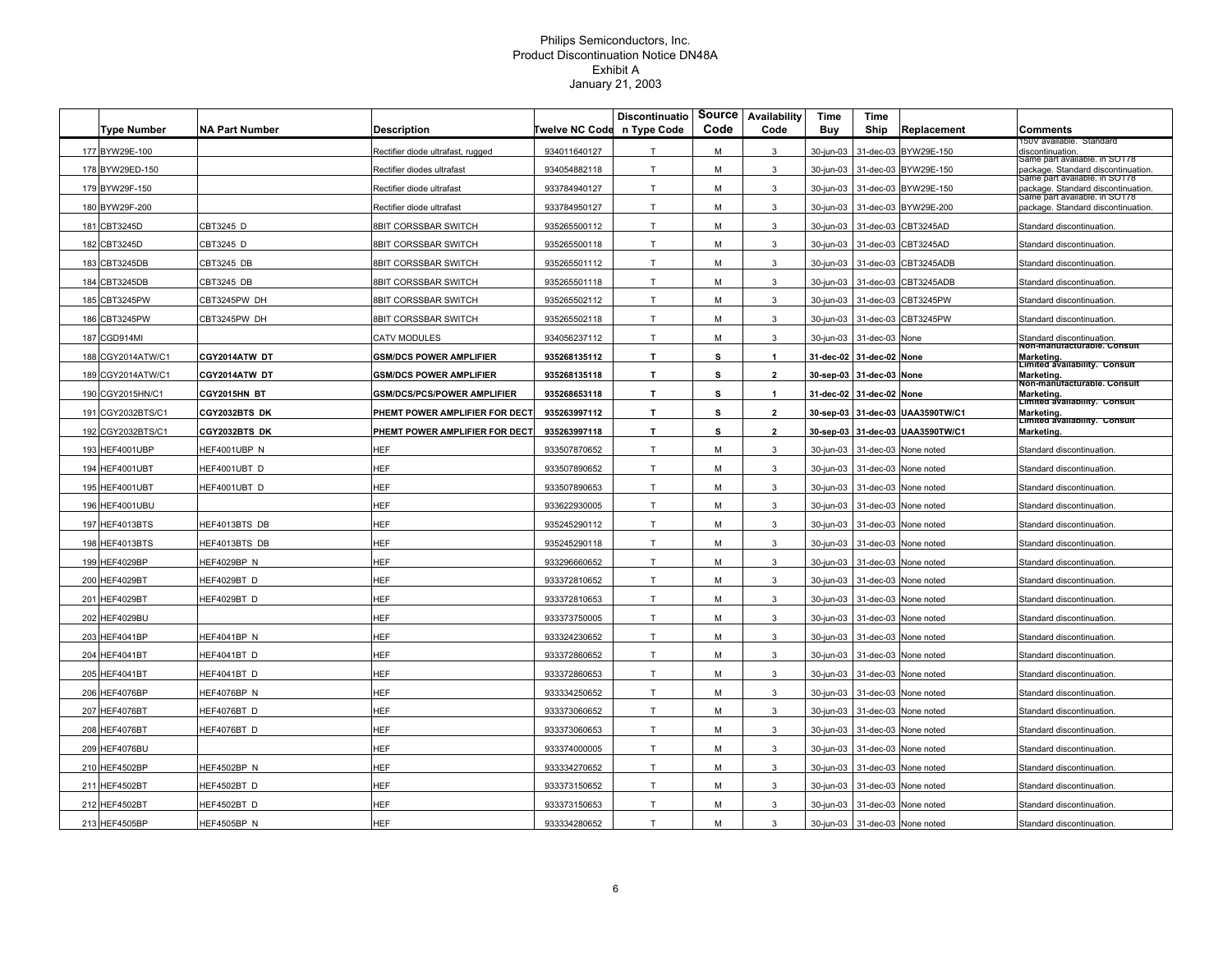|       | <b>Type Number</b>  | <b>NA Part Number</b> | <b>Description</b>            | <b>Twelve NC Code</b> | <b>Discontinuatio</b><br>n Type Code | <b>Source</b><br>Code | Availability<br>Code | Time<br>Buy | Time<br>Ship   | Replacement                             | Comments                                                                                                     |
|-------|---------------------|-----------------------|-------------------------------|-----------------------|--------------------------------------|-----------------------|----------------------|-------------|----------------|-----------------------------------------|--------------------------------------------------------------------------------------------------------------|
|       | 214 HEF4512BP       | HEF4512BP N           | <b>HEF</b>                    | 933334290652          | $\mathsf{T}$                         | м                     | 3                    | 30-jun-03   |                | 31-dec-03 None noted                    | Standard discontinuation                                                                                     |
|       | 215 HEF4512BT       | HEF4512BT D           | HEF                           | 933373190652          | T.                                   | M                     | 3                    | 30-jun-03   |                | 31-dec-03 None noted                    | Standard discontinuation                                                                                     |
|       | 216 HEF4512BT       | HEF4512BT D           | HEF                           | 933373190653          | T.                                   | M                     | 3                    | 30-jun-03   |                | 31-dec-03 None noted                    | Standard discontinuation                                                                                     |
|       | 217 HEF4512BU       |                       | HEF                           | 933371660005          | $\mathsf{T}$                         | м                     | 3                    | 30-jun-03   |                | 31-dec-03 None noted                    | Standard discontinuation                                                                                     |
|       | 218 HEF4519BP       | HEF4519BP N           | HEF                           | 933282690652          | T                                    | м                     | 3                    | 30-jun-03   |                | 31-dec-03 None noted                    | Standard discontinuation                                                                                     |
|       | 219 HEF4519BT       | HEF4519BT D           | <b>HEF</b>                    | 933373240652          | T                                    | M                     | 3                    | 30-jun-03   |                | 31-dec-03 None noted                    | Standard discontinuation                                                                                     |
|       | 220 HEF4519BT       | HEF4519BT D           | <b>HEF</b>                    | 933373240653          | T                                    | M                     | 3                    | 30-jun-03   |                | 31-dec-03 None noted                    | Standard discontinuation                                                                                     |
|       | 221 HEF4519BU       |                       | <b>IEF</b>                    | 933371710005          | T                                    | М                     | 3                    | 30-jun-03   |                | 31-dec-03 None noted                    | Standard discontinuation                                                                                     |
|       | 222 HEF4532BP       | HEF4532BP N           | <b>HEF</b>                    | 933334310652          | T                                    | м                     | 3                    | 30-jun-03   |                | 31-dec-03 None noted                    | Standard discontinuation                                                                                     |
|       | 223 HEF4532BT       | HEF4532BT D           | HEF                           | 933373280652          | T                                    | M                     | 3                    | 30-jun-03   |                | 31-dec-03 None noted                    | Standard discontinuation                                                                                     |
|       | 224 HEF4532BT       | HEF4532BT D           | HEF                           | 933373280653          | T                                    | M                     | 3                    | 30-jun-03   |                | 31-dec-03 None noted                    | Standard discontinuation                                                                                     |
|       | 225 HEF4556BP       | HEF4556BP N           | HEF                           | 933282570652          | T.                                   | М                     | 3                    | 30-jun-03   |                | 31-dec-03 None noted                    | Standard discontinuation                                                                                     |
|       | 226 HEF4556BT       | HEF4556BT D           | HEF                           | 933373320652          | T.                                   | M                     | 3                    | 30-jun-03   | 31-dec-03      | None noted                              | Standard discontinuation                                                                                     |
|       | 227 HEF4556BT       | HEF4556BT D           | HEF                           | 933373320653          | T                                    | м                     | 3                    | 30-jun-03   |                | 31-dec-03 None noted                    | Standard discontinuation                                                                                     |
|       | 228 HEF4556BU       |                       | HEF                           | 933378880005          | T                                    | м                     | 3                    | 30-jun-03   |                | 31-dec-03 None noted                    | Standard discontinuation                                                                                     |
| 229 H | IEF4938BP           | HEF4938BP N           | HEF                           | 935059770112          | T                                    | M                     | 3                    | 30-jun-03   |                | 31-dec-03 None noted                    | Standard discontinuation                                                                                     |
| 230 H | HEF7069UBP          | HEF7069UBP N          | HEF                           | 935045360112          | T                                    | м                     | 3                    | 30-jun-03   |                | 31-dec-03 None noted                    | Standard discontinuation                                                                                     |
|       | 231 HEF7069UBT      | HEF7069UBT D          | HEF                           | 935045370112          | T                                    | M                     | 3                    | 30-jun-03   |                | 31-dec-03 None noted                    | Standard discontinuation.                                                                                    |
|       | 232 HEF7069UBT      | HEF7069UBT D          | HEF                           | 935045370118          | T.                                   | M                     | 3                    | 30-jun-03   |                | 31-dec-03 None noted                    | Standard discontinuation                                                                                     |
|       | 233 HT1ICS3002U/K5A |                       | <b>HITAG</b>                  | 935265551025          | T                                    | M                     | 3                    | 30-jun-03   |                | 31-dec-03 HT1ICS3002W/N5A               | Standard delivery type available.<br>Standard discontinuation. See 12nc                                      |
|       | 234 HT1ICS3002U/L5A |                       | HITAG                         | 935265554025          | T                                    | M                     | 3                    | 30-jun-03   |                | 31-dec-03 HT1ICS3002W/N5A               | Standard delivery type available.<br>Standard discontinuation. See 12nc                                      |
|       | 235 HT1ICS3002U/N5A |                       | HITAG                         | 935265799025          | T                                    | М                     | 3                    | 30-jun-03   |                | 31-dec-03 HT1ICS3002W/N5A               | Standard delivery type available.<br>Standard discontinuation. See 12nc                                      |
|       | 236 HT1ICS3002W/K5A |                       | <b>HITAG</b>                  | 935265553005          | T.                                   | M                     | 3                    | 30-jun-03   |                | 31-dec-03 HT1ICS3002W/N5A               | Standard delivery type available.<br>Standard discontinuation. See 12nc<br>Standard delivery type available. |
|       | 237 HT2ICS2002U/K5A |                       | HITAG                         | 935265555025          | $\mathbf T$                          | M                     | 3                    | 30-jun-03   |                | 31-dec-03 HT2ICS2002W/N5A               | Standard discontinuation. See 12nc.                                                                          |
|       | 238 HT2ICS2002U/L5A |                       | <b>HITAG</b>                  | 935265557025          | $\mathbf T$                          | M                     | 3                    | 30-jun-03   |                | 31-dec-03 HT2ICS2002W/N5A               | Standard delivery type available.<br>Standard discontinuation. See 12nc                                      |
|       | 239 HT2ICS2002U/N5A |                       | HITAG                         | 935265797025          | T.                                   | M                     | 3                    | 30-jun-03   |                | 31-dec-03 HT2ICS2002W/N5A               | Standard delivery type available.<br>Standard discontinuation. See 12nc                                      |
|       | 240 HT2ICS2002U/N7A |                       | HITAG                         | 935270282025          | T.                                   | M                     | 3                    | 30-jun-03   |                | 31-dec-03 HT2ICS2002W/N7A               | Standard delivery type available.<br>Standard discontinuation. See 12nc                                      |
|       | 241 HT2ICS2002W/K5A |                       | <b>HITAG</b>                  | 935265556005          | T                                    | М                     | 3                    | 30-jun-03   |                | 31-dec-03 HT2ICS2002W/N5A               | Standard delivery type available.<br>Standard discontinuation. See 12nc                                      |
|       | 242 HTEV400         | HTEV400 SK            | HITAG                         | 935234140122          | T.                                   | S                     | 3                    | 30-sep-03   | 31-dec-03 None |                                         | Standard discontinuation                                                                                     |
|       | 243 HTOT840         | HTOT840 SK            | <b>HITAG</b>                  | 935234160122          | T                                    | S                     | 3                    | 30-sep-03   | 31-dec-03 None |                                         | Standard discontinuation                                                                                     |
|       | 244 HTRC10001A/02F  | HTRC10001A A          | HITAG                         | 935240060112          | T                                    | s                     | 3                    | 30-sep-03   |                | 31-dec-03 None noted                    | <b>Standard discontinuation.</b>                                                                             |
|       | 245 IRF540S         |                       | 00V><300V N CHANNEL TRENCHFET | 934055543118          | T                                    | м                     | 3                    | 30-jun-03   | 31-dec-03      | PHB23NQ10T                              | Standard discontinuation                                                                                     |
|       | 246 IRF630S         |                       | 00V><300V N CHANNEL TRENCHFET | 934055544118          | T                                    | M                     | 3                    | 30-jun-03   |                | 31-dec-03 PHB9NQ20T                     | Standard discontinuation                                                                                     |
|       | 247 IRF640S         |                       | 00V><300V N CHANNEL TRENCHFET | 934055546118          | T                                    | M                     | 3                    | 30-jun-03   |                | 31-dec-03 PHB14NQ20T                    | Standard discontinuation                                                                                     |
|       | 248 IRFZ44NS        |                       | 30V><40V N CHANNEL TRENCHFET  | 934055539118          | T                                    | М                     | 3                    | 30-jun-03   |                | 31-dec-03 PHB54N06T                     | Standard discontinuation                                                                                     |
|       | 249 ISP1161BD       | SP1161 BD             | JSB1.1 HOST/DEVICE CONTROLLER | 935268387118          | N                                    | M                     | $\overline{2}$       | 30-jun-03   |                | 31-dec-03 ISP1161A or ISP1161A1         | Limited availability. Consult Marketing.                                                                     |
|       | 250 ISP1161BD       | ISP1161 BD            | USB1.1 HOST/DEVICE CONTROLLER | 935268387151          | N                                    | м                     | $\overline{2}$       | 30-jun-03   |                | SP T T6 TABM O<br>31-dec-03 ISP1161A1BM | Limited availability. Consult Marketing.                                                                     |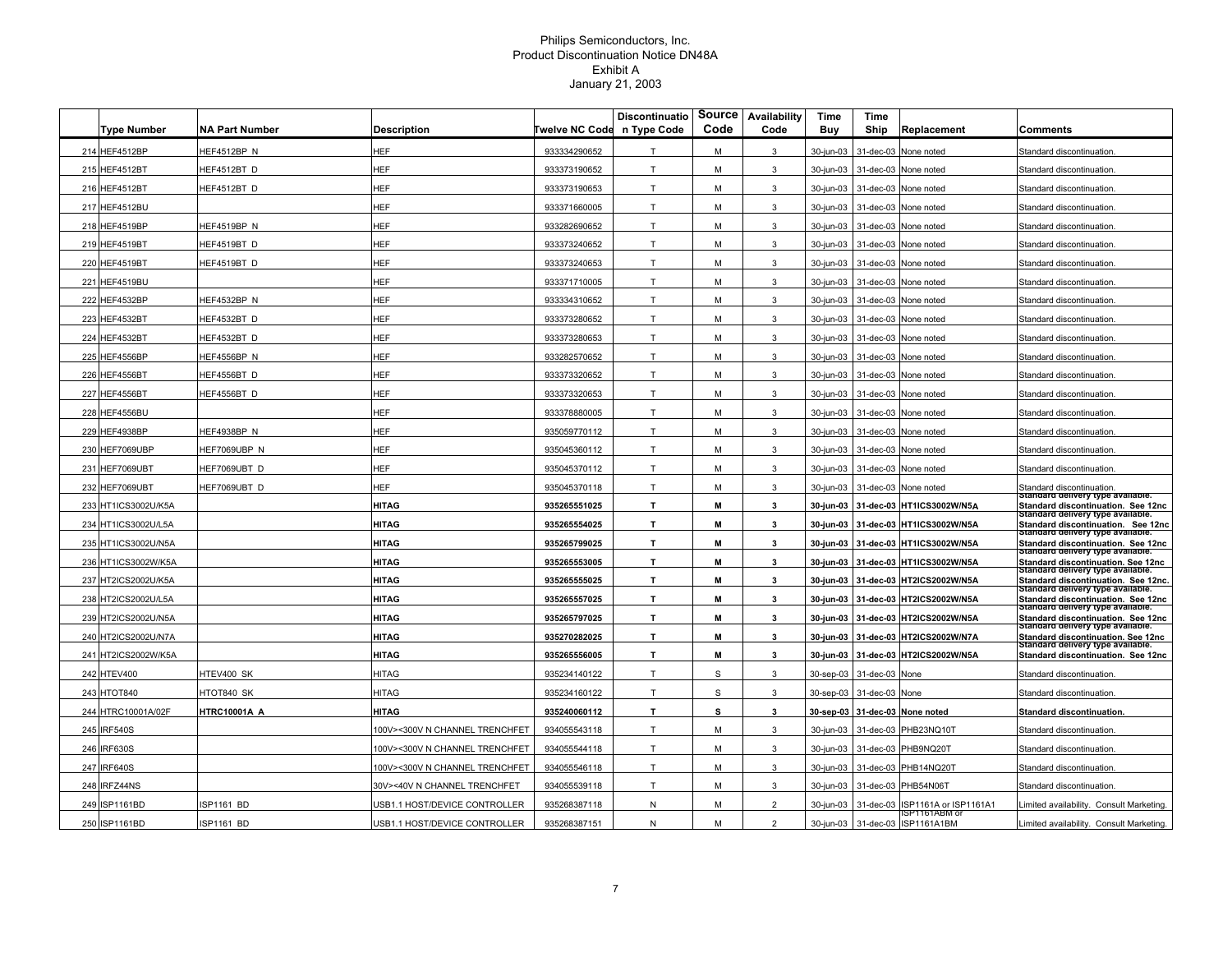|                         |                       |                                      |                | <b>Discontinuatio</b> | Source | Availability         | Time       | Time                     |                                             |                                                                                              |
|-------------------------|-----------------------|--------------------------------------|----------------|-----------------------|--------|----------------------|------------|--------------------------|---------------------------------------------|----------------------------------------------------------------------------------------------|
| <b>Type Number</b>      | <b>NA Part Number</b> | <b>Description</b>                   | Twelve NC Code | n Type Code           | Code   | Code                 | <b>Buy</b> | Ship                     | Replacement                                 | Comments                                                                                     |
| 251 ISP1161BD           | SP1161 BD             | JSB1.1 HOST/DEVICE CONTROLLER        | 935268387157   | N                     | M      | $\overline{2}$       | 30-jun-03  | 31-dec-03                | SP1161ABM OF<br>ISP1161A1BM<br>SP1161ABM OF | imited availability. Consult Marketing                                                       |
| 252 ISP1161BM           |                       | JSB1.1 DEVICE CONTROLLER             | 935268371518   | N                     | M      | $\overline{2}$       | 30-jun-03  | 31-dec-03                | <b>ISP1161A1BM</b>                          | imited availability. Consult Marketing                                                       |
| 253 ISP1161BM           |                       | JSB1.1 DEVICE CONTROLLER             | 935268371551   | N                     | M      | $\overline{2}$       | 30-iun-03  | 31-dec-03                | SP1161A or ISP1161A1                        | imited availability. Consult Marketing.                                                      |
| 254 ISP1161BM           |                       | ISB1.1 DEVICE CONTROLLER             | 935268371557   | ${\sf N}$             | М      | $\overline{2}$       | 30-jun-03  | 31-dec-03                | ISP1161A or ISP1161A1                       | imited availability. Consult Marketing.<br>Non-manuracturable. Consult                       |
| 255 ISP1581BD/CP2140    |                       | <b>JSB2.0 DEVICE CONTROLLER</b>      | 935271430518   | N                     | c      | $\mathbf{1}$         | 31-dec-02  | 31-dec-02 ISP1581        |                                             | Marketing.<br>Non-manuracturable. Consult                                                    |
| 256 ISP1581BD/CP2140    |                       | <b>JSB2.0 DEVICE CONTROLLER</b>      | 935271430551   | N                     | С      | $\blacktriangleleft$ | 31-dec-02  | 31-dec-02                | <b>ISP1581</b>                              | Marketing.<br>Non-manuracturable. Consult                                                    |
| 257 ISP1581BD/CP2140    |                       | <b>JSB2.0 DEVICE CONTROLLER</b>      | 935271430557   | N                     | C      |                      |            | 31-dec-02 31-dec-02      | <b>ISP1581</b>                              | Marketing.                                                                                   |
| 258 KMZ11B1             |                       | Magnetic field sensor                | 934027040115   | T                     | S      | 3                    | 30-sep-03  | 31-dec-03                | None                                        | Standard discontinuation.                                                                    |
| 259 MAF1100HM/S1        |                       | <b>TRIMEDIA PROCESSOR FOR AUTOMO</b> | 935263360557   | $\mathbf{T}$          | s      | $\mathbf{2}$         |            | 30-sep-03 31-dec-03 None |                                             | Limited availability. Consult<br>Marketing.                                                  |
| 260 MF2ICD8000U/P5D53B1 |                       | <b>08BIT DIF</b>                     | 935264468025   | T.                    | С      | 3                    |            |                          | 30-sep-03 31-dec-03 None noted              | Standard End of Life. Contact<br>marketing for replacement.                                  |
| 261 MF2ICD8000U/P5D54B2 |                       | 08BIT DIF                            | 935265800025   | $\mathbf{T}$          | С      | 3                    |            |                          | 30-sep-03 31-dec-03 None noted              | Standard End of Life. Contact<br>marketing for replacement.                                  |
| 262 MF2ICD8000W/P5D5702 |                       | 08BIT DIF                            | 935267920005   | $\mathbf{T}$          | c      | 3                    | 30-sep-03  | 31-dec-03                | None noted                                  | Standard End of Life. Contact<br>marketing for replacement.                                  |
| 263 MF2ICD8000W/P5D6105 |                       | 08BIT DIF                            | 935270344005   | T.                    | C      | $\mathbf{3}$         | 30-sep-03  |                          | 31-dec-03 None noted                        | Standard End of Life. Contact<br>marketing for replacement.                                  |
| 264 MF2ICD8000W/P5D6303 |                       | <b>08BIT DIF</b>                     | 935271816005   | T.                    | С      | 3                    | 30-sep-03  |                          | 31-dec-03 None noted                        | Standard End of Life. Contact<br>marketing for replacement.<br>Standard End of Life. Contact |
| 265 MF2ICD8101W/K5D25A2 |                       | 08BIT DIF                            | 935266780005   | т                     | С      | 3                    | 30-sep-03  |                          | 31-dec-03 None noted                        | marketing for replacement.                                                                   |
| 266 MF2ICD8400U/P5D03B0 |                       | 08BIT DIF                            | 935264525025   | $\mathbf{T}$          | c      | 3                    | 30-sep-03  |                          | 31-dec-03 None noted                        | Standard End of Life. Contact<br>marketing for replacement.                                  |
| 267 MF2ICD8400W/K5D02A1 |                       | 08BIT DIF                            | 935263446005   | $\mathbf{T}$          | c      | $\mathbf{3}$         | 30-sep-03  |                          | 31-dec-03 None noted                        | Standard End of Life. Contact<br>marketing for replacement.                                  |
| 268 MF2ICD8401U/P5D25B3 |                       | 08BIT DIF                            | 935267857025   | $\mathbf{T}$          | С      | 3                    |            |                          | 30-sep-03 31-dec-03 None noted              | Standard End of Life. Contact<br>marketing for replacement.                                  |
| 269 MF2ICD8401U/P5D26B4 |                       | 08BIT DIF                            | 935268048025   | $\mathbf{T}$          | c      | 3                    | 30-sep-03  |                          | 31-dec-03 None noted                        | Standard End of Life. Contact<br>marketing for replacement.                                  |
| 270 MF2MOC1D80/D25602   |                       | 08BIT DIF                            | 935270492118   | T.                    | C      | $\mathbf{3}$         |            |                          | 30-sep-03 31-dec-03 None noted              | Standard End of Life. Contact<br>marketing for replacement.                                  |
| 271 MF2MOC1D80/D25702   |                       | 08BIT DIF                            | 935270493118   | T.                    | С      | 3                    |            |                          | 30-sep-03 31-dec-03 None noted              | Standard End of Life. Contact<br>marketing for replacement.                                  |
| 272 MF2MOC1D80/D25803   |                       | 08BIT DIF                            | 935269283118   | T                     | С      | 3                    |            |                          | 30-sep-03 31-dec-03 None noted              | Standard End of Life. Contact<br>marketing for replacement.                                  |
| 273 MF2MOC1D81/DP25A2   |                       | 08BIT DIF                            | 935269284118   | $\mathbf{T}$          | c      | 3                    |            |                          | 30-sep-03 31-dec-03 None noted              | Standard End of Life. Contact<br>marketing for replacement.                                  |
| 274 MF2MOC1D81/DP75A3   |                       | 08BIT DIF                            | 935269285118   | $\mathbf{T}$          | C      | $\mathbf{3}$         |            |                          | 30-sep-03 31-dec-03 None noted              | Standard End of Life. Contact<br>marketing for replacement.                                  |
|                         |                       | <b>08BIT DIF</b>                     | 935269288118   | $\mathbf{T}$          | C      | 3                    |            |                          |                                             | Standard End of Life. Contact                                                                |
| 275 MF2MOC1D84/D203B0   |                       |                                      |                |                       |        |                      |            |                          | 30-sep-03 31-dec-03 None noted              | marketing for replacement.<br>-rime type available. Standard                                 |
| 276 OF4458              |                       | POWER SCHOTTKY DIODE                 | 934055533127   | T                     | C      | 3                    | 30-sep-03  | 31-dec-03                | PBYR2545CT                                  | discontinuation.<br>-nme type available. Standard                                            |
| 277 OF4459              |                       | POWER DIODE                          | 934055552127   | T                     | C      | 3                    | 30-sep-03  | 31-dec-03                | BY459X-1500S                                | discontinuation.                                                                             |
| 278 OM4053U/10/F2       |                       | <b>CLOCKS AND WATCHES</b>            | 935261042005   | $\mathbf{T}$          | C      | 3                    | 30-sep-03  | 31-dec-03 None           |                                             | Standard discontinuation.                                                                    |
| 279 OM4059U/5/F2        |                       | <b>WAFER SERVICE</b>                 | 935267581015   | $\mathbf{T}$          | C      | 3                    | 30-sep-03  | 31-dec-03 None           |                                             | Standard discontinuation.<br>Limited availability. Consult                                   |
| 280 OM4086U/2/2         |                       | <b>DISPLAY DRIVERS</b>               | 935264211026   | $\mathbf{T}$          | s      | $\mathbf{2}$         | 30-sep-03  | 31-dec-03 None           |                                             | Marketing.<br>Limited availability. Consult                                                  |
| 281 OM4087U/2/F2        |                       | <b>DISPLAY DRIVERS</b>               | 935263317026   | N                     | s      | $\overline{2}$       | 30-sep-03  |                          | 31-dec-03 OM4087U/2/F3                      | <b>Marketing</b>                                                                             |
| 282 OM4094U/10/F2       |                       | <b>CLOCKS AND WATCHES</b>            | 935261692005   | $\mathbf{T}$          | c      | $\mathbf{3}$         | 30-sep-03  | 31-dec-03 None           |                                             | <b>Standard discontinuation.</b>                                                             |
| 283 OM4098U/10/F2       |                       | <b>CLOCKS AND WATCHES</b>            | 935261647005   | $\mathbf{T}$          | c      | 3                    | 30-sep-03  | 31-dec-03                | None                                        | Standard discontinuation.<br>Limited Supply. Consult sales and                               |
| 284 OM4128              | <b>OM4128 SK</b>      | BLM - UNDIVIDED                      | 933995300112   | T                     | S      | $\overline{2}$       | 30-sep-03  | 31-dec-03                | None                                        | marketing<br>Limited Supply.Consult sales and                                                |
| 285 OM4151              | OM4151 SK             | BLM - UNDIVIDED                      | 935010750112   | T                     | S      | $\mathfrak{p}$       | 30-sep-03  | 31-dec-03                | None                                        | Marketing<br>Non-manuracturable. Consult                                                     |
| 286 OM4243              | OM4243 M              | BLM - UNDIVIDED                      | 935075040112   | T                     | S      |                      | 31-dec-02  | 31-dec-02                | None noted                                  | Marketing.                                                                                   |
| 287 OM4260              | OM4260 SD             | <b>BLM - UNDIVIDED</b>               | 935041000112   | T                     | S      | $\overline{2}$       |            | 30-sep-03 31-dec-03 None |                                             | Limited Supply. Consult sales and<br>marketing.                                              |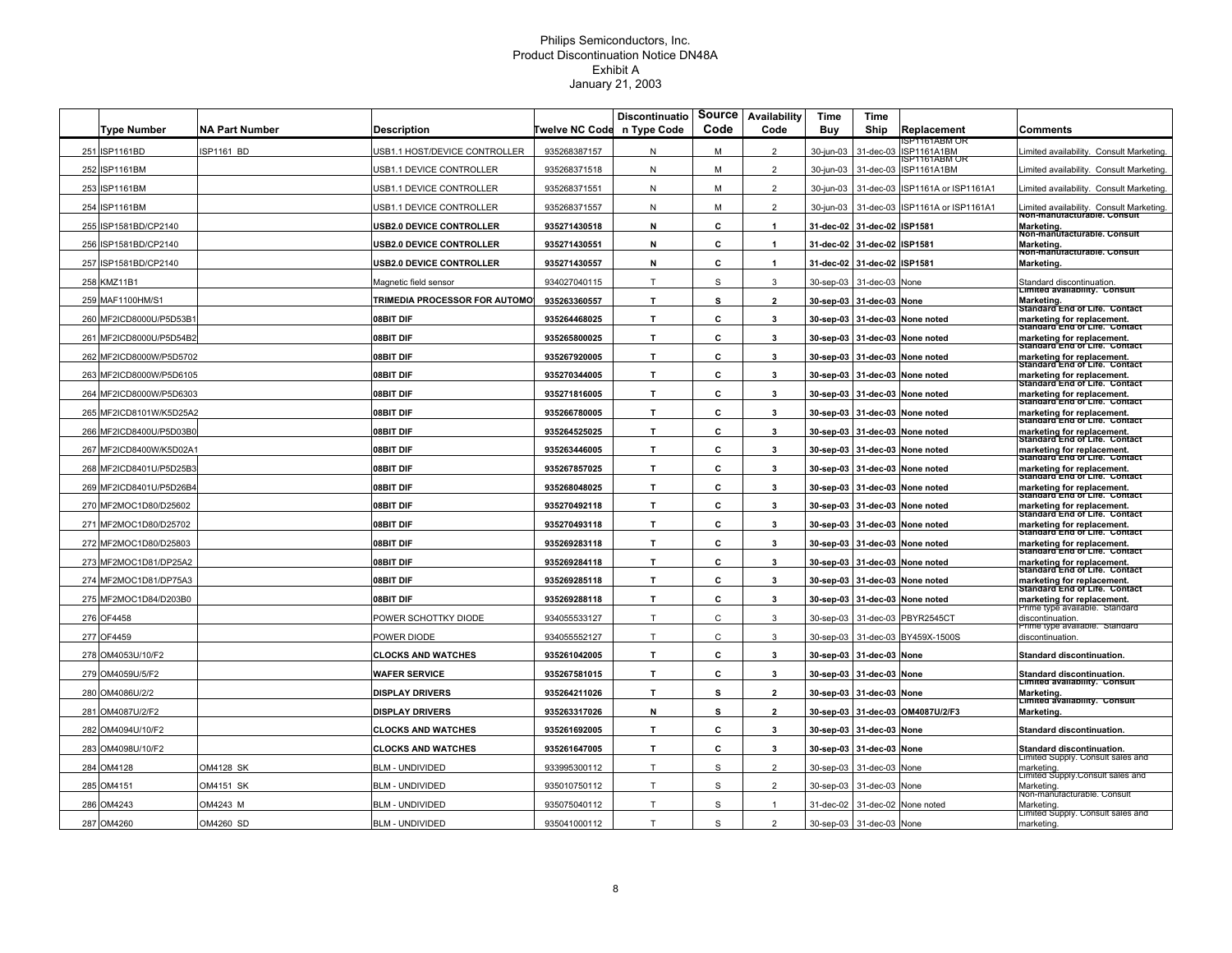|                        |                       |                                      |                | <b>Discontinuatio</b> | Source       | Availability             | Time                   | Time                     |                                         |                                                                                                |
|------------------------|-----------------------|--------------------------------------|----------------|-----------------------|--------------|--------------------------|------------------------|--------------------------|-----------------------------------------|------------------------------------------------------------------------------------------------|
| <b>Type Number</b>     | <b>NA Part Number</b> | Description                          | Twelve NC Code | n Type Code           | Code         | Code                     | Buy                    | Ship                     | Replacement                             | Comments<br>von-manuracturable. Consult                                                        |
| 288 OM4847             | OM4847 SK             | RADIO/AUDIO/LCD/OTHER MICR.DER       | 935260254112   | T                     | S            | $\mathbf{1}$             | 31-dec-02              | 31-dec-02                | None noted                              | Marketing.<br>Limited ăvailability. Consult                                                    |
| 289 OM5178HL/C3        |                       | <b>BIPOLAR MOBILE TELECOM (CAEN)</b> | 935268637118   | T.                    | c            | $\overline{2}$           | 30-sep-03              |                          | 31-dec-03 OM5178HL/C3/M1                | Marketing.<br>Standard discontinuation. Consult                                                |
| 290 OM5208/EBB/02      |                       | <b>BLM - OTHER UC</b>                | 935267080518   | T.                    | s            | $\overline{2}$           | 30-sep-03              | 31-dec-03                | None noted                              | Marketing.<br>Limited availability. Consult                                                    |
| 291 OM5932ATT/C1       |                       | <b>MOPLL CUSTOM MACO JAPAN MT401</b> | 935267414118   | T.                    | C            | $\overline{2}$           | 31-mrt-03              | 30-jun-03                | <b>OM5932ATT/C2</b>                     | Marketing.                                                                                     |
| 292 OM6162BTS/C1       |                       | PHEMT POWER AMPLIFIER DOR DECT       | 935268851118   | T.                    | s            | $\overline{2}$           |                        | 30-sep-03 31-dec-03 None |                                         | Limited availability. Consult<br>Marketing.                                                    |
| 293 OM6205U/2/F1       |                       | <b>DISPLAY DRIVERS</b>               | 935262222026   | T.                    | s            | $\overline{2}$           |                        | 30-sep-03 31-dec-03 None |                                         | Limited availability. Consult<br>Marketing.                                                    |
| 294 OM6206U/2/F1       | <b>OM6206U CK</b>     | <b>CD GRAPHIC DRIVER</b>             | 935262400026   | N                     | s            | $\overline{2}$           |                        |                          | 30-sep-03 31-dec-03 OM6206U/2/A/1       | Limited availability. Consult<br>Marketing.                                                    |
| 295 OM6800WC           |                       | /GA IMAGE SENSOR MODULE              | 935271959557   | N                     | $\mathbb S$  | $\mathbf{1}$             |                        |                          | 31-dec-02 31-dec-02 None noted          | Non-manūracturable. Consult<br>Marketing.                                                      |
| 296 OM7105HL/V01/3     |                       | <b>DECT BASE CHIP</b>                | 935270262557   | T.                    | c            | $\overline{2}$           |                        | 30-sep-03 31-dec-03 None |                                         | Limited ăvailability.  Consult<br>Marketing.                                                   |
| 297 OM7106HL/W02/4     |                       | <b>DECT BASE CHIP</b>                | 935270263518   | T.                    | c            | $\overline{2}$           |                        | 30-sep-03 31-dec-03 None |                                         | Limited availability. Consult<br>Marketing.                                                    |
| 298 OM7106HL/W02/4     |                       | <b>DECT BASE CHIP</b>                | 935270263557   | $\mathbf{T}$          | c            | $\overline{2}$           | 30-sep-03              | 31-dec-03 None           |                                         | Limited availability. Consult<br>Marketing.                                                    |
| 299 OM8838PS/N2        |                       | <b>LOW END TV PROCESSING</b>         | 935262579112   | $\mathbf{T}$          | s            | 3                        |                        |                          | 30-sep-03 31-dec-03 UOC, TDA884x-family | Standard discontinuation.                                                                      |
| 300 ON4615             |                       | 80V/100V MOSFET                      | 934012690127   | T.                    | C            | 3                        | 30-sep-03              | 31-dec-03                | <b>NONE</b>                             | vo replacement part available<br>Standard discontinuation.                                     |
| 301 ON4909/01          |                       | <b>LIGHTING TRANSISTORS</b>          | 934032680127   | T.                    | c            | 3                        |                        | 30-sep-03 31-dec-03 NONE |                                         | no replacement part available.<br>Standard discontinuation.                                    |
| 302 ON4929             |                       | <b>HIGHSIDE TOPFET 2</b>             | 934035100127   | T                     | C            | 3                        | 30-sep-03              | 31-dec-03                | <b>NONE</b>                             | No replacement part available.<br>Standard discontinuation.                                    |
| 303 ON4983             |                       | UNCTION FETS N-CHANNEL               | 934044680215   | T                     | M            | 3                        | 30-jun-03              | 31-dec-03                | None                                    | Standard discontinuation.                                                                      |
| 304 ON5106             |                       | OWSIDE TOPFET 2                      | 934054723118   | T.                    | C            | 3                        | 30-sep-03              | 31-dec-03                | <b>NONE</b>                             | no replacement part available.<br>Standard discontinuation                                     |
| 305 ON5134             |                       | 3U2508 DEFL.TR.FAMILY                | 934055070127   | T                     | $\mathsf{C}$ | 3                        | 30-sep-03              | 31-dec-03                | <b>BU2508AF</b>                         | Standard discontinuation.                                                                      |
| 306 ON5165             |                       | 3U2508 DEFL TR FAMILY                | 934055516127   | T                     | C            | 3                        | 30-sep-03              |                          | 31-dec-03 BU2515DX                      | mme type avallable. Standard<br>discontinuation.                                               |
| 307 ON5183             |                       | OW VOLTAGE POWER MOS                 | 934055666118   | T.                    | C            | 3                        | 30-sep-03              | 31-dec-03 NONE           |                                         | No replacement part available.<br>Standard discontinuation.                                    |
| 308 ON5201             |                       | POWER TRENCHFET                      | 934056124127   | T                     | $\mathsf{C}$ | 3                        | 30-sep-03              |                          | 31-dec-03 PHB45NQ10T                    | -rime type available. Standard<br>discontinuation.                                             |
| 309 ON5207             |                       | POWER TOPFET                         | 934055974118   | T                     | C            | 3                        | 30-sep-03              |                          | 31-dec-03 BUK109-50DL                   | -rime type available. Standard<br>discontinuation.                                             |
| 310 ON5211             |                       | POWER TOPFET                         | 934056161118   | T                     | C            | 3                        |                        | 30-sep-03 31-dec-03 NONE |                                         | vo replacement part available.<br>Standard discontinuation.                                    |
| 311 ON5217             |                       | <b>IGHTING TRANSISTOR</b>            | 934056186116   | T                     | C            | 3                        | 30-sep-03              | 31-dec-03 BUJ100         |                                         | mme type avallable. Standard?<br>discontinuation.                                              |
| 312 ON5217             |                       | <b>IGHTING TRANSISTOR</b>            | 934056186412   | T                     | $\mathsf{C}$ | 3                        | 30-sep-03              | 31-dec-03                | <b>BUJ100</b>                           | mme type avallable. Standard<br>discontinuation.                                               |
| 313 ON5222             |                       | <b>TRENCH GEN 2</b>                  | 934056325118   | T                     | C            | 3                        | 30-sep-03              |                          | 31-dec-03 BUK7640-100A                  | rrime type available. Standard<br>discontinuation.                                             |
| 314 ON5227             |                       | 55V GEN 2 TRENCH                     | 934056565118   | T                     | C            | 3                        | 30-sep-03              |                          | 31-dec-03 BUK7608-55A                   | 'rime type available. Standard<br>discontinuation.                                             |
| 315 OP317/CR           |                       | <b>GEN. PURPOSE THYRISTORS</b>       | 934045590005   | T.                    | C            | 3                        | 30-sep-03              | 31-dec-03 NONE           |                                         | No replacement part available.<br>Standard discontinuation.                                    |
| 316 OP519              |                       | OWSIDE TOPFET 1                      | 934041490005   | T                     | C            | 3                        | 30-sep-03              | 31-dec-03                | OP519T                                  | Standard discontinuation.                                                                      |
| 317 OP536              |                       | 55V TRENCHFET                        | 934055828005   | T.                    | $\mathsf{C}$ | 3                        | 30-sep-03              | 31-dec-03                | <b>NONE</b>                             | vo repiacement part available.<br>Standard discontinuation.                                    |
| 318 OP550              |                       | <b>IGHTING TRANSISTORS</b>           | 934056883005   | T                     | C            | 3                        | 30-sep-03              | 31-dec-03                | <b>NONE</b>                             | vo replacement part available<br>Standard discontinuation.                                     |
| 319 OT381              |                       | <b>QUADRIANT TRIACS</b>              | 934056327127   | T                     | $\mathsf{C}$ | 3                        | 30-sep-03              | 31-dec-03                | BT139X-600                              | Prime type available. Standard<br>discontinuation.                                             |
| 320 OT382              |                       | QUADRIANT TRIACS                     | 934056328127   | T                     | $\mathsf{C}$ | 3                        | 30-sep-03              | 31-dec-03                | BT139X-600E                             | -rime type available. Standard<br>discontinuation.                                             |
| 321 P16WX064AEU/00100W |                       | <b>6BIT SXA</b>                      | 935270560025   | T.                    | C            | $\overline{2}$           |                        |                          | 31-dec-03 None noted                    | Replacement by new custom-codes.                                                               |
| 322 P80C51RA+5B        | P80C51RA+5 B          | XA FAM.CMOS ROMLESS 80C              | 935256640518   | N                     | M            | 3                        | 30-sep-03<br>30-jun-03 |                          | 31-dec-03 P80C51RA+5B/557               | Limited Supply. Consult Marketing.<br>i rays are stiil available. Standard<br>discontinuation. |
|                        |                       |                                      |                | T                     |              |                          |                        |                          |                                         |                                                                                                |
| 323 P80C51RA+JB        | P80C51RA+J B          | XA FAM.CMOS ROMLESS 80C              | 935256550557   |                       | м            | 3                        | 30-jun-03              | 31-dec-03 None           |                                         | Standard discontinuatin.<br>Limited availability. Consult                                      |
| 324 P80C528IFB/02      | <b>P80C528IFB B</b>   | <b>BLM - I2C</b>                     | 935222960557   | T.                    | s            | $\overline{\phantom{a}}$ |                        |                          | 30-sep-03 31-dec-03 None noted          | Marketing.                                                                                     |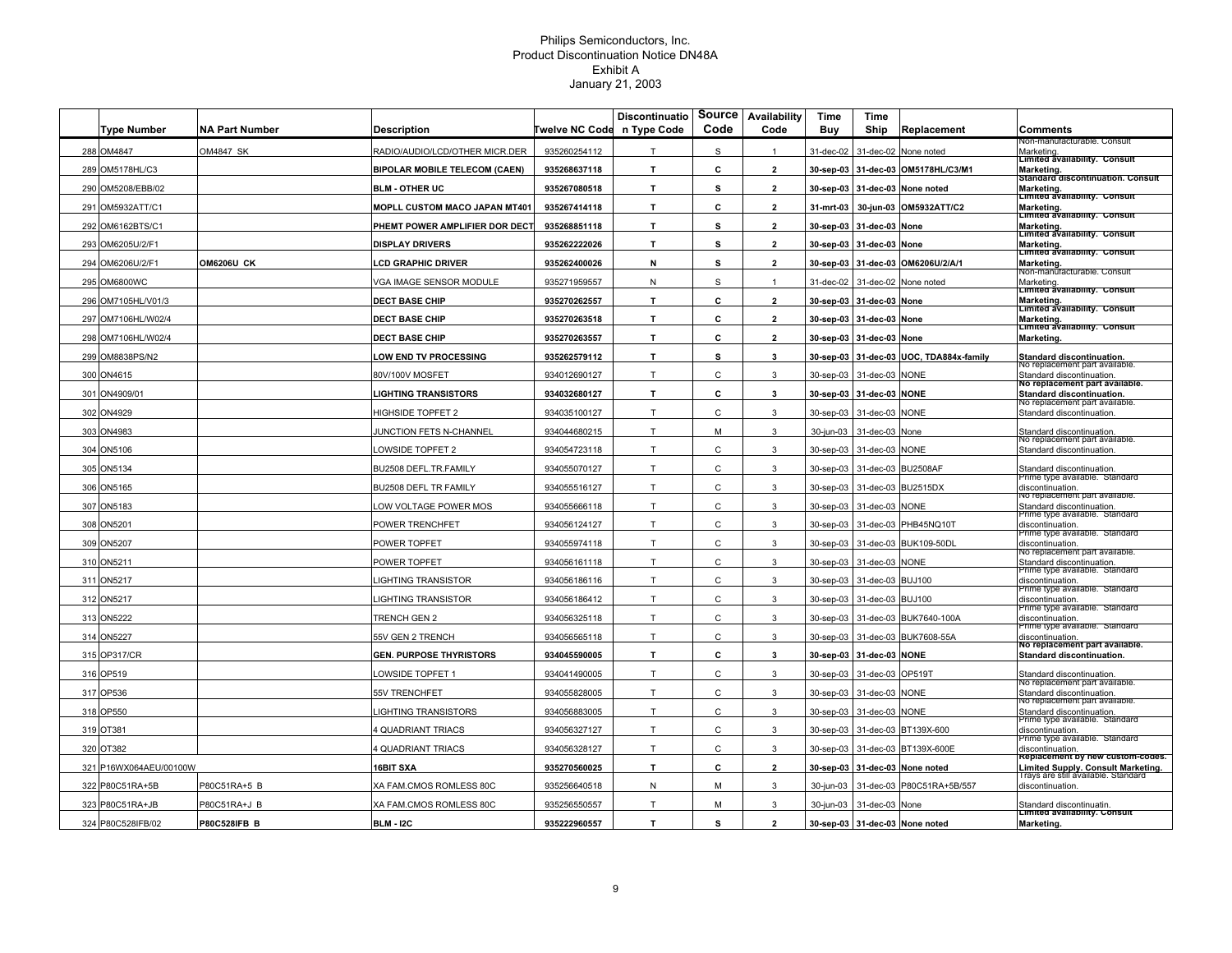|                                   |                       |                                    |                | <b>Discontinuatio</b> | Source | Availability   | Time      | Time                     |                                      |                                                                                  |
|-----------------------------------|-----------------------|------------------------------------|----------------|-----------------------|--------|----------------|-----------|--------------------------|--------------------------------------|----------------------------------------------------------------------------------|
| Type Number                       | <b>NA Part Number</b> | Description                        | Twelve NC Code | n Type Code           | Code   | Code           | Buy       | Ship                     | Replacement                          | Comments<br>VIUItI-TRAY available.Limited                                        |
| 325 P80C652EBB/04                 | P80C652EBB B          | <b>BLM I2C</b>                     | 935263236518   | Т                     | s      | $\overline{2}$ | 30-sep-03 | 31-dec-03                | P80C652EBB/04                        | availability. Consult Marketing. See<br>Multi-TRAY available Standard            |
| 326 P80C652EFB/04                 |                       | <b>BLM - I2C</b>                   | 935263237551   | $\mathbf{T}$          | s      | $\overline{2}$ |           |                          | 30-sep-03 31-dec-03 P80C652EFB/04    | discontinuation. Consult Marketing.<br>Limited availability. Consult             |
| 327 P80C652EHA/04                 |                       | <b>BLM - I2C</b>                   | 935263241512   | T                     | s      | $\overline{2}$ |           |                          | 30-sep-03 31-dec-03 None noted       | Marketing.<br> Limited availability. Consult                                     |
| P80C652EHA/04<br>328              |                       | <b>BLM - I2C</b>                   | 935263241518   | $\mathbf{T}$          | s      | $\overline{2}$ |           | 30-sep-03 31-dec-03      | None noted                           | Marketing.<br>Limited availability. Consult                                      |
| P80C652EHB/04<br>329              |                       | <b>BLM - I2C</b>                   | 935263238518   | $\mathbf{T}$          | s      | $\overline{2}$ | 30-sep-03 |                          | 31-dec-03 None noted                 | Marketing.<br>Limited availability. Consult                                      |
| 330<br>P80C652EHB/04              |                       | <b>BLM - I2C</b>                   | 935263238551   | $\mathbf{T}$          | s      | $\overline{2}$ |           |                          | 30-sep-03 31-dec-03 None noted       | Marketing.<br><b>Limited availability.</b> Consult                               |
| 331 P80C652EHB/04                 |                       | <b>BLM - I2C</b>                   | 935263238557   | $\mathbf{T}$          | s      | $\overline{2}$ |           |                          | 30-sep-03 31-dec-03 None noted       | Marketing.<br>Limited availability. Consult                                      |
| 332 P80C652EHP/04                 | <b>P80C652EHP N</b>   | <b>BLM - I2C</b>                   | 935263235112   | $\mathbf{T}$          | s      | $\overline{2}$ |           |                          | 30-sep-03 31-dec-03 None noted       | Marketing.                                                                       |
| 333 P83C266BDR/122                |                       | <b>P83C-TV TUNING MICR.C150 PR</b> | 935271494112   | $\mathbf{T}$          | c      | 3              |           |                          | 30-sep-03 31-dec-03 None noted       | Standard discontinuation.<br>Limited availability. Consult                       |
| 334 P83C524EBA/189                |                       | <b>BLM - I2C</b>                   | 935227650518   | N                     | C      | $\overline{2}$ |           | 30-sep-03 31-dec-03 None |                                      | Marketing.<br>Limited availability. Consult                                      |
| 335 P83C524EBA/286                |                       | <b>BLM - I2C</b>                   | 935262943518   | $\mathbf{T}$          | C      | $\overline{2}$ |           | 30-sep-03 31-dec-03 None |                                      | Marketing.<br>Limited availability. Consult                                      |
| 336 P83C524EBB/210                |                       | <b>BLM - I2C</b>                   | 935261599518   | T                     | c      | $\overline{2}$ |           | 30-sep-03 31-dec-03 None |                                      | Marketing.<br>Standard discontinuation. Consuit                                  |
| 337 P83C524EFB/295                |                       | <b>BLM - I2C</b>                   | 935264169557   | $\mathbf{T}$          | C      | $\mathbf{3}$   |           | 30-sep-03 31-dec-03 None |                                      | Marketing.<br>Non-manuracturable. Consult                                        |
| 338 P83C528EBA/246                |                       | <b>BLM - I2C</b>                   | 935260586512   | $\mathbf{T}$          | C      | -1             |           | 31-dec-02 31-dec-02 None |                                      | Marketing.<br>Non-manuracturable. Consult                                        |
| P83C528EBA/303<br>3391            |                       | <b>BLM - I2C</b>                   | 935269615518   | T.                    | C      | -1             |           | 31-dec-02 31-dec-02 None |                                      | Marketing.                                                                       |
| 340 P83C528EBB/284                |                       | <b>BLM - I2C</b>                   | 935262533518   | $\mathbf{T}$          | c      | $\overline{2}$ |           | 30-sep-03 31-dec-03 None |                                      | Limited availability. Consult<br>Marketing.<br>Limited availability. Consult     |
| 341 P83C528EFA/190                |                       | <b>BLM - I2C</b>                   | 935229010512   | T.                    | c      | $\overline{2}$ |           | 30-sep-03 31-dec-03 None |                                      | Marketing.                                                                       |
| 342 P83C552EBA/155                |                       | <b>BLM - ADC</b>                   | 935264483512   | $\mathbf{T}$          | C      | 3              |           | 30-sep-03 31-dec-03      | None                                 | <b>Standard discontinuation.</b>                                                 |
| 343 P83C552EBA/157                |                       | <b>BLM - ADC</b>                   | 935266773518   | T                     | c      | $\mathbf{3}$   |           | 30-sep-03 31-dec-03 None |                                      | <b>Standard discontinuation.</b>                                                 |
| 344 P83C552EBA/158                |                       | <b>BLM - ADC</b>                   | 935267554512   | T.                    | C      | 3              |           | 30-sep-03 31-dec-03 None |                                      | Standard discontinuation.                                                        |
| 345 P83C552EBA/161                |                       | <b>BLM - ADC</b>                   | 935272379512   | $\mathbf{T}$          | c      | 3              |           | 30-sep-03 31-dec-03 None |                                      | Standard discontinuation.                                                        |
| 346 P83C557E4EFB/201              |                       | <b>BLM - ADC</b>                   | 935263992557   | $\mathbf{T}$          | c      | $\overline{2}$ |           |                          | 30-sep-03 31-dec-03 None noted       | Replaced by new custom-codes.<br>Limited Supply. See replacement.                |
| 347 P83C557E4EFB/202              |                       | <b>BLM - ADC</b>                   | 935266705557   | $\mathbf{T}$          | C      | $\mathbf{3}$   |           | 30-sep-03 31-dec-03 None |                                      | Standard discontinuation.<br>Limited Supply. Consult Marketing.                  |
| 348 P83C557E4EFB/203              |                       | <b>BLM - ADC</b>                   | 935267925557   | $\mathsf T$           | C      | $\overline{2}$ |           |                          | 30-sep-03 31-dec-03 P83C557E4EFB/207 | See 12nc 935268977557                                                            |
| 349 P83C557E4EFB/205              |                       | <b>BLM - ADC</b>                   | 935268693518   | $\mathbf{T}$          | C      | 3              |           | 30-sep-03 31-dec-03 None |                                      | Standard discontinuation.                                                        |
| P83C557E4EFB/209<br>350           |                       | <b>BLM - ADC</b>                   | 935269521518   | $\mathbf{T}$          | c      | 3              |           | 30-sep-03 31-dec-03 None |                                      | Standard discontinuation.<br>Limited availability. Consult                       |
| 351 P83C562EBA/504                |                       | <b>BLM - ADC</b>                   | 935264036512   | $\mathbf{T}$          | c      | $\overline{2}$ |           | 30-sep-03 31-dec-03 None |                                      | Marketing.                                                                       |
| 352 P83C566BDR/123                |                       | P83C-TV TUNING MICR.C150 PR        | 935271540112   | $\mathbf{T}$          | s      | $\mathbf{3}$   |           |                          | 30-sep-03 31-dec-03 None noted       | Standard discontinuation.<br>Standard discontinuation. Consuit                   |
| P83C592FFA/028<br>353             |                       | <b>BLM - CAN PRODUCTS</b>          | 935268850518   | $\mathbf{T}$          | C      | 3              |           | 30-sep-03 31-dec-03 None |                                      |                                                                                  |
| P83C652EBB/081<br>354             |                       | <b>BLM - I2C</b>                   | 935262047518   | $\mathbf{T}$          | C      | $\mathbf{3}$   |           | 30-sep-03 31-dec-03 None |                                      | Marketing.<br>Standard discontinuation. Consuit<br>Marketing.                    |
| 355 P83C654EBA/117                |                       | BLM - I2C                          | 935240260512   | $\mathbf{T}$          | C      | -1             |           | 31-dec-02 31-dec-02      | None                                 | Non-manuracturable. Consult<br>Marketing.                                        |
| 356 P83C654EBB/130                |                       | <b>BLM - I2C</b>                   | 935267991518   | $\mathbf{T}$          | c      | 3              |           | 30-sep-03 31-dec-03 None |                                      | Standard discontinuation. Consult                                                |
| P83C654EBB/592<br>357             |                       | <b>BLM - I2C</b>                   | 935267966557   | $\mathbf{T}$          | c      | $\overline{2}$ |           |                          | 30-sep-03 31-dec-03 P83C654EBB/593   | Marketing.<br>TReplaced by new custom-codes.<br>Limited Supply. See replacement. |
| 358 P83C754EBDDB/CV8736 CV8736 DB |                       | TrackPoint                         | 935266791118   | T.                    | s      | 3              |           |                          | 30-sep-03 31-dec-03 CV8734DB         | <b>Standard discontinuation.</b>                                                 |
| 359 P83C754EBDDB/CV8736 CV8736 DB |                       | <b>TrackPoint</b>                  | 935266791518   | $\mathbf{T}$          | s      | 3              |           |                          | 30-sep-03 31-dec-03 CV8734DB         | Standard discontinuation.                                                        |
| 360 P83C754EBDDB/CV8737 CV8737 DB |                       | TrackPoint                         | 935267421118   | $\mathbf{T}$          | s      | 3              |           |                          | 30-sep-03 31-dec-03 CV8734DB         | Standard discontinuation.                                                        |
| 361 P83C766BDR/121                |                       | 80C51,C150DI PROCESS MICROCONTR    | 935270515112   | $\mathbf{T}$          | s      | 3              |           |                          |                                      | <b>Standard discontinuation.</b>                                                 |
|                                   |                       |                                    |                |                       |        |                |           |                          | 30-sep-03 31-dec-03 None noted       |                                                                                  |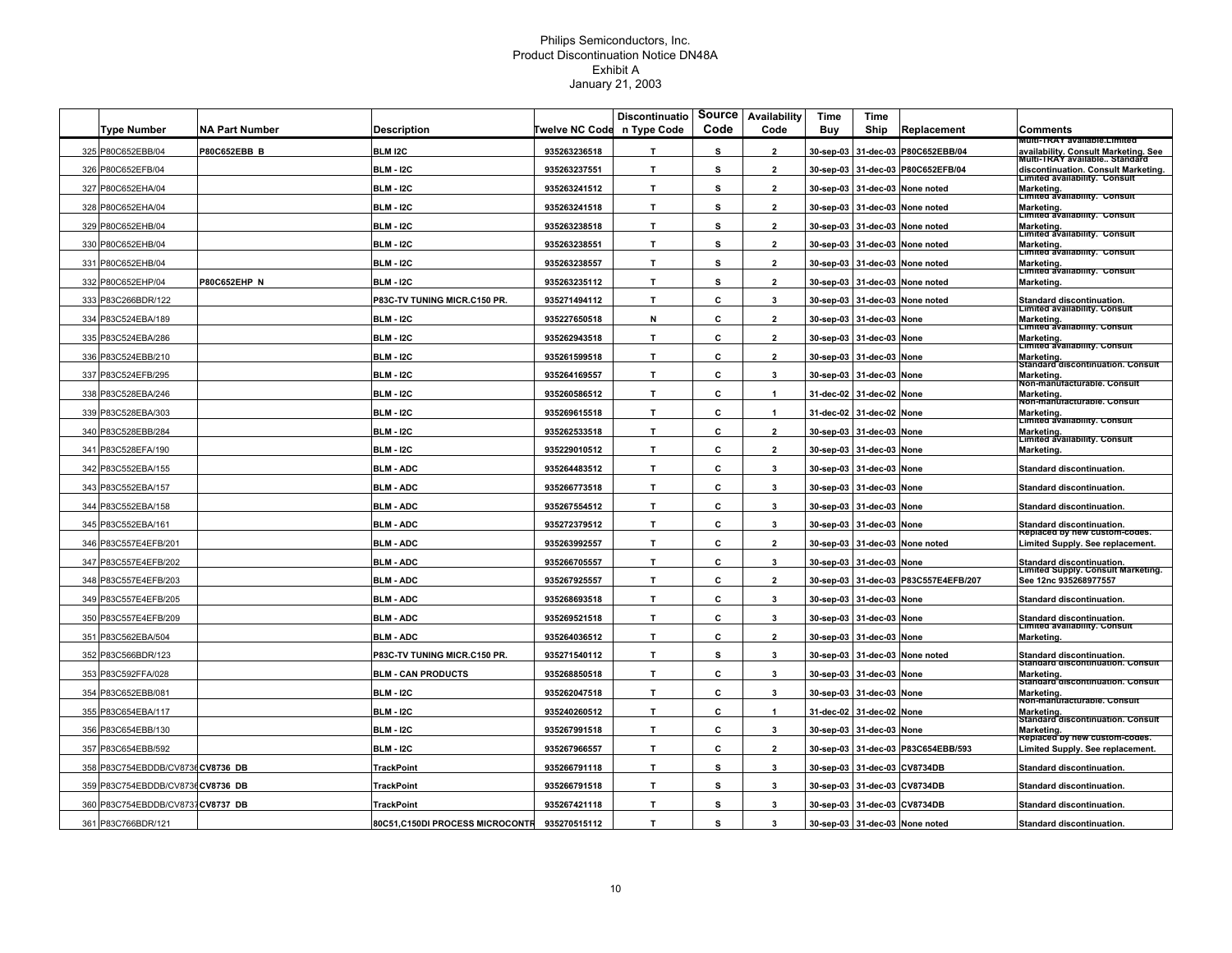|     | Type Number             | NA Part Number     | Description                        | <b>Twelve NC Code</b> | <b>Discontinuatio</b><br>n Type Code | Source<br>Code | Availability<br>Code | Time<br>Buy | Time<br>Ship | Replacement                    | Comments                                                                                           |
|-----|-------------------------|--------------------|------------------------------------|-----------------------|--------------------------------------|----------------|----------------------|-------------|--------------|--------------------------------|----------------------------------------------------------------------------------------------------|
|     | 362 P83CL882T/001/1     |                    | <b>MICRO C51CORE</b>               | 935269221118          | T                                    | c              | $\overline{2}$       | 30-sep-03   | 31-dec-03    | None                           | imited availability. Consult<br><b>Marketing</b>                                                   |
| 363 | P83CL882T/002/1         |                    | <b>MICRO C51CORE</b>               | 935269222118          | T                                    | C.             | $\overline{2}$       | 30-sep-03   | 31-dec-03    | None                           | Limited availability. Consult<br>Marketing                                                         |
| 364 | P87C51RA+JB             | P87C51RA+J B       | 1 FAM.CMOS OTP EPROM 87C           | 935252820557          | T                                    | м              | 3                    | 30-jun-03   | 31-dec-03    | None                           | Standard discontinuation                                                                           |
|     | 365 P87C51RB+IB         | P87C51RB+I B       | C51 FAMILY OTP/EPROM-87C51RB+      | 935258210557          | T                                    | M              | 3                    | 30-jun-03   | 31-dec-03    | P87C51RB2FBD                   | Standard discontinuation                                                                           |
|     | 366 P87C51RB+JA         | P87C51RB+J A       | :51 FAMILY OTP/EPROM-87C51RB+      | 935258230512          | $\mathsf{T}$                         | м              | 3                    | 30-jun-03   | 31-dec-03    | P87C51RB2FA                    | Standard discontinuation                                                                           |
|     | 367 P87C51RC+5N         | P87C51RC+5 N       | 1 FAM.CMOS OTP EPROM 87C           | 935253440112          | т                                    | м              | 3                    | 30-jun-03   | 31-dec-03    | P87C51RC2FN                    | Standard discontinuation                                                                           |
|     | 368 P87C51RD+5A         | P87C51RD+5 A       | 51 FAM.CMOS OTP EPROM 87C          | 935260318512          | T                                    | м              | 3                    | 30-jun-03   |              | 31-dec-03 P87C51RD2FA          | Standard discontinuation                                                                           |
|     | 369 P87C51RD+IB         | P87C51RD+I B       | 51 FAM.CMOS OTP EPROM 87C          | 935260325557          | T                                    | M              | 3                    | 30-jun-03   | 31-dec-03    | P87C51RD2BBD                   | Standard discontinuation                                                                           |
|     | 370 P87C54UBBB          | P87C54UBB B        | C51 FAMILY OTP/EPROM-87C54         | 935258850557          | T                                    | м              | 3                    | 30-jun-03   | 31-dec-03    | P87C54X2BBD                    | Standard discontinuation.                                                                          |
| 371 | P87C58UBPN/CP3213       | CP3213 N           | <b>51 FAMILY OTP/EPROM - 87C58</b> | 935268527112          | T                                    | М              | 3                    | 30-jun-03   | 31-dec-03    | P87C58X2BN                     | Standard discontinuation.<br>Limited availability. Consult                                         |
|     | 372 P87CL882T/001/2     |                    | <b>8051 ULP TELEPHONY</b>          | 935268786118          | T.                                   | c              | $\overline{2}$       | 30-sep-03   | 31-dec-03    | None                           | Marketing                                                                                          |
| 373 | P87CL882T/002/2         |                    | <b>8051 ULP TELEPHONY</b>          | 935268942118          | T.                                   | c              | $\overline{2}$       | 30-sep-03   | 31-dec-03    | None                           | Limited availability. Consul<br>Marketing.                                                         |
| 374 | P87CL882T/003/2         |                    | <b>8051 ULP TELEPHONY</b>          | 935269999118          | т                                    | c              | $\overline{2}$       | 30-sep-03   | 31-dec-03    | None                           | Limited availability. Consult<br><b>Marketing</b>                                                  |
|     | 375 P87CL882T/004/2     |                    | <b>8051 ULP TELEPHONY</b>          | 935270000118          | T                                    | c              | $\mathbf{2}$         | 30-sep-03   | 31-dec-03    | None                           | Limited availability.  Consult<br>Marketing                                                        |
|     | 376 P87CL882T/005/2     |                    | <b>8051 ULP TELEPHONY</b>          | 935270494118          | T.                                   | C.             | $\mathbf{2}$         | 30-sep-03   | 31-dec-03    | None                           | Limited availability.  Consult<br>Marketing                                                        |
|     | 377 P87CL882T/006/2     |                    | 8051 ULP TELEPHONY                 | 935270495118          | T                                    | c              | $\overline{2}$       | 30-sep-03   | 31-dec-03    | None                           | Limited availability. Consult<br>Marketing<br>Limited availability. Consult                        |
| 378 | P87CL883T/000/2         | <b>P87CL883T D</b> | BOCLXXX FAMILY                     | 935261463112          | T                                    | c              | $\overline{2}$       | 30-sep-03   | 31-dec-03    | None                           | Marketing                                                                                          |
|     | 379 P87CL888T/001/2     | P87CL888T1 DGG     | <b>BK ASYNC UC FOR PCC</b>         | 935267915118          | T.                                   | c              | $\overline{2}$       | 30-sep-03   | 31-dec-03    | None                           | Limited availability. Consult<br><b>Marketing</b>                                                  |
| 380 | P89C51RD2HBA/00         |                    | <b>BLM - FLASH MCU</b>             | 935265441118          | N                                    | s              | 1                    | 31-dec-02   | 31-dec-02    | 935265441518                   | Dry pack available. Non-<br>manufacturable. Consult Marketing.<br>Replacement by new custom-codes. |
| 381 | P8RF5016AEV/11102B0     |                    | <b>MIFARE3</b>                     | 935270868118          | T                                    | C              | $\overline{2}$       | 30-sep-03   |              | 31-dec-03 None noted           | Limited Supply. Consult Marketing.<br>Replacement by new custom-codes.                             |
|     | 382 P8RF5016AEV/11303B0 |                    | <b>MIFARE3</b>                     | 935270869118          | T                                    | c              | $\overline{2}$       | 30-sep-03   |              | 31-dec-03 None noted           | Limited Supply. Consult Marketing.<br>Replacement by new custom-codes.                             |
|     | 383 P8RF5016AEV/114A1B1 |                    | <b>MIFARE3</b>                     | 935271697118          | T.                                   | C              | $\overline{2}$       |             |              | 30-sep-03 31-dec-03 None noted | Limited Supply. Consult Marketing.<br>Replacement by new custom-codes.                             |
|     | 384 P8RF5016AEV/114A6B1 |                    | <b>MIFARE3</b>                     | 935272309118          | T.                                   | c              | $\overline{2}$       |             |              | 30-sep-03 31-dec-03 None noted | Limited Supply. Consult Marketing.<br>Replacement by new custom-codes.                             |
| 385 | P8RF5016AEV/115A2B      |                    | <b>MIFARE3</b>                     | 935271212118          | T                                    | c              | $\overline{2}$       | 30-sep-03   | 31-dec-03    | None noted                     | Limited Supply. Consult Marketing.<br>Replacement by new custom-codes.                             |
|     | 386 P8RF5016AEV/116A3B1 |                    | MIFARE3                            | 935271367118          | T                                    | c              | $\mathbf{2}$         | 30-sep-03   | 31-dec-03    | None noted                     | Limited Supply. Consult Marketing.<br>Replacement by new custom-codes.                             |
|     | 387 P8RF5016AEV/116A3C1 |                    | <b>MIFARE3</b>                     | 935272085118          | T.                                   | c              | $\overline{2}$       | 30-sep-03   | 31-dec-03    | None noted                     | Limited Supply. Consult Marketing.<br>Replacement by new custom-codes.                             |
| 388 | P8RF5016AEV/116A5B1     |                    | <b>MIFARE3</b>                     | 935272291118          | T                                    | C              | $\overline{2}$       | 30-sep-03   | 31-dec-03    | None noted                     | Limited Supply. Consult Marketing.<br>Replacement by new custom-codes.                             |
|     | 389 P8RF5016AEV/116A5C1 |                    | <b>MIFARE3</b>                     | 935272391118          | T                                    | c              | $\overline{2}$       | 30-sep-03   | 31-dec-03    | None noted                     | Limited Supply. Consult Marketing.<br>Replacement by new custom-codes.                             |
|     | 390 P8RF5016AEV/119A4B1 |                    | <b>MIFARE3</b>                     | 935271822118          | T.                                   | c              | $\overline{2}$       | 30-sep-03   | 31-dec-03    | None noted                     | Limited Supply. Consult Marketing.<br>Replacement by new custom-codes.                             |
| 391 | P8RF5016AEV/12004B1     |                    | <b>MIFARE3</b>                     | 935272084118          | T                                    | C              | $\overline{2}$       | 30-sep-03   | 31-dec-03    | P8RF5016AEV/12306B1            | Limited Supply. Consult Marketing.<br>Replacement by new custom-codes.                             |
| 392 | P8RF5016AEW/114A1W1     |                    | <b>MIFARE3</b>                     | 935270836005          | T                                    | c              | $\overline{2}$       | 30-sep-03   | 31-dec-03    | P8RF5016AEW/114A6W1            | Limited Supply. Consult Marketing.<br>रеріасетепт by new custom-codes.                             |
| 393 | P8RF5016AEW/116A5W1     |                    | <b>MIFARE3</b>                     | 935272290005          | T.                                   | C              | $\overline{2}$       | 30-sep-03   | 31-dec-03    | None noted                     | Limited Supply. Consult Marketing.<br>Replacement by new custom-codes.                             |
| 394 | P8WE5032AEW/05512W      |                    | 08BIT SC                           | 935268784005          | T.                                   | C              | $\overline{2}$       | 30-sep-03   | 31-dec-03    | None noted                     | Limited Supply. Consult Marketing.<br>Limited availability. Consult                                |
|     | 395 P8WE6004AEW/007A2WP |                    | 08BIT SC                           | 935270809005          | T                                    | C              | $\overline{2}$       | 30-sep-03   | 31-dec-03    | None noted                     | Marketing                                                                                          |
|     | 396 P8WE6017AEV/146348  |                    | 08BIT SC                           | 935272226118          | T                                    | c              | 1                    | 31-dec-02   |              | 31-dec-02 P8WE6017AEV/146368I  | See successor part. Non-<br>Manufacturable. Consult Marketing.<br>see successor part. Non-         |
|     | 397 P8WE6017AEV/146348R |                    | 08BIT SC                           | 935272228118          | T.                                   | c              | 1                    | 31-dec-02   |              | 31-dec-02 P8WE6017AEV/146368R  | Manufacturable. Consult Marketing.                                                                 |
|     | 398 P8WE6017AEW/12818W  |                    | 08BIT SC                           | 935270651005          | T                                    | C.             | 3                    |             |              | 30-sep-03 31-dec-03 None noted | <b>Standard End of Life</b>                                                                        |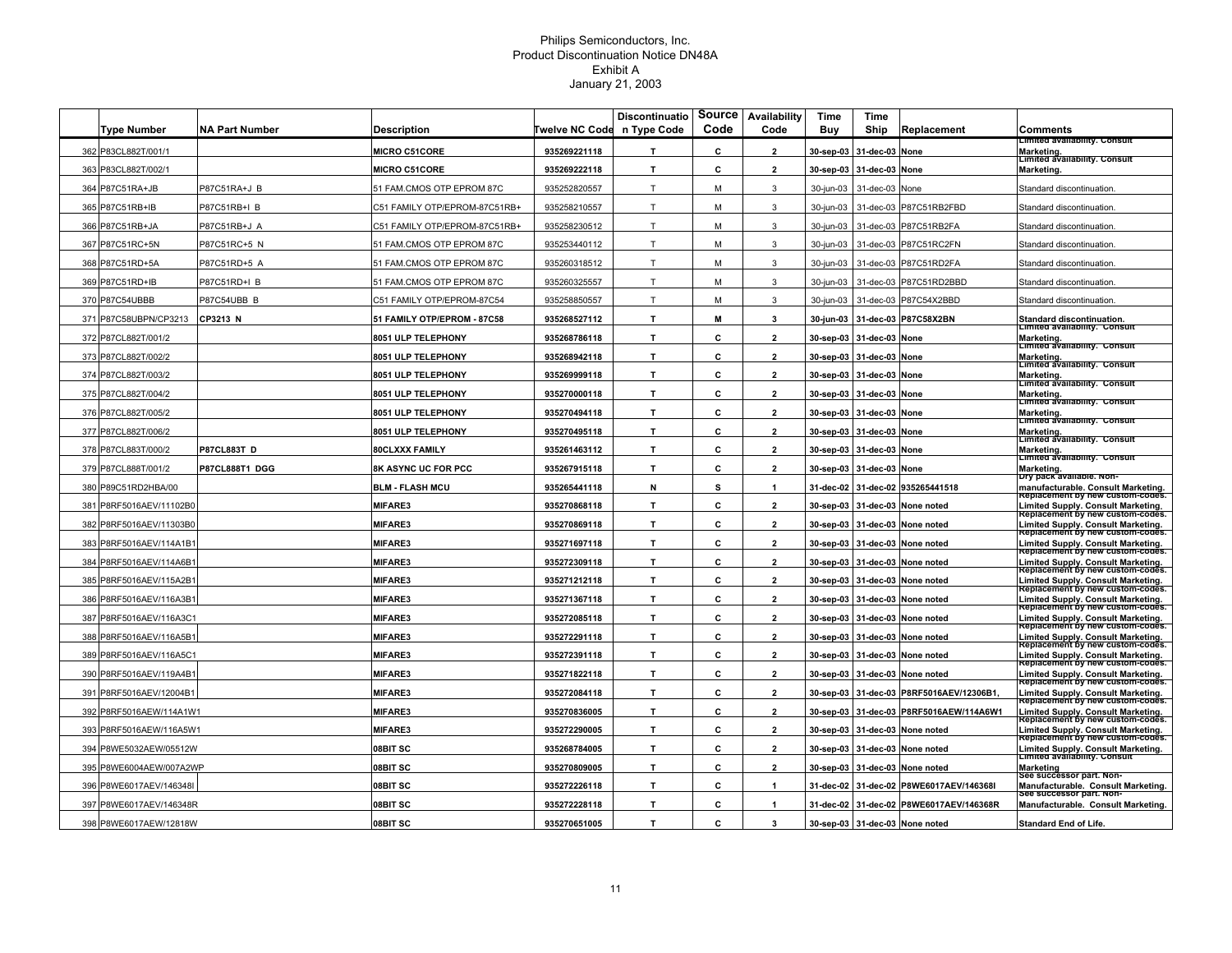|     | <b>Type Number</b>     | <b>NA Part Number</b> | <b>Description</b>                 | Twelve NC Code | <b>Discontinuatio</b><br>n Type Code | <b>Source</b><br>Code | Availability<br>Code | Time<br>Buy | Time<br>Ship   | Replacement           | Comments                                                                                |
|-----|------------------------|-----------------------|------------------------------------|----------------|--------------------------------------|-----------------------|----------------------|-------------|----------------|-----------------------|-----------------------------------------------------------------------------------------|
|     | 399 P8WE6017AEW/12819W |                       | 08BIT SC                           | 935270652005   | T                                    | c                     | $\mathbf{3}$         | 30-sep-03   |                | 31-dec-03 None noted  | <b>Standard End of Life.</b>                                                            |
|     | 400 P8WE6017AEW/12820W |                       | 08BIT SC                           | 935270653005   | T.                                   | c                     | 3                    | 30-sep-03   |                | 31-dec-03 None noted  | <b>Standard End of Life.</b>                                                            |
| 401 | P8WE6017AEW/14329W     |                       | 08BIT SC                           | 935271818005   | T.                                   | c                     | $\mathbf{1}$         | 31-dec-02   |                | 31-dec-02 None noted  | Non-manuracturable. Consult<br>Marketing                                                |
|     | 402 PBYL1025           |                       | Schottky-barrier rectifier diode   | 934054756127   | T                                    | M                     | 3                    | 30-jun-03   | 31-dec-03      | PBYR1025D             | Standard End of Life                                                                    |
|     | 403 PBYL1025B          |                       | Schottky-barrier rectifier diode   | 934054758118   | T                                    | M                     | 3                    | 30-jun-03   |                | 31-dec-03 PBYR1025D   | Standard End of Life                                                                    |
|     | 404 PBYL1525CT         |                       | Schottky-barrier rect.double diode | 934054768127   | T                                    | M                     | 3                    | 30-jun-03   |                | 31-dec-03 PBYR1525CTB | Standard End of Life.                                                                   |
|     | 405 PBYL1620B          |                       | Schottky-barrier rectifier diode   | 934054761118   | $\mathsf{T}$                         | M                     | 3                    | 30-jun-03   |                | 31-dec-03 PBYL1625    | Standard End of Life.                                                                   |
|     | 406 PBYL1625B          |                       | Schottky-barrier rectifier diode   | 934054762118   | T                                    | M                     | 3                    | 30-jun-03   |                | 31-dec-03 PBYL1625    | Standard End of Life                                                                    |
|     | 407 PBYL2025           |                       | Schottky-barrier rectifier diode   | 934054764127   | T                                    | M                     | 3                    | 30-jun-03   |                | 31-dec-03 PBYL2025B   | Standard End of Life                                                                    |
|     | 408 PBYL2525CT         |                       | Schottky-barrier rect.double diode | 934054772127   | $\mathsf{T}$                         | М                     | 3                    | 30-jun-03   |                | 31-dec-03 PBYL2525CTB | Standard End of Life.<br>no replacement part available.                                 |
|     | 409 PBYL3025CTB        |                       | Schottky-barrier rect.double diode | 934054778118   | T                                    | M                     | 3                    | 30-jun-03   | 31-dec-03 NONE |                       | Standard discontinuation.                                                               |
|     | 410 PBYR10100B         |                       | Rectifier diode Schottky barrier   | 934043440118   | T                                    | M                     | 3                    | 30-jun-03   |                | 31-dec-03 PBYR10100   | Standard discontinuation<br>No replacement part available                               |
|     | 411 PBYR1025CTD        |                       | Rectifier diode Schottky barrier   | 934053550118   | T                                    | М                     | 3                    | 30-jun-03   | 31-dec-03 NONE |                       | Standard discontinuation.                                                               |
|     | 412 PBYR1045B          |                       | Rectifier diode Schottky barrier   | 934042070118   | T                                    | M                     | 3                    | 30-jun-03   |                | 31-dec-03 PBYR1045    | same part available. In SO178<br>package. Standard discontinuation                      |
|     | 413 PBYR1045CTD        |                       | Rectifier diode Schottky barrier   | 934053500118   | T                                    | M                     | 3                    | 30-jun-03   |                | 31-dec-03 PBYR1545CT  | Standard discontinuation                                                                |
|     | 414 PBYR1045D          |                       | Rectifier diode Schottky barrier   | 934053520118   | T                                    | M                     | 3                    | 30-jun-03   |                | 31-dec-03 PBYR1045    | Standard discontinuation.                                                               |
|     | 415 PBYR1045X          |                       | Rectifier diode Schottky barrier   | 934044900127   | T.                                   | М                     | 3                    | 30-jun-03   | 31-dec-03      | PBYR1045              | same part available. In SOT78<br>package. Standard discontinuation.                     |
|     | 416 PBYR1060           |                       | Rectifier diode Schottky barrier   | 934020550127   | T.                                   | M                     | 3                    | 30-jun-03   | 31-dec-03      | <b>NONE</b>           | No replacement part available.<br>Standard discontinuation.                             |
|     | 417 PBYR1080           |                       | Rectifier diode Schottky barrier   | 934020560127   | T                                    | M                     | 3                    | 30-jun-03   | 31-dec-03 NONE |                       | vo replacement part available.<br>Standard discontinuation.                             |
|     | 418 PBYR1545CTB        |                       | Rectifier diode Schottky barrier   | 934043380118   | T                                    | M                     | 3                    | 30-jun-03   |                | 31-dec-03 PBYR1545CT  | Standard discontinuation.                                                               |
|     | 419 PBYR1545CTE        |                       | )UAL SCHOTTKY DIODE                | 934056815127   | T                                    | м                     | 3                    | 30-jun-03   | 31-dec-03 NONE |                       | No replacement part available.<br>Standard discontinuation.                             |
|     | 420 PBYR1645F          |                       | Rectifier diode Schottky barrier   | 934001800127   | T                                    | M                     | 3                    | 30-jun-03   |                | 31-dec-03 PBYR1645    | same part available. In SOT78<br>package. Standard discontinuation.                     |
|     | 421 PBYR2045CTB        |                       | Rectifier diode Schottky barrier   | 934043410118   | T                                    | M                     | 3                    | 30-jun-03   |                | 31-dec-03 PBYR2040CTB | ⊧∪∨ a⊽ailable. Standard<br>discontinuation.                                             |
|     | 422 PBYR240CT          |                       | Rectifier diode Schottky barrier   | 934008670115   | T                                    | M                     | 3                    | 30-jun-03   |                | 31-dec-03 PBYR245CT   | Standard discontinuation                                                                |
|     | 423 PBYR2545CTF        |                       | Rectifier diode Schottky barrier   | 934001770127   | T                                    | M                     | 3                    | 30-jun-03   |                | 31-dec-03 PBYR2545CT  | same part available. In SO178<br>package. Standard discontinuation.                     |
|     | 424 PBYR325CTD         |                       | Rectifier diode Schottky barrier   | 934053530118   | T                                    | М                     | 3                    | 30-jun-03   | 31-dec-03      | <b>NONE</b>           | No replacement part available<br>Standard discontinuation.                              |
| 425 | PBYR340CTD             |                       | Rectifier diode Schottky barrier   | 934054000118   | T.                                   | M                     | 3                    | 30-jun-03   | 31-dec-03      | <b>NONE</b>           | No replacement part availab<br>Standard discontinuation.                                |
|     | 426 PBYR345CTD         |                       | Rectifier diode Schottky barrier   | 934053480118   | $\mathsf{T}$                         | м                     | 3                    | 30-jun-03   | 31-dec-03 NONE |                       | ino replacement part available.<br>Standard discontinuation.<br>40V available. Standard |
|     | 427 PBYR4025WT         |                       | Rectifier diode Schottky barrier   | 934050910127   | T                                    | M                     | 3                    | 30-jun-03   |                | 31-dec-03 PBYR4040WT  | discontinuation.                                                                        |
|     | 428 PBYR6040WT         |                       | MV SCHOTTKY RECTIFIER              | 934055372127   | T                                    | M                     | 3                    | 30-jun-03   |                | 31-dec-03 PBYR6045WT  | 45V available. Standard<br>discontinuation.                                             |
|     | 429 PBYR620CTD         |                       | Rectifier diode Schottky barrier   | 934053950118   | T.                                   | M                     | 3                    | 30-jun-03   | 31-dec-03      | <b>NONE</b>           | No replacement part available.<br>Standard discontinuation.                             |
| 430 | PBYR625CTD             |                       | Rectifier diode Schottky barrier   | 934053540118   | T                                    | M                     | 3                    | 30-jun-03   | 31-dec-03      | <b>NONE</b>           | No replacement part available.<br>Standard discontinuation.                             |
|     | 431 PBYR640CTD         |                       | Rectifier diode Schottky barrier   | 934054020118   | T.                                   | М                     | 3                    | 30-jun-03   | 31-dec-03 NONE |                       | No replacement part available.<br>Standard discontinuation.                             |
|     | 432 PBYR645CTD         |                       | Rectifier diode Schottky barrier   | 934053490118   | T                                    | M                     | 3                    | 30-jun-03   | 31-dec-03      | PBYR1545CT            | Standard discontinuation.                                                               |
|     | 433 PBYR7020WT         |                       | V SCHOTTKY RECTIFIER               | 934055373127   | T                                    | M                     | 3                    | 30-jun-03   | 31-dec-03 NONE |                       | No replacement part available.<br>Standard discontinuation.                             |
|     | 434 PBYR7025WT         |                       | V SCHOTTKY RECTIFIER               | 934055367127   | T                                    | М                     | 3                    | 30-jun-03   | 31-dec-03 NONE |                       | vo replacement part available.<br>Standard discontinuation.                             |
|     | 435 PBYR725D           |                       | Schottky-barrier rectifier diode   | 934053560118   | T                                    | M                     | 3                    | 30-jun-03   |                | 31-dec-03 PBYR1025D   | Standard discontinuation.                                                               |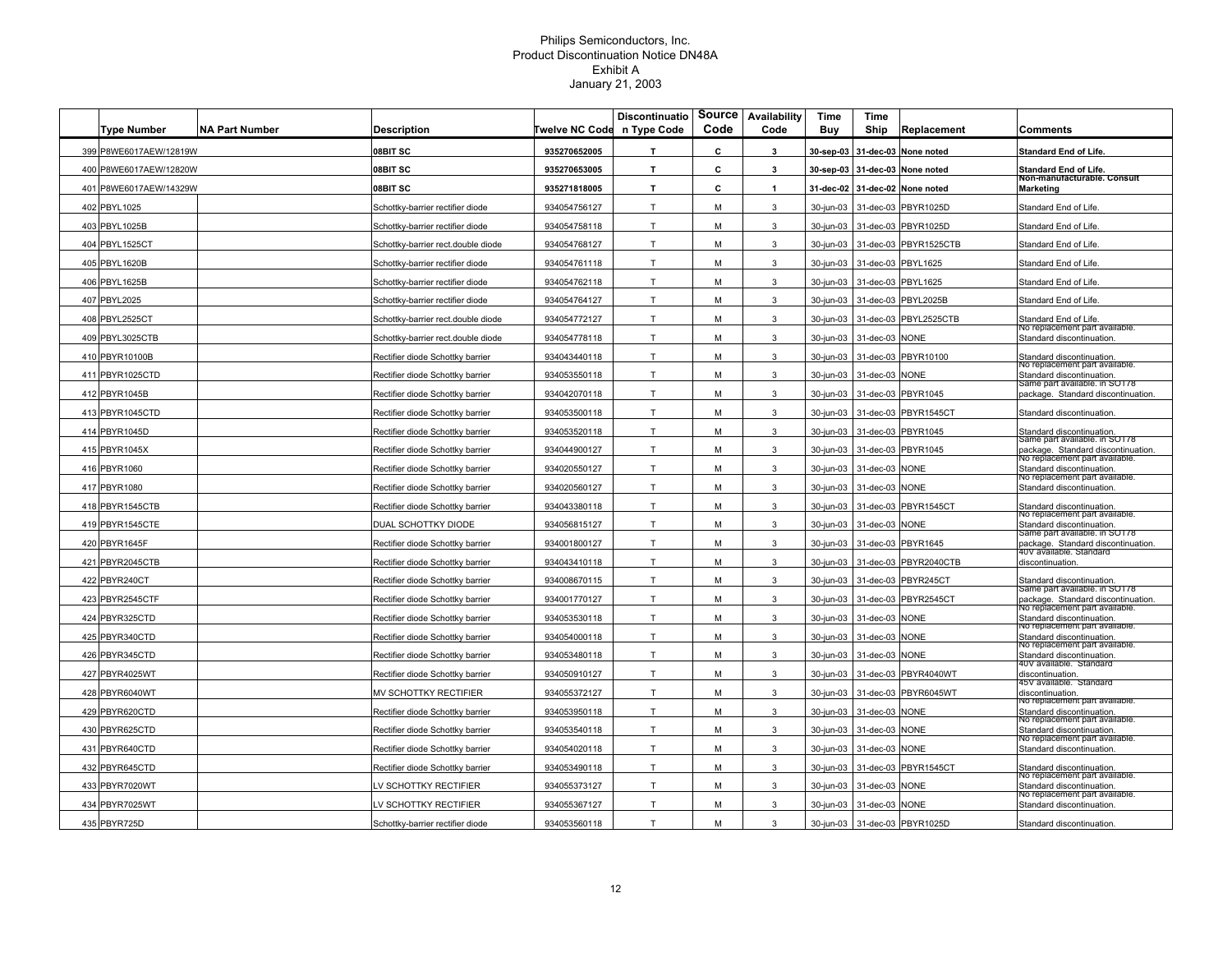| <b>Type Number</b>     | <b>NA Part Number</b> | Description                       | <b>Twelve NC Code</b> | <b>Discontinuatio</b><br>n Type Code | Source<br>Code | Availability<br>Code | Time<br>Buy | Time<br>Ship             | Replacement                   | Comments                                                            |
|------------------------|-----------------------|-----------------------------------|-----------------------|--------------------------------------|----------------|----------------------|-------------|--------------------------|-------------------------------|---------------------------------------------------------------------|
| 436 PBYR745D           |                       | Rectifier diode Schottky barrier  | 934053510118          | T                                    | M              | 3                    | 30-jun-03   | 31-dec-03                | PBYR1045                      | Standard discontinuation                                            |
| 437 PBYR745F           |                       | Rectifier diode Schottky barrier  | 934001860127          | T                                    | м              | 3                    | 30-jun-03   | 31-dec-03                | PBYR745                       | same part available. In SOT78<br>package. Standard discontinuation. |
| 438 PBYR745X           |                       | Rectifier diode Schottky barrier  | 934044930127          | T                                    | M              | 3                    | 30-jun-03   | 31-dec-03 PBYR745        |                               | Standard discontinuation                                            |
| 439 PCA1465U/10/F2     |                       | <b>CLOCKS AND WATCHES</b>         | 935240010005          | T.                                   | M              | 3                    | 30-jun-03   | 31-dec-03 PCA2000x       |                               | Standard discontinuation.                                           |
| 440 PCA1465U/7/F2      |                       | <b>CLOCKS AND WATCHES</b>         | 935239900027          | T.                                   | M              | $\mathbf{3}$         | 30-jun-03   | 31-dec-03 PCA200x        |                               | <b>Standard discontinuation.</b>                                    |
| 441 PCA1465U/F2        |                       | <b>CLOCKS AND WATCHES</b>         | 935239810026          | T.                                   | M              | 3                    | 30-jun-03   | 31-dec-03 PCA200x        |                               | <b>Standard discontinuation.</b>                                    |
| 442 PCA1485U/7/F2      |                       | <b>CLOCKS AND WATCHES</b>         | 935239910027          | T                                    | М              | 3                    | 30-jun-03   | 31-dec-03 PCA200x        |                               | Standard discontinuation.                                           |
| 443 PCA1486U/7/F2      |                       | <b>CLOCKS AND WATCHES</b>         | 935239920027          | T.                                   | M              | 3                    | 30-jun-03   | 31-dec-03 None           |                               | Standard discontinuation.                                           |
| 444 PCA1606U/10/F2     |                       | <b>CLOCKS AND WATCHES</b>         | 935240080005          | T.                                   | M              | 3                    | 30-jun-03   | 31-dec-03 PCA200x        |                               | Standard discontinuation.                                           |
| 445 PCA1606U/F2        |                       | <b>CLOCKS AND WATCHES</b>         | 935239820026          | $\mathbf T$                          | M              | 3                    | 30-jun-03   | 31-dec-03 PCA200x        |                               | Standard discontinuation.                                           |
| 446 PCA1607U/F2        |                       | <b>CLOCKS AND WATCHES</b>         | 935260455026          | T.                                   | M              | 3                    | 30-jun-03   | 31-dec-03 PCA200x        |                               | <b>Standard discontinuation.</b>                                    |
| 447 PCA1611U/10/F2     |                       | <b>CLOCKS AND WATCHES</b>         | 935240090005          | T.                                   | M              | 3                    | 30-jun-03   | 31-dec-03 PCA200x        |                               | Standard discontinuation.                                           |
| 448 PCA1621U/10/F2     |                       | <b>CLOCKS AND WATCHES</b>         | 935260456005          | т                                    | M              | 3                    | 30-jun-03   | 31-dec-03 PCA200x        |                               | Standard discontinuation.                                           |
| 449 PCA1625U/F2        |                       | <b>CLOCKS AND WATCHES</b>         | 935239840026          | T                                    | М              | 3                    | 30-jun-03   | 31-dec-03 PCA200x        |                               | Standard discontinuation.                                           |
| 450 PCA1627U/7/F2      |                       | <b>CLOCKS AND WATCHES</b>         | 935239980027          | T.                                   | M              | 3                    | 30-jun-03   | 31-dec-03 None           |                               | Standard discontinuation.                                           |
| 451 PCA1673U/10/F2     | <b>PCA1673U10 CA</b>  | <b>CLOCKS AND WATCHES</b>         | 935261483005          | T.                                   | M              | 3                    | 30-jun-03   | 31-dec-03 PCA200x        |                               | <b>Standard discontinuation.</b>                                    |
| 452 PCA1675U/F2        |                       | <b>CLOCKS AND WATCHES</b>         | 935239870026          | T                                    | M              | 3                    | 30-jun-03   | 31-dec-03 PCA200x        |                               | <b>Standard discontinuation.</b>                                    |
| 453 PCA82C251T/N3/S430 |                       | <b>AUTOMOTIVE NIJMEGEN</b>        | 935224900118          | T.                                   | c              | 3                    |             | 30-sep-03 31-dec-03 None |                               | <b>Standard discontinuation.</b>                                    |
| 454 PCA82C252T/N3      | <b>PCA82C252T D</b>   | <b>AUTOMOTIVE NIJMEGEN</b>        | 935262411112          | T.                                   | M              | 3                    | 30-jun-03   |                          | 31-dec-03 TJA1054AT           | Standard discontinuation.                                           |
| 455 PCA82C252T/N3      | <b>PCA82C252T D</b>   | <b>AUTOMOTIVE NIJMEGEN</b>        | 935262411118          | N                                    | M              | 3                    | 30-jun-03   |                          | 31-dec-03 TJA1054AT           | Standard discontinuation.                                           |
| 456 PCA82C252T/N3/S430 |                       | <b>AUTOMOTIVE NIJMEGEN</b>        | 935262410112          | T                                    | М              | 3                    | 30-jun-03   |                          | 31-dec-03 TJA1054AT           | Standard discontinuation.                                           |
| 457 PCA82C252T/N3/S430 | <b>CE1756 D</b>       | <b>AUTOMOTIVE NIJMEGEN</b>        | 935262410118          | T.                                   | c              | 3                    |             |                          | 30-sep-03 31-dec-03 TJA1054AT | Standard discontinuation.                                           |
| 458 PCA82C252U/N3      |                       | <b>AUTOMOTIVE NIJMEGEN</b>        | 935262409005          | T.                                   | м              | 3                    | 30-jun-03   |                          | 31-dec-03 TJA1054AU           | <b>Standard discontinuation.</b>                                    |
| 459 PCA8581T/F6L       | PCA8581TL D           | <b>CLIPS</b>                      | 935057660118          | T.                                   | M              | 3                    | 30-jun-03   |                          | 31-dec-03 PCA8581T/F6         | Standard discontinuation.                                           |
| 460 PCB2421T/F1        | <b>PCB2421T D</b>     | <b>CLIPS</b>                      | 935196480112          | T.                                   | M              | $\mathbf{3}$         | 30-jun-03   | 31-dec-03 None           |                               | Standard discontinuation.                                           |
| 461 PCB2421T/F1        | <b>PCB2421T D</b>     | <b>CLIPS</b>                      | 935196480118          | $\mathbf{T}$                         | M              | 3                    | 30-jun-03   | 31-dec-03 None           |                               | Standard discontinuation.<br>Limited availability. Consult          |
| 462 PCD3352AP/108/F4   |                       | <b>TELEPHONY MICROCONTROLLERS</b> | 935271893112          | T.                                   | s              | $\mathbf{2}$         | 30-sep-03   | 31-dec-03 None           |                               | Marketing.<br>Limited availability. Consult                         |
| 463 PCD50913H/A50/3    |                       | <b>DECT CHIP</b>                  | 935270507518          | T.                                   | c              | $\mathbf{2}$         |             | 30-sep-03 31-dec-03 None |                               | Marketing.<br>Limited availability. Consult                         |
| 464 PCD50913H/A60/3    |                       | <b>DECT CHIP</b>                  | 935270720518          | T.                                   | c              | $\mathbf{2}$         |             | 30-sep-03 31-dec-03 None |                               | Marketing.<br>Eimited availability. Consult                         |
| 465 PCD50914H/A12/1    |                       | <b>DECT HANDSET CHIP</b>          | 935269614518          | T.                                   | c              | $\overline{2}$       |             | 30-sep-03 31-dec-03 None |                               | Marketing.<br> Limited availability. Consult                        |
| 466 PCD50914H/A18/1    |                       | <b>DECT HANDSET CHIP</b>          | 935270258518          | T                                    | c              | $\overline{2}$       |             | 30-sep-03 31-dec-03 None |                               | Marketing.<br> Limited availability. Consult                        |
| 467 PCD50921HL/F04/3   |                       | <b>DECT BASEBAND 48K</b>          | 935272096518          | T.                                   | c              | $\overline{2}$       |             | 30-sep-03 31-dec-03 None |                               | Marketing.<br><b>Limited availability. Consult</b>                  |
| 468 PCD50923H/C50/3    |                       | <b>DECT BASESTATION CHIP</b>      | 935270362518          | T.                                   | c              | $\overline{2}$       |             | 30-sep-03 31-dec-03 None |                               | Marketing.<br>Limited availability. Consult                         |
| 469 PCD50923H/C51/3    |                       | <b>DECT BASESTATION CHIP</b>      | 935270509518          | T.                                   | C              | $\overline{2}$       |             | 30-sep-03 31-dec-03 None |                               | Marketing.<br> Limited availability. Consult                        |
| 470 PCD50923H/C60/3    |                       | <b>DECT BASESTATION CHIP</b>      | 935270721518          | T                                    | c              | $\mathbf{2}$         |             | 30-sep-03 31-dec-03 None |                               | Marketing.<br>Limited availability. Consult                         |
| 471 PCD50923H/C63/3    |                       | <b>DECT BASESTATION CHIP</b>      | 935270871518          | T.                                   | c              | $\overline{2}$       |             | 30-sep-03 31-dec-03 None |                               | Marketing.<br>Limited availability. Consult                         |
| 472 PCD50923H/C64/3    |                       | <b>DECT BASESTATION CHIP</b>      | 935271045518          | T.                                   | C              | $\overline{2}$       |             | 30-sep-03 31-dec-03 None |                               | Marketing.                                                          |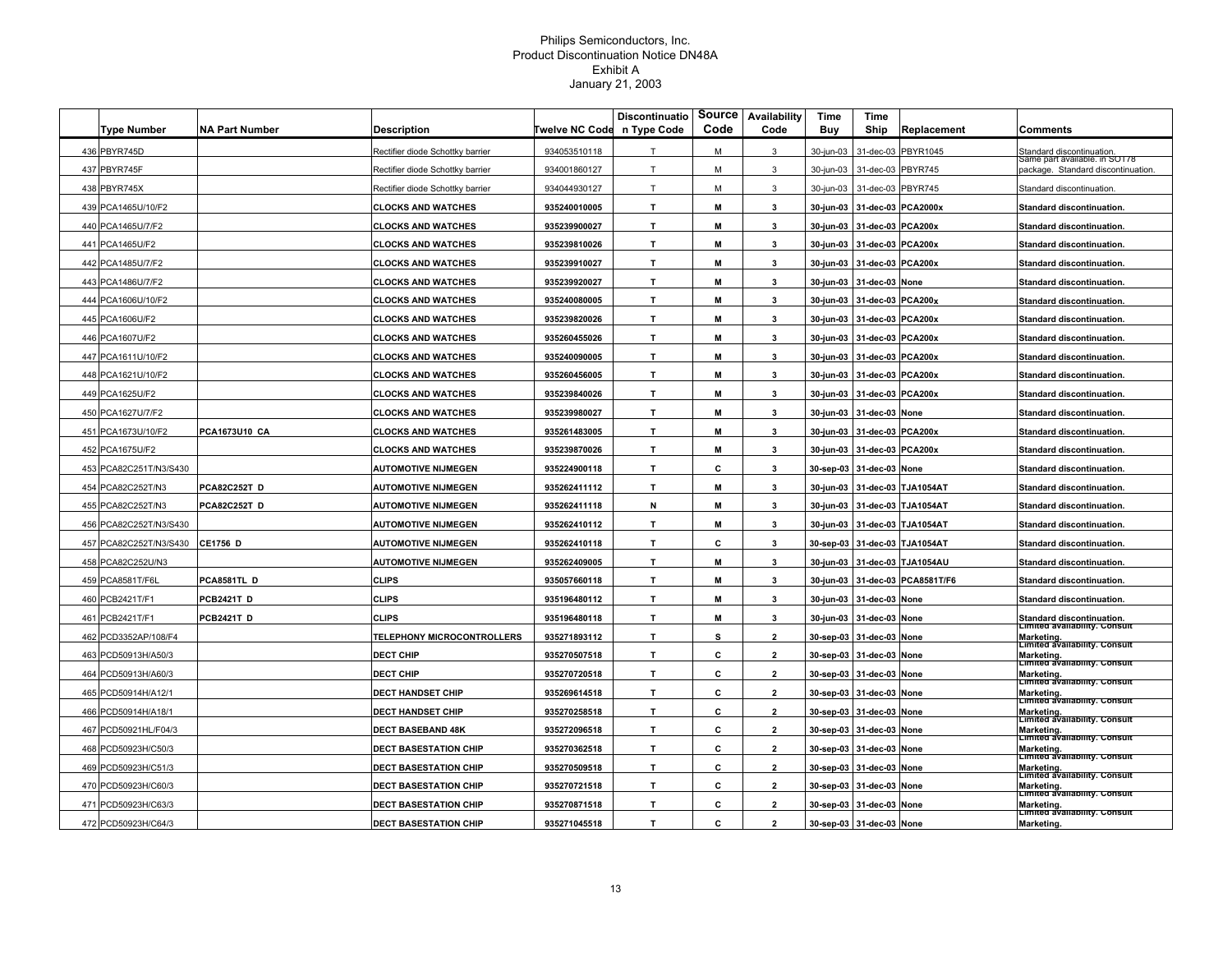|                     |                       |                                       |                | <b>Discontinuatio</b> | Source | Availability         | Time      | Time                       |                                  |                                                                               |
|---------------------|-----------------------|---------------------------------------|----------------|-----------------------|--------|----------------------|-----------|----------------------------|----------------------------------|-------------------------------------------------------------------------------|
| <b>Type Number</b>  | <b>NA Part Number</b> | <b>Description</b>                    | Twelve NC Code | n Type Code           | Code   | Code                 | Buy       | Ship                       | Replacement                      | Comments                                                                      |
| 473 PCD50923H/C66/3 |                       | <b>DECT BASESTATION CHIP</b>          | 935271168518   | T.                    | c      | $\overline{2}$       | 30-sep-03 | 31-dec-03                  | None                             | Limited availability. Consult<br>Marketing.<br>Limited availability. Consult  |
| 474 PCD50923H/C68/3 |                       | <b>DECT BASESTATION CHIP</b>          | 935271245518   | T.                    | С      | $\mathbf{2}$         | 30-sep-03 | 31-dec-03                  | None                             | Marketing.<br>Limited availability. Consult                                   |
| 475 PCD50924H/C22/1 |                       | <b>DECT BASEBAND</b>                  | 935270873518   | T.                    | c      | $\mathbf{2}$         | 30-sep-03 | 31-dec-03                  | None                             | Marketing.<br>Limited availability. Consult                                   |
| 476 PCD50924H/C23/1 |                       | <b>DECT BASEBAND</b>                  | 935271269518   | T                     | c      | $\overline{2}$       | 30-sep-03 | 31-dec-03                  | None                             | Marketing.<br> Limited availability. Consult                                  |
| 477 PCD50927H/F00/2 |                       | <b>DIGITAL CORDLESS</b>               | 935270347557   | T                     | c      | $\overline{2}$       | 30-sep-03 | 31-dec-03 None             |                                  | Marketing.                                                                    |
| 478 PCD50937H/D00/2 |                       | DIGITAL CORDLESS                      | 935263323518   | T.                    | c      | $\overline{2}$       | 30-sep-03 | 31-dec-03 None             |                                  | Limited availability. Consult<br>Marketing.<br>Limited availability. Consult  |
| 479 PCD50937H/D00/2 |                       | <b>DIGITAL CORDLESS</b>               | 935263323557   | T                     | c      | $\overline{2}$       |           | 30-sep-03 31-dec-03 None   |                                  | Marketing.                                                                    |
| 480 PCD50953H/E62/3 |                       | <b>DECT HANDSET CHIP</b>              | 935270759518   | T                     | C      | $\overline{2}$       |           | 30-sep-03 31-dec-03 None   |                                  | Limited availability. Consult<br>Marketing.                                   |
| 481 PCD50953H/E63/3 |                       | <b>DECT HANDSET CHIP</b>              | 935270872518   | T.                    | c      | $\overline{2}$       |           | 30-sep-03 31-dec-03 None   |                                  | Limited availability. Consult<br>Marketing.<br> Limited availability. Consult |
| 482 PCD50953H/E64/3 |                       | <b>DECT HANDSET CHIP</b>              | 935271046518   | T                     | c      | $\overline{2}$       | 30-sep-03 | 31-dec-03 None             |                                  | Marketing.<br> Limited availability. Consult                                  |
| 483 PCD50953H/E66/3 |                       | <b>DECT HANDSET CHIP</b>              | 935271169518   | T                     | С      | $\overline{2}$       | 30-sep-03 | 31-dec-03 None             |                                  | Marketing.<br> Limited availability. Consult                                  |
| 484 PCD50953H/E68/3 |                       | <b>DECT HANDSET CHIP</b>              | 935271246518   | T                     | c      | $\overline{2}$       | 30-sep-03 | 31-dec-03 None             |                                  | Marketing.                                                                    |
| 485 PCD50953H/E70/3 |                       | <b>DECT HANDSET CHIP</b>              | 935271381518   | T.                    | c      | $\overline{2}$       | 30-sep-03 | 31-dec-03 None             |                                  | Limited availability. Consult<br>Marketing.<br>Limited availability. Consult  |
| 486 PCD50954H/E20/1 |                       | <b>DECT HANDSET CHIP</b>              | 935270511518   | T.                    | c      | $\overline{2}$       | 30-sep-03 | 31-dec-03 None             |                                  | Marketing.<br>Limited availability. Consult                                   |
| 487 PCD50954H/E22/1 |                       | <b>DECT HANDSET CHIP</b>              | 935270874518   | T                     | c      | $\overline{2}$       | 30-sep-03 | 31-dec-03 None             |                                  | Marketing.<br>Limited availability. Consult                                   |
| 488 PCD50954H/E23/1 |                       | <b>DECT HANDSET CHIP</b>              | 935271270518   | T.                    | c      | $\overline{2}$       | 30-sep-03 | 31-dec-03                  | <b>None</b>                      | Marketing.<br>Limited availability. Consult                                   |
| 489 PCD50957H/2D2/2 |                       | DECT BASEBAND WITH D/C CONTROL        | 935268689518   | $\mathbf{T}$          | c      | $\overline{2}$       | 30-sep-03 | 31-dec-03                  | None                             | Marketing.<br>Limited availability. Consult                                   |
| 490 PCD50957H/2D2/2 |                       | <b>DECT BASEBAND WITH D/C CONTROL</b> | 935268689557   | T.                    | c      | $\overline{2}$       | 30-sep-03 | 31-dec-03 None             |                                  | Marketing.<br> Limited availability. Consult                                  |
| 491 PCD6001H/D23/F2 |                       | <b>B4CXXX FAMILY</b>                  | 935269046557   | T                     | c      | $\overline{2}$       | 30-sep-03 | 31-dec-03 None             |                                  | Marketing.                                                                    |
| 492 PCD6001H/D24/F2 |                       | <b>84CXXX FAMILY</b>                  | 935269414557   | T.                    | c      | $\overline{2}$       | 30-sep-03 | 31-dec-03 None             |                                  | Limited availability. Consult<br>Marketing.                                   |
| 493 PCD8544U/2/F1   |                       | <b>48X84 LCD GRAPHIC DRIVER</b>       | 935263143026   | $\mathbf{T}$          | s      | 3                    |           | 30-sep-03 31-dec-03 OM4081 |                                  | Standard discontinuation.                                                     |
| 494 PCD87750E/F1    |                       | <b>PCD87750E</b>                      | 935268184518   | T                     | s      | $\mathbf{1}$         | 31-dec-02 |                            | 31-dec-02 PCF87750E/3            | Non-manuracturable. Consul<br><b>Marketing</b>                                |
| 495 PCD87750E/F1    |                       | <b>PCD87750E</b>                      | 935268184557   | T.                    | s      | $\mathbf{1}$         | 31-dec-02 |                            | 31-dec-02 PCF87750E/3            | Non-manuracturable. Consult<br><b>Marketing</b>                               |
| 496 PCF2100CP/F1    | <b>PCF2100CP N</b>    | <b>DISPLAY DRIVERS</b>                | 935192380112   | N                     | s      | $\mathbf{3}$         | 30-sep-03 | 31-dec-03 None             |                                  | <b>Standard discontinuation</b>                                               |
| 497 PCF2103EU/2/F2  |                       | <b>DISPLAY DRIVERS</b>                | 935261187026   | T.                    | s      | 3                    | 30-sep-03 | 31-dec-03 None             |                                  | <b>Standard discontinuation</b>                                               |
| 498 PCF2103EU/F2    |                       | <b>DISPLAY DRIVERS</b>                | 935264244026   | T.                    | s      | $\mathbf{3}$         | 30-sep-03 | 31-dec-03 None             |                                  | Standard discontinuation.                                                     |
| 499 PCF2104LU/2/F1  |                       | <b>DISPLAY DRIVERS</b>                | 935216970026   | $\mathbf{T}$          | s      | 3                    | 30-sep-03 | 31-dec-03 None             |                                  | <b>Standard discontinuation</b>                                               |
| 500 PCF2105MU/2/F1  |                       | <b>DISPLAY DRIVERS</b>                | 935262211026   | $\mathbf{T}$          | s      | 3                    | 30-sep-03 | 31-dec-03 None             |                                  | Standard discontinuation.                                                     |
| 501 PCF2113DU/10/F4 |                       | <b>DISPLAY DRIVERS</b>                | 935264032005   | N                     | s      | 3                    | 30-sep-03 | 31-dec-03 None             |                                  | Standard discontinuation.                                                     |
| 502 PCF2116AU/12/F1 |                       | <b>DISPLAY DRIVERS</b>                | 935226360005   | N                     | s      | $\mathbf{3}$         | 30-sep-03 | 31-dec-03 None             |                                  | Standard discontinuation.                                                     |
| 503 PCF26002HL/1    | PCF26002HL BE         | IRMA B                                | 935269034557   | $\mathbf{T}$          | s      | $\mathbf{1}$         | 31-dec-02 | 31-dec-02                  | no replacement part              | Non-manuracturable, Consult<br>Marketing                                      |
| 504 PCF26002HT/1    | PCF26002HT BP         | <b>IRMA B</b>                         | 935269035518   | $\mathbf{T}$          | s      | $\blacktriangleleft$ | 31-dec-02 |                            | 31-dec-02 no replacement part    | Non-manuracturable. Consult<br><b>Marketing</b>                               |
| 505 PCF26002HT/1    | <b>PCF26002HT BP</b>  | <b>IRMA B</b>                         | 935269035557   | T.                    | s      | $\mathbf{1}$         | 31-dec-02 | 31-dec-02                  | no replacement part              | Non-manufacturable. Consult<br><b>Marketing</b>                               |
| 506 PCF26100ET/1    | <b>PCF26100 EE</b>    | <b>RMA Adapter</b>                    | 935269039518   | $\mathbf{T}$          | s      | $\mathbf{1}$         | 31-dec-02 |                            | 31-dec-02 no replacement part    | von-manŭracturable. Consult<br><b>Marketing</b>                               |
| 507 PCF26100ET/1    | <b>PCF26100 EE</b>    | <b>IRMA Adapter</b>                   | 935269039557   | $\mathbf{T}$          | s      | $\mathbf{1}$         | 31-dec-02 |                            | 31-dec-02 no replacement part    | von-manŭracturable. Consult<br><b>Marketing</b>                               |
| 508 PCF26100U/10    | <b>PCF26100U CA</b>   | <b>RF/BB ADAPTER IC</b>               | 935269183005   | T                     | s      | $\blacktriangleleft$ | 31-dec-02 |                            | 31-dec-02 no replacement part    | Non-manūracturable. Consult<br><b>Marketing</b>                               |
| 509 PCF50732H/E3    | <b>PCF50732H BE</b>   | <b>DIGITAL CELLULAR</b>               | 935267884118   | T.                    | s      | 3                    |           |                            | 30-sep-03 31-dec-03 935271705118 | improveđ new version available.<br><b>Standard discontinuation.</b>           |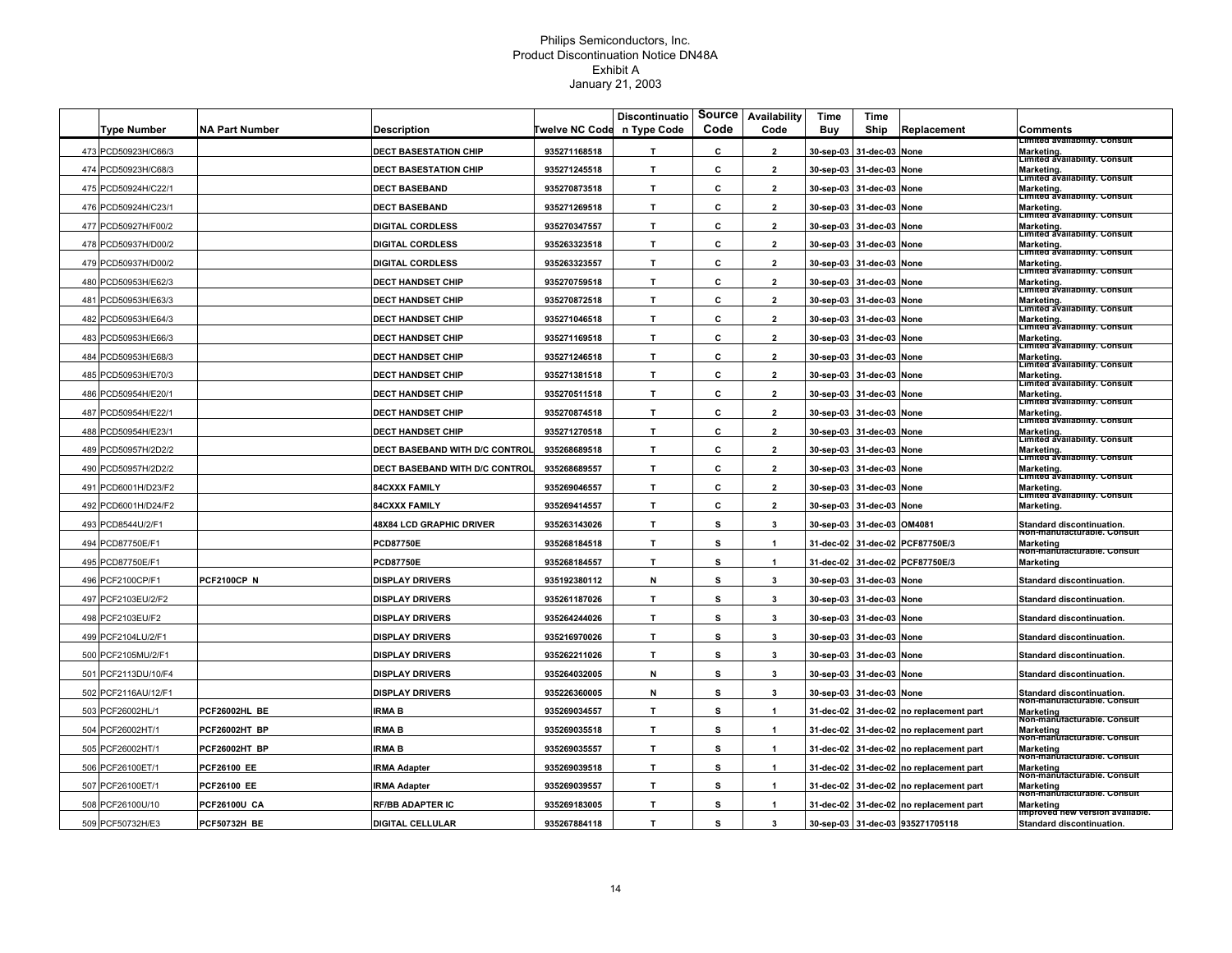|                      |                       |                                    |                       | <b>Discontinuatio</b> | Source | Availability             | Time      | Time                        |                                                  |                                                             |
|----------------------|-----------------------|------------------------------------|-----------------------|-----------------------|--------|--------------------------|-----------|-----------------------------|--------------------------------------------------|-------------------------------------------------------------|
| <b>Type Number</b>   | <b>NA Part Number</b> | <b>Description</b>                 | <b>Twelve NC Code</b> | n Type Code           | Code   | Code                     | Buv       | Ship                        | Replacement                                      | Comments                                                    |
| 510 PCF8548U/9/F1    |                       | <b>LCD GRAPHIC DRIVER</b>          | 935263626025          | N                     | s      | 3                        | 30-sep-03 | 31-dec-03                   | None                                             | <b>Standard discontinuation</b>                             |
| 511 PCF8558U/12/F2   | PCF8558U12 CA         | <b>DISPLAY DRIVERS</b>             | 935239430005          | N                     | s      | 3                        | 30-sep-03 | 31-dec-03                   | None                                             | <b>Standard discontinuation.</b>                            |
| 512 PCF8576CU/12E/2  |                       | DISPLAY DRIVERS                    | 935263925005          | N                     | s      | 3                        | 30-sep-03 | 31-dec-03                   | None                                             | Standard discontinuation.<br>Limited availability. Consult  |
| 513 PCF8576T/S208/F2 | <b>CE1717 D</b>       | <b>DISPLAY DRIVERS</b>             | 935192870118          | N                     | s      | $\overline{\phantom{a}}$ | 30-sep-03 | 31-dec-03                   | PCF8576T/S420/2                                  | Marketing.                                                  |
| 514 PCF8576T/S480/2  |                       | <b>DISPLAY DRIVERS</b>             | 935261731118          | N                     | s      | $\overline{\phantom{a}}$ | 30-sep-03 | 31-dec-03                   | PCF8576T/S420/2                                  | Limited availability. Consult<br>Marketing.                 |
| 515 PCF8576U         |                       | <b>DISPLAY DRIVERS</b>             | 933740720026          | N                     | S      | 3                        | 30-sep-03 | 31-dec-03 None              |                                                  | Standard discontinuation.                                   |
| 516 PCF8576U/10      |                       | <b>DISPLAY DRIVERS</b>             | 933841600005          | N                     | s      | 3                        |           | 30-sep-03 31-dec-03 None    |                                                  | <b>Standard discontinuation</b>                             |
| 517 PCF8576U/12      |                       | <b>DISPLAY DRIVERS</b>             | 935064190005          | N                     | s      | $\mathbf{3}$             |           | 30-sep-03 31-dec-03 None    |                                                  | Standard discontinuation.                                   |
| 518 PCF8576U/2       |                       | <b>DISPLAY DRIVERS</b>             | 933774680026          | N                     | s      | 3                        | 30-sep-03 | 31-dec-03 None              |                                                  | Standard discontinuation.                                   |
| 519 PCF8578T/S480/1  |                       | <b>DISPLAY DRIVERS</b>             | 935261722118          | N                     | s      | 3                        | 30-sep-03 | 31-dec-03                   | None                                             | <b>Standard discontinuation</b>                             |
| 520 PCF8578U/12      |                       | <b>DISPLAY DRIVERS</b>             | 935064200005          | N                     | s      | $\mathbf{3}$             | 30-sep-03 | 31-dec-03 None              |                                                  | <b>Standard discontinuation</b>                             |
| 521 PCF8579T/S480/1  |                       | DISPLAY DRIVERS                    | 935261723118          | N                     | s      | 3                        | 30-sep-03 | 31-dec-03 None              |                                                  | Standard discontinuation.                                   |
| 522 PCF8579U/12      | PCF8579U12 CA         | <b>DISPLAY DRIVERS</b>             | 935064210005          | N                     | s      | 3                        | 30-sep-03 | 31-dec-03                   | None                                             | Standard discontinuation.<br>Non-manuracturable. Consult    |
| 523 PCF87750E/2/S001 |                       | <b>BLUETOOTH BASEBAND DATA</b>     | 935271345518          | $\mathbf{T}$          | C      | $\mathbf{1}$             | 31-dec-02 | 31-dec-02                   | no replacement part                              | <b>Marketing</b>                                            |
| 524 PCF8812U/2DC/1   |                       | <b>LCD DRIVER</b>                  | 935269643026          | N                     | s      | $\mathbf{3}$             | 30-sep-03 |                             | <b>CF8812U/2DA/2,</b><br>31-dec-03 PCF8812U/2/F1 | <b>Standard discontinuation.</b>                            |
| 525 PCK2059AEE       |                       | <b>PCK2059A</b>                    | 935271290518          | T                     | C      | 3                        | 30-sep-03 | 31-dec-03                   | PCK2059BEE                                       | Standard discontinuation.                                   |
| 526 PCK2059AEE       |                       | <b>PCK2059A</b>                    | 935271290551          | T                     | C      | 3                        | 30-sep-03 | 31-dec-03                   | PCK2059BEE                                       | Standard discontinuation.                                   |
| 527 PCK2059AEE       |                       | <b>PCK2059A</b>                    | 935271290557          | T                     | C      | $\mathbf{1}$             | 31-dec-02 |                             | 31-dec-02 PCK2059BEE                             | von-manuracturable. Consult<br>Marketing                    |
| 528 PDIUSBD11N       | PDIUSBD11 N           | <b>JSB</b>                         | 935260801112          | T                     | M      | $\overline{2}$           | 30-jun-03 |                             | 31-dec-03 None noted                             | imited availability. Consult Marketing.                     |
| 529 PHB125N06LT      |                       | FrenchMOS transistor               | 934054300118          | T                     | M      | 3                        | 30-jun-03 |                             | 31-dec-03 PSMN005-55B                            | Standard discontinuation.                                   |
| 530 PHD55N04LT       |                       | 30V N CHANNEL TRENCHFET            | 934056642118          | T                     | M      | 3                        | 30-jun-03 |                             | 31-dec-03 PHD55N03LTA                            | Standard discontinuation.                                   |
| 531 PHP125           |                       | P-channel enhancem. mode MOS trans | 934037360118          | T                     | M      | 3                        | 30-jun-03 | 31-dec-03 NONE              |                                                  | vo replacement part availat<br>Standard discontinuation.    |
| 532 PHP212           |                       | Dual P-ch. enhancement mode MOS tr | 934043630118          | T                     | M      | 3                        | 30-jun-03 | 31-dec-03 NONE              |                                                  | vo replacement part available<br>Standard discontinuation.  |
| 533 PHP44N06LT       |                       | TrenchMOS transistor               | 934054480127          | T                     | M      | 3                        | 30-jun-03 |                             | 31-dec-03 PHP54N06T                              | itandard discontinuation.                                   |
| 534 PHT6N03T         |                       | TrenchMOS transistor               | 934052320115          | T                     | M      | 3                        | 30-jun-03 | 31-dec-03 NONE              |                                                  | vo replacement part available<br>Standard discontinuation.  |
| 535 PHT8N06T         |                       | <b>TrenchMOS</b> transistor        | 934054600135          | T                     | м      | 3                        | 30-jun-03 |                             | 31-dec-03 PHT8N06LT                              | Standard discontinuation.                                   |
| 536 PHX3055E         |                       | <=30V N CHANNEL TRENCHFET          | 934054873127          | T                     | м      | 3                        | 30-iun-03 |                             | 31-dec-03 BUK7775-55A                            | Standard discontinuation.                                   |
| 537 PN4391           |                       | N-channel sil, field-effect trans  | 933929370116          | T                     | M      | $\overline{2}$           | 30-sep-03 | 31-dec-03                   | None noted                                       | imited availability. Consult Marketing.                     |
| 538 PSMN009-100W     |                       | 60V><100V N CHANNEL TRENCHFET      | 934055801127          | T                     | М      | 3                        | 30-jun-03 |                             | 31-dec-03 PSMN009-100P                           | so i 78 variant. Standard<br>discontinuation.               |
| 539 PSMN020-150W     |                       | 100V><300V N CHANNEL TRENCHFET     | 934055779127          | T                     | M      | 3                        | 30-jun-03 | 31-dec-03                   | <b>NONE</b>                                      | vo replacement part available.<br>Standard discontinuation. |
| 540 PSMN040-200W     |                       | 100V><300V N CHANNEL TRENCHFET     | 934055781127          | T                     | М      | 3                        | 30-jun-03 | 31-dec-03                   | <b>JONE</b>                                      | No replacement part available.<br>Standard discontinuation. |
| 541 PTB32005X        |                       | Microwave power transistor         | 933789410114          | T                     | M      | 3                        | 30-jun-03 | 31-dec-03                   | None noted                                       | Standard discontinuation.                                   |
| 542 PTN2111BD        | PTN2111 BD            | PTN2111                            | 935268701118          | T                     | S      | 3                        | 30-sep-03 |                             | 31-dec-03 PCK2111BD                              | vame cnange only. Standard<br>discontinuation.              |
| 543 PTN2111BD        | PTN2111 BD            | PTN2111                            | 935268701151          | T                     | S      | 3                        | 30-sep-03 |                             | 31-dec-03 PCK2111BD                              | vame cnange only.<br><b>Standard</b><br>discontinuation.    |
| 544 PTN2111BD        | PTN2111 BD            | PTN2111                            | 935268701157          | T                     | S      | 3                        | 30-sep-03 | 31-dec-03                   | PCK2111BD                                        | vame cnange only. Standard<br>discontinuation.              |
| 545 PTN3151D         |                       | PTN3151                            | 935269809112          | T                     | M      | 3                        | 30-jun-03 | 31-dec-03 PCK351D           |                                                  | vame change only. Standard<br>discontinuation.              |
| 546 PTN3151D         |                       | PTN3151                            | 935269809118          | T                     | м      | $\mathcal{R}$            |           | 30-jun-03 31-dec-03 PCK351D |                                                  | vame cnange only. Standard<br>discontinuation.              |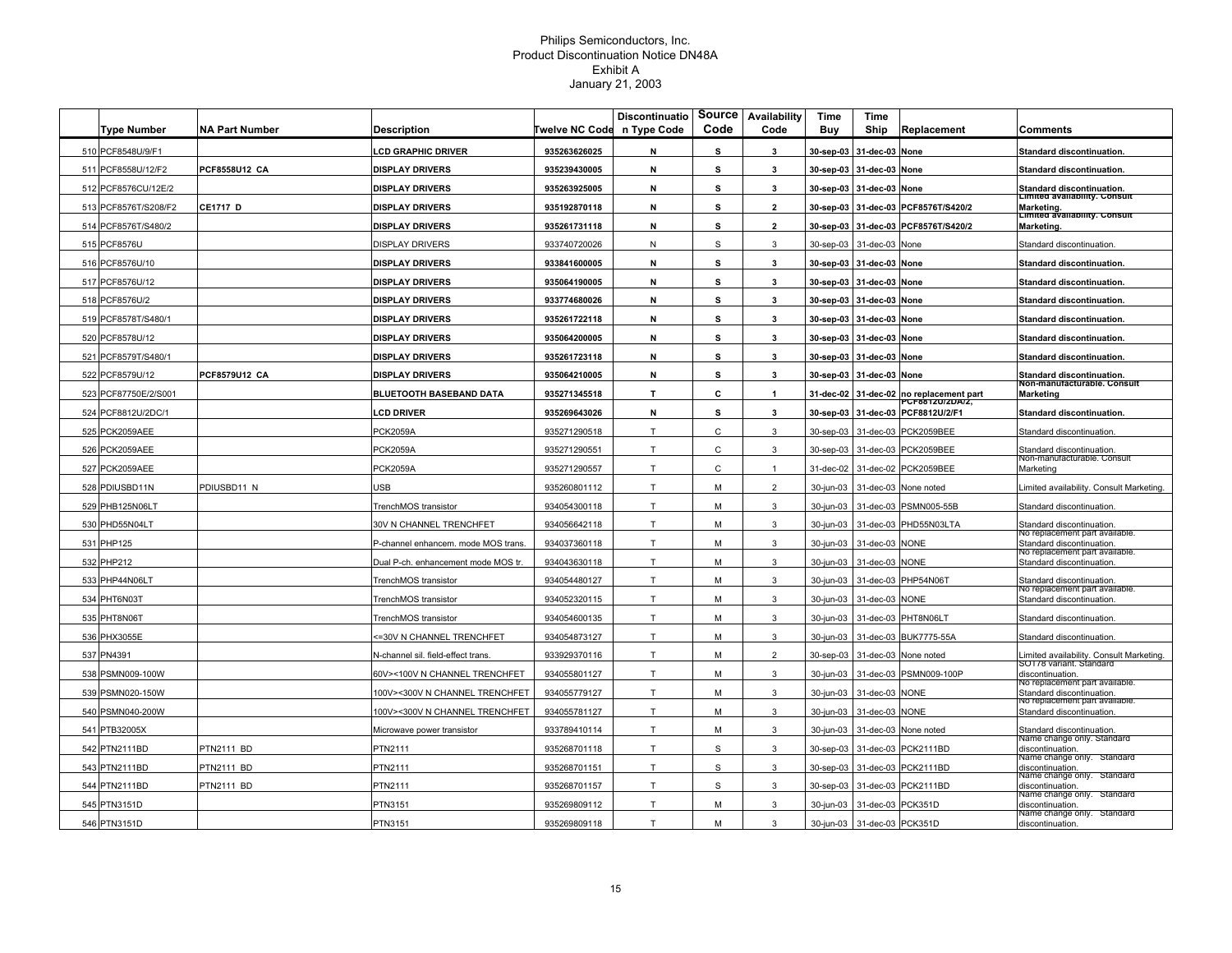| <b>Type Number</b>    | <b>NA Part Number</b> | Description                           | <b>Twelve NC Code</b> | <b>Discontinuatio</b><br>n Type Code | Source<br>Code | Availability<br>Code | Time<br>Buy | Time<br>Ship             | Replacement                          | Comments                                                               |
|-----------------------|-----------------------|---------------------------------------|-----------------------|--------------------------------------|----------------|----------------------|-------------|--------------------------|--------------------------------------|------------------------------------------------------------------------|
| 547 PTN3151DB         |                       | PTN3151                               | 935269810112          | $\mathsf{T}$                         | М              | 3                    | 30-jun-03   | 31-dec-03                | PCK351DB                             | vame change only. Standard<br>discontinuation.                         |
| 548 PTN3151DB         |                       | PTN3151                               | 935269810118          | T.                                   | М              | 3                    | 30-jun-03   |                          | 31-dec-03 PCK351DB                   | vame cnange only. Standard<br>discontinuation                          |
| 549 PTN3500AD         | PTN3500A D            | <b>TN3500A</b>                        | 935269623112          | T.                                   | S              | 3                    | 30-sep-03   | 31-dec-03                | PCA9500PW                            | vame cnange only. Standard<br>discontinuation.                         |
| 550 PTN3500AD         | PTN3500A D            | <b>TN3500A</b>                        | 935269623118          | T.                                   | S              | 3                    | 30-sep-03   | 31-dec-03                | PCA9500PW                            | name cnange only. Standard<br>discontinuation.                         |
| 551 PTN3500ADH        | PTN3500A DH           | <b>TN3500A</b>                        | 935269624112          | T                                    | S              | 3                    | 30-sep-03   | 31-dec-03                | PCA9500PW                            | Name change only. Standard<br>discontinuation.                         |
| 552 PTN3500ADH        | PTN3500A DH           | <b>TN3500A</b>                        | 935269624118          | T                                    | S              | 3                    | 30-sep-03   | 31-dec-03                | PCA9500PW                            | vame cnange only. Standard<br>discontinuation.                         |
| 553 PTN3500D          | PTN3500 D             | PTN3500                               | 935268295112          | T.                                   | S              | 3                    | 30-sep-03   |                          | 31-dec-03 PCA9500D                   | Name change only. Standard<br>discontinuation.                         |
| 554 PTN3500D          | PTN3500 D             | PTN3500                               | 935268295118          | T                                    | $\mathbb S$    | 3                    | 30-sep-03   |                          | 31-dec-03 PCA9500D                   | Name change only. Standard<br>discontinuation.                         |
| 555 PTN3500DH         | PTN3500 DH            | PTN3500                               | 935268296112          | T                                    | S              | 3                    |             |                          | 30-sep-03 31-dec-03 PCA9500PW        | vame cnange only. Standard<br>discontinuation.                         |
| 556 PTN3500DH         | PTN3500 DH            | <b>TN3500</b>                         | 935268296118          | T.                                   | S              | 3                    | 30-sep-03   |                          | 31-dec-03 PCA9500PW                  | vame cnange only. Standard<br>discontinuation.                         |
| 557 PTN3501ADH        | PTN3501A DH           | <b>PTN3501A</b>                       | 935269671112          | T                                    | S              | 3                    | 30-sep-03   | 31-dec-03                | PCA9501PW                            | name cnange only. Standard<br>discontinuation.                         |
| 558 PTN3501ADH        | PTN3501A DH           | PTN3501A                              | 935269671118          | T                                    | $\mathbb S$    | $\mathbf{3}$         | 30-sep-03   | 31-dec-03                | PCA9501PW                            | Name change only. Standard<br>discontinuation.                         |
| 559 PTN3501DH         | PTN3501 DH            | PTN3501                               | 935268297112          | T                                    | $\mathbb S$    | 3                    | 30-sep-03   |                          | 31-dec-03 PCA9501PW                  | vame cnange only. Standard<br>discontinuation.                         |
| 560 PTN3501DH         | PTN3501 DH            | PTN3501                               | 935268297118          | T.                                   | $\mathbb S$    | 3                    | 30-sep-03   |                          | 31-dec-03 PCA9501PW                  | Name change only. Standard<br>discontinuation.                         |
| 561 PXAG30KBA/CP3223  |                       | <b>XAG30 PLCC44</b>                   | 935271969529          | N                                    | s              | 3                    |             |                          | 30-sep-03 31-dec-03 PXAG30KBA/CP3223 | Larger pack quantity still available.<br>Standard discontinuation.     |
| 562 PXAH30KFBE        | PXAH30KF BE           | XA W/4 UARTS                          | 935264440518          | N                                    | S              | 3                    | 30-sep-03   |                          | 31-dec-03 PXAH30KFBE/557             | Trays are still available                                              |
| 563 PXAH40KFBE        | PXAH40KF BE           | XA W/DRAM CONTROLLER                  | 935264442518          | N                                    | S              | 3                    | 30-sep-03   | 31-dec-03                | PXAH40KFBE/557                       | rays are still available. Standard<br>discontinuation                  |
| 564 RX1214B130Y       |                       | VPN microwave power transistor        | 934008060114          | T                                    | М              | 3                    | 30-jun-03   |                          | 31-dec-03 BLL1214-250                | Standard discontinuation.                                              |
| 565 RX1214B170W       |                       | RF POWER TRANSISTOR                   | 934055677112          | T.                                   | М              | 3                    | 30-jun-03   |                          | 31-dec-03 BLL1214-250                | Standard discontinuation                                               |
| 566 SA3602BE/CD8457   | <b>CD8457 BE</b>      | SA3602                                | 935268496528          | T.                                   | s              | 3                    |             | 30-sep-03 31-dec-03 None |                                      | Standard discontinuation.                                              |
| 567 SA5224DH          |                       | SA5224                                | 935271468118          | T.                                   | S              | 3                    |             | 30-sep-03 31-dec-03 None |                                      | Standard discontinuation                                               |
| 568 SA8877-25D        |                       | <b>LDO REGULATOR</b>                  | 935271731115          | T                                    | М              | $\overline{2}$       |             |                          | 30-jun-03 31-dec-03 MAX8877-25D      | imited availability. Consult Marketing.                                |
| 569 SA8877-26D        |                       | <b>LDO REGULATOR</b>                  | 935272480115          | T                                    | M              | $\overline{2}$       | 30-jun-03   |                          | 31-dec-03 MAX8877-26D                | imited availability. Consult Marketing.                                |
| 570 SA8877-28D        |                       | <b>LDO REGULATOR</b>                  | 935271732115          | $\mathsf{T}$                         | М              | $\overline{2}$       | 30-jun-03   |                          | 31-dec-03 MAX8877-28D                | imited availability. Consult Marketing.                                |
| 571 SA8877-30D        |                       | <b>LDO REGULATOR</b>                  | 935271733115          | T                                    | М              | $\overline{2}$       | 30-jun-03   |                          | 31-dec-03 MAX8877-30D                | imited availability. Consult Marketing.                                |
| 572 SA8877-33D        |                       | <b>LDO REGULATOR</b>                  | 935271734115          | T.                                   | м              | $\overline{2}$       | 30-jun-03   |                          | 31-dec-03 MAX8877-33D                | imited availability. Consult Marketing.                                |
| 573 SA8877-36D        |                       | LDO REGULATOR                         | 935271735115          | T.                                   | M              | $\overline{2}$       | 30-iun-03   | 31-dec-03                | MAX8877-36D                          | imited availability. Consult Marketing.                                |
| 574 SA8877-42D        |                       | LDO REGULATOR                         | 935271736115          | T.                                   | M              | $\overline{2}$       | 30-iun-03   |                          | 31-dec-03 MAX8877-42D                | imited availability. Consult Marketing.                                |
| 575 SA8877-45D        |                       | <b>LDO REGULATOR</b>                  | 935271737115          | T.                                   | М              | $\overline{2}$       | 30-jun-03   |                          | 31-dec-03 MAX8877-45D                | imited availability. Consult Marketing.<br>Non-manuracturable. Consult |
| 576 SAA1575HL/V2      | SAA1575HL BE          | <b>GPS (HAMBURG)</b>                  | 935260577518          | $\mathsf{T}$                         | s              | $\mathbf{1}$         | 31-dec-02   | 31-dec-02 None           |                                      | <b>Marketing</b><br>Non-manuracturable. Consult                        |
| 577 SAA1575HL/V2      | SAA1575HL BE          | <b>GPS (HAMBURG)</b>                  | 935260577557          | T.                                   | s              | 1                    | 31-dec-02   | 31-dec-02 None           |                                      | <b>Marketing</b><br>Non-manuracturable. Consult                        |
| 578 SAA3500H/V1       | SAA3500H BA           | RADIO FRONT END (HAMBURG)             | 935261390518          | T.                                   | s              | $\mathbf{1}$         | 31-dec-02   | 31-dec-02 None           |                                      | <b>Marketing</b><br>Non-manuracturable. Consult                        |
| 579 SAA3500H/V1       | SAA3500H BA           | <b>RADIO FRONT END (HAMBURG)</b>      | 935261390557          | T.                                   | s              | $\mathbf{1}$         |             | 31-dec-02 31-dec-02 None |                                      | <b>Marketing</b><br>Non-manufacturable. Consult                        |
| 580 SAA4974H/V1       |                       | <b>VISION MISCELLANEOUS (HAMBURG)</b> | 935249620518          | T.                                   | s              | $\mathbf{1}$         |             |                          | 31-dec-02 31-dec-02 None noted       | <b>Marketing</b>                                                       |
| 581 SAA4979H/V104     |                       | <b>FEATURE TV</b>                     | 935269808551          | $\mathsf{T}$                         | s              | 3                    |             |                          | 30-sep-03 31-dec-03 SAA4979H/V106    | Standard discontinuation.                                              |
| 582 SAA4979H/V104     |                       | <b>FEATURE TV</b>                     | 935269808557          | $\mathsf{T}$                         | s              | 3                    |             |                          | 30-sep-03 31-dec-03 SAA4979H/V106    | Standard discontinuation.                                              |
| 583 SAA5264PS/M3/0764 |                       | <b>STANDALONE TELETEXT 10 PAGES</b>   | 935271369112          | T.                                   | c              | 3                    |             |                          | 30-sep-03 31-dec-03 None noted       | Standard discontinuation.                                              |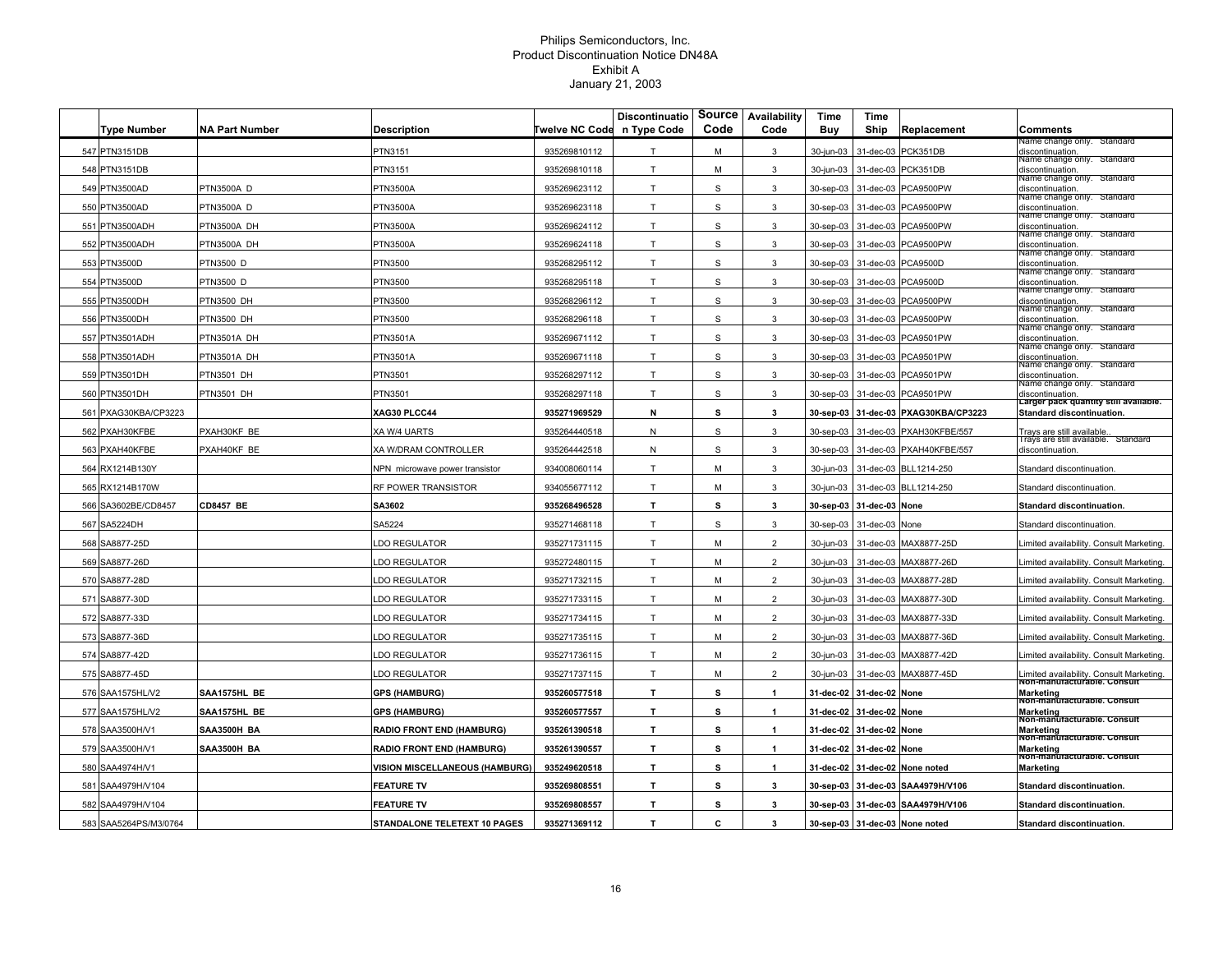| <b>Type Number</b>    | <b>NA Part Number</b> | Description                     | <b>Twelve NC Code</b> | <b>Discontinuatio</b><br>n Type Code | Code | Source   Availability<br>Code | Time<br>Buy | Time<br>Ship | Replacement                      | Comments                         |
|-----------------------|-----------------------|---------------------------------|-----------------------|--------------------------------------|------|-------------------------------|-------------|--------------|----------------------------------|----------------------------------|
| 584 SAA5265PS/M4      |                       | STANDALONE TELETEXT 1 PAGE      | 935264910112          | T.                                   | s    | $\mathbf{3}$                  |             |              | 30-sep-03 31-dec-03 None noted   | <b>Standard discontinuation.</b> |
| 585 SAA5265PS/M4/0111 |                       | STANDALONE TELETEXT 1 PAGE      | 935268211112          | T                                    | c    | 3                             |             |              | 30-sep-03 31-dec-03 None noted   | Standard discontinuation.        |
| 586 SAA5290ZP/074     |                       | <b>MICRO TEXT (SOUTHAMPTON)</b> | 935255390112          | T                                    | s    | 3                             |             |              | 30-sep-03 31-dec-03 None noted   |                                  |
|                       |                       |                                 |                       | T.                                   |      |                               |             |              |                                  | Standard discontinuation.        |
| 587 SAA5531PS/M4/0298 |                       | <b>BASIC-TYPENR NOT USED</b>    | 935268439112          |                                      | c    | 3<br>$\mathbf{3}$             |             |              | 30-sep-03 31-dec-03 None noted   | Standard discontinuation.        |
| 588 SAA5531PS/M4/0329 |                       | <b>BASIC-TYPENR NOT USED</b>    | 935268641112          | T.                                   | s    |                               |             |              | 30-sep-03 31-dec-03 None noted   | Standard discontinuation.        |
| 589 SAA5531PS/M4/0599 |                       | <b>BASIC-TYPENR NOT USED</b>    | 935270568112          | T                                    | c    | 3                             |             |              | 30-sep-03 31-dec-03 None noted   | Standard discontinuation.        |
| 590 SAA5532PS/M3      |                       | <b>BASIC-TYPENR NOT USED</b>    | 935263609112          | T.                                   | s    | 3                             |             |              | 30-sep-03 31-dec-03 SAA5532PS/M4 | Standard discontinuation.        |
| 591 SAA5532PS/M4/0437 |                       | <b>BASIC-TYPENR NOT USED</b>    | 935269704112          | T                                    | c    | 3                             |             |              | 30-sep-03 31-dec-03 None noted   | Standard discontinuation.        |
| 592 SAA5533PS/M4      |                       | <b>BASIC-TYPENR NOT USED</b>    | 935263659112          | T                                    | s    | $\mathbf{3}$                  |             |              | 30-sep-03 31-dec-03 None noted   | Standard discontinuation.        |
| 593 SAA5533PS/M4/0273 |                       | <b>BASIC-TYPENR NOT USED</b>    | 935268154112          | T                                    | c    | $\mathbf{3}$                  |             |              | 30-sep-03 31-dec-03 None noted   | Standard discontinuation.        |
| 594 SAA5541PS/M5/0129 |                       | <b>BASIC-TYPENR NOT USED</b>    | 935265525112          | T                                    | c    | $\mathbf{3}$                  |             |              | 30-sep-03 31-dec-03 None noted   | Standard discontinuation.        |
| 595 SAA5541PS/M5/0330 |                       | <b>BASIC-TYPENR NOT USED</b>    | 935268642112          | T.                                   | c    | $\mathbf{3}$                  |             |              | 30-sep-03 31-dec-03 None noted   | Standard discontinuation.        |
| 596 SAA5541PS/M5/0598 |                       | <b>BASIC-TYPENR NOT USED</b>    | 935270567112          | т                                    | С    | 3                             |             |              | 30-sep-03 31-dec-03 None noted   | Standard discontinuation.        |
| 597 SAA5542PS/M4/0161 |                       | <b>BASIC-TYPENR NOT USED</b>    | 935266924112          | T.                                   | c    | 3                             |             |              | 30-sep-03 31-dec-03 None noted   | Standard discontinuation.        |
| 598 SAA5542PS/M4/0164 |                       | <b>BASIC-TYPENR NOT USED</b>    | 935267007112          | T.                                   | c    | $\mathbf{3}$                  |             |              | 30-sep-03 31-dec-03 None noted   | Standard discontinuation.        |
| 599 SAA5542PS/M4/0184 |                       | <b>BASIC-TYPENR NOT USED</b>    | 935267236112          | T.                                   | c    | $\mathbf{3}$                  |             |              | 30-sep-03 31-dec-03 None noted   | Standard discontinuation.        |
| 600 SAA5542PS/M4/0193 |                       | <b>BASIC-TYPENR NOT USED</b>    | 935267323112          | T                                    | c    | 3                             |             |              | 30-sep-03 31-dec-03 None noted   | Standard discontinuation.        |
| 601 SAA5542PS/M4/0213 |                       | <b>BASIC-TYPENR NOT USED</b>    | 935267620112          | T.                                   | c    | 3                             |             |              | 30-sep-03 31-dec-03 None noted   | Standard discontinuation.        |
| 602 SAA5542PS/M4/0270 |                       | <b>BASIC-TYPENR NOT USED</b>    | 935268115112          | T.                                   | С    | 3                             |             |              | 30-sep-03 31-dec-03 None noted   | Standard discontinuation.        |
| 603 SAA5542PS/M4/0271 |                       | <b>BASIC-TYPENR NOT USED</b>    | 935268116112          | T.                                   | c    | 3                             |             |              | 30-sep-03 31-dec-03 None noted   | Standard discontinuation.        |
| 604 SAA5542PS/M4/0295 |                       | <b>BASIC-TYPENR NOT USED</b>    | 935268427112          | T.                                   | c    | 3                             |             |              | 30-sep-03 31-dec-03 None noted   | Standard discontinuation.        |
| 605 SAA5543PS/M4/0167 | C5543PS167 N          | <b>BASIC-TYPENR NOT USED</b>    | 935267084112          | T                                    | c    | $\mathbf{3}$                  |             |              | 30-sep-03 31-dec-03 None noted   | Standard discontinuation.        |
| 606 SAA5543PS/M4/0168 | C5543PS068 N          | <b>BASIC-TYPENR NOT USED</b>    | 935267096112          | T                                    | c    | 3                             |             |              | 30-sep-03 31-dec-03 None noted   | Standard discontinuation.        |
| 607 SAA5543PS/M4/0183 |                       | <b>BASIC-TYPENR NOT USED</b>    | 935267235112          | T                                    | c    | $\mathbf{3}$                  |             |              | 30-sep-03 31-dec-03 None noted   | Standard discontinuation.        |
| 608 SAA5543PS/M4/0203 |                       | <b>BASIC-TYPENR NOT USED</b>    | 935267489112          | T                                    | c    | $\mathbf{3}$                  |             |              | 30-sep-03 31-dec-03 None noted   | Standard discontinuation.        |
| 609 SAA5543PS/M4/0258 |                       | <b>BASIC-TYPENR NOT USED</b>    | 935268058112          | T                                    | c    | $\mathbf{3}$                  |             |              | 30-sep-03 31-dec-03 None noted   | Standard discontinuation.        |
| 610 SAA5543PS/M4/0260 | C5543PS260 N          | <b>BASIC-TYPENR NOT USED</b>    | 935268081112          | т                                    | c    | 3                             |             |              | 30-sep-03 31-dec-03 None noted   | Standard discontinuation.        |
| 611 SAA5543PS/M4/0341 |                       | <b>BASIC-TYPENR NOT USED</b>    | 935268969112          | Т.                                   | c    | 3                             |             |              | 30-sep-03 31-dec-03 None noted   | Standard discontinuation.        |
| 612 SAA5543PS/M4/0364 |                       | <b>BASIC-TYPENR NOT USED</b>    | 935269255112          | T.                                   | c    | $\mathbf{3}$                  |             |              | 30-sep-03 31-dec-03 None noted   | Standard discontinuation.        |
| 613 SAA5543PS/M4/0506 |                       | <b>BASIC-TYPENR NOT USED</b>    | 935270093112          | T.                                   | c    | 3                             |             |              | 30-sep-03 31-dec-03 None noted   | Standard discontinuation.        |
| 614 SAA5543PS/M4/0523 |                       | <b>BASIC-TYPENR NOT USED</b>    | 935270193112          | T.                                   | c    | 3                             |             |              | 30-sep-03 31-dec-03 None noted   | Standard discontinuation.        |
| 615 SAA5543PS/M4/0587 |                       | <b>BASIC-TYPENR NOT USED</b>    | 935270502112          | T                                    | c    | 3                             |             |              | 30-sep-03 31-dec-03 None noted   | Standard discontinuation.        |
| 616 SAA5543PS/M4/0765 |                       | <b>BASIC-TYPENR NOT USED</b>    | 935271395112          | T.                                   | С    | 3                             |             |              | 30-sep-03 31-dec-03 None noted   | Standard discontinuation.        |
| 617 SAA5547PS/M3      | <b>SAA5547PS3 N</b>   | <b>BASIC-TYPENR NOT USED</b>    | 935263614112          | T.                                   | s    | 3                             |             |              | 30-sep-03 31-dec-03 None noted   | Standard discontinuation.        |
| 618 SAA5552PS/M3      |                       | <b>BASIC-TYPENR NOT USED</b>    | 935263616112          | T.                                   | s    | 3                             |             |              | 30-sep-03 31-dec-03 None noted   | Standard discontinuation.        |
| 619 SAA5553PS/M3/0143 |                       | <b>BASIC-TYPENR NOT USED</b>    | 935266615112          | $\mathbf{T}$                         | c    | 3                             |             |              | 30-sep-03 31-dec-03 None noted   | Standard discontinuation.        |
| 620 SAA5553PS/M3/0144 |                       | <b>BASIC-TYPENR NOT USED</b>    | 935266616112          | T.                                   | c    | 3                             |             |              |                                  | <b>Standard discontinuation.</b> |
|                       |                       |                                 |                       |                                      |      |                               |             |              | 30-sep-03 31-dec-03 None noted   |                                  |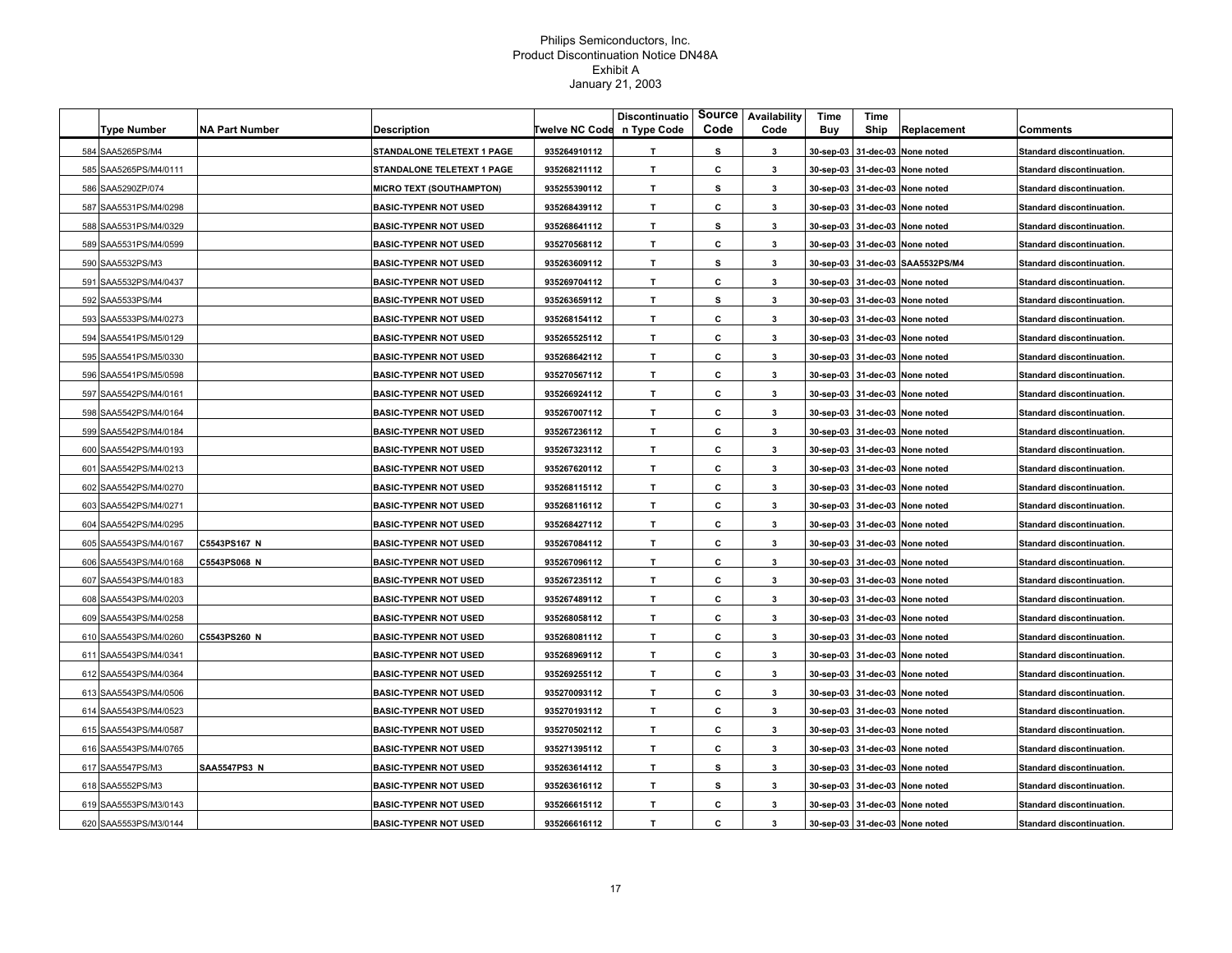|                       |                       |                                   |                | <b>Discontinuatio</b> | <b>Source</b> | Availability | Time      | Time      |                                 |                                                                                                |
|-----------------------|-----------------------|-----------------------------------|----------------|-----------------------|---------------|--------------|-----------|-----------|---------------------------------|------------------------------------------------------------------------------------------------|
| <b>Type Number</b>    | <b>NA Part Number</b> | <b>Description</b>                | Twelve NC Code | n Type Code           | Code          | Code         | Buy       | Ship      | Replacement                     | Comments                                                                                       |
| 621 SAA5553PS/M3/0252 |                       | <b>BASIC-TYPENR NOT USED</b>      | 935268012112   | $\mathbf{T}$          | С             | $\mathbf{3}$ | 30-sep-03 |           | 31-dec-03 None noted            | <b>Standard discontinuation.</b>                                                               |
| 622 SAA5554PS/M3      |                       | <b>BASIC-TYPENR NOT USED</b>      | 935263618112   | $\mathbf{T}$          | s             | 3            |           |           | 30-sep-03 31-dec-03 None noted  | <b>Standard discontinuation.</b>                                                               |
| 623 SAA5554PS/M3/0207 |                       | <b>BASIC-TYPENR NOT USED</b>      | 935267519112   | $\mathbf{T}$          | С             | 3            |           |           | 30-sep-03 31-dec-03 None noted  | Standard discontinuation.                                                                      |
| 624 SAA5560PS/M3      |                       | <b>BASIC-TYPENR NOT USED</b>      | 935263620112   | T.                    | s             | 3            |           |           | 30-sep-03 31-dec-03 None noted  | Standard discontinuation.                                                                      |
| 625 SAA5560PS/M3/0187 |                       | <b>BASIC-TYPENR NOT USED</b>      | 935267287112   | T                     | С             | 3            |           |           | 30-sep-03 31-dec-03 None noted  | Standard discontinuation.                                                                      |
| 626 SAA5560PS/M3/0188 |                       | <b>BASIC-TYPENR NOT USED</b>      | 935267288112   | $\mathbf{T}$          | C             | 3            |           |           | 30-sep-03 31-dec-03 None noted  | Standard discontinuation.                                                                      |
| 627 SAA5562PS/M3/0361 |                       | <b>BASIC-TYPENR NOT USED</b>      | 935269229112   | $\mathbf{r}$          | c             | 3            |           |           | 30-sep-03 31-dec-03 None noted  | Standard discontinuation.                                                                      |
| 628 SAA5563PS/M3/0155 |                       | <b>BASIC-TYPENR NOT USED</b>      | 935266732112   | T.                    | c             | 3            |           |           | 30-sep-03 31-dec-03 None noted  | Standard discontinuation.                                                                      |
| 629 SAA5563PS/M3/0190 |                       | <b>BASIC-TYPENR NOT USED</b>      | 935267321112   | T                     | c             | $\mathbf{3}$ |           |           | 30-sep-03 31-dec-03 None noted  | Standard discontinuation.                                                                      |
| 630 SAA5563PS/M3/0192 |                       | <b>BASIC-TYPENR NOT USED</b>      | 935267322112   | $\mathbf{T}$          | C             | 3            |           |           | 30-sep-03 31-dec-03 None noted  | Standard discontinuation.                                                                      |
| 631 SAA5563PS/M3/0225 |                       | <b>BASIC-TYPENR NOT USED</b>      | 935267728112   | $\mathbf{T}$          | c             | 3            | 30-sep-03 |           | 31-dec-03 None noted            | Standard discontinuation.                                                                      |
| 632 SAA5563PS/M3/0272 |                       | <b>BASIC-TYPENR NOT USED</b>      | 935268125112   | T.                    | С             | $\mathbf{3}$ |           |           | 30-sep-03 31-dec-03 None noted  | Standard discontinuation.                                                                      |
| 633 SAA5563PS/M3/0328 |                       | <b>BASIC-TYPENR NOT USED</b>      | 935268631112   | T.                    | С             | 3            |           |           | 30-sep-03 31-dec-03 None noted  | <b>Standard discontinuation.</b>                                                               |
| 634 SAA5563PS/M3/0420 |                       | <b>BASIC-TYPENR NOT USED</b>      | 935269549112   | $\mathbf{T}$          | С             | 3            |           |           | 30-sep-03 31-dec-03 None noted  | Standard discontinuation.                                                                      |
| 635 SAA5563PS/M3/0421 |                       | <b>BASIC-TYPENR NOT USED</b>      | 935269550112   | $\mathbf{T}$          | c             | 3            | 30-sep-03 |           | 31-dec-03 None noted            | Standard discontinuation.                                                                      |
| 636 SAA5563PS/M3/0429 |                       | <b>BASIC-TYPENR NOT USED</b>      | 935269655112   | T.                    | s             | 3            |           |           | 30-sep-03 31-dec-03 None noted  | Standard discontinuation.                                                                      |
| 637 SAA5563PS/M3/0459 |                       | <b>BASIC-TYPENR NOT USED</b>      | 935269858112   | $\mathbf{T}$          | c             | 3            |           |           | 30-sep-03 31-dec-03 None noted  | Standard discontinuation.                                                                      |
| 638 SAA5563PS/M3/0755 |                       | <b>BASIC-TYPENR NOT USED</b>      | 935271321112   | $\mathbf{T}$          | С             | 3            | 30-sep-03 |           | 31-dec-03 None noted            | Standard discontinuation.                                                                      |
| 639 SAA5563PS/M3/0985 |                       | <b>BASIC-TYPENR NOT USED</b>      | 935272484112   | $\mathbf{T}$          | s             | 3            |           |           | 30-sep-03 31-dec-03 None noted  | Standard discontinuation.                                                                      |
| 640 SAA5563PS/M3/0987 |                       | <b>BASIC-TYPENR NOT USED</b>      | 935272486112   | $\mathbf{T}$          | s             | 3            |           |           | 30-sep-03 31-dec-03 None noted  | Standard discontinuation.                                                                      |
| 641 SAA5564PS/M3/0010 |                       | <b>BASIC-TYPENR NOT USED</b>      | 935265449112   | т                     | c             | 3            |           |           | 30-sep-03 31-dec-03 None noted  | Standard discontinuation.                                                                      |
| 642 SAA5564PS/M3/0181 |                       | <b>BASIC-TYPENR NOT USED</b>      | 935267222112   | $\mathbf{T}$          | С             | 3            |           |           | 30-sep-03 31-dec-03 None noted  | Standard discontinuation.                                                                      |
| 643 SAA5564PS/M3/0182 |                       | <b>BASIC-TYPENR NOT USED</b>      | 935267223112   | $\mathbf{T}$          | C             | $\mathbf{3}$ |           |           | 30-sep-03 31-dec-03 None noted  | Standard discontinuation.                                                                      |
| 644 SAA5564PS/M3/0257 | C5564PS257 N          | <b>BASIC-TYPENR NOT USED</b>      | 935268050112   | T.                    | С             | $\mathbf{3}$ |           |           | 30-sep-03 31-dec-03 None noted  | <b>Standard discontinuation.</b>                                                               |
| 645 SAA5564PS/M3/0705 |                       | <b>BASIC-TYPENR NOT USED</b>      | 935271066112   | $\mathbf{T}$          | s             | 3            |           |           | 30-sep-03 31-dec-03 None noted  | Standard discontinuation.                                                                      |
| 646 SAA5565H/M3       |                       | PTR 10 PAGE TT 128K CLOSED CAPTIO | 935263978111   | $\mathbf{T}$          | s             | 3            | 30-sep-03 |           | 31-dec-03 None noted            | Standard discontinuation.                                                                      |
| 647 SAA5565HL/M3/0221 |                       | PAINTER 1.10 128K (CLOSED CAPTION | 935267714557   | T                     | C             | $\mathbf{3}$ |           |           | 30-sep-03 31-dec-03 None noted  | Standard discontinuation.                                                                      |
| 648 SAA5565HL/M3/0292 |                       | PAINTER 1.10 128K (CLOSED CAPTION | 935268416557   | T.                    | С             | 3            | 30-sep-03 |           | 31-dec-03 None noted            | <b>Standard discontinuation.</b>                                                               |
| 649 SAA5565PS/M3/0259 |                       | <b>BASIC-TYPENR NOT USED</b>      | 935268063112   | $\mathbf{T}$          | С             | 3            | 30-sep-03 |           | 31-dec-03 None noted            | Standard discontinuation.                                                                      |
| 650 SAA5565PS/M3/0369 |                       | <b>BASIC-TYPENR NOT USED</b>      | 935269326112   | T                     | c             | 3            |           |           | 30-sep-03 31-dec-03 None noted  | Standard discontinuation.                                                                      |
| 651 SAA5565PS/M3/0464 |                       | <b>BASIC-TYPENR NOT USED</b>      | 935269890112   | T                     | c             | $\mathbf{3}$ |           |           | 30-sep-03 31-dec-03 None noted  | Standard discontinuation.                                                                      |
| 652 SAA7110AWP/00     | SAA7110AWP A          | <b>ANALOG VIDEO</b>               | 935194050512   | $\mathbf{T}$          | s             | 3            | 30-sep-03 | 31-dec-03 |                                 | SAA7115,SAA7118,SAA711 Digital Video Decoders Linecard<br>available. Standard discontinuation. |
| 653 SAA7110AWP/00     | SAA7110AWP A          | <b>ANALOG VIDEO</b>               | 935194050518   | $\mathbf{T}$          | s             | 3            | 30-sep-03 | 31-dec-03 |                                 | SAA/115,SAA/118,SAA/11   Digital Video Decoders Linecard<br>available.                         |
| 654 SAA7120H/01       | <b>SAA7120H B</b>     | ANALOG VIDEO                      | 935243450518   | T.                    | s             | 1            |           |           | 31-dec-02 31-dec-02 SAA7120H/V2 | Running version: V2. Non-<br>manufacturable. Consult Marketing.                                |
| 655 SAA7120H/01       | <b>SAA7120H B</b>     | ANALOG VIDEO                      | 935243450551   | T.                    | s             | 1            |           |           | 31-dec-02 31-dec-02 SAA7120H/V2 | Running version: V2.  Non-<br>manufacturable. Consult Marketing.                               |
| 656 SAA7120H/01       | <b>SAA7120H B</b>     | ANALOG VIDEO                      | 935243450557   | $\mathbf{T}$          | s             | 1            |           |           | 31-dec-02 31-dec-02 SAA7120H/V2 | Running version: V2. Non-<br>manufacturable. Consult Marketing.                                |
| 657 SAA7121H/01       | <b>SAA7121H B</b>     | <b>ANALOG VIDEO</b>               | 935243460551   | $\mathbf{T}$          | s             | 1            |           |           | 31-dec-02 31-dec-02 SAA7121H/V2 | Running version: V2. Non-<br>manufacturable. Consult Marketing.                                |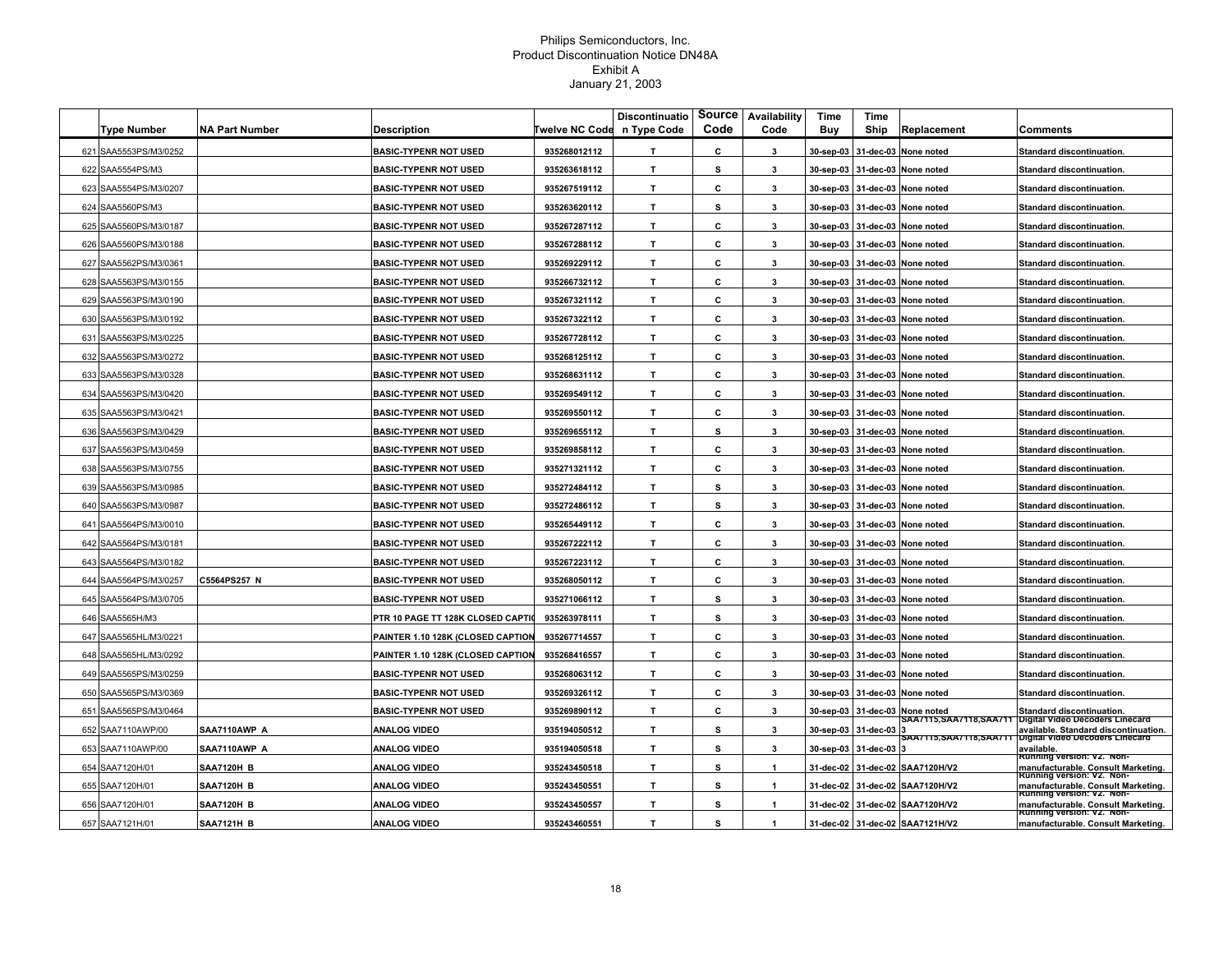|                        |                       |                                    |                | <b>Discontinuatio</b> | Source | Availability         | Time      | <b>Time</b>    |                                   |                                                                                                 |
|------------------------|-----------------------|------------------------------------|----------------|-----------------------|--------|----------------------|-----------|----------------|-----------------------------------|-------------------------------------------------------------------------------------------------|
| <b>Type Number</b>     | <b>NA Part Number</b> | Description                        | Twelve NC Code | n Type Code           | Code   | Code                 | Buy       | Ship           | Replacement                       | Comments                                                                                        |
| 658 SAA7121H/01        | <b>SAA7121H B</b>     | <b>ANALOG VIDEO</b>                | 935243460557   | $\mathbf{T}$          | s      | $\blacktriangleleft$ | 31-dec-02 |                | 31-dec-02 SAA7121H/V2             | unning version: vz. Non-<br>manufacturable. Consult Marketing.<br>imited availability. Consult. |
| 659 SAA7702H/N215/S420 | <b>CE1727 B</b>       | <b>CAR DSP</b>                     | 935227460518   | $\mathbf{T}$          | C      | $\overline{2}$       | 30-sep-03 | 31-dec-03 None |                                   | Marketing.<br>Limited availability. Consult                                                     |
| 660 SAA7702H/N215/S420 |                       | <b>CAR DSP</b>                     | 935227460551   | $\mathbf{T}$          | s      | $\mathbf{2}$         | 30-sep-03 | 31-dec-03      | None                              | Marketing.<br> Limiteα availability. Consult                                                    |
| 661 SAA7702H/N215/S420 |                       | <b>CAR DSP</b>                     | 935227460557   | $\mathbf{T}$          | С      | $\mathbf{2}$         | 30-sep-03 | 31-dec-03      | None                              | Marketing.                                                                                      |
| 662 SAA8103HL/C1       |                       | PULSE PATTERN GEN FOR FTT CCD      | 935267109118   | $\mathbf{T}$          | s      | $\mathbf{3}$         | 30-sep-03 |                | 31-dec-03 None noted              | Standard discontinuation.                                                                       |
| 663 SAA8103HL/C1       |                       | PULSE PATTERN GEN FOR FTT CCD      | 935267109151   | T                     | s      | 3                    | 30-sep-03 | 31-dec-03      | None noted                        | Standard discontinuation.                                                                       |
| 664 SJA1000U/N1        | SJA1000U CA           | <b>AUTOMOTIVE NIJMEGEN</b>         | 935246150005   | $\mathbf{T}$          | s      | 3                    | 30-sep-03 | 31-dec-03 None |                                   | Standard discontinuation.                                                                       |
| 665 SL1ICS3001U/N5D    | SL1IC31UN5 CU         | CODE-                              | 935264465025   | $\mathbf{T}$          | М      | 3                    | 30-jun-03 |                | 31-dec-03 None noted              | Standard delivery type available.<br><b>Standard discontinuation. Consult</b>                   |
| 666 SL1ICS3001W/N5D    | SL1IC31WN5 CA         | -CODE                              | 935264466005   | T.                    | M      | $\mathbf{3}$         | 30-jun-03 |                | 31-dec-03 None noted              | Standard delivery type<br>availableConsult Marketing.                                           |
| 667 SSTV16857EC        |                       | <b>SSTV16857</b>                   | 935271738118   | T                     | M      | $\mathbf{1}$         | 31-dec-02 |                | 31-dec-02 SSTV16857EV             | vame cnange only. Non-<br>manufacturable, Consult Marketing,                                    |
| 668 SSTV16857EC        |                       | SSTV16857                          | 935271738151   | T                     | M      | $\mathbf{1}$         | 31-dec-02 |                | 31-dec-02 SSTV16857EV             | Name change only. Non-<br>manufacturable. Consult Marketing.                                    |
| 669 SSTV16857EC        |                       | SSTV16857                          | 935271738157   | T                     | M      | $\mathbf{1}$         | 31-dec-02 |                | 31-dec-02 SSTV16857EV             | vame cnange only. Non-<br>manufacturable. Consult Marketing                                     |
| 670 TDA1072A/V4        | <b>TDA1072A N</b>     | AM receiver circuit                | 935025170112   | T                     | s      | $\overline{2}$       | 30-sep-03 |                | 31-dec-03 TDA1072AT/V4            | lease contact Marketing for further<br>information on the replacement part.                     |
| 671 TDA1306T/N1/S420   |                       | <b>AUDIO DATA CONVERSION</b>       | 935226700112   | $\mathbf{T}$          | С      | $\mathbf{1}$         | 31-dec-02 |                | 31-dec-02 TDA1306T/N2/S420        | Non-manuracturable. Consult<br>Marketing                                                        |
| 672 TDA1306T/N1/S420   | CE1725 D              | <b>AUDIO DATA CONVERSION</b>       | 935226700118   | $\mathbf{T}$          | s      | $\mathbf{1}$         | 31-dec-02 |                | 31-dec-02 TDA1306T/N2/S420        | Non-manŭracturapie. Consuit<br><b>Marketing</b>                                                 |
| 673 TDA1315H/N2        | <b>TDA1315H B</b>     | DIGITAL AUDIO MISCELLANEOUS        | 935180170551   | $\mathbf{T}$          | м      | $\mathbf{1}$         | 31-dec-02 |                | 31-dec-02 None noted              | von-manŭracturable. Consult<br>Marketing                                                        |
| 674 TDA1315H/N2        | <b>TDA1315H B</b>     | DIGITAL AUDIO MISCELLANEOUS        | 935180170557   | T.                    | м      | $\mathbf{1}$         | 31-dec-02 |                | 31-dec-02 None noted              | Non-manufacturable. Consult<br><b>Marketing</b>                                                 |
| 675 TDA1387T/N1        | <b>TDA1387T D</b>     | <b>MULTIMEDIA SOUND</b>            | 935165320112   | $\mathbf{T}$          | м      | $\mathbf{1}$         | 31-dec-02 | 31-dec-02      | <b>UDA1330ATS/N2</b>              | Non-manuracturable. Consult<br><b>Marketing</b>                                                 |
| 676 TDA1387T/N1        | <b>TDA1387T D</b>     | <b>MULTIMEDIA SOUND</b>            | 935165320118   | $\mathbf{T}$          | M      | $\blacktriangleleft$ | 31-dec-02 |                | 31-dec-02 UDA1330ATS/N2           | Non-manūracturable. Consult<br><b>Marketing</b>                                                 |
| 677 TDA1516CQ/N1       | <b>TDA1516CQ U</b>    | 24 W BTL car radio power amplifier | 935029890112   | T.                    | М      | $\blacktriangleleft$ | 31-dec-02 |                | 31-dec-02 TDA1516BQ/N2            | von-manŭracturable. Consult<br><b>Marketing</b>                                                 |
| 678 TDA1519A/N2/S420   | CE1690 U              | 22 W BTL, 2x11 W audio power ampl  | 935198990112   | $\mathbf{T}$          | s      |                      | 31-dec-02 |                | 31-dec-02 None noted              | Non-manūracturable. Consult<br>Marketing                                                        |
| 679 TDA1545AT/N2       | TDA1545AT D           | <b>AUDIO DATA CONVERSION</b>       | 935063830112   | $\mathbf{T}$          | M      | $\mathbf{1}$         | 31-dec-02 |                | 31-dec-02 UDA1330ATS/N2           | von-manŭracturable. Consult<br>Marketing                                                        |
| 680 TDA1545AT/N2       | <b>TDA1545AT D</b>    | <b>AUDIO DATA CONVERSION</b>       | 935063830115   | T                     | M      | $\mathbf{1}$         |           |                | 31-dec-02 31-dec-02 UDA1330ATS/N2 | von-manŭracturable. Consult<br>Marketing                                                        |
| 681 TDA1545AT/N2       | <b>TDA1545AT D</b>    | <b>AUDIO DATA CONVERSION</b>       | 935063830118   | T                     | M      | $\mathbf{1}$         | 31-dec-02 |                | 31-dec-02 UDA1330ATS/N2           | Non-manufacturable. Consult<br>Marketing                                                        |
| 682 TDA1562Q/N2        | <b>TDA1562Q U</b>     | 70 W class-H radio power amplifier | 935260594112   | $\mathbf{T}$          | s      | $\mathbf{1}$         | 31-dec-02 |                | 31-dec-02 TDA1562Q/N3             | Non-manuracturable. Consult<br><b>Marketing</b>                                                 |
| 683 TDA1562Q/N2/S10    | TDA1562Q10 U          | 70 W class-H radio power amplifier | 935260595112   | $\mathbf{T}$          | s      | $\mathbf{1}$         | 31-dec-02 |                | 31-dec-02 TDA1562Q/N3/S10         | Non-manuracturable. Consult<br><b>Marketing</b>                                                 |
| 684 TDA1572/V3         | <b>TDA1572 N</b>      | AM receiver                        | 935014690112   | T.                    | s      | $\mathbf{1}$         | 31-dec-02 |                | 31-dec-02 TDA1572T/V3             | Non-manūracturable. Consult<br><b>Marketing</b>                                                 |
| 685 TDA1574/V3/S8      |                       | FM tuner for radio receivers       | 935260130112   | T.                    | s      | $\mathbf{1}$         | 31-dec-02 |                | 31-dec-02 TDA1574/V3              | Non-manufacturable. Consult<br>Marketing                                                        |
| 686 TDA1575T/V2/S1     | CE1396 D              | <b>RADIO FRONT END (HAMBURG)</b>   | 935034130118   | $\mathbf{T}$          | s      | $\mathbf{1}$         | 31-dec-02 |                | 31-dec-02 TDA1575T/V2             | Non-manuracturable. Consult<br><b>Marketing</b>                                                 |
| 687 TDA1575T/V2/S8     |                       | <b>RADIO FRONT END (HAMBURG)</b>   | 935203130118   | $\mathbf{T}$          | s      | $\mathbf{1}$         | 31-dec-02 |                | 31-dec-02 TDA1575T/V2             | Non-manuracturable. Consult<br>Marketing                                                        |
| 688 TDA1578AV6         | <b>TDA1578A N</b>     | <b>RADIO FRONT END (HAMBURG)</b>   | 935039400112   | T                     | s      | $\mathbf{1}$         | 31-dec-02 | 31-dec-02 None |                                   | Non-manufacturable. Consult<br>Marketing                                                        |
| 689 TDA1579/V4/S1      | CE1155 N              | Decoder for traffic warning (VWF)  | 935042580112   | $\mathbf{T}$          | s      | $\mathbf{1}$         | 31-dec-02 | 31-dec-02 None |                                   | Non-manuracturable. Consult<br>Marketing                                                        |
|                        |                       |                                    |                |                       |        |                      |           |                |                                   | Non-manuracturable. Consult                                                                     |
| 690 TDA1579T/V4        |                       | <b>RADIO FRONT END (HAMBURG)</b>   | 935001900112   | $\mathbf{T}$          | s      | $\mathbf{1}$         | 31-dec-02 | 31-dec-02      | None                              | <b>Marketing</b><br>Non-manūracturable. Consult                                                 |
| 691 TDA1579T/V4        |                       | <b>RADIO FRONT END (HAMBURG)</b>   | 935001900115   | T.                    | s      | $\blacktriangleleft$ | 31-dec-02 | 31-dec-02 None |                                   | <b>Marketing</b><br>Non-manufacturable. Consult                                                 |
| 692 TDA1579T/V4        |                       | <b>RADIO FRONT END (HAMBURG)</b>   | 935001900118   | T.                    | s      | $\mathbf{1}$         | 31-dec-02 | 31-dec-02 None |                                   | Marketing<br>von-manŭracturable. Consult                                                        |
| 693 TDA1579U/V4        |                       | <b>RADIO FRONT END (HAMBURG)</b>   | 935000180112   | T.                    | s      | $\mathbf{1}$         | 31-dec-02 | 31-dec-02 None |                                   | <b>Marketing</b><br>∟imited availability. Consult                                               |
| 694 TDA1591T/V3/S1     |                       | <b>RADIO FRONT END (HAMBURG)</b>   | 935077600112   | $\mathbf{T}$          | s      | $\overline{2}$       |           |                | 30-sep-03 31-dec-03 None noted    | Marketing.                                                                                      |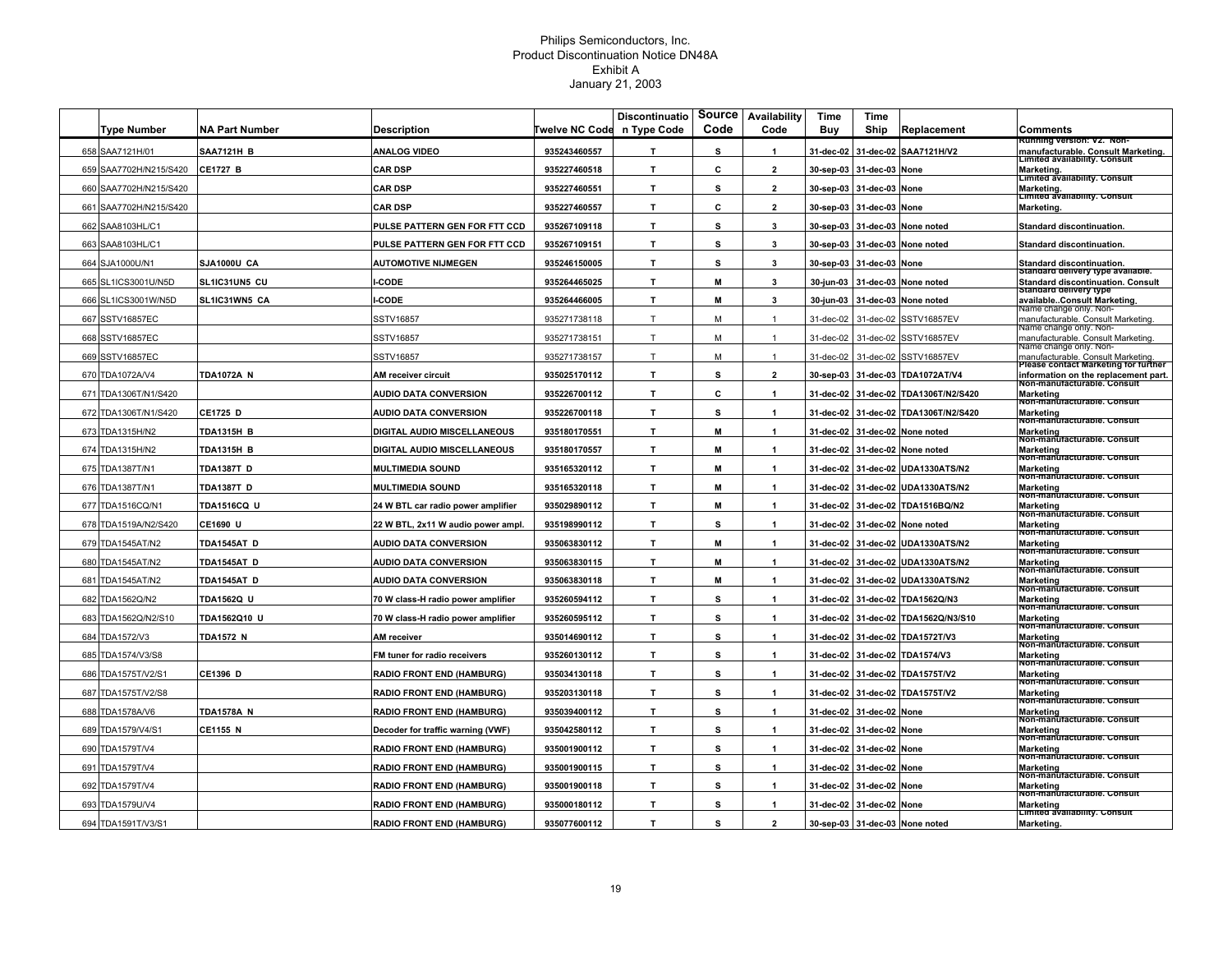|     |                       |                       |                                       |                       | <b>Discontinuatio</b> | Source | Availability         | Time      | Time                     |                                             |                                                                  |
|-----|-----------------------|-----------------------|---------------------------------------|-----------------------|-----------------------|--------|----------------------|-----------|--------------------------|---------------------------------------------|------------------------------------------------------------------|
|     | Type Number           | <b>NA Part Number</b> | <b>Description</b>                    | <b>Twelve NC Code</b> | n Type Code           | Code   | Code                 | Buy       | Ship                     | Replacement                                 | Comments<br>Limited availability. Consult                        |
|     | 695 TDA1591T/V3/S1    | <b>CE1505 D</b>       | <b>RADIO FRONT END (HAMBURG)</b>      | 935077600118          | т                     | s      | $\overline{2}$       | 30-sep-03 |                          | 31-dec-03 None noted                        | Marketing.<br>Limited availability. Consult                      |
|     | 696 TDA1591T/V3/S2    |                       | <b>RADIO FRONT END (HAMBURG)</b>      | 935085410112          | T                     | s      | $\overline{2}$       | 30-sep-03 |                          | 31-dec-03 None noted                        | Marketing.<br>Limited availability. Consult                      |
|     | 697 TDA1591T/V3/S2    |                       | <b>RADIO FRONT END (HAMBURG)</b>      | 935085410118          | T.                    | s      | $\mathbf{2}$         | 30-sep-03 |                          | 31-dec-03 None noted                        | Marketing.<br><b>Limited availability. Consult</b>               |
| 698 | TDA1591T/V3/S3        |                       | <b>RADIO FRONT END (HAMBURG)</b>      | 935057990112          | T                     | s      | $\overline{2}$       | 30-sep-03 |                          | 31-dec-03 None noted                        | Marketing.                                                       |
|     | 699 TDA1591T/V3/S3    | <b>CE1473 D</b>       | <b>RADIO FRONT END (HAMBURG)</b>      | 935057990118          | т                     | s      | $\overline{2}$       |           |                          | 30-sep-03 31-dec-03 None noted              | Limited availability. Consult<br>Marketing.                      |
|     | 700 TDA1593/V3        |                       | FM/IF amplifier and demodulator       | 935198870112          | $\mathbf{r}$          | s      | $\overline{2}$       | 30-sep-03 |                          | 31-dec-03 None noted                        | Limited availability. Consult<br>Marketing.                      |
|     | 701 TDA3601AQ/N2/S3   | CE1450 U              | Multiple-output voltage regulator     | 935053650112          | T.                    | s      | $\overline{2}$       |           | 30-sep-03 31-dec-03 None |                                             | Limited availability. Consult<br>Marketing.                      |
|     | 702 TDA3606T/N1/M9    |                       | <b>CARRADIO POWER AMPLIFIERS</b>      | 935266928112          | T                     | s      | $\mathbf{1}$         | 31-dec-02 |                          | 31-dec-02 TDA3606T/N1                       | Non-manufacturable. Consult<br>Marketing                         |
|     | 703 TDA3606T/N1/M9    |                       | CARRADIO POWER AMPLIFIERS             | 935266928118          | T                     | s      | $\mathbf{1}$         |           |                          | 31-dec-02 31-dec-02 TDA3606T/N1             | Non-manuracturable. Consult<br>Marketing                         |
|     | 704 TDA3610U/N2/S1    |                       | <b>AUTOMOTIVE NIJMEGEN</b>            | 935084870005          | $\mathbf{T}$          | c      | 3                    | 30-sep-03 | 31-dec-03 None           |                                             | <b>Standard discontinuation.</b>                                 |
|     | 705 TDA3612/N4        | <b>TDA3612 N</b>      | <b>ANALOG AUDIO MISCELLANEOUS</b>     | 935212080112          | $\mathbf{T}$          | s      | $\overline{2}$       | 30-sep-03 |                          | 31-dec-03 None noted                        | Limited availability. Consult<br>Marketing.                      |
|     | 706 TDA3615J/N1/S400  | <b>CE1767 U</b>       | <b>CARRADIO POWER AMPLIFIERS</b>      | 935260945112          | T                     | s      | $\mathbf{1}$         | 31-dec-02 |                          | 31-dec-02 TDA3615J/N2/S400                  | Non-manuracturable. Consult<br>Marketing                         |
|     | 707 TDA3618JR/N1/S420 | <b>CE1803 U</b>       | CARRADIO POWER AMPLIFIERS             | 935263485112          | т                     | C      | $\mathbf{2}$         | 30-sep-03 | 31-dec-03 None           |                                             | Limited availability. Consult<br>Marketing.                      |
|     | 708 TDA3681J/N1/S420  | <b>CE1826 U</b>       | <b>MULTI VOLTAGE REGULATOR</b>        | 935267438112          | $\mathbf{r}$          | c      | $\mathbf{2}$         | 30-sep-03 |                          | 31-dec-03 TDA3681J/N2/S420                  | Limited availability. Consult<br>Marketing.                      |
|     | 709 TDA3681JR/N1      |                       | <b>MULTI VOLTAGE REGULATOR</b>        | 935264134112          | T                     | s      | $\mathbf{2}$         | 30-sep-03 | 31-dec-03 None           |                                             | Limited availability. Consult<br>Marketing.                      |
|     | 710 TDA3681JR/N1/S420 | CE1825 U              | <b>MULTI VOLTAGE REGULATOR</b>        | 935264135112          | T.                    | c      | $\mathbf{2}$         | 30-sep-03 | 31-dec-03 None           |                                             | Limited availability. Consult<br>Marketing.                      |
|     | 711 TDA4662/V3        |                       | <b>Baseband delay line</b>            | 935249630112          | T                     | s      | 3                    | 30-sep-03 |                          | 31-dec-03 TDA4665/V5                        | Standard discontinuation.                                        |
|     | 712 TDA4662T/V3       | <b>TDA4662T D</b>     | <b>VISION COLOUR DECODING (HBURG)</b> | 935249640112          | T.                    | s      | 3                    |           |                          | 30-sep-03 31-dec-03 TDA4665T/V5             | <b>Standard discontinuation.</b>                                 |
|     | 713 TDA4662T/V3       | <b>TDA4662T D</b>     | VISION COLOUR DECODING (HBURG)        | 935249640118          | т                     | s      | 3                    |           |                          | 30-sep-03 31-dec-03 TDA4665T/V5             | Standard discontinuation.                                        |
|     | 714 TDA4780/V4        | <b>TDA4780 N</b>      | Video control with gamma correction   | 935206720112          | т                     | S      | 3                    |           |                          | 30-sep-03 31-dec-03 None noted              | Standard discontinuation.                                        |
|     | 715 TDA6107Q/N2       | TDA6107Q U            | <b>RGB AMPLIFIERS</b>                 | 935257650112          | T                     | s      | 3                    |           |                          | 30-sep-03 31-dec-03 TDA6107JF/N3            | Standard discontinuation.                                        |
|     | 716 TDA8020HL/B/C1    |                       | <b>CT READER ICS ANALOG</b>           | 935270851151          | N                     | c      | $\mathbf{3}$         |           |                          | 30-sep-03 31-dec-03 TDA8020HL/B/C1          | i ape and Reel available. Standard<br>discontinuation. See 12nc  |
|     | 717 TDA8020HL/B/C1    |                       | <b>CT READER ICS ANALOG</b>           | 935270851157          | N                     | c      | 3                    |           |                          | 30-sep-03 31-dec-03 TDA8020HL/B/C1          | Tape and Reel available. Standard<br>discontinuation. See 12nc   |
| 718 | TDA8029HL/C103        | TDA8029H03 BD         | <b>CT READER ICS ENH.</b>             | 935269746157          | N                     | M      | 3                    | 30-jun-03 | 31-dec-03                | DA8029HL/C103:<br>TDA8029HL/C103,           | Tape and Reel and 1-tray available.<br>Standard discontinuation. |
|     | 719 TDA8029HL/C104    | TDA8029H04 BD         | CT READER ICS ENH.                    | 935269747157          | N                     | M      | 3                    | 30-jun-03 |                          | DA8029HL/C104,<br>31-dec-03 TDA8029HL/C104, | i ape and Reel and 1-tray available<br>Standard discontiuation.  |
|     | 720 TDA8029HL/C105    |                       | <b>CT READER ICS ENH.</b>             | 935271271157          | N                     | М      | 3                    | 30-jun-03 | 31-dec-03                | <b>DA8029HL/C105</b><br>TDA8029HL/C105      | Tape and Reel and 1-tray available<br>Standard discontiuation.   |
|     | 721 TDA8031HL/C101    |                       | <b>CT READERS ICS ENH</b>             | 935271135518          | т                     | М      | $\mathbf{1}$         | 31-dec-02 |                          | 31-dec-02 TDA8031HL/C103                    | See successor part. Non-<br>manufacturable. See 12nc             |
|     | 722 TDA8031HL/C101    |                       | <b>CT READERS ICS ENH</b>             | 935271135551          | т                     | M      | $\mathbf{1}$         | 31-dec-02 |                          | 31-dec-02 TDA8031HL/C103                    | see successor part.non-<br>manufacturable. See 12nc              |
| 723 | TDA8031HL/C101        |                       | <b>CT READERS ICS ENH</b>             | 935271135557          | T                     | M      | $\mathbf{1}$         | 31-dec-02 |                          | 31-dec-02 TDA8031HL/C103                    | See successor part. Non-<br>manufacturable. See 12nc             |
| 724 | TDA8354Q/N2           | <b>TDA8354Q U</b>     | <b>DEFLECTION AMPLIFIERS</b>          | 935264151112          | T                     | s      | 3                    | 30-sep-03 |                          | 31-dec-03 None noted                        | Standard discontinuation.                                        |
|     | 725 TDA8376/N1        |                       | Bus-contr. one-chip video processor   | 935069850112          | T                     | s      | 3                    | 30-sep-03 |                          | 31-dec-03 UOC, TDA884x family               | Standard discontinuation.                                        |
|     | 726 TDA8561Q/N2       | TDA8561Q U            | 2x24 W BTL or 4x12 W car radio amp.   | 935249180112          | T.                    | s      | $\blacktriangleleft$ | 31-dec-02 |                          | 31-dec-02 TDA8561Q/N3                       | Non-manuracturable. Consult<br>Marketing.                        |
| 727 | TDA8563AQ/N1/S400     | <b>CE1751 U</b>       | <b>CARRADIO POWER AMPLIFIERS</b>      | 935246090112          | $\mathbf{r}$          | C      | $\overline{2}$       | 30-sep-03 |                          | 31-dec-03 TDA8563AQ/N2                      | Limited availability. Consult<br>Marketing.                      |
|     | 728 TDA8563Q/N1/S10   | <b>TDA8563QS U</b>    | 2x40 W/2 e stereo BTL car radio amp   | 935208450112          | T                     | S      | 1                    |           |                          | 31-dec-02 31-dec-02 TDA8563Q/N2/S10         | Non-manuracturable. Consult<br>Marketing.                        |
|     | 729 TDA8563Q/N1/S11   | TDA8563Q11 U          | 2x40 W/2 e stereo BTL car radio amp   | 935223910112          | T.                    | s      | -1                   | 31-dec-02 |                          | 31-dec-02 TDA8563Q/N2/S11                   | Non-manufacturable. Consult<br>Marketing.                        |
|     | 730 TDA8567Q/N2       |                       | <b>CARRADIO POWER AMPLIFIERS</b>      | 935234730112          | T.                    | s      | $\blacktriangleleft$ | 31-dec-02 |                          | 31-dec-02 TDA8567Q/N3                       | Non-manufacturable. Consult<br>Marketing.                        |
|     | 731 TDA8568Q/N2       |                       | <b>CARRADIO POWER AMPLIFIERS</b>      | 935239410112          | T.                    | s      | 1                    |           |                          | 31-dec-02 31-dec-02 TDA8568Q/N3             | Non-manufacturable. Consult<br>Marketing.                        |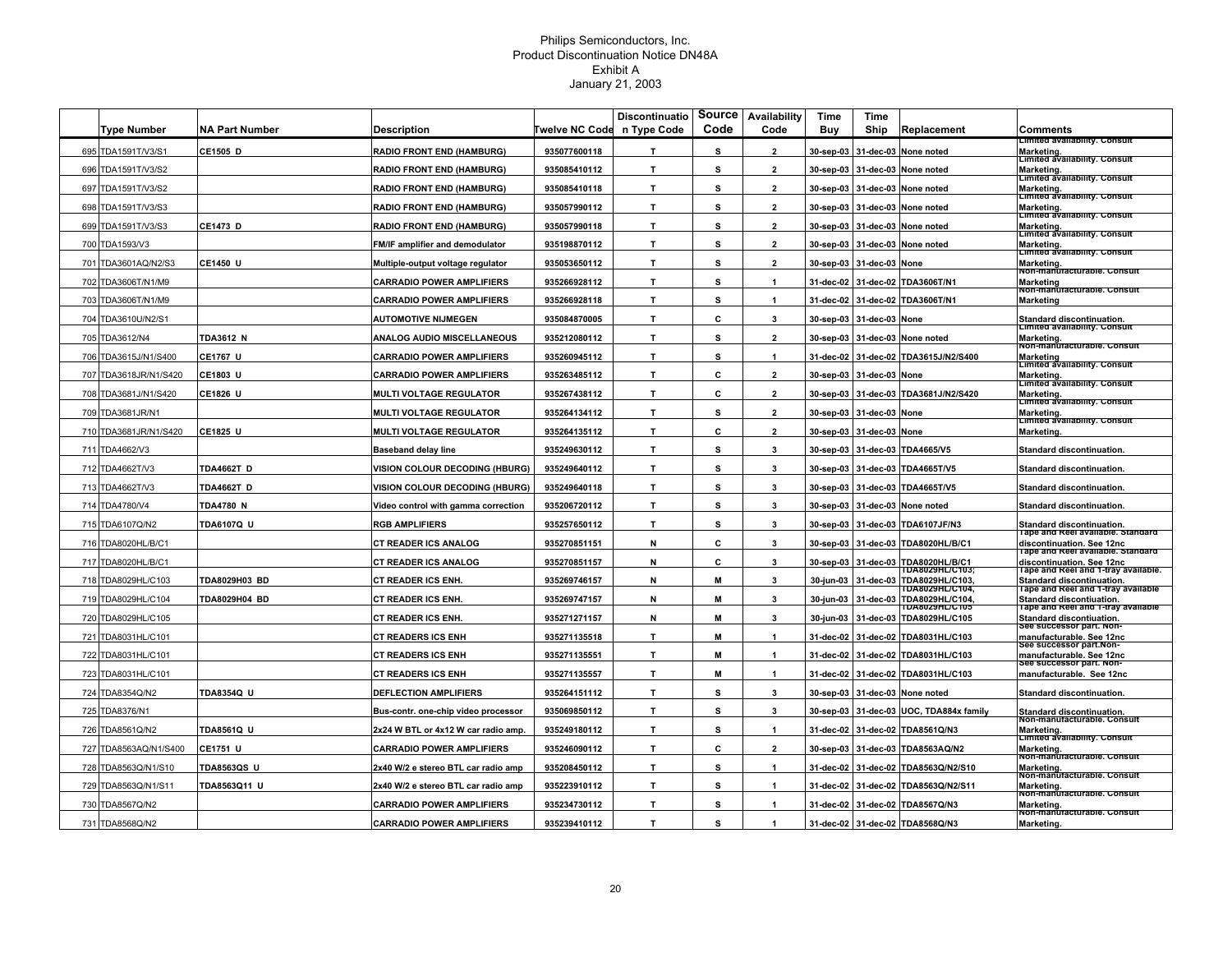|                      |                       |                                      |                       | <b>Discontinuatio</b> | Source | Availability            | Time      | Time                     |                                                     |                                                                                      |
|----------------------|-----------------------|--------------------------------------|-----------------------|-----------------------|--------|-------------------------|-----------|--------------------------|-----------------------------------------------------|--------------------------------------------------------------------------------------|
| <b>Type Number</b>   | <b>NA Part Number</b> | Description                          | <b>Twelve NC Code</b> | n Type Code           | Code   | Code                    | Buy       | Ship                     | Replacement                                         | Comments                                                                             |
| 732 TDA8568Q/N2/S1   |                       | <b>CARRADIO POWER AMPLIFIERS</b>     | 935260365112          | T                     | s      | $\overline{1}$          | 31-dec-02 |                          | 31-dec-02 TDA8568Q/N3/S1                            | von-manuracturable. Consult<br>Marketing.<br>Non-manuracturable. Consult             |
| 733 TDA8571J/N1      |                       | <b>CARRADIO POWER AMPLIFIERS</b>     | 935260665112          | T                     | s      | $\mathbf{1}$            | 31-dec-02 |                          | 31-dec-02 TDA8571J/N2                               | Marketing.<br>Non-manuracturable. Consult                                            |
| 734 TDA8714T/6/C1/S1 | TA8714T6S1 D          | <b>CONVERTERS (CAEN)</b>             | 935241830118          | T                     | s      | $\mathbf{1}$            | 31-dec-02 | 31-dec-02                | TDA8714T/6/C1                                       | <b>Marketing</b>                                                                     |
| 735 TDA8722T/C2      | <b>TDA8722T D</b>     | <b>RF MODULATOR (CAEN)</b>           | 935184370112          | T                     | s      | 3                       | 30-sep-03 |                          | 31-dec-03 TDA8722T/C3                               | Standard discontinuation.                                                            |
| 736 TDA8722T/C2      | <b>TDA8722T D</b>     | <b>RF MODULATOR (CAEN)</b>           | 935184370118          | T.                    | s      | $\mathbf{3}$            | 30-sep-03 |                          | 31-dec-03 TDA8722T/C3                               | Standard discontinuation.                                                            |
| 737 TDA8822M/C1      | <b>TDA8822M DB</b>    | <b>RF MODULATOR (CAEN)</b>           | 935221010512          | N                     | S      | $\blacktriangleleft$    | 31-dec-02 | 31-dec-02                | 135221010112<br>TDA8822M/C1 WITHOUT<br>135221010118 | Non-manuracturable. Consult<br>Marketing.<br>Non-manuracturable. Consult             |
| 738 TDA8822M/C1      | TDA8822M DB           | <b>RF MODULATOR (CAEN)</b>           | 935221010518          | N                     | s      | 1                       |           |                          | 31-dec-02 31-dec-02 TDA8822M/C1 WITHOUT             | Marketing.                                                                           |
| 739 TDA8840H/N2      |                       | <b>LOW-END TV PROCESSING</b>         | 935260819518          | T                     | s      | 3                       |           |                          | 30-sep-03 31-dec-03 UOC, TDA8840/N2                 | Standard discontinuation.                                                            |
| 740 TDA8840H/N2      |                       | <b>LOW-END TV PROCESSING</b>         | 935260819551          | T.                    | s      | 3                       |           |                          | 30-sep-03 31-dec-03 UOC, TDA8840/N2                 | Standard discontinuation.                                                            |
| 741 TDA8840H/N2      |                       | <b>LOW-END TV PROCESSING</b>         | 935260819557          | T.                    | s      | 3                       |           |                          | 30-sep-03 31-dec-03 UOC, TDA8840/N2                 | <b>Standard discontinuation.</b>                                                     |
| 742 TDA8854H/N2      |                       | <b>MID-END TV PROCESSING</b>         | 935256680518          | T                     | s      | $\mathbf{3}$            |           |                          | 30-sep-03 31-dec-03 UOC, TDA884x-family             | Standard discontinuation.                                                            |
| 743 TDA8854H/N2      |                       | <b>MID-END TV PROCESSING</b>         | 935256680551          | $\mathbf{T}$          | s      | 3                       | 30-sep-03 |                          | 31-dec-03 UOC, TDA884x-family                       | Standard discontinuation.                                                            |
| 744 TDA8854H/N2      |                       | <b>MID-END TV PROCESSING</b>         | 935256680557          | T.                    | s      | 3                       |           | 30-sep-03 31-dec-03      | UOC, TDA884x-family                                 | Standard discontinuation.<br>Limited availability. Consult                           |
| 745 TDA8980HL/N1     | TDA8980HL BE          | ADVANCED TV CHANNEL DECODING         | 935263108551          | T                     | s      | $\overline{\mathbf{2}}$ |           | 30-sep-03 31-dec-03 None |                                                     | Marketing.                                                                           |
| 746 TDA8980HL/N1     | TDA8980HL BE          | ADVANCED TV CHANNEL DECODING         | 935263108557          | T                     | s      | $\overline{2}$          | 30-sep-03 | 31-dec-03 None           |                                                     | Limited availability. Consult<br>Marketing.                                          |
| 747 TDA9819T/V1      | <b>TDA9819T D</b>     | VISION SOUND (HAMBURG) CONT          | 935261518118          | T.                    | s      | 3                       |           |                          | 30-sep-03 31-dec-03 None noted                      | Standard discontinuation.                                                            |
| 748 TDA9821/V1       | <b>TDA9821 N</b>      | Dual channel TV FM-PLL sound demod.  | 935039910112          | T.                    | s      | 3                       | 30-sep-03 |                          | 31-dec-03 TDA9820T/V1                               | <b>Standard discontinuation.</b>                                                     |
| 749 TDA9821/V1/S1    |                       | Dual channel TV FM-PLL sound demod.  | 935165000112          | T.                    | s      | 3                       |           |                          | 30-sep-03 31-dec-03 TDA9820T/V1                     | Standard discontinuation.                                                            |
| 750 TDA9886T/V3      |                       | <b>MULTISTANDARD AFRIC VISION IF</b> | 935270552112          | T.                    | s      | $\mathbf{3}$            | 30-sep-03 |                          | 31-dec-03 TDA9886T/V4                               | Standard discontinuation.                                                            |
| 751 TDA9886T/V3      |                       | MULTISTANDARD AFRIC VISION IF        | 935270552118          | T.                    | s      | 3                       |           |                          | 30-sep-03 31-dec-03 TDA9886T/V4                     | Standard discontinuation.                                                            |
| 752 TDA9886TS/V3     |                       | MULTISTANDARD AFRIC VISION IF        | 935270553112          | T.                    | s      | 3                       |           |                          | 30-sep-03 31-dec-03 TDA9886TS/V4                    | Standard discontinuation.                                                            |
| 753 TDA9886TS/V3     |                       | MULTISTANDARD AFRIC VISION IF        | 935270553118          | T                     | s      | 3                       |           |                          | 30-sep-03 31-dec-03 TDA9886TS/V4                    | Standard discontinuation.                                                            |
| 754 TDA9887TS/V3     |                       | MULTISTANDARD AFRIC VISION IF        | 935270555112          | T.                    | s      | $\mathbf{3}$            |           |                          | 30-sep-03 31-dec-03 TDA9887TS/V4                    | Standard discontinuation.                                                            |
| 755 TDA9887TS/V3     |                       | MULTISTANDARD AFRIC VISION IF        | 935270555118          | T.                    | s      | $\mathbf{3}$            |           |                          | 30-sep-03 31-dec-03 TDA9887TS/V4                    | Standard discontinuation.                                                            |
| 756 TDA9991HL/C1     |                       | VERTICAL DRIVER FOR FR CCD           | 935267224551          | T.                    | s      | $\mathbf{3}$            |           |                          | 30-sep-03 31-dec-03 None noted                      | Standard discontinuation.                                                            |
| 757 TDA9991HL/C1     |                       | <b>VERTICAL DRIVER FOR FR CCD</b>    | 935267224557          | T.                    | s      | 3                       |           |                          | 30-sep-03 31-dec-03 None noted                      | Standard discontinuation.                                                            |
| 758 TEA1062U/C4      |                       | <b>BIPOLAR ANALOG TELECOM (CAEN)</b> | 935078750112          | T.                    | s      | $\overline{2}$          |           | 30-sep-03 31-dec-03 None |                                                     | Limited availability. Consult<br>Marketing.                                          |
| 759 TEA1063/C1       | <b>TEA1063 N</b>      | Interface for long lines             | 933922240112          | T.                    | s      | $\overline{2}$          |           | 30-sep-03 31-dec-03 None |                                                     | Limited availability. Consult<br>Marketing.<br><b>Limited availability</b> . Consult |
| 760 TEA1081/C2       | <b>TEA1081 N</b>      | Supply circuit for telephone sets    | 933897010112          | T                     | s      | $\overline{2}$          |           | 30-sep-03 31-dec-03 None |                                                     | Marketing.<br>Limited availability. Consult                                          |
| 761 TEA1099H/C2      | <b>TEA1099H B</b>     | <b>BIPOLAR ANALOG TELECOM (CAEN)</b> | 935264473518          | T.                    | s      | $\mathbf{2}$            | 30-sep-03 | 31-dec-03 None           |                                                     | Marketing.<br>Limited availability. Consult                                          |
| 762 TEA1099H/C2      | <b>TEA1099H B</b>     | <b>BIPOLAR ANALOG TELECOM (CAEN)</b> | 935264473557          | T.                    | s      | $\overline{2}$          |           | 30-sep-03 31-dec-03 None |                                                     | Marketing.                                                                           |
| 763 TEA1202TS/N1     | TEA1202TS DB          | <b>DC/DC CONVERTER</b>               | 935262908112          | T.                    | s      | $\mathbf{1}$            | 31-dec-02 |                          | 31-dec-02 TEA1202TS/N2                              | Non-manuracturable. Consult<br>Marketing.<br>Non-manuracturable. Consult             |
| 764 TEA1202TS/N1     | TEA1202TS DB          | <b>DC/DC CONVERTER</b>               | 935262908118          | T.                    | s      | $\mathbf{1}$            | 31-dec-02 |                          | 31-dec-02 tea1202ts/n2                              |                                                                                      |
| 765 TEA1204T/N1      | <b>TEA1204T D</b>     | <b>BATTERY MANAGEMENT</b>            | 935207310112          | T.                    | s      | $\blacktriangleleft$    |           |                          | 31-dec-02 31-dec-02 None noted                      | Marketing.<br>Non-manuracturable. Consult<br>Marketing.                              |
| 766 TEA1204T/N1      |                       | <b>BATTERY MANAGEMENT</b>            | 935207310118          | T.                    | s      | $\mathbf{1}$            |           |                          | 31-dec-02 31-dec-02 None noted                      | Non-manufacturable. Consult<br>Marketing.                                            |
| 767 TEA1204T/N1/S1   |                       | <b>BATTERY MANAGEMENT</b>            | 935270163118          | T.                    | s      | $\mathbf{1}$            |           |                          | 31-dec-02 31-dec-02 None noted                      | Non-manuracturable. Consult<br>Marketing.                                            |
| 768 TEA6360/V2       | <b>TEA6360 N</b>      | <b>Five-band equalizer</b>           | 935050700112          | N                     | S      | $\overline{2}$          |           |                          | 30-sep-03 31-dec-03 TEA6360T/V2                     | Limited availability. Consult<br>Marketing.                                          |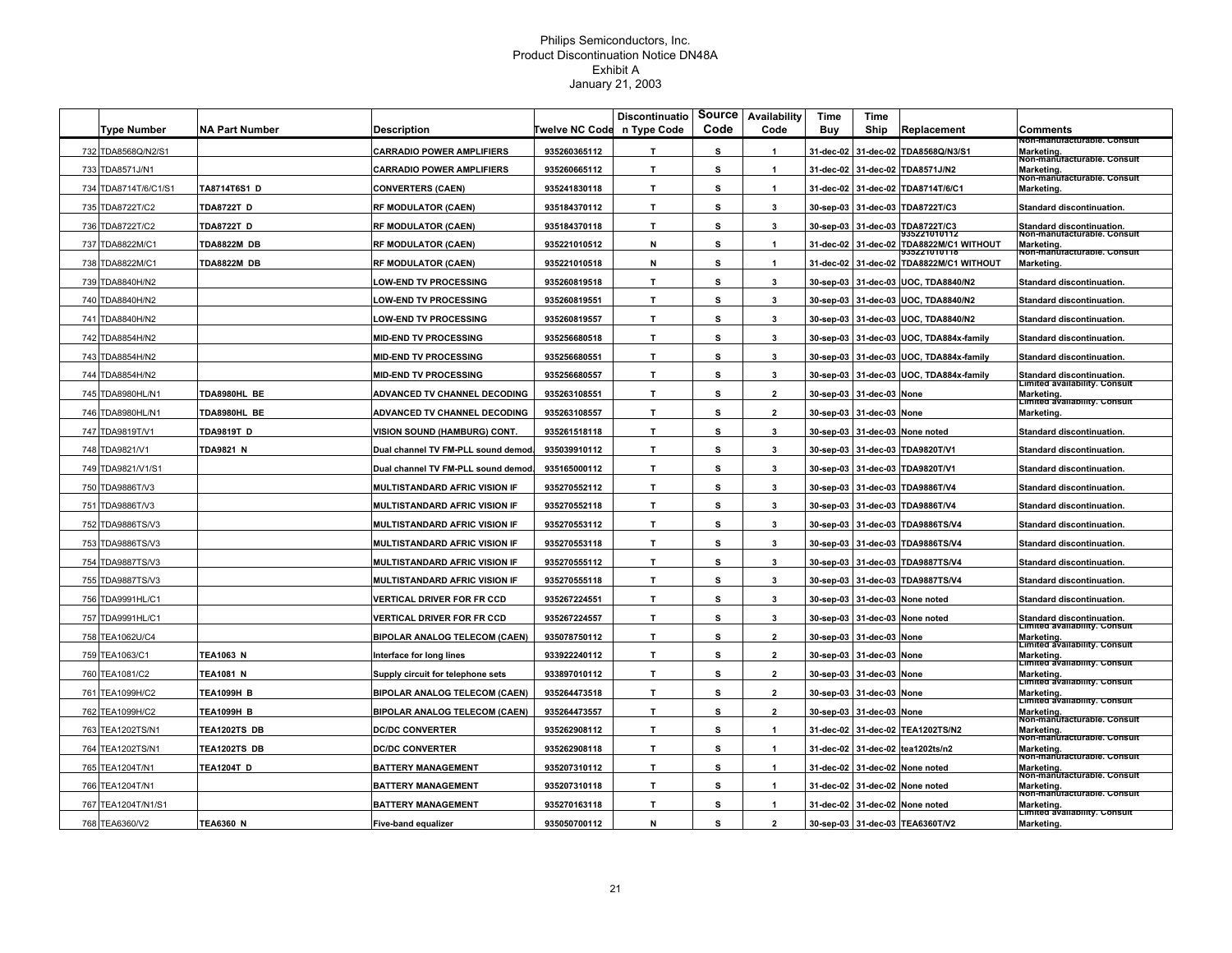|                     |                       |                                      |                       | <b>Discontinuatio</b> | Source | Availability   | Time      | Time           |                         |                                                                              |
|---------------------|-----------------------|--------------------------------------|-----------------------|-----------------------|--------|----------------|-----------|----------------|-------------------------|------------------------------------------------------------------------------|
| <b>Type Number</b>  | <b>NA Part Number</b> | <b>Description</b>                   | <b>Twelve NC Code</b> | n Type Code           | Code   | Code           | Buy       | Ship           | Replacement             | <b>Comments</b><br>Limited availability. Consult                             |
| 769 TEA6820T/V1     | <b>TEA6820T D</b>     | <b>RADIO FRONT END (HAMBURG)</b>     | 935049590112          | T                     | s      | $\mathbf{2}$   | 30-sep-03 | 31-dec-03      | None                    | Marketing.<br>Limited availability. Consult                                  |
| 770 TEA6820T/V1     | <b>TEA6820T D</b>     | <b>RADIO FRONT END (HAMBURG)</b>     | 935049590118          | T.                    | s      | $\mathbf{2}$   | 30-sep-03 | 31-dec-03      | None                    | Marketing.<br>Non-manuracturable. Consult                                    |
| 771 TEA6850U/V1     |                       | <b>RADIO FRONT END (HAMBURG)</b>     | 935153920112          | $\mathbf{T}$          | s      | $\mathbf{1}$   | 31-dec-02 | 31-dec-02      | None noted              | Marketing.                                                                   |
| 772 TSA5515T/C1     | <b>TSA5515T D</b>     | <b>TERRESTR. TUNER PLL (CAEN)</b>    | 935037130512          | T.                    | s      | 3              | 30-sep-03 | 31-dec-03      | None noted              | Standard discontinuation.                                                    |
| 773 TSA5515T/C1     | <b>TSA5515T D</b>     | TERRESTR. TUNER PLL (CAEN)           | 935037130518          | T                     | s      | 3              | 30-sep-03 | 31-dec-03      | None noted              | Standard discontinuation.                                                    |
| 774 TSA5526DTS/C1   |                       | TERRESTR. TUNER PLL (CAEN)           | 935260349118          | T.                    | s      | 3              | 30-sep-03 |                | 31-dec-03 TSA5526AM/C2  | <b>Standard discontinuation.</b>                                             |
| 775 TSA6057/C8/S2   | <b>TSA6057 N</b>      | Radio tuning PLL frequency synthes.  | 935049120112          | T.                    | s      | $\mathbf{3}$   | 30-sep-03 | 31-dec-03 None |                         | Standard discontinuation.                                                    |
| 776 TSA6057T/C8/S2  | <b>TSA6057T D</b>     | <b>RADIO TUNING (CAEN)</b>           | 935049110112          | T.                    | s      | $\mathbf{3}$   | 30-sep-03 | 31-dec-03 None |                         | Standard discontinuation.                                                    |
| 777 TSA6057T/C8/S2  | <b>TSA6057T D</b>     | <b>RADIO TUNING (CAEN)</b>           | 935049110118          | $\mathbf{T}$          | s      | $\mathbf{3}$   | 30-sep-03 | 31-dec-03 None |                         | Standard discontinuation.<br>Non-manuracturable. Consult                     |
| 778 TZA3042BVH/C1   |                       | <b>LDR 1.25GB/S</b>                  | 935270306551          | N                     | s      | $\mathbf{1}$   | 31-dec-02 |                | 31-dec-02 TZA3042BVH/C2 | Marketing.<br>Non-manuracturable. Consult                                    |
| 779 TZA3042BVH/C1   |                       | <b>LDR 1.25GB/S</b>                  | 935270306557          | N                     | s      | $\overline{1}$ | 31-dec-02 |                | 31-dec-02 TZA3042BVH/C2 | Marketing.<br>Non-manuracturable. Consult                                    |
| 780 UAA1270U/V1     |                       | <b>DOMESTIC APPLIANCES (HAMBURG)</b> | 935059070112          | T                     | s      | $\mathbf{1}$   | 31-dec-02 |                | 31-dec-02 None noted    | Marketing.                                                                   |
| 781 UAA1570HL/V1    | UAA1570HL BE          | <b>GPS (HAMBURG)</b>                 | 935261401518          | T.                    | s      | $\mathbf{3}$   | 30-sep-03 | 31-dec-03      | None                    | <b>Standard discontinuation.</b><br>Non-manuracturable. Consult              |
| 782 UAA1946U/V1     |                       | <b>DOMESTIC APPLIANCES (HAMBURG)</b> | 935062970112          | T.                    | s      | $\mathbf{1}$   | 31-dec-02 | 31-dec-02      | None                    | Marketing.<br>Limited availability. Consult                                  |
| 783 UAA2062TS/C1    | <b>UAA2062TS DL</b>   | ANALOG CORDLESS IC 50MHZ             | 935262741112          | T.                    | s      | $\overline{2}$ | 30-sep-03 | 31-dec-03      | <b>None</b>             | Marketing.<br>Limited availability. Consult                                  |
| 784 UAA2062TS/C1    | <b>UAA2062TS DL</b>   | ANALOG CORDLESS IC 50MHZ             | 935262741118          | T.                    | s      | $\overline{2}$ | 30-sep-03 | 31-dec-03      | None                    | Marketing.<br>Limited availability. Consult                                  |
| 785 UAA3200T/V1     | <b>UAA3200T D</b>     | <b>DOMESTIC APPLIANCES (HAMBURG)</b> | 935055240112          | T.                    | s      | $\overline{2}$ | 30-sep-03 | 31-dec-03      | None noted              | Marketing.<br>Limited availability. Consult                                  |
| 786 UAA3200T/V1     |                       | <b>DOMESTIC APPLIANCES (HAMBURG)</b> | 935055240118          | T.                    | s      | $\overline{2}$ | 30-sep-03 | 31-dec-03      | None noted              | Marketing.                                                                   |
| 787 UAA3201T/V1/S5  |                       | <b>DOMESTIC APPLIANCES (HAMBURG)</b> | 935151320112          | $\mathbf{T}$          | s      |                | 31-dec-02 |                | 31-dec-02 UAA3201T/V1   | Non-manuracturable. Consult<br>Marketing.                                    |
| 788 UAA3201T/V1/S5  |                       | <b>DOMESTIC APPLIANCES (HAMBURG)</b> | 935151320118          | $\mathbf{T}$          | s      | 1              | 31-dec-02 |                | 31-dec-02 UAA3201T/V1   | Non-manuracturable. Consult<br>Marketing.                                    |
| 789 UAA3202M/V1     | <b>UAA3202M DB</b>    | <b>DOMESTIC APPLIANCES (HAMBURG)</b> | 935240730112          | T.                    | s      | $\overline{1}$ | 31-dec-02 |                | 31-dec-02 None noted    | Non-manuracturable. Consult<br>Marketing                                     |
| 790 UAA3202M/V1     |                       | <b>DOMESTIC APPLIANCES (HAMBURG)</b> | 935240730118          | $\mathbf{T}$          | s      | $\overline{1}$ | 31-dec-02 |                | 31-dec-02 None noted    | Non-manufacturable. Consult<br>Marketing.<br>Non-manuracturable. Consult     |
| 791 UAA3202M/V1/S5  | <b>UAA3202MS5 DB</b>  | <b>DOMESTIC APPLIANCES (HAMBURG)</b> | 935240740118          | $\mathbf T$           | s      | $\mathbf{1}$   | 31-dec-02 |                | 31-dec-02 None noted    | Marketing.<br>Limited availability. Consult                                  |
| 792 UAA3515AHL/C1   |                       | 900MHZ ANALOG CORDLESS TRANSC        | 935268916118          | T.                    | s      | $\mathbf{2}$   | 30-sep-03 | 31-dec-03      | <b>None</b>             | Marketing.<br>Limited availability. Consult                                  |
| 793 UAA3515AHL/C2   |                       | 900MHZ ANALOG CORDLESS TRANSC        | 935270885118          | T.                    | s      | $\overline{2}$ | 30-sep-03 | 31-dec-03      | None                    | Marketing.<br>Limited availability. Consult                                  |
| 794 UAA3515BHL/C1   |                       | 900MHZ ANALOG CORDLESS TELEPH        | 935269859118          | T                     | s      | $\mathbf{2}$   | 30-sep-03 | 31-dec-03      | None                    | Marketing.<br>Limited availability. Consult                                  |
| 795 UAA3515BHL/C2   |                       | 900MHZ ANALOG CORDLESS TELEPH        | 935270889118          | T.                    | s      | $\overline{2}$ | 30-sep-03 | 31-dec-03      | None                    | Marketing.<br>Limited availability. Consult                                  |
| 796 UAA3515BUH/C1   |                       | 900MHZ ANALOG CORDLESS TELEPH        | 935269860005          | T.                    | s      | $\overline{2}$ | 30-sep-03 | 31-dec-03      | None                    | Marketing.<br>Limited availability. Consult                                  |
| 797 UAA3515HL/C1    |                       | UAA3515HL                            | 935264380118          | T.                    | s      | $\mathbf{2}$   | 30-sep-03 | 31-dec-03      | None                    | Marketing.<br>Limited availability. Consult                                  |
| 798 UAA3515HL/C1/S1 |                       | <b>UAA3515HL</b>                     | 935268088118          | $\mathbf{T}$          | s      | $\overline{2}$ | 30-sep-03 | 31-dec-03      | None                    | Marketing.<br>Limited availability. Consult                                  |
| 799 UAA3515HL/C2    |                       | UAA3515HL                            | 935270884118          | T.                    | s      | $\mathbf{2}$   | 30-sep-03 | 31-dec-03      | None                    | Marketing.<br>Limited availability. Consult                                  |
| 800 UAA3515HL/C2/S1 |                       | UAA3515HL                            | 935270887118          | T                     | s      | $\overline{2}$ | 30-sep-03 | 31-dec-03      | None                    | Marketing.<br>Limited availability. Consult                                  |
| 801 UAA3515UH/C1    |                       | 900MHZ ANALOG CORDLESS DIE DELI      | 935268325005          | T.                    | s      | $\overline{2}$ | 30-sep-03 | 31-dec-03 None |                         | Marketing.<br>Limited availability. Consult                                  |
| 802 UAA3515UH/C1/S1 |                       | 900MHZ ANALOG CORDLESS DIE DELI      | 935268327005          | T.                    | s      | $\mathbf{2}$   | 30-sep-03 | 31-dec-03 None |                         | Marketing.                                                                   |
| 803 UAA3515UH/C2    |                       | 900MHZ ANALOG CORDLESS DIE DELI      | 935270886005          | T.                    | s      | $\overline{2}$ | 30-sep-03 | 31-dec-03 None |                         | Limited availability. Consult<br>Marketing.<br>Limited availability. Consult |
| 804 UAA3517BHL/C1   |                       | 900/2400MHZ ANALOG CORDLESS TEL      | 935269974118          | $\mathbf T$           | s      | $\mathbf{2}$   | 30-sep-03 | 31-dec-03 None |                         | Marketing.<br>Limited availability. Consult                                  |
| 805 UAA3519AUH/C1   |                       | 900/2400MHZ ANALOG CORDLESS          | 935271724005          | T.                    | s      | $\overline{2}$ | 30-sep-03 | 31-dec-03      | None                    | Marketing.                                                                   |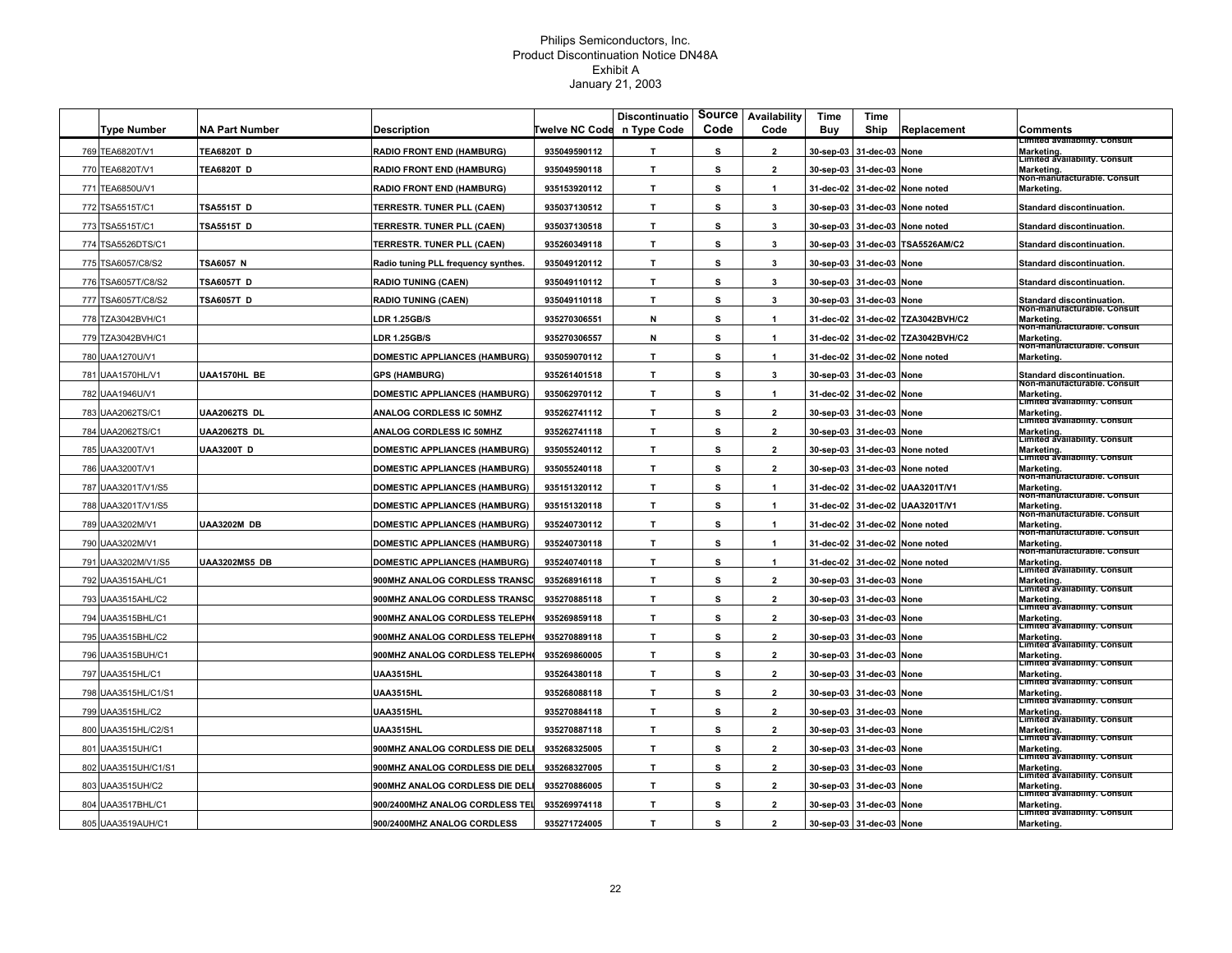|                    |                       |                                       |                       | <b>Discontinuatio</b> |              | Source Availability | Time      | Time                     |                         |                                                                             |
|--------------------|-----------------------|---------------------------------------|-----------------------|-----------------------|--------------|---------------------|-----------|--------------------------|-------------------------|-----------------------------------------------------------------------------|
| <b>Type Number</b> | <b>NA Part Number</b> | <b>Description</b>                    | <b>Twelve NC Code</b> | n Type Code           | Code         | Code                | Buy       | Ship                     | Replacement             | Comments<br>Limited availability. Consult                                   |
| 806 UBA2050T/C1    | <b>UBA2050T D</b>     | <b>MCM TELECOM (CAEN)</b>             | 935260607112          | T.                    | s            | $\overline{2}$      | 30-sep-03 | 31-dec-03                | None                    | Marketing.<br>Limited availability. Consult                                 |
| 807 UBA2050T/C1    | <b>UBA2050T D</b>     | <b>MCM TELECOM (CAEN)</b>             | 935260607118          | T.                    | s            | $\overline{2}$      |           | 30-sep-03 31-dec-03      | None                    | Marketing.<br>Limited availability. Consult                                 |
| 808 UBA2051AT/C1   | JBA2051AT D           | <b>MCM TELECOM (CAEN)</b>             | 935260687112          | T.                    | s            | $\overline{2}$      | 30-sep-03 | 31-dec-03                | None                    | Marketing.<br>Limited availability. Consult                                 |
| 809 UBA2051AT/C1   | JBA2051AT D           | <b>MCM TELECOM (CAEN)</b>             | 935260687118          | T.                    | s            | $\overline{2}$      |           | 30-sep-03 31-dec-03      | None                    | Marketing.<br>Limited availability. Consult                                 |
| 810 UBA2051CT/C1   | JBA2051CT D           | OW COST TELEPHONE (SPEECH+DIA         | 935265462112          | T.                    | s            | $\overline{2}$      |           | 30-sep-03 31-dec-03 None |                         | Marketing.<br>Limited availability. Consult                                 |
| 811 UBA2051CT/C1   | UBA2051CT D           | <b>LOW COST TELEPHONE (SPEECH+DIA</b> | 935265462118          | т                     | s            | $\overline{2}$      |           | 30-sep-03 31-dec-03 None |                         | Marketing.<br>Limited availability. Consult                                 |
| 812 UBA2051T/C1    | <b>UBA2051T D</b>     | <b>MCM TELECOM (CAEN)</b>             | 935260608112          | T.                    | s            | $\overline{2}$      |           | 30-sep-03 31-dec-03 None |                         | Marketing.                                                                  |
| 813 UBA2051T/C1    | <b>UBA2051T D</b>     | <b>MCM TELECOM (CAEN)</b>             | 935260608118          | T.                    | s            | $\overline{2}$      |           | 30-sep-03 31-dec-03 None |                         | ∟imiteα availability. Consult<br>Marketing.                                 |
| 814 VES1820X2      | <b>VES1820X2 B</b>    | VES1820X2                             | 935264533557          | T.                    | S            | 3                   | 30-sep-03 |                          | 31-dec-03 TDA10021HT/B3 | Standard discontinuation.                                                   |
| 815 VM21292-A      | VM21292-A B           | VM21292-A                             | 935265709557          | $\mathsf{T}$          | M            | $\mathbf{3}$        | 30-jun-03 | 31-dec-03                | None noted              | Standard discontinuation                                                    |
| 816 VM21352BA      | VM21352BA B           | VM21352BA                             | 935265145557          | T.                    | M            | 3                   | 30-jun-03 | 31-dec-03                | None noted              | Standard discontinuation.                                                   |
| 817 VM27256-A      | VM27256-A E           | /M27256-A                             | 935266351557          | $\mathsf T$           | C            | $\overline{2}$      | 30-jun-03 | 31-dec-03 None           |                         | ease contact sales. Limited?<br>availability                                |
| 818 VNS67700B5     | VNS67700B5 E          | VNS67700B5                            | 935269589557          | $\mathsf{T}$          | C            | 3                   | 30-sep-03 |                          | 31-dec-03 None noted    | Standard discontinuation.                                                   |
| 819 VNS67800A2     | VNS67800A2 E          | VNS67800A2                            | 935268321557          | T                     | C            | 3                   | 30-sep-03 |                          | 31-dec-03 None noted    | Standard discontinuation.                                                   |
| 820 VP06410-2      | VP06410-2 B           | VP06410-2                             | 935265119557          | T                     | C            | $\overline{2}$      | 30-jun-03 | 31-dec-03                | None                    | rease contact sales. Limited<br>availability                                |
| 821 VP16411-1      | VP16411-1 B           | VP16411-1                             | 935264546557          | T                     | C            | $\overline{2}$      | 30-jun-03 | 31-dec-03                | None                    | riease contact saies. Limited<br>availability.                              |
| 822 VP16440-1      | VP16440-1 A           | VP16440-1                             | 935264889112          | T                     | $\mathsf C$  | $\mathbf{1}$        | 31-dec-02 | 31-dec-02                | None                    | -lease contact sales for details. Non-<br>nanufacturable. Consult Marketing |
| 823 VP16626-2      | /P16626-2 B           | VP16626-2                             | 935264735557          | T.                    | C            | $\mathbf{1}$        | 31-dec-02 | 31-dec-02                | None                    | lease contact sales for details. Non-<br>manufacturable. Consult Marketing  |
| 824 VP16693-2      | VP16693-2 B           | VP16693-2                             | 935266484557          | T.                    | C            | $\overline{2}$      | 30-jun-03 | 31-dec-03                | None                    | lease contact sales. Limited<br>availability                                |
| 825 VP16693-4      | /P16693-4 E           | VP16693-4                             | 935264753557          | $\mathsf{T}$          | C            | $\overline{2}$      | 30-jun-03 | 31-dec-03 None           |                         | riease contact saies. Limited<br>availability                               |
| 826 VP21059A4      | VP21059A4 B           | VP21059A4                             | 935264798557          | T                     | C            | $\overline{2}$      | 30-jun-03 | 31-dec-03 None           |                         | riease contact sales. Limited<br>availability                               |
| 827 VP21136-2      | VP21136-2 E           | VP21136-2                             | 935266186157          | T                     | C            | $\overline{2}$      | 30-jun-03 | 31-dec-03 None           |                         | lease cóntact sales. Limited<br>availability                                |
| 828 VP21136-4      | VP21136-4 E           | VP21136-4                             | 935266187157          | T                     | C            | $\overline{2}$      | 30-jun-03 | 31-dec-03                | None                    | riease contact saies.<br>availability.                                      |
| 829 VP21136A2      | VP21136A2 E           | VP21136A2                             | 935266214157          | T                     | $\mathsf{C}$ | $\overline{2}$      | 30-jun-03 | 31-dec-03                | None                    | Please contact sales. Limited<br>availability                               |
| 830 VP21136B2      | VP21136B2 E           | VP21136B2                             | 935266195557          | $\mathsf T$           | С            | $\overline{2}$      | 30-jun-03 | 31-dec-03                | None                    | Piease contact sales. Limited<br>availability                               |
| 831 VP21136B4      | VP21136B4 E           | VP21136B4                             | 935264816557          | T.                    | C            | $\overline{2}$      | 30-jun-03 | 31-dec-03                | None                    | -lease contact sales.<br>availability                                       |
| 832 VP21136B5      | VP21136B5 E           | VP21136B5                             | 935266286528          | $\mathsf{T}$          | C            | $\overline{2}$      | 30-jun-03 | 31-dec-03                | None                    | Please contact sales. Limited<br>availability                               |
| 833 VP21209-2      | VP21209-2 B           | VP21209-2                             | 935264818557          | T                     | C            | $\overline{2}$      | 30-jun-03 | 31-dec-03 None           |                         | -lease contact sales. Limited<br>availability                               |
| 834 VP21210-2      | VP21210-2 B           | VP21210-2                             | 935264820557          | T                     | C            | $\overline{2}$      | 30-jun-03 | 31-dec-03                | None                    | ease contact sales. Limited?<br>availability                                |
| 835 VP21216A4      | VP21216A4 B           | VP21216A4                             | 935264938528          | T                     | S            | $\mathbf{1}$        | 31-dec-02 | 31-dec-02                | None                    | Non-manuracturable. Consult<br>Marketing.                                   |
| 836 VP21309-2      | VP21309-2 B           | VP21309-2                             | 935264947557          | T                     | $\mathsf{C}$ | $\overline{2}$      | 30-jun-03 | 31-dec-03                | None                    | Please contact sales. Limited<br>availability                               |
| 837 VP21309-4      | /P21309-4 E           | VP21309-4                             | 935264961557          | T                     | C            | $\overline{2}$      | 30-jun-03 | 31-dec-03                | None                    | riease cóntact saies. Limited<br>availability                               |
| 838 VP21309-5      | VP21309-5 E           | VP21309-5                             | 935268674528          | T.                    | C            | $\overline{2}$      | 30-jun-03 | 31-dec-03                | None                    | ease contact sales. Limited?<br>availability                                |
| 839 VP21538-3      | /P21538-3 E           | /P21538-3                             | 935266299528          | T                     | C            | $\overline{2}$      | 30-jun-03 | 31-dec-03 None           |                         | Please contact sales. Limited<br>availability                               |
| 840 VP21539-2      | VP21539-2 E           | VP21538-2                             | 935265150557          | T                     | $\mathsf{C}$ | $\overline{2}$      | 30-jun-03 | 31-dec-03 None           |                         | ease contact sales. Limited?<br>availability                                |
| 841 VP21539-3      | VP21539-3 E           | VP21539-3                             | 935266303528          | T                     | C            | $\overline{2}$      | 30-jun-03 | 31-dec-03 None           |                         | lease contact sales. Limited<br>availability                                |
| 842 VP21892A3      | VP21892A3 E           | VP21892A3                             | 935265258528          | T                     | $\mathsf{C}$ | $\overline{2}$      | 30-jun-03 | 31-dec-03 None           |                         | Piease contact sales. Limited<br>availability                               |
|                    |                       |                                       |                       |                       |              |                     |           |                          |                         |                                                                             |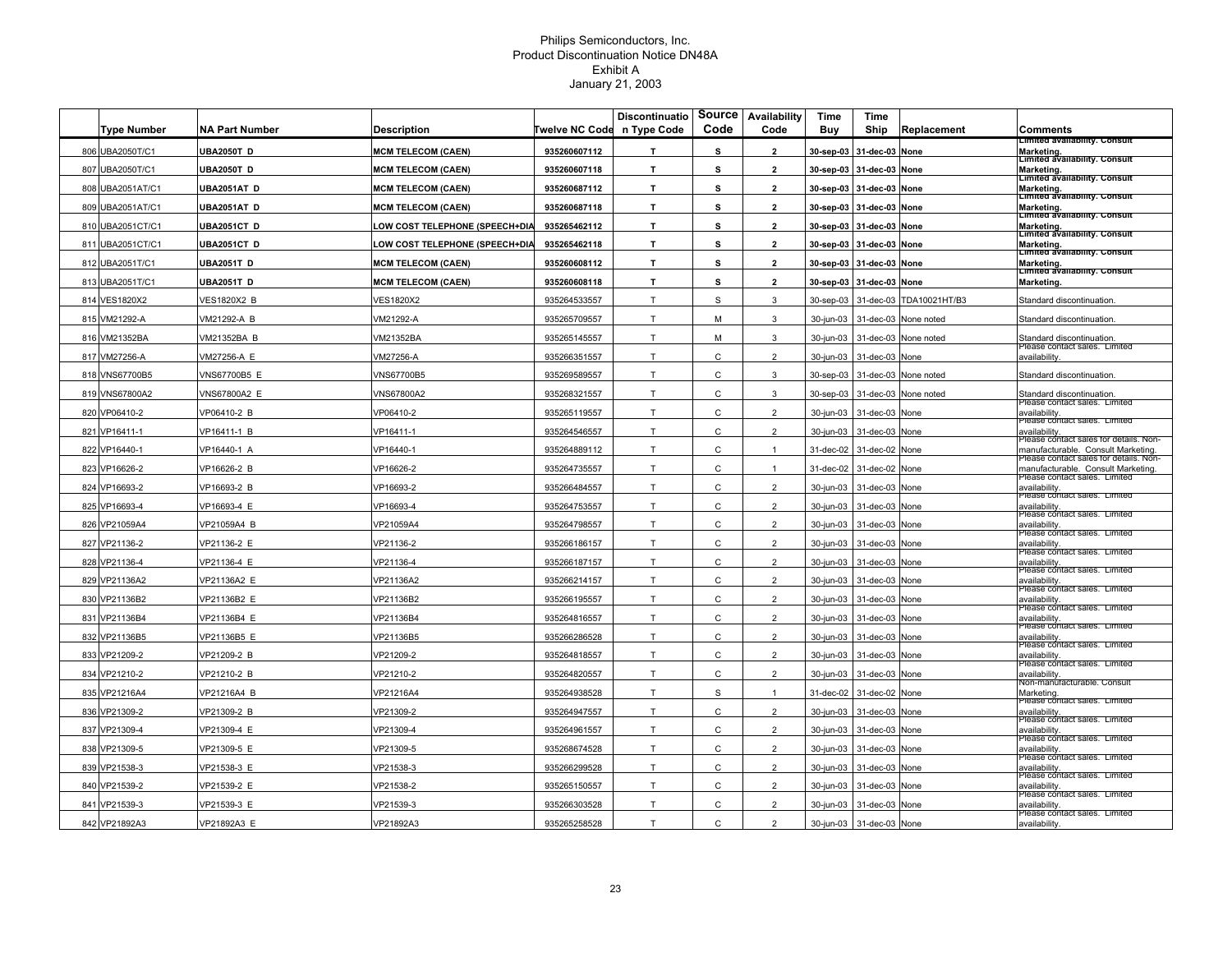| <b>Type Number</b> | <b>NA Part Number</b> | <b>Description</b> | Twelve NC Code | Discontinuatio<br>n Type Code | <b>Source</b><br>Code | Availability<br>Code | Time<br>Buy | Time<br>Ship             | Replacement                             | <b>Comments</b>                                            |
|--------------------|-----------------------|--------------------|----------------|-------------------------------|-----------------------|----------------------|-------------|--------------------------|-----------------------------------------|------------------------------------------------------------|
| 843 VP21892A4      | /P21892A4 E           | /P21892A4          | 935268629557   | T                             | С                     | $\overline{2}$       | 30-jun-03   | 31-dec-03                | None                                    | lease contact sales. Limited<br>availability               |
| 844 VP21892A5      | /P21892A5 E           | VP21892A5          | 935268630528   | T                             | C                     | $\overline{2}$       | 30-jun-03   | 31-dec-03                | None                                    | lease contact sales. Limited<br>availability.              |
| 845 VP21895-5      | VP21895-5 E           | /P21895-5          | 935264606528   | T                             | S                     | 3                    | 30-sep-03   | 31-dec-03                | None                                    | Standard discontinuation                                   |
| 846 VP22141A2      | VP22141A2 E           | /P22141A2          | 935267469557   | T                             | S                     | 3                    | 30-sep-03   | 31-dec-03                | None                                    | Standard discontinuation                                   |
| 847 VP22141A3      | /P22141A3 E           | P22141A3           | 935268157528   | T                             | S                     | 3                    | 30-sep-03   | 31-dec-03                | None                                    | Standard discontinuation.                                  |
| 848 VP22230-2      | /P22230-2 B           | /P22230-2          | 935268520557   | T                             | C                     |                      | 31-dec-02   | 31-dec-02                | no replacement part                     | Non-manuracturable. Consul<br>Marketing.                   |
| 849 VP22238-10     | VP22238-10 B          | /P22238-10         | 935267855557   | T                             | C                     | $\mathbf{1}$         | 31-dec-02   | 31-dec-02                | no replacement part                     | Non-manuracturable. Consult<br>Marketing.                  |
| 850 VP22238-11     | VP22238-11 B          | /P22238-11         | 935267856528   | T                             | C                     | $\mathbf{1}$         |             |                          | 31-dec-02 31-dec-02 no replacement part | Non-manuracturable. Consult<br>Marketing.                  |
| 851 VP22238-2      | VP22238-2 B           | /P22238-2          | 935267847557   | T                             | C                     | $\mathbf{1}$         | 31-dec-02   |                          | 31-dec-02 no replacement part           | Non-manuracturable. Consult<br>Marketing.                  |
| 852 VP22238-4      | VP22238-4 E           | /P22238-4          | 935267849557   | T                             | C                     | $\mathbf{1}$         | 31-dec-02   |                          | 31-dec-02 no replacement part           | Non-manuracturable. Consult<br>Marketing.                  |
| 853 VP22253A2      | VP22253A2 E           | /P22253A2          | 935269000557   | T                             | S                     | 3                    | 30-sep-03   | 31-dec-03                | None                                    | Standard discontinuation                                   |
| 854 VP22253A4      | /P22253A4 E           | /P22253A4          | 935269002557   | T                             | S                     | 3                    | 30-sep-03   | 31-dec-03                | None                                    | Standard discontinuation                                   |
| 855 VP22253A6      | /P22253A6 E           | /P22253A6          | 935269004557   | T                             | s                     | 3                    | 30-sep-03   | 31-dec-03                | None                                    | Standard discontinuation                                   |
| 856 VP22253A7      | VP22253A7 E           | VP22253A7          | 935269434528   | T                             | S                     | $\mathbf{3}$         | 30-sep-03   | 31-dec-03                | None                                    | Standard discontinuation.                                  |
| 857 VP22257B4      | VP22257B4 E           | /P22257B4          | 935270043557   | T                             | C                     | $\mathbf{1}$         | 31-dec-02   | 31-dec-02                | VP22412A                                | Non-manuracturable. Consult<br>Marketing.                  |
| 858 VP22264B2      | VP22264B2 E           | /P22264B2          | 935268860557   | T                             | s                     | 3                    | 30-sep-03   | 31-dec-03                | None                                    | Standard discontinuation                                   |
| 859 VP22264B3      | VP22264B3 E           | /P22264B3          | 935268861528   | T                             | S                     | 3                    | 30-sep-03   | 31-dec-03                | None                                    | Standard discontinuation                                   |
| 860 VP22264BED     |                       | /P22264B           | 935271060551   | T                             | S                     | 3                    | 30-sep-03   | 31-dec-03                | None                                    | Standard discontinuation                                   |
| 861 VP22264BED     |                       | /P22264B           | 935271060557   | T                             | S                     | 3                    |             | 30-sep-03 31-dec-03      | None                                    | Standard discontinuation                                   |
| 862 VP22269A2      | /P22269A2 E           | /P22269A2          | 935268856557   | T                             | S                     | 3                    | 30-sep-03   | 31-dec-03                | None                                    | Standard discontinuation                                   |
| 863 VP22269A3      | VP22269A3 E           | /P22269A3          | 935268857528   | T                             | S                     | 3                    |             | 30-sep-03 31-dec-03 None |                                         | Standard discontinuation                                   |
| 864 VP22269A5      | VP22269A5 B           | /P22269A5          | 935268891557   | T                             | S                     | 3                    |             | 30-sep-03 31-dec-03 None |                                         | Standard discontinuation<br>von-manuracturable. Consul     |
| 865 VP22279-10     | VP22279-10 B          | /P22279-10         | 935268404557   | T                             | C                     | $\mathbf{1}$         |             |                          | 31-dec-02 31-dec-02 no replacement part | Marketing.<br>Non-manuracturable. Consult                  |
| 866 VP22279-11     | VP22279-11 B          | /P22279-11         | 935268405528   | T                             | C                     | $\mathbf{1}$         | 31-dec-02   | 31-dec-02                | no replacement part                     | Marketing.<br>Non-mañuracturable. Consult                  |
| 867 VP22279-2      | VP22279-2 B           | /P22279-2          | 935268396557   | T                             | C                     | $\mathbf{1}$         | 31-dec-02   | 31-dec-02                | no replacement part                     | Marketing.<br>Non-manuracturable. Consult                  |
| 868 VP22279-4      | VP22279-4 E           | /P22279-4          | 935268398557   | T                             | C                     | $\mathbf{1}$         | 31-dec-02   | 31-dec-02                | no replacement part                     | Marketing.<br>Non-manuracturable. Consult                  |
| 869 VP22279-5      | /P22279-5 E           | /P22279-5          | 935268399528   | T                             | C                     | $\mathbf{1}$         | 31-dec-02   | 31-dec-02                | no replacement part                     | Marketing.<br>Non-manuracturable. Consult                  |
| 870 VP22279-8      | VP22279-8 E           | VP22279-8          | 935268402528   | T                             | C                     | $\mathbf{1}$         | 31-dec-02   |                          | 31-dec-02 no replacement part           | Marketing.                                                 |
| 871 VP22288-2      |                       | /P22288-2          | 935269423551   | T                             | S                     | 3                    | 30-sep-03   | 31-dec-03                | None                                    | Standard discontinuation                                   |
| 872 VP22288-2      | VP22288-2 E           | /P22288-2          | 935269423557   | T                             | S                     | 3                    | 30-sep-03   | 31-dec-03                | None                                    | Standard discontinuation                                   |
| 873 VP22288ED      |                       | /P22288            | 935271062551   | T                             | S                     | 3                    | 30-sep-03   | 31-dec-03                | None                                    | Standard discontinuation                                   |
| 874 VP22288ED      |                       | /P22288            | 935271062557   | T                             | S                     | 3                    | 30-sep-03   | 31-dec-03                | None                                    | Standard discontinuation.<br>riease contact saies. Limited |
| 875 VP22318-2      | /P22318-2 E           | /P22318-2          | 935269338557   | T                             | C                     | $\mathfrak{p}$       | 30-jun-03   | 31-dec-03                | None                                    | availability.<br>Non-manuracturable. Consul                |
| 876 VP22344-7      | /P22344-7 B           | /P22344-7          | 935269277557   | T                             | C                     | $\mathbf{1}$         | 31-dec-02   | 31-dec-02                | no replacement part                     | Marketing.<br>Non-manuracturable. Consult                  |
| 877 VP22344-9      | VP22344-9 E           | /P22344-9          | 935269289557   | T                             | C                     | $\mathbf{1}$         | 31-dec-02   |                          | 31-dec-02 no replacement part           | Marketing.                                                 |
| 878 VP22353-2      | /P22353-2 E           | /P22353-2          | 935269320557   | T                             | S                     | 3                    |             | 30-sep-03 31-dec-03      | None                                    | Standard discontinuation                                   |
| 879 VP22353-4      | VP22353-4 B           | VP22353-4          | 935269322557   | T                             | S                     | 3                    |             | 30-sep-03 31-dec-03 None |                                         | Standard discontinuation                                   |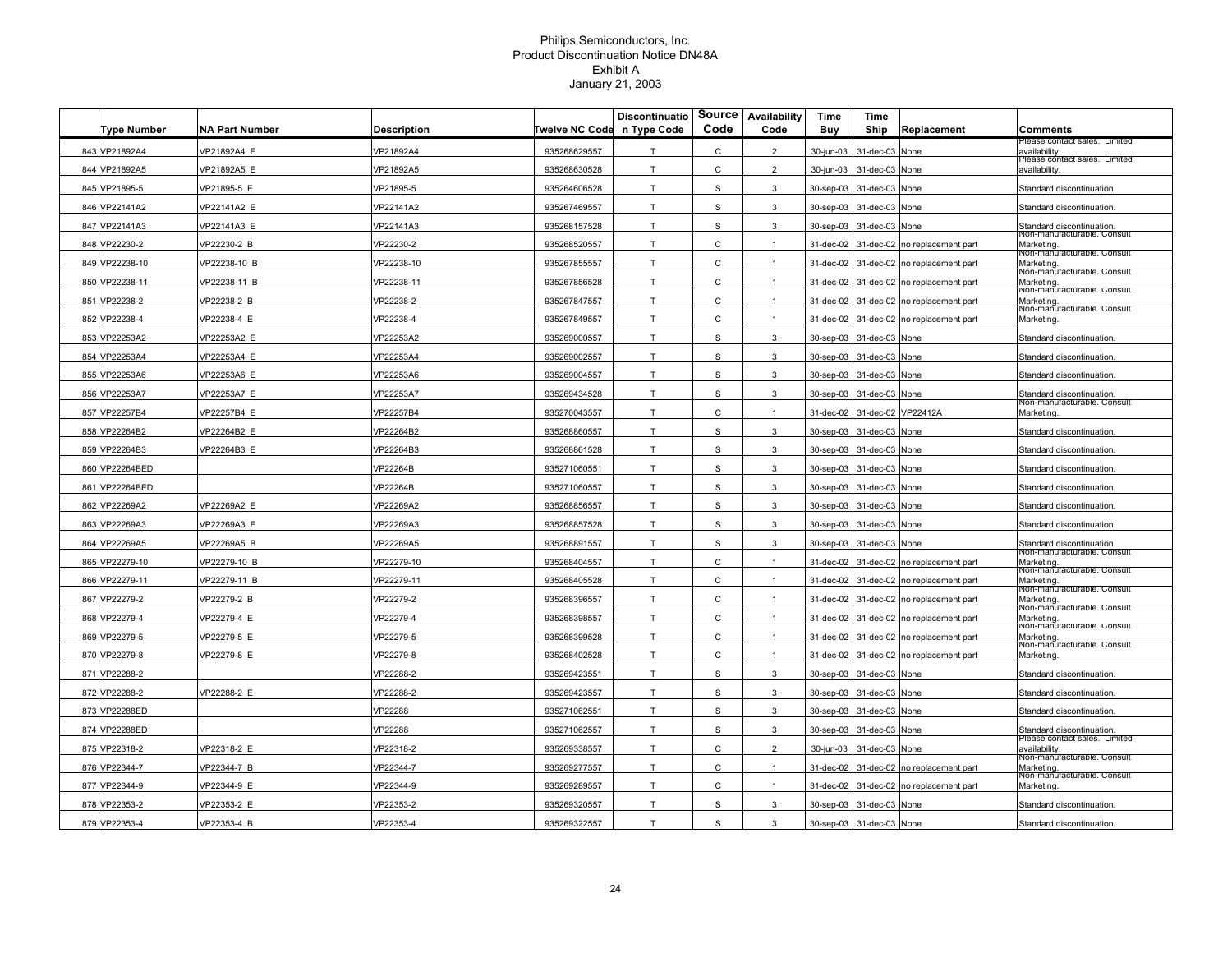|                    |                       |                    | Twelve NC Code n Type Code | Discontinuatio | Code          | Source Availability<br>Code | Time<br>Buy | Time<br>Ship                | Replacement                             | <b>Comments</b>                                                        |
|--------------------|-----------------------|--------------------|----------------------------|----------------|---------------|-----------------------------|-------------|-----------------------------|-----------------------------------------|------------------------------------------------------------------------|
| <b>Type Number</b> | <b>NA Part Number</b> | <b>Description</b> |                            |                |               |                             |             |                             |                                         | lease contact sales. Limited                                           |
| 880 VP27011A4      | /P27011A4 E           | /P27011A4          | 935264668557               | T              | С             | $\overline{2}$              | 30-jun-03   | 31-dec-03                   | None                                    | availability<br>lease contact sales. Limited                           |
| 881 VP27152-2      | VP27152-2 N           | /P27152-2          | 935264791112               | T              | C             | $\overline{2}$              | 30-jun-03   | 31-dec-03                   | None                                    | availability.<br>Piease contact saies. Limited                         |
| 882 VP27152-5      | VP27152-5 A           | /P27152-5          | 935264800518               | T              | C             | $\overline{2}$              | 30-jun-03   | 31-dec-03                   | None                                    | availability.<br>Please contact sales. Limited                         |
| 883 VP27173-2      | VP27173-2 B           | /P27173-2          | 935264839557               | T              | C             | $\overline{2}$              | 30-jun-03   | 31-dec-03                   | None                                    | availability<br>riease contact saies. Limitec                          |
| 884 VP27180A4      | /P27180A4 E           | /P27180A4          | 935264865557               | T              | C             | $\overline{2}$              | 30-jun-03   | 31-dec-03                   | None                                    | availability.<br>Piease contact saies. Limite                          |
| 885 VP27210-3      | /P27210-3 A           | /P27210-3          | 935264891518               | T              | C             | $\overline{2}$              | 30-jun-03   | 31-dec-03                   | None                                    | availability.<br>Non-manuracturable. Consult                           |
| 886 VP27308B2      | VP27308B2 B           | /P27308B2          | 935264994557               | T              | $\mathsf{C}$  | $\mathbf{1}$                | 31-dec-02   | 31-dec-02                   | no replacement part                     | Marketing.<br>Non-manuracturable. Consult                              |
| 887 VP27347-4      | VP27347-4 B           | /P27347-4          | 935268257557               | T              | C             | $\overline{1}$              |             |                             | 31-dec-02 31-dec-02 no replacement part | Marketing.<br>von-manuracturable. Consult                              |
| 888 VP27350-2      | VP27350-2 E           | /P27350-2          | 935265020557               | T              | C             | $\mathbf{1}$                | 31-dec-02   |                             | 31-dec-02 no replacement part           | Marketing.                                                             |
| 889 VP27372-5      |                       | /P27372-5          | 935266592528               | T              | C             | $\mathbf{1}$                | 31-dec-02   | 31-dec-02                   | no replacement part                     | Non-manuracturable. Consult<br>Marketing.                              |
| 890 VP27374-2      | VP27374-2 E           | VP27374-2          | 935266697557               | T              | С             | $\mathbf{1}$                | 31-dec-02   | 31-dec-02                   | None                                    | Non-manuracturable. Consult<br>Marketing.                              |
| 891 VP40551-2      | /P40551-2 E           | /P40551-2          | 935264866557               | T              | S             | $\mathbf{1}$                | 31-dec-02   | 31-dec-02                   | VP40581H                                | Non-manuracturable. Consult<br>Marketing.                              |
| 892 VP40551A4      | VP40551A4 B           | VP40551A4          | 935266216557               | T              | s             | $\mathbf{1}$                | 31-dec-02   | 31-dec-02                   | VP40575                                 | Non-manuracturable. Consul<br>Marketing.                               |
| 893 VP40551A7      | VP40551A7 E           | VP40551A7          | 935264876528               | T              | S             | $\mathbf{1}$                | 31-dec-02   | 31-dec-02                   | VP40581H                                | Non-manuracturable. Consult<br>Marketing.                              |
| 894 VP40553-2      | VP40553-2 E           | VP40553-2          | 935264915557               | ${\sf N}$      | S             | $\mathbf{1}$                | 31-dec-02   | 31-dec-02                   | VP40581H                                | ∪id generation One C. Has been<br>replaced for a long time. No further |
| 895 VP40553-3      | VP40553-3 E           | VP40553-3          | 935266151557               | T              | ${\mathsf S}$ | $\mathbf{1}$                | 31-dec-02   | 31-dec-02                   | VP40575                                 | Nón-manuracturable. Consult<br>Marketing.                              |
| 896 VP40553-4      | VP40553-4 E           | VP40553-4          | 935264916528               | T              | S             | $\mathbf{1}$                | 31-dec-02   | 31-dec-02                   | VP40581H                                | Non-manuracturable. Consult<br>Marketing.                              |
| 897 VP40555-4      | VP40555-4 E           | /P40555-4          | 935266155157               | T              | S             | $\overline{1}$              | 31-dec-02   | 31-dec-02                   | None                                    | Non-manuracturable. Consult<br>Marketing.                              |
| 898 VP40555-4      | /P40555-4 E           | /P40555-4          | 935266155557               | T              | S             | $\mathbf{1}$                | 31-dec-02   | 31-dec-02                   | None                                    | Non-manuracturable. Consult<br>Marketing                               |
| 899 VP40559-3      | /P40559-3 E           | /P40559-3          | 935264960557               | T              | S             |                             | 31-dec-02   | 31-dec-02                   | VP40581H                                | Non-manuracturable. Consul<br>Marketing.                               |
| 900 VP40559-4      | VP40559-4 E           | /P40559-4          | 935266275528               | T              | S             | $\mathbf{1}$                | 31-dec-02   | 31-dec-02 VP40581H          |                                         | Non-manuracturable. Consult<br>Marketing.                              |
| 901 VP40582-2      | VP40582-2 E           | /P40582-2          | 935269279557               | T              | S             | $\mathbf{1}$                |             | 31-dec-02 31-dec-02 VP40585 |                                         | Non-manuracturable. Consult<br>Marketing.                              |
| 902 VPS10101-3     | VPS10101-3 B          | VPS10101-3         | 935264987557               | T              | S             | $\mathbf{1}$                | 31-dec-02   | 31-dec-02                   | None                                    | von-manuracturable. Consult<br>Marketing.                              |
| 903 VRSP7          | VRSP7 SD              | <b>VRSP7</b>       | 935266710112               | T              | $\mathsf{C}$  | $\mathbf{1}$                | 31-dec-02   | 31-dec-02                   | None                                    | Non-manuracturable. Consult<br>Marketing.                              |
| 904 VRSP7P         | VRSP7P SD             | <b>VRSP7P</b>      | 935266712112               | T              | C             | $\mathbf{1}$                | 31-dec-02   | 31-dec-02                   | None                                    | Non-mañuracturable. Consult<br>Marketing.                              |
| 905 VRSP7PEXP      | VRSP7PEXP SD          | <b>VRSP7PEXP</b>   | 935266713112               | T              | C             | $\mathbf{1}$                | 31-dec-02   | 31-dec-02                   | None                                    | Non-manuracturable. Consult<br>Marketing.                              |
| 906 VRSP7SECBD     | /RSP7SECBD SD         | VRSPSECBD          | 935267037112               | T              | С             | $\mathbf{1}$                | 31-dec-02   | 31-dec-02                   | None                                    | Non-manuracturable. Consul<br>Marketing.                               |
| 907 VRSPA1         |                       | <b>VRSPA1</b>      | 935267035112               | T              | C             | $\mathbf{1}$                | 31-dec-02   | 31-dec-02                   | None                                    | Non-manuracturable. Consult<br>Marketing.                              |
| 908 VRSPARM94      | <b>/RSPARM94 SD</b>   | /RSPARM94          | 935267091112               | T              | C             | $\mathbf{1}$                | 31-dec-02   | 31-dec-02                   | None                                    | Non-manuracturable. Consult<br>Marketing.                              |
| 909 VRSPGATE1      |                       |                    |                            | T              | C             | $\mathbf{1}$                |             |                             | None                                    | Non-manuracturable. Consult<br>Marketing.                              |
|                    |                       | <b>VRSPGATE1</b>   | 935267038112               |                |               |                             | 31-dec-02   | 31-dec-02                   |                                         | Non-manuracturable. Consult                                            |
| 910 VRSPX1         | VRSPX1 SD             | /RSPX1             | 935267036112               | T              | C             | $\mathbf{1}$                | 31-dec-02   | 31-dec-02                   | None                                    | Marketing.<br>Piease cŏntact saies. Limitec                            |
| 911 VT22217-2      | /T22217-2 E           | /T22217-2          | 935268193557               | T              | C             | $\overline{2}$              | 30-jun-03   | 31-dec-03                   | None                                    | availability.<br>Non-manuracturable. Consult                           |
| 912 VTRSP7         | <b>/TRSP7 SD</b>      | /TRSP7             | 935266711112               | T              | C             | $\mathbf{1}$                | 31-dec-02   | 31-dec-02                   | None                                    | Marketing.<br>Non-manuracturable. Consul                               |
| 913 VTRSP7P        | <b>/TRSP7P SD</b>     | /TRSP7P            | 935266714112               | T              | $\mathsf{C}$  | $\mathbf{1}$                | 31-dec-02   | 31-dec-02                   | None                                    | Marketing.<br>Non-manuracturable. Consul                               |
| 914 VTRSP7PEXP     | VTRSP7PEXP SD         | <b>/TRSP7PEXP</b>  | 935266715112               | T              | C             | $\mathbf{1}$                | 31-dec-02   | 31-dec-02                   | None                                    | Marketing.<br>ease contact sales. Limited?                             |
| 915 VY05642-2      | /Y05642-2 B           | /Y05642-2          | 935265302557               | T              | C             | $\overline{2}$              | 30-jun-03   | 31-dec-03                   | None                                    | availability<br>riease contact saies. Lim                              |
| 916 VY06867-2      | VY06867-2 B           | VY06867-2          | 935264768557               | T              | $\mathsf{C}$  | $\overline{2}$              | 30-jun-03   | 31-dec-03                   | None                                    | availability.                                                          |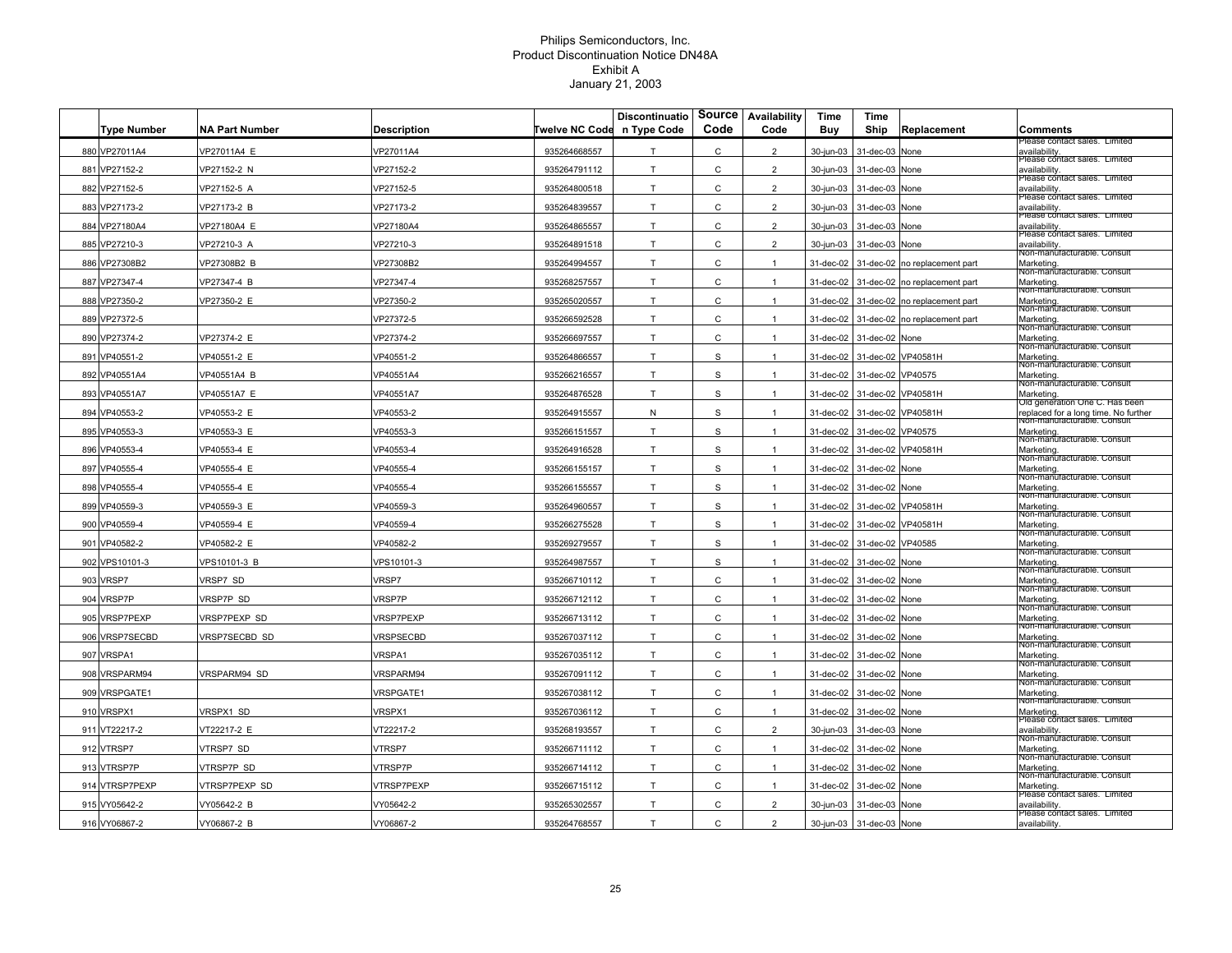| riease contact saies. Limitei<br>917 VY06992-2<br>/Y06992-2 A<br>/Y06992-2<br>935264694112<br>T.<br>C<br>$\overline{2}$<br>30-jun-03<br>31-dec-03 None<br>availability<br>rease contact sales. Limited<br>T<br>$\mathsf{C}$<br>$\overline{2}$<br>918 VY21457-2<br>VY21457-2 E<br>VY21457-2<br>935264776557<br>30-jun-03<br>31-dec-03 None<br>availability<br>riease contact sales. Limited<br>T.<br>C<br>$\overline{2}$<br>919 VY21642-2<br>/Y21642-2 E<br>VY21642-2<br>935265206557<br>30-jun-03<br>31-dec-03 None<br>availability<br>riease contact saies. Limited<br>920 VY21881-2<br>T<br>C<br>$\overline{2}$<br>/Y21881-2 E<br>Y21881-2<br>935264664557<br>30-jun-03<br>31-dec-03 None<br>availability<br>921 VY22139-2<br>T<br>C<br>3<br>/Y22139-2 E<br>/Y22139-2<br>935267725557<br>30-sep-03<br>31-dec-03 None noted<br>Standard discontinuation<br>riease contact sales. Limited<br>T.<br>C<br>2<br>922 VY22167-2<br>/Y22167-2 E<br>VY22167-2<br>935267273557<br>30-sep-03<br>31-dec-03 None<br>availability<br>riease contact sales. Limited<br>C<br>923 VY22172-2<br>VY22172-2 E<br>VY22172-2<br>T.<br>$\overline{2}$<br>935267275557<br>30-sep-03<br>31-dec-03 None<br>availability<br>VY22203-2 E<br>Y22203-2<br>T<br>C<br>$\mathbf{3}$<br>924 VY22203-2<br>935267769557<br>30-sep-03<br>31-dec-03 None noted<br>Standard discontinuation<br>rease contact sales. Limited<br>T<br>$\mathsf{C}$<br>$\overline{2}$<br>925 VY22271-2<br>VY22271-2 E<br>/Y22271-2<br>935270316557<br>30-sep-03<br>31-dec-03 None<br>availabilitv<br>riease contact saies. Limited<br>T<br>$\mathsf{C}$<br>$\overline{2}$<br>926 VY27110-2<br>VY27110-2 B<br>VY27110-2<br>935264708557<br>30-sep-03<br>31-dec-03 None<br>availability<br>riease contact saies. Limited<br>T<br>$\overline{2}$<br>927 VY27111-2<br>VY27111-2 B<br>VY27111-2<br>935264709557<br>C<br>30-sep-03<br>31-dec-03 None<br>availability<br>rease contact sales. Limited<br>T<br>$\overline{2}$<br>928 VY27351-1<br>VY27351-1 B<br>VY27351-1<br>935265924157<br>С<br>30-sep-03<br>31-dec-03 None<br>availability<br>riease contact sales. Limited<br>T.<br>C<br>2<br>929 VY27351-3<br>VY27351-3 E<br>VY27351-3<br>935269081557<br>30-sep-03<br>31-dec-03 None<br>availability<br>riease contact saies. Limited<br>930 VY27357-2<br>/Y27357-2 E<br>VY27357-2<br>T.<br>C<br>2<br>935267710557<br>30-sep-03<br>31-dec-03 None<br>availability<br>931 XAU2903CK<br><b>XAU2903 CK</b><br>INEAR INDUSTRIAL<br>935230500026<br>$\mathsf{N}$<br>M<br>$\overline{2}$<br>31-dec-03 XAU2903CU<br>30-jun-03<br>imited availability. Consult Marketing<br>$\mathbb S$<br>$\overline{2}$<br>932 XN5230CK<br>N<br>31-dec-03 XNE5230CU<br>XN5230 CK<br>INEAR INDUSTRIAL<br>935045540602<br>30-sep-03<br>imited availability. Consult Marketing.<br>T.<br>S<br>$\mathbf{3}$<br>933 XNE5224CK<br><b>XNE5224 CK</b><br><b>INEAR DATACOM</b><br>31-dec-03 None<br>935064220026<br>30-sep-03<br>Standard discontinuation<br>2<br>934 XNE5539CK<br><b>XNE5539 CK</b><br>INEAR INDUSTRIAL<br>935146190026<br>N<br>M<br>30-jun-03<br>31-dec-03 XNE5539CU<br>imited availability. Consult Marketing.<br>ALBUQUERQUE PLANT CLOSURE PARTS = PARTIAL LIST AS OF DECEMBER 31, 2002. SPECIAL LAST TIME BUY CONDITIONS APPLY. SEE DN48A NOTICE LETTER<br>T.<br>s<br>$\overline{2}$<br>935 OM5180UH/C1<br>OM5180UH CK<br><b>CONVERTERS (CAEN)</b><br>935257640026<br>30-jun-03 31-dec-03 None<br>T<br>s<br>$\overline{2}$<br>936 OQ2535HP/C4<br>OQ2535HP BE<br><b>TRANSMISSION AND ASICS</b><br>935249120551<br>30-jun-03<br>31-dec-03 None<br>T<br>$\mathbf{2}$<br>937 OQ2536HP/C2<br>OQ2536HP BE<br><b>TRANSMISSION AND ASICS</b><br>935249130551<br>s<br>30-jun-03<br>31-dec-03 None<br>Marketing.<br>$\overline{2}$<br>T.<br>s<br>938 OQ2539HP/C2<br>OQ2539HP B<br><b>TRANSMISSION AND ASICS</b><br>935179350551<br>30-jun-03<br>31-dec-03 None<br>$\mathbf T$<br>s<br>$\overline{2}$<br>939 OQ2541HP/C3/S1<br><b>TRANSMISSION AND ASICS</b><br>935268618551<br>30-jun-03<br>31-dec-03 None<br>T<br>s<br>$\overline{2}$<br>940 OQ2541U/C3<br><b>DCR STM1/4/8/16</b><br>935263014026<br>30-jun-03<br>Marketing.<br>31-dec-03 None<br>T<br>s<br>$\overline{2}$<br>941 OQ2541U/T/C3<br><b>DCR STM1/4/8/16</b><br>935263378025<br>30-jun-03<br>31-dec-03 None<br>$\mathbf T$<br>942 OQ2544HP/C2<br>s<br>$\overline{2}$<br><b>OQ2544HP B</b><br><b>TRANSMISSION AND ASICS</b><br>935153570551<br>30-jun-03<br>31-dec-03 None<br>943 OQ2545BHP/C1<br>OQ2545BHP BE<br>935263643551<br>T<br>s<br>$\overline{2}$<br>LDR STM16<br>30-jun-03<br>31-dec-03 None<br>944 OQ2545HP/C1<br>OQ2545HP B<br><b>TRANSMISSION AND ASICS</b><br>935183200551<br>T.<br>s<br>$\overline{2}$<br>30-jun-03<br>31-dec-03 None<br>Marketing.<br>$\mathbf{T}$<br>945 OQ2546HP/C3<br><b>OQ2546HP BE</b><br>935228170557<br>s<br>$\overline{2}$<br>TRANSMISSION AND ASICS<br>30-jun-03 31-dec-03 None<br>Marketing.<br>946 P83C575EBBB/CV3834 CV3834 B<br>935221140518<br>$\mathbf{T}$<br>s<br>$\overline{2}$<br><b>BASIC-TYPENR NOT USED</b><br>30-jun-03 31-dec-03 None |                    |                       |                              |                | <b>Discontinuatio</b> | Source | Availability            | Time      | Time |             |            |
|-----------------------------------------------------------------------------------------------------------------------------------------------------------------------------------------------------------------------------------------------------------------------------------------------------------------------------------------------------------------------------------------------------------------------------------------------------------------------------------------------------------------------------------------------------------------------------------------------------------------------------------------------------------------------------------------------------------------------------------------------------------------------------------------------------------------------------------------------------------------------------------------------------------------------------------------------------------------------------------------------------------------------------------------------------------------------------------------------------------------------------------------------------------------------------------------------------------------------------------------------------------------------------------------------------------------------------------------------------------------------------------------------------------------------------------------------------------------------------------------------------------------------------------------------------------------------------------------------------------------------------------------------------------------------------------------------------------------------------------------------------------------------------------------------------------------------------------------------------------------------------------------------------------------------------------------------------------------------------------------------------------------------------------------------------------------------------------------------------------------------------------------------------------------------------------------------------------------------------------------------------------------------------------------------------------------------------------------------------------------------------------------------------------------------------------------------------------------------------------------------------------------------------------------------------------------------------------------------------------------------------------------------------------------------------------------------------------------------------------------------------------------------------------------------------------------------------------------------------------------------------------------------------------------------------------------------------------------------------------------------------------------------------------------------------------------------------------------------------------------------------------------------------------------------------------------------------------------------------------------------------------------------------------------------------------------------------------------------------------------------------------------------------------------------------------------------------------------------------------------------------------------------------------------------------------------------------------------------------------------------------------------------------------------------------------------------------------------------------------------------------------------------------------------------------------------------------------------------------------------------------------------------------------------------------------------------------------------------------------------------------------------------------------------------------------------------------------------------------------------------------------------------------------------------------------------------------------------------------------------------------------------------------------------------------------------------------------------------------------------------------------------------------------------------------------------------------------------------------------------------------------------------------------------------------------------------------------------------------------------------------------------------------------------------------------------------------------------------------------------------------------------------------------------------------------------------------------------------------------------------------------------------------------------------------------------------------------------------------------------------------------------------------------------------------------------------------|--------------------|-----------------------|------------------------------|----------------|-----------------------|--------|-------------------------|-----------|------|-------------|------------|
|                                                                                                                                                                                                                                                                                                                                                                                                                                                                                                                                                                                                                                                                                                                                                                                                                                                                                                                                                                                                                                                                                                                                                                                                                                                                                                                                                                                                                                                                                                                                                                                                                                                                                                                                                                                                                                                                                                                                                                                                                                                                                                                                                                                                                                                                                                                                                                                                                                                                                                                                                                                                                                                                                                                                                                                                                                                                                                                                                                                                                                                                                                                                                                                                                                                                                                                                                                                                                                                                                                                                                                                                                                                                                                                                                                                                                                                                                                                                                                                                                                                                                                                                                                                                                                                                                                                                                                                                                                                                                                                                                                                                                                                                                                                                                                                                                                                                                                                                                                                                                                                                             | <b>Type Number</b> | <b>NA Part Number</b> | <b>Description</b>           | Twelve NC Code | n Type Code           | Code   | Code                    | Buy       | Ship | Replacement | Comments   |
|                                                                                                                                                                                                                                                                                                                                                                                                                                                                                                                                                                                                                                                                                                                                                                                                                                                                                                                                                                                                                                                                                                                                                                                                                                                                                                                                                                                                                                                                                                                                                                                                                                                                                                                                                                                                                                                                                                                                                                                                                                                                                                                                                                                                                                                                                                                                                                                                                                                                                                                                                                                                                                                                                                                                                                                                                                                                                                                                                                                                                                                                                                                                                                                                                                                                                                                                                                                                                                                                                                                                                                                                                                                                                                                                                                                                                                                                                                                                                                                                                                                                                                                                                                                                                                                                                                                                                                                                                                                                                                                                                                                                                                                                                                                                                                                                                                                                                                                                                                                                                                                                             |                    |                       |                              |                |                       |        |                         |           |      |             |            |
|                                                                                                                                                                                                                                                                                                                                                                                                                                                                                                                                                                                                                                                                                                                                                                                                                                                                                                                                                                                                                                                                                                                                                                                                                                                                                                                                                                                                                                                                                                                                                                                                                                                                                                                                                                                                                                                                                                                                                                                                                                                                                                                                                                                                                                                                                                                                                                                                                                                                                                                                                                                                                                                                                                                                                                                                                                                                                                                                                                                                                                                                                                                                                                                                                                                                                                                                                                                                                                                                                                                                                                                                                                                                                                                                                                                                                                                                                                                                                                                                                                                                                                                                                                                                                                                                                                                                                                                                                                                                                                                                                                                                                                                                                                                                                                                                                                                                                                                                                                                                                                                                             |                    |                       |                              |                |                       |        |                         |           |      |             |            |
|                                                                                                                                                                                                                                                                                                                                                                                                                                                                                                                                                                                                                                                                                                                                                                                                                                                                                                                                                                                                                                                                                                                                                                                                                                                                                                                                                                                                                                                                                                                                                                                                                                                                                                                                                                                                                                                                                                                                                                                                                                                                                                                                                                                                                                                                                                                                                                                                                                                                                                                                                                                                                                                                                                                                                                                                                                                                                                                                                                                                                                                                                                                                                                                                                                                                                                                                                                                                                                                                                                                                                                                                                                                                                                                                                                                                                                                                                                                                                                                                                                                                                                                                                                                                                                                                                                                                                                                                                                                                                                                                                                                                                                                                                                                                                                                                                                                                                                                                                                                                                                                                             |                    |                       |                              |                |                       |        |                         |           |      |             |            |
|                                                                                                                                                                                                                                                                                                                                                                                                                                                                                                                                                                                                                                                                                                                                                                                                                                                                                                                                                                                                                                                                                                                                                                                                                                                                                                                                                                                                                                                                                                                                                                                                                                                                                                                                                                                                                                                                                                                                                                                                                                                                                                                                                                                                                                                                                                                                                                                                                                                                                                                                                                                                                                                                                                                                                                                                                                                                                                                                                                                                                                                                                                                                                                                                                                                                                                                                                                                                                                                                                                                                                                                                                                                                                                                                                                                                                                                                                                                                                                                                                                                                                                                                                                                                                                                                                                                                                                                                                                                                                                                                                                                                                                                                                                                                                                                                                                                                                                                                                                                                                                                                             |                    |                       |                              |                |                       |        |                         |           |      |             |            |
|                                                                                                                                                                                                                                                                                                                                                                                                                                                                                                                                                                                                                                                                                                                                                                                                                                                                                                                                                                                                                                                                                                                                                                                                                                                                                                                                                                                                                                                                                                                                                                                                                                                                                                                                                                                                                                                                                                                                                                                                                                                                                                                                                                                                                                                                                                                                                                                                                                                                                                                                                                                                                                                                                                                                                                                                                                                                                                                                                                                                                                                                                                                                                                                                                                                                                                                                                                                                                                                                                                                                                                                                                                                                                                                                                                                                                                                                                                                                                                                                                                                                                                                                                                                                                                                                                                                                                                                                                                                                                                                                                                                                                                                                                                                                                                                                                                                                                                                                                                                                                                                                             |                    |                       |                              |                |                       |        |                         |           |      |             |            |
| Albuquerque Plant Closure, Consult<br>Marketing.<br>Albuquerque Plant Closure, Consult<br>Marketing.<br>Albuquerque Plant Closure, Consult<br>Albuquerque Plant Closure, Consult<br>Marketing.<br>Albuquerque Plant Closure, Consult<br><sub> </sub> Marketing.<br> Albuquerque Plant Closure, Consult<br>Albuquerque Plant Closure, Consult<br>Marketing.<br>Albuquerque Plant Closure, Consult<br>Marketing.<br>Albuquerque Plant Closure, Consult<br>Marketing.<br>Albuquerque Plant Closure, Consult<br>Albuquerque Plant Closure, Consult<br>Albuquerque Plant Closure, Consult<br>Marketing.<br>Albuquerque Plant Closure, Consult                                                                                                                                                                                                                                                                                                                                                                                                                                                                                                                                                                                                                                                                                                                                                                                                                                                                                                                                                                                                                                                                                                                                                                                                                                                                                                                                                                                                                                                                                                                                                                                                                                                                                                                                                                                                                                                                                                                                                                                                                                                                                                                                                                                                                                                                                                                                                                                                                                                                                                                                                                                                                                                                                                                                                                                                                                                                                                                                                                                                                                                                                                                                                                                                                                                                                                                                                                                                                                                                                                                                                                                                                                                                                                                                                                                                                                                                                                                                                                                                                                                                                                                                                                                                                                                                                                                                                                                                                                    |                    |                       |                              |                |                       |        |                         |           |      |             |            |
|                                                                                                                                                                                                                                                                                                                                                                                                                                                                                                                                                                                                                                                                                                                                                                                                                                                                                                                                                                                                                                                                                                                                                                                                                                                                                                                                                                                                                                                                                                                                                                                                                                                                                                                                                                                                                                                                                                                                                                                                                                                                                                                                                                                                                                                                                                                                                                                                                                                                                                                                                                                                                                                                                                                                                                                                                                                                                                                                                                                                                                                                                                                                                                                                                                                                                                                                                                                                                                                                                                                                                                                                                                                                                                                                                                                                                                                                                                                                                                                                                                                                                                                                                                                                                                                                                                                                                                                                                                                                                                                                                                                                                                                                                                                                                                                                                                                                                                                                                                                                                                                                             |                    |                       |                              |                |                       |        |                         |           |      |             |            |
|                                                                                                                                                                                                                                                                                                                                                                                                                                                                                                                                                                                                                                                                                                                                                                                                                                                                                                                                                                                                                                                                                                                                                                                                                                                                                                                                                                                                                                                                                                                                                                                                                                                                                                                                                                                                                                                                                                                                                                                                                                                                                                                                                                                                                                                                                                                                                                                                                                                                                                                                                                                                                                                                                                                                                                                                                                                                                                                                                                                                                                                                                                                                                                                                                                                                                                                                                                                                                                                                                                                                                                                                                                                                                                                                                                                                                                                                                                                                                                                                                                                                                                                                                                                                                                                                                                                                                                                                                                                                                                                                                                                                                                                                                                                                                                                                                                                                                                                                                                                                                                                                             |                    |                       |                              |                |                       |        |                         |           |      |             |            |
|                                                                                                                                                                                                                                                                                                                                                                                                                                                                                                                                                                                                                                                                                                                                                                                                                                                                                                                                                                                                                                                                                                                                                                                                                                                                                                                                                                                                                                                                                                                                                                                                                                                                                                                                                                                                                                                                                                                                                                                                                                                                                                                                                                                                                                                                                                                                                                                                                                                                                                                                                                                                                                                                                                                                                                                                                                                                                                                                                                                                                                                                                                                                                                                                                                                                                                                                                                                                                                                                                                                                                                                                                                                                                                                                                                                                                                                                                                                                                                                                                                                                                                                                                                                                                                                                                                                                                                                                                                                                                                                                                                                                                                                                                                                                                                                                                                                                                                                                                                                                                                                                             |                    |                       |                              |                |                       |        |                         |           |      |             |            |
|                                                                                                                                                                                                                                                                                                                                                                                                                                                                                                                                                                                                                                                                                                                                                                                                                                                                                                                                                                                                                                                                                                                                                                                                                                                                                                                                                                                                                                                                                                                                                                                                                                                                                                                                                                                                                                                                                                                                                                                                                                                                                                                                                                                                                                                                                                                                                                                                                                                                                                                                                                                                                                                                                                                                                                                                                                                                                                                                                                                                                                                                                                                                                                                                                                                                                                                                                                                                                                                                                                                                                                                                                                                                                                                                                                                                                                                                                                                                                                                                                                                                                                                                                                                                                                                                                                                                                                                                                                                                                                                                                                                                                                                                                                                                                                                                                                                                                                                                                                                                                                                                             |                    |                       |                              |                |                       |        |                         |           |      |             |            |
|                                                                                                                                                                                                                                                                                                                                                                                                                                                                                                                                                                                                                                                                                                                                                                                                                                                                                                                                                                                                                                                                                                                                                                                                                                                                                                                                                                                                                                                                                                                                                                                                                                                                                                                                                                                                                                                                                                                                                                                                                                                                                                                                                                                                                                                                                                                                                                                                                                                                                                                                                                                                                                                                                                                                                                                                                                                                                                                                                                                                                                                                                                                                                                                                                                                                                                                                                                                                                                                                                                                                                                                                                                                                                                                                                                                                                                                                                                                                                                                                                                                                                                                                                                                                                                                                                                                                                                                                                                                                                                                                                                                                                                                                                                                                                                                                                                                                                                                                                                                                                                                                             |                    |                       |                              |                |                       |        |                         |           |      |             |            |
|                                                                                                                                                                                                                                                                                                                                                                                                                                                                                                                                                                                                                                                                                                                                                                                                                                                                                                                                                                                                                                                                                                                                                                                                                                                                                                                                                                                                                                                                                                                                                                                                                                                                                                                                                                                                                                                                                                                                                                                                                                                                                                                                                                                                                                                                                                                                                                                                                                                                                                                                                                                                                                                                                                                                                                                                                                                                                                                                                                                                                                                                                                                                                                                                                                                                                                                                                                                                                                                                                                                                                                                                                                                                                                                                                                                                                                                                                                                                                                                                                                                                                                                                                                                                                                                                                                                                                                                                                                                                                                                                                                                                                                                                                                                                                                                                                                                                                                                                                                                                                                                                             |                    |                       |                              |                |                       |        |                         |           |      |             |            |
|                                                                                                                                                                                                                                                                                                                                                                                                                                                                                                                                                                                                                                                                                                                                                                                                                                                                                                                                                                                                                                                                                                                                                                                                                                                                                                                                                                                                                                                                                                                                                                                                                                                                                                                                                                                                                                                                                                                                                                                                                                                                                                                                                                                                                                                                                                                                                                                                                                                                                                                                                                                                                                                                                                                                                                                                                                                                                                                                                                                                                                                                                                                                                                                                                                                                                                                                                                                                                                                                                                                                                                                                                                                                                                                                                                                                                                                                                                                                                                                                                                                                                                                                                                                                                                                                                                                                                                                                                                                                                                                                                                                                                                                                                                                                                                                                                                                                                                                                                                                                                                                                             |                    |                       |                              |                |                       |        |                         |           |      |             |            |
|                                                                                                                                                                                                                                                                                                                                                                                                                                                                                                                                                                                                                                                                                                                                                                                                                                                                                                                                                                                                                                                                                                                                                                                                                                                                                                                                                                                                                                                                                                                                                                                                                                                                                                                                                                                                                                                                                                                                                                                                                                                                                                                                                                                                                                                                                                                                                                                                                                                                                                                                                                                                                                                                                                                                                                                                                                                                                                                                                                                                                                                                                                                                                                                                                                                                                                                                                                                                                                                                                                                                                                                                                                                                                                                                                                                                                                                                                                                                                                                                                                                                                                                                                                                                                                                                                                                                                                                                                                                                                                                                                                                                                                                                                                                                                                                                                                                                                                                                                                                                                                                                             |                    |                       |                              |                |                       |        |                         |           |      |             |            |
|                                                                                                                                                                                                                                                                                                                                                                                                                                                                                                                                                                                                                                                                                                                                                                                                                                                                                                                                                                                                                                                                                                                                                                                                                                                                                                                                                                                                                                                                                                                                                                                                                                                                                                                                                                                                                                                                                                                                                                                                                                                                                                                                                                                                                                                                                                                                                                                                                                                                                                                                                                                                                                                                                                                                                                                                                                                                                                                                                                                                                                                                                                                                                                                                                                                                                                                                                                                                                                                                                                                                                                                                                                                                                                                                                                                                                                                                                                                                                                                                                                                                                                                                                                                                                                                                                                                                                                                                                                                                                                                                                                                                                                                                                                                                                                                                                                                                                                                                                                                                                                                                             |                    |                       |                              |                |                       |        |                         |           |      |             |            |
|                                                                                                                                                                                                                                                                                                                                                                                                                                                                                                                                                                                                                                                                                                                                                                                                                                                                                                                                                                                                                                                                                                                                                                                                                                                                                                                                                                                                                                                                                                                                                                                                                                                                                                                                                                                                                                                                                                                                                                                                                                                                                                                                                                                                                                                                                                                                                                                                                                                                                                                                                                                                                                                                                                                                                                                                                                                                                                                                                                                                                                                                                                                                                                                                                                                                                                                                                                                                                                                                                                                                                                                                                                                                                                                                                                                                                                                                                                                                                                                                                                                                                                                                                                                                                                                                                                                                                                                                                                                                                                                                                                                                                                                                                                                                                                                                                                                                                                                                                                                                                                                                             |                    |                       |                              |                |                       |        |                         |           |      |             |            |
|                                                                                                                                                                                                                                                                                                                                                                                                                                                                                                                                                                                                                                                                                                                                                                                                                                                                                                                                                                                                                                                                                                                                                                                                                                                                                                                                                                                                                                                                                                                                                                                                                                                                                                                                                                                                                                                                                                                                                                                                                                                                                                                                                                                                                                                                                                                                                                                                                                                                                                                                                                                                                                                                                                                                                                                                                                                                                                                                                                                                                                                                                                                                                                                                                                                                                                                                                                                                                                                                                                                                                                                                                                                                                                                                                                                                                                                                                                                                                                                                                                                                                                                                                                                                                                                                                                                                                                                                                                                                                                                                                                                                                                                                                                                                                                                                                                                                                                                                                                                                                                                                             |                    |                       |                              |                |                       |        |                         |           |      |             |            |
|                                                                                                                                                                                                                                                                                                                                                                                                                                                                                                                                                                                                                                                                                                                                                                                                                                                                                                                                                                                                                                                                                                                                                                                                                                                                                                                                                                                                                                                                                                                                                                                                                                                                                                                                                                                                                                                                                                                                                                                                                                                                                                                                                                                                                                                                                                                                                                                                                                                                                                                                                                                                                                                                                                                                                                                                                                                                                                                                                                                                                                                                                                                                                                                                                                                                                                                                                                                                                                                                                                                                                                                                                                                                                                                                                                                                                                                                                                                                                                                                                                                                                                                                                                                                                                                                                                                                                                                                                                                                                                                                                                                                                                                                                                                                                                                                                                                                                                                                                                                                                                                                             |                    |                       |                              |                |                       |        |                         |           |      |             |            |
|                                                                                                                                                                                                                                                                                                                                                                                                                                                                                                                                                                                                                                                                                                                                                                                                                                                                                                                                                                                                                                                                                                                                                                                                                                                                                                                                                                                                                                                                                                                                                                                                                                                                                                                                                                                                                                                                                                                                                                                                                                                                                                                                                                                                                                                                                                                                                                                                                                                                                                                                                                                                                                                                                                                                                                                                                                                                                                                                                                                                                                                                                                                                                                                                                                                                                                                                                                                                                                                                                                                                                                                                                                                                                                                                                                                                                                                                                                                                                                                                                                                                                                                                                                                                                                                                                                                                                                                                                                                                                                                                                                                                                                                                                                                                                                                                                                                                                                                                                                                                                                                                             |                    |                       |                              |                |                       |        |                         |           |      |             |            |
|                                                                                                                                                                                                                                                                                                                                                                                                                                                                                                                                                                                                                                                                                                                                                                                                                                                                                                                                                                                                                                                                                                                                                                                                                                                                                                                                                                                                                                                                                                                                                                                                                                                                                                                                                                                                                                                                                                                                                                                                                                                                                                                                                                                                                                                                                                                                                                                                                                                                                                                                                                                                                                                                                                                                                                                                                                                                                                                                                                                                                                                                                                                                                                                                                                                                                                                                                                                                                                                                                                                                                                                                                                                                                                                                                                                                                                                                                                                                                                                                                                                                                                                                                                                                                                                                                                                                                                                                                                                                                                                                                                                                                                                                                                                                                                                                                                                                                                                                                                                                                                                                             |                    |                       |                              |                |                       |        |                         |           |      |             |            |
|                                                                                                                                                                                                                                                                                                                                                                                                                                                                                                                                                                                                                                                                                                                                                                                                                                                                                                                                                                                                                                                                                                                                                                                                                                                                                                                                                                                                                                                                                                                                                                                                                                                                                                                                                                                                                                                                                                                                                                                                                                                                                                                                                                                                                                                                                                                                                                                                                                                                                                                                                                                                                                                                                                                                                                                                                                                                                                                                                                                                                                                                                                                                                                                                                                                                                                                                                                                                                                                                                                                                                                                                                                                                                                                                                                                                                                                                                                                                                                                                                                                                                                                                                                                                                                                                                                                                                                                                                                                                                                                                                                                                                                                                                                                                                                                                                                                                                                                                                                                                                                                                             |                    |                       |                              |                |                       |        |                         |           |      |             |            |
|                                                                                                                                                                                                                                                                                                                                                                                                                                                                                                                                                                                                                                                                                                                                                                                                                                                                                                                                                                                                                                                                                                                                                                                                                                                                                                                                                                                                                                                                                                                                                                                                                                                                                                                                                                                                                                                                                                                                                                                                                                                                                                                                                                                                                                                                                                                                                                                                                                                                                                                                                                                                                                                                                                                                                                                                                                                                                                                                                                                                                                                                                                                                                                                                                                                                                                                                                                                                                                                                                                                                                                                                                                                                                                                                                                                                                                                                                                                                                                                                                                                                                                                                                                                                                                                                                                                                                                                                                                                                                                                                                                                                                                                                                                                                                                                                                                                                                                                                                                                                                                                                             |                    |                       |                              |                |                       |        |                         |           |      |             |            |
|                                                                                                                                                                                                                                                                                                                                                                                                                                                                                                                                                                                                                                                                                                                                                                                                                                                                                                                                                                                                                                                                                                                                                                                                                                                                                                                                                                                                                                                                                                                                                                                                                                                                                                                                                                                                                                                                                                                                                                                                                                                                                                                                                                                                                                                                                                                                                                                                                                                                                                                                                                                                                                                                                                                                                                                                                                                                                                                                                                                                                                                                                                                                                                                                                                                                                                                                                                                                                                                                                                                                                                                                                                                                                                                                                                                                                                                                                                                                                                                                                                                                                                                                                                                                                                                                                                                                                                                                                                                                                                                                                                                                                                                                                                                                                                                                                                                                                                                                                                                                                                                                             |                    |                       |                              |                |                       |        |                         |           |      |             |            |
|                                                                                                                                                                                                                                                                                                                                                                                                                                                                                                                                                                                                                                                                                                                                                                                                                                                                                                                                                                                                                                                                                                                                                                                                                                                                                                                                                                                                                                                                                                                                                                                                                                                                                                                                                                                                                                                                                                                                                                                                                                                                                                                                                                                                                                                                                                                                                                                                                                                                                                                                                                                                                                                                                                                                                                                                                                                                                                                                                                                                                                                                                                                                                                                                                                                                                                                                                                                                                                                                                                                                                                                                                                                                                                                                                                                                                                                                                                                                                                                                                                                                                                                                                                                                                                                                                                                                                                                                                                                                                                                                                                                                                                                                                                                                                                                                                                                                                                                                                                                                                                                                             |                    |                       |                              |                |                       |        |                         |           |      |             |            |
|                                                                                                                                                                                                                                                                                                                                                                                                                                                                                                                                                                                                                                                                                                                                                                                                                                                                                                                                                                                                                                                                                                                                                                                                                                                                                                                                                                                                                                                                                                                                                                                                                                                                                                                                                                                                                                                                                                                                                                                                                                                                                                                                                                                                                                                                                                                                                                                                                                                                                                                                                                                                                                                                                                                                                                                                                                                                                                                                                                                                                                                                                                                                                                                                                                                                                                                                                                                                                                                                                                                                                                                                                                                                                                                                                                                                                                                                                                                                                                                                                                                                                                                                                                                                                                                                                                                                                                                                                                                                                                                                                                                                                                                                                                                                                                                                                                                                                                                                                                                                                                                                             |                    |                       |                              |                |                       |        |                         |           |      |             |            |
|                                                                                                                                                                                                                                                                                                                                                                                                                                                                                                                                                                                                                                                                                                                                                                                                                                                                                                                                                                                                                                                                                                                                                                                                                                                                                                                                                                                                                                                                                                                                                                                                                                                                                                                                                                                                                                                                                                                                                                                                                                                                                                                                                                                                                                                                                                                                                                                                                                                                                                                                                                                                                                                                                                                                                                                                                                                                                                                                                                                                                                                                                                                                                                                                                                                                                                                                                                                                                                                                                                                                                                                                                                                                                                                                                                                                                                                                                                                                                                                                                                                                                                                                                                                                                                                                                                                                                                                                                                                                                                                                                                                                                                                                                                                                                                                                                                                                                                                                                                                                                                                                             |                    |                       |                              |                |                       |        |                         |           |      |             |            |
|                                                                                                                                                                                                                                                                                                                                                                                                                                                                                                                                                                                                                                                                                                                                                                                                                                                                                                                                                                                                                                                                                                                                                                                                                                                                                                                                                                                                                                                                                                                                                                                                                                                                                                                                                                                                                                                                                                                                                                                                                                                                                                                                                                                                                                                                                                                                                                                                                                                                                                                                                                                                                                                                                                                                                                                                                                                                                                                                                                                                                                                                                                                                                                                                                                                                                                                                                                                                                                                                                                                                                                                                                                                                                                                                                                                                                                                                                                                                                                                                                                                                                                                                                                                                                                                                                                                                                                                                                                                                                                                                                                                                                                                                                                                                                                                                                                                                                                                                                                                                                                                                             |                    |                       |                              |                |                       |        |                         |           |      |             |            |
|                                                                                                                                                                                                                                                                                                                                                                                                                                                                                                                                                                                                                                                                                                                                                                                                                                                                                                                                                                                                                                                                                                                                                                                                                                                                                                                                                                                                                                                                                                                                                                                                                                                                                                                                                                                                                                                                                                                                                                                                                                                                                                                                                                                                                                                                                                                                                                                                                                                                                                                                                                                                                                                                                                                                                                                                                                                                                                                                                                                                                                                                                                                                                                                                                                                                                                                                                                                                                                                                                                                                                                                                                                                                                                                                                                                                                                                                                                                                                                                                                                                                                                                                                                                                                                                                                                                                                                                                                                                                                                                                                                                                                                                                                                                                                                                                                                                                                                                                                                                                                                                                             |                    |                       |                              |                |                       |        |                         |           |      |             |            |
|                                                                                                                                                                                                                                                                                                                                                                                                                                                                                                                                                                                                                                                                                                                                                                                                                                                                                                                                                                                                                                                                                                                                                                                                                                                                                                                                                                                                                                                                                                                                                                                                                                                                                                                                                                                                                                                                                                                                                                                                                                                                                                                                                                                                                                                                                                                                                                                                                                                                                                                                                                                                                                                                                                                                                                                                                                                                                                                                                                                                                                                                                                                                                                                                                                                                                                                                                                                                                                                                                                                                                                                                                                                                                                                                                                                                                                                                                                                                                                                                                                                                                                                                                                                                                                                                                                                                                                                                                                                                                                                                                                                                                                                                                                                                                                                                                                                                                                                                                                                                                                                                             |                    |                       |                              |                |                       |        |                         |           |      |             |            |
|                                                                                                                                                                                                                                                                                                                                                                                                                                                                                                                                                                                                                                                                                                                                                                                                                                                                                                                                                                                                                                                                                                                                                                                                                                                                                                                                                                                                                                                                                                                                                                                                                                                                                                                                                                                                                                                                                                                                                                                                                                                                                                                                                                                                                                                                                                                                                                                                                                                                                                                                                                                                                                                                                                                                                                                                                                                                                                                                                                                                                                                                                                                                                                                                                                                                                                                                                                                                                                                                                                                                                                                                                                                                                                                                                                                                                                                                                                                                                                                                                                                                                                                                                                                                                                                                                                                                                                                                                                                                                                                                                                                                                                                                                                                                                                                                                                                                                                                                                                                                                                                                             |                    |                       |                              |                |                       |        |                         |           |      |             |            |
|                                                                                                                                                                                                                                                                                                                                                                                                                                                                                                                                                                                                                                                                                                                                                                                                                                                                                                                                                                                                                                                                                                                                                                                                                                                                                                                                                                                                                                                                                                                                                                                                                                                                                                                                                                                                                                                                                                                                                                                                                                                                                                                                                                                                                                                                                                                                                                                                                                                                                                                                                                                                                                                                                                                                                                                                                                                                                                                                                                                                                                                                                                                                                                                                                                                                                                                                                                                                                                                                                                                                                                                                                                                                                                                                                                                                                                                                                                                                                                                                                                                                                                                                                                                                                                                                                                                                                                                                                                                                                                                                                                                                                                                                                                                                                                                                                                                                                                                                                                                                                                                                             |                    |                       |                              |                |                       |        |                         |           |      |             |            |
|                                                                                                                                                                                                                                                                                                                                                                                                                                                                                                                                                                                                                                                                                                                                                                                                                                                                                                                                                                                                                                                                                                                                                                                                                                                                                                                                                                                                                                                                                                                                                                                                                                                                                                                                                                                                                                                                                                                                                                                                                                                                                                                                                                                                                                                                                                                                                                                                                                                                                                                                                                                                                                                                                                                                                                                                                                                                                                                                                                                                                                                                                                                                                                                                                                                                                                                                                                                                                                                                                                                                                                                                                                                                                                                                                                                                                                                                                                                                                                                                                                                                                                                                                                                                                                                                                                                                                                                                                                                                                                                                                                                                                                                                                                                                                                                                                                                                                                                                                                                                                                                                             |                    |                       |                              |                |                       |        |                         |           |      |             |            |
|                                                                                                                                                                                                                                                                                                                                                                                                                                                                                                                                                                                                                                                                                                                                                                                                                                                                                                                                                                                                                                                                                                                                                                                                                                                                                                                                                                                                                                                                                                                                                                                                                                                                                                                                                                                                                                                                                                                                                                                                                                                                                                                                                                                                                                                                                                                                                                                                                                                                                                                                                                                                                                                                                                                                                                                                                                                                                                                                                                                                                                                                                                                                                                                                                                                                                                                                                                                                                                                                                                                                                                                                                                                                                                                                                                                                                                                                                                                                                                                                                                                                                                                                                                                                                                                                                                                                                                                                                                                                                                                                                                                                                                                                                                                                                                                                                                                                                                                                                                                                                                                                             |                    |                       |                              |                |                       |        |                         |           |      |             |            |
|                                                                                                                                                                                                                                                                                                                                                                                                                                                                                                                                                                                                                                                                                                                                                                                                                                                                                                                                                                                                                                                                                                                                                                                                                                                                                                                                                                                                                                                                                                                                                                                                                                                                                                                                                                                                                                                                                                                                                                                                                                                                                                                                                                                                                                                                                                                                                                                                                                                                                                                                                                                                                                                                                                                                                                                                                                                                                                                                                                                                                                                                                                                                                                                                                                                                                                                                                                                                                                                                                                                                                                                                                                                                                                                                                                                                                                                                                                                                                                                                                                                                                                                                                                                                                                                                                                                                                                                                                                                                                                                                                                                                                                                                                                                                                                                                                                                                                                                                                                                                                                                                             |                    |                       |                              |                |                       |        |                         |           |      |             |            |
|                                                                                                                                                                                                                                                                                                                                                                                                                                                                                                                                                                                                                                                                                                                                                                                                                                                                                                                                                                                                                                                                                                                                                                                                                                                                                                                                                                                                                                                                                                                                                                                                                                                                                                                                                                                                                                                                                                                                                                                                                                                                                                                                                                                                                                                                                                                                                                                                                                                                                                                                                                                                                                                                                                                                                                                                                                                                                                                                                                                                                                                                                                                                                                                                                                                                                                                                                                                                                                                                                                                                                                                                                                                                                                                                                                                                                                                                                                                                                                                                                                                                                                                                                                                                                                                                                                                                                                                                                                                                                                                                                                                                                                                                                                                                                                                                                                                                                                                                                                                                                                                                             |                    |                       |                              |                |                       |        |                         |           |      |             |            |
| 947 P83C575EBBB/CV3879<br>31-dec-03 None                                                                                                                                                                                                                                                                                                                                                                                                                                                                                                                                                                                                                                                                                                                                                                                                                                                                                                                                                                                                                                                                                                                                                                                                                                                                                                                                                                                                                                                                                                                                                                                                                                                                                                                                                                                                                                                                                                                                                                                                                                                                                                                                                                                                                                                                                                                                                                                                                                                                                                                                                                                                                                                                                                                                                                                                                                                                                                                                                                                                                                                                                                                                                                                                                                                                                                                                                                                                                                                                                                                                                                                                                                                                                                                                                                                                                                                                                                                                                                                                                                                                                                                                                                                                                                                                                                                                                                                                                                                                                                                                                                                                                                                                                                                                                                                                                                                                                                                                                                                                                                    |                    | CV3879 B              | <b>BASIC-TYPENR NOT USED</b> | 935261795557   | T                     | s      | $\overline{\mathbf{2}}$ | 30-jun-03 |      |             | Marketing. |
| Albuquerque Plant Closure, Consult<br>$\mathbf T$<br>$\overline{2}$<br>CV5830 B<br>s<br>948 P83C575EBBB/CV5830<br><b>BASIC-TYPENR NOT USED</b><br>935270122557<br>30-jun-03<br>31-dec-03 None                                                                                                                                                                                                                                                                                                                                                                                                                                                                                                                                                                                                                                                                                                                                                                                                                                                                                                                                                                                                                                                                                                                                                                                                                                                                                                                                                                                                                                                                                                                                                                                                                                                                                                                                                                                                                                                                                                                                                                                                                                                                                                                                                                                                                                                                                                                                                                                                                                                                                                                                                                                                                                                                                                                                                                                                                                                                                                                                                                                                                                                                                                                                                                                                                                                                                                                                                                                                                                                                                                                                                                                                                                                                                                                                                                                                                                                                                                                                                                                                                                                                                                                                                                                                                                                                                                                                                                                                                                                                                                                                                                                                                                                                                                                                                                                                                                                                               |                    |                       |                              |                |                       |        |                         |           |      |             |            |
| Marketing.<br>Albuquerque Plant Closure, Consult<br>949 P83C576EFAA/CV2317 CV2317 A<br>$\mathbf{T}$<br>s<br>$\overline{2}$<br>P83C576EFAA Customer ROM<br>935267217518<br>30-jun-03 31-dec-03 None<br>Marketing.                                                                                                                                                                                                                                                                                                                                                                                                                                                                                                                                                                                                                                                                                                                                                                                                                                                                                                                                                                                                                                                                                                                                                                                                                                                                                                                                                                                                                                                                                                                                                                                                                                                                                                                                                                                                                                                                                                                                                                                                                                                                                                                                                                                                                                                                                                                                                                                                                                                                                                                                                                                                                                                                                                                                                                                                                                                                                                                                                                                                                                                                                                                                                                                                                                                                                                                                                                                                                                                                                                                                                                                                                                                                                                                                                                                                                                                                                                                                                                                                                                                                                                                                                                                                                                                                                                                                                                                                                                                                                                                                                                                                                                                                                                                                                                                                                                                            |                    |                       |                              |                |                       |        |                         |           |      |             |            |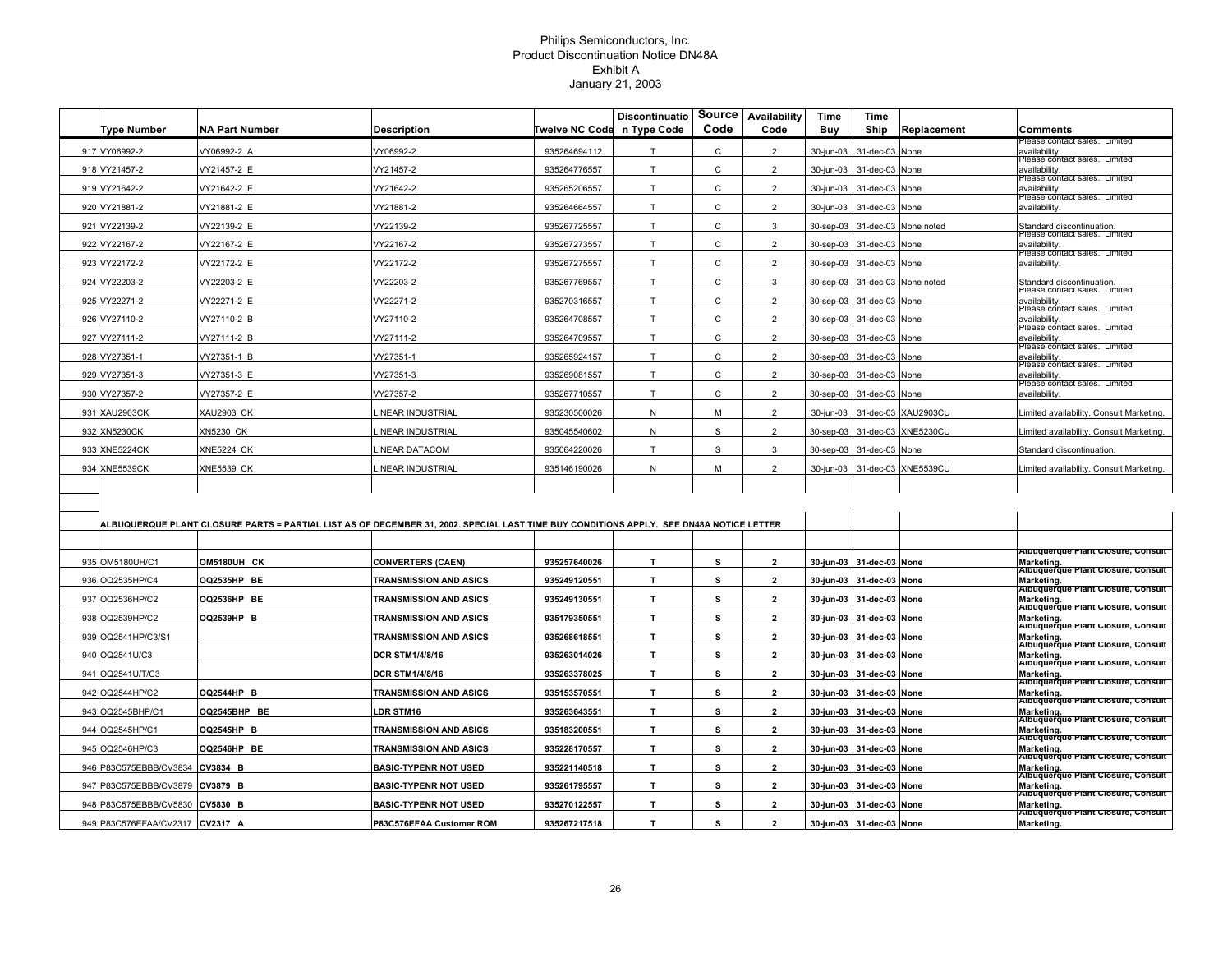|     |                                     |                       |                              |                                    | <b>Discontinuatio</b> |           | Source Availability | Time      | Time             |                                                         |                                                                                                         |
|-----|-------------------------------------|-----------------------|------------------------------|------------------------------------|-----------------------|-----------|---------------------|-----------|------------------|---------------------------------------------------------|---------------------------------------------------------------------------------------------------------|
|     | <b>Type Number</b>                  | <b>NA Part Number</b> | Description                  | <b>Twelve NC Code in Type Code</b> |                       | Code      | Code                | Buy       | Ship             | Replacement                                             | Comments                                                                                                |
|     | 950 P83C576EFPNB/CE1532 CE1532 NB   |                       | P83C576EFANB Customer ROM    | 935201310112                       | T.                    | s         | $\overline{2}$      | 30-jun-03 | 31-dec-03 None   |                                                         | Albuquerque Plant Closure, Consult<br>Marketing.                                                        |
| 951 | P83C576EFPNB/CV2218                 | CV2218-1 NB           | P83C576 Customer ROM         | 935262052112                       | T.                    | s         | $\overline{2}$      | 30-jun-03 | 31-dec-03 None   |                                                         | Albuquerque Plant Closure, Consult<br>Marketing.<br>Albuquerque Plant Closure, Consult                  |
| 952 | P83C576EFPNB/CV2219CV2219-1 NB      |                       | P83C576 Customer ROM         | 935269087112                       | $\mathbf{T}$          | s         | $\overline{2}$      | 30-jun-03 | 31-dec-03        | None                                                    | Marketing.<br>Albuquerque Plant Closure, Consult                                                        |
|     | 953 P83C576EFPNB/CV2220 CV2220-1 NB |                       | P83C576 Customer ROM         | 935269088112                       | $\mathbf{T}$          | s         | $\overline{2}$      | 30-jun-03 | 31-dec-03 None   |                                                         |                                                                                                         |
|     | 954 P83C749EBAA/CV7020              | CV7020 A              | P83C749 Customer ROM         | 935270272112                       | T.                    | s         | $\overline{2}$      | 30-jun-03 |                  | vot pin for pin-LPC767 or<br>31-dec-03 LPC93x w/A/D     | Marketing.<br> Albuquerque Plant Closure, Consult<br>Marketing.                                         |
|     | 955 P83C749EFPN/CV7019              | CV7019 N              | P83C749 Customer ROM         | 935266623112                       | T.                    | s         | $\overline{2}$      | 30-jun-03 |                  | Not pin for pin-LPC767 or<br>31-dec-03 LPC93x w/A/D     | Albuquerque Plant Closure, Consult<br>Marketing.                                                        |
|     | 956 P83C750EBAA/CV6642              | CV6642 A              | P83C750 Customer ROM         | 935263287118                       | $\mathbf{T}$          | s         | $\overline{2}$      | 30-jun-03 | 31-dec-03 LPC932 | NOT DIN TOP DIN-LPC /62 OI                              | Albuquerque Plant Closure, Consult<br>Marketing.                                                        |
|     | 957 P83C750EBAA/CV6643              | CV6643 A              | P83C750 Customer ROM         | 935263286118                       | T.                    | s         | $\overline{2}$      | 30-jun-03 | 31-dec-03 LPC932 | vot pin for pin-LPC762 or                               | Albuquerque Plant Closure, Consult<br>Marketing.                                                        |
|     | 958 P83C750EBAA/CV6644              | CV6644 A              | P83C750 Customer ROM         | 935263285118                       | T.                    | s         | $\overline{2}$      | 30-jun-03 | 31-dec-03        | vot pin for pin-LPC762 or<br><b>LPC932</b>              | Albuquerque Plant Closure, Consult<br>Marketing.                                                        |
|     | 959 P83C750EBDDB/CV6636 CV6636 DB   |                       | P83C750 Customer ROM         | 935261255518                       | $\mathbf{T}$          | s         | $\overline{2}$      | 30-jun-03 | 31-dec-03        | NOt pin for pin-LPC762 of<br><b>LPC932</b>              | Albuquerque Plant Closure, Consult<br>Marketing.<br>Albuquerque Plant Closure, Consult                  |
|     | 960 P83C750EBDDB/CV6647             |                       | 51 FAMILY CMOS ROM - 83C750  | 935271194518                       | T                     | s         | $\mathbf{2}$        | 30-jun-03 | 31-dec-03 LPC932 | NOt pin for pin-LPC762 or                               | Marketing                                                                                               |
| 961 | P83C750EBPN/CV6601                  | CV6601 N              | P83C750 Customer ROM         | 935202080112                       | T                     | s         | $\overline{2}$      | 30-jun-03 | 31-dec-03 LPC932 | ot pin for pin-LPC762 o                                 | Albuquerque Plant Closure, Consult<br>Marketing.                                                        |
|     | 962 P83C750EFAA/CV6624              | CV6624 A              | P83C750 Customer ROM         | 935224630112                       | T.                    | s         | $\overline{2}$      | 30-jun-03 | 31-dec-03 LPC932 | Not pin for pin-LPC762 or                               | Albuquerque Plant Closure, Consult<br>Marketing.                                                        |
|     | 963 P83C750EFAA/CV6624              | CV6624 A              | P83C750 Customer ROM         | 935224630118                       | T.                    | s         | $\overline{2}$      | 30-jun-03 | 31-dec-03 LPC932 | NOt pin for pin-LPC762 or                               | Albuquerque Plant Closure, Consult<br>Marketing.                                                        |
|     | 964 P83C750EFAA/CV6645              | CV6645 A              | P83C750 Customer ROM         | 935267613118                       | T.                    | s         | $\overline{2}$      | 30-jun-03 |                  | vot pin for pin-CV8612DH,<br>31-dec-03 LPC762 or LPC932 | Albuquerque Plant Closure, Consult<br>Marketing                                                         |
|     | 965 P87C575EBBB                     | P87C575EBB B          | 51 FAMILY OTP/EPROM - 87C575 | 935141070557                       | T.                    | S         | $\overline{2}$      | 30-jun-03 | 31-dec-03        | None                                                    | Albuquerque Plant Closure, Consult<br>Marketing                                                         |
|     | 966 P87C575EHAA                     | P87C575EHA A          | 51 FAMILY OTP/EPROM - 87C575 | 935070810512                       | T                     | ${\tt S}$ | $\overline{2}$      | 30-jun-03 | 31-dec-03        | None                                                    | Albuquerque Plant Closure, Consult                                                                      |
|     | 967 P87C575EHPN/CP3101              | CP3101 N              | 51 FAMILY OTP/EPROM - 87C575 | 935199990112                       | $\mathbf{T}$          | s         | $\overline{2}$      | 30-jun-03 | 31-dec-03 None   |                                                         | Marketing.<br><b>Aibuquerque Plant Closure, Consult</b><br>Marketing                                    |
|     | 968 P87C576EFAA/CP3226              |                       | 51 FAMILY OTP/EPROM - 87C576 | 935272481512                       | T.                    | s         | $\overline{2}$      | 30-jun-03 | 31-dec-03 None   |                                                         | Albuquerque Plant Closure, Consult<br>Marketing.                                                        |
|     | 969 P87C748EBAA                     | P87C748EBA A          | 1 FAMILY OTP/EPROM - 87C748  | 935173360112                       | T.                    | S         | $\overline{2}$      | 30-jun-03 | 31-dec-03        | NOT DIN TOF DIN-LP∪762 OI<br>PC932                      | Albuquerque Plant Closure, Consul<br>Marketing.                                                         |
|     | 970 P87C748EBPN                     | P87C748EBP N          | 51 FAMILY OTP/EPROM - 87C748 | 935173380112                       | T.                    | S         | $\overline{2}$      | 30-jun-03 | 31-dec-03        | NOT DIN TOF DIN-LPC762 O<br>LPC932                      | Albuquerque i<br>Marketing                                                                              |
|     | 971 P87C749EBAA                     | P87C749EBA A          | 51 FAMILY OTP/EPROM - 87C749 | 935176080112                       | T                     | S         | $\overline{2}$      | 30-jun-03 | 31-dec-03        | vot pin for pin-LPC767 o<br>LPC93x w/A/D                | Albuquerqu<br>Marketing                                                                                 |
|     | 972 P87C749EBDDB                    | P87C749EBD DB         | 51 FAMILY OTP/EPROM - 87C749 | 935177710112                       | T                     | S         | $\overline{2}$      | 30-jun-03 | 31-dec-03        | ot pin for pin-LPC767 o<br>PC93x w/A/D                  | Albuquerque<br>Marketing                                                                                |
| 973 | P87C749EBPN                         | P87C749EBP N          | 51 FAMILY OTP/EPROM - 87C749 | 935176150112                       | T                     | S         | $\overline{2}$      | 30-jun-03 | 31-dec-03        | VOT pin for pin-LPC767 0<br>PC93x w/A/D                 | Albuquerque Plant Closure, Consul<br>Marketing                                                          |
|     | 974 P87C750EBAA                     | P87C750EBA A          | 51 FAMILY OTP/EPROM - 87C750 | 935080040112                       | $\top$                | S         | $\overline{2}$      | 30-jun-03 | 31-dec-03        | ଏଠା Din for Din-LPC762 ଠ<br>PC932                       | vibuquerque Plant Closure, Consult<br>Marketing                                                         |
|     | 975 P87C750EBPN                     | P87C750EBP N          | 51 FAMILY OTP/EPROM - 87C750 | 935080070112                       | T                     | S         | $\overline{2}$      | 30-jun-03 | 31-dec-03        | ot pin for pin-LPC762 o<br>LPC932                       | Albuquerque Plant Closure, Consul<br>Marketing                                                          |
|     | 976 S83C751-1DB/CV4238              | <b>CV4238 DB</b>      | S83C751-1DB                  | 935243250118                       | T                     | s         | $\overline{2}$      | 30-jun-03 | 31-dec-03 LPC932 | Not pin for pin-LPC762 or                               | Albuquerque Plant Closure, Consult<br>Marketing.                                                        |
|     | 977 S83C751-2A28/CV4196             | CV4196 A28            | S83C751 Customer ROM         | 935180230118                       | T                     | s         | $\overline{2}$      | 30-jun-03 | 31-dec-03 LPC932 | NOt pin for pin-LPC762 or                               | Albuquerque Plant Closure, Consult<br>Marketing.                                                        |
|     | 978 S83C751-2N24/CV4249             | CV4249 N24            | S83C751 Customer ROM         | 935260591112                       | T.                    | s         | $\overline{2}$      | 30-jun-03 | 31-dec-03 LPC932 | vot pin for pin-LPC/62 or                               | Albuquerque Plant Closure, Consult<br>Marketing.<br>Albuquerque Plant Closure, Consult                  |
|     | 979 S83C751-4A28/CV4256             | CV4256 A28            | S83C751 Customer ROM         | 935262339118                       | T.                    | s         | $\overline{2}$      | 30-jun-03 | 31-dec-03 LPC932 | Not pin for pin-LPC762 or                               | Marketing.                                                                                              |
| 980 | S83C751-4A28/CV4259                 | CV4259 A28            | S83C751 Customer ROM         | 935262774118                       | T.                    | s         | $\overline{2}$      | 30-jun-03 | 31-dec-03        | NOt pin for pin-LPC762 or<br><b>LPC932</b>              | Albuquerque Plant Closure, Consult<br>Marketing.<br>Albuquerque Plant Closure, Consult                  |
| 981 | S83C751-4A28/CV4270                 | CV4270 A28            | S83C751 Customer ROM         | 935266688112                       | T.                    | s         | $\overline{2}$      | 30-jun-03 | 31-dec-03 LPC932 | NOt pin for pin-LPC762 or                               |                                                                                                         |
| 982 | S83C751-4DB/CV4251                  | <b>CV4251 DB</b>      | S83C751 Customer ROM         | 935261363118                       | T.                    | s         | $\overline{2}$      | 30-jun-03 | 31-dec-03 LPC932 | vot pin for pin-LPC762 or                               | Marketing.<br> Albuquerque Plant Closure, Consult  <br>Marketing.<br>Albuquerque Plant Closure, Consult |
|     | 983 S83C751-4N24/CV4265             | CV4265 N24            | S83C751 Customer ROM         | 935263826112                       | T.                    | s         | $\overline{2}$      | 30-jun-03 | 31-dec-03 LPC932 | Not pin for pin-LPC762 or                               | Marketing.                                                                                              |
|     | 984 S83C751-5A28/CV4312             |                       | S83C751 Customer ROM         | 935272035118                       | T.                    | s         | $\overline{2}$      | 30-jun-03 | 31-dec-03 LPC932 | NOt pin for pin-LPC762 or                               | Albuquerque Plant Closure, Consult<br>Marketing.                                                        |
|     | 985 S87C751-4A28                    | S87C751-4 A28         | 51 FAMILY OTP/EPROM - 87C751 | 935013510602                       | T.                    | S         | $\overline{2}$      | 30-jun-03 | 31-dec-03        | vot pin for<br>)IN-LPC/62.0<br>PC932                    | Albuquerque Plant Closure, Consul<br>Marketing.                                                         |
|     | 986 S87C751-4DB                     | S87C751-4 DB          | 51 FAMILY OTP/EPROM - 87C751 | 935180720112                       | T                     | S         | $\overline{2}$      | 30-jun-03 | 31-dec-03 LPC932 | । Iot bin for bin-LPC762 ଠା                             | Albuquerque Plant Closure, Consu<br>Marketing.                                                          |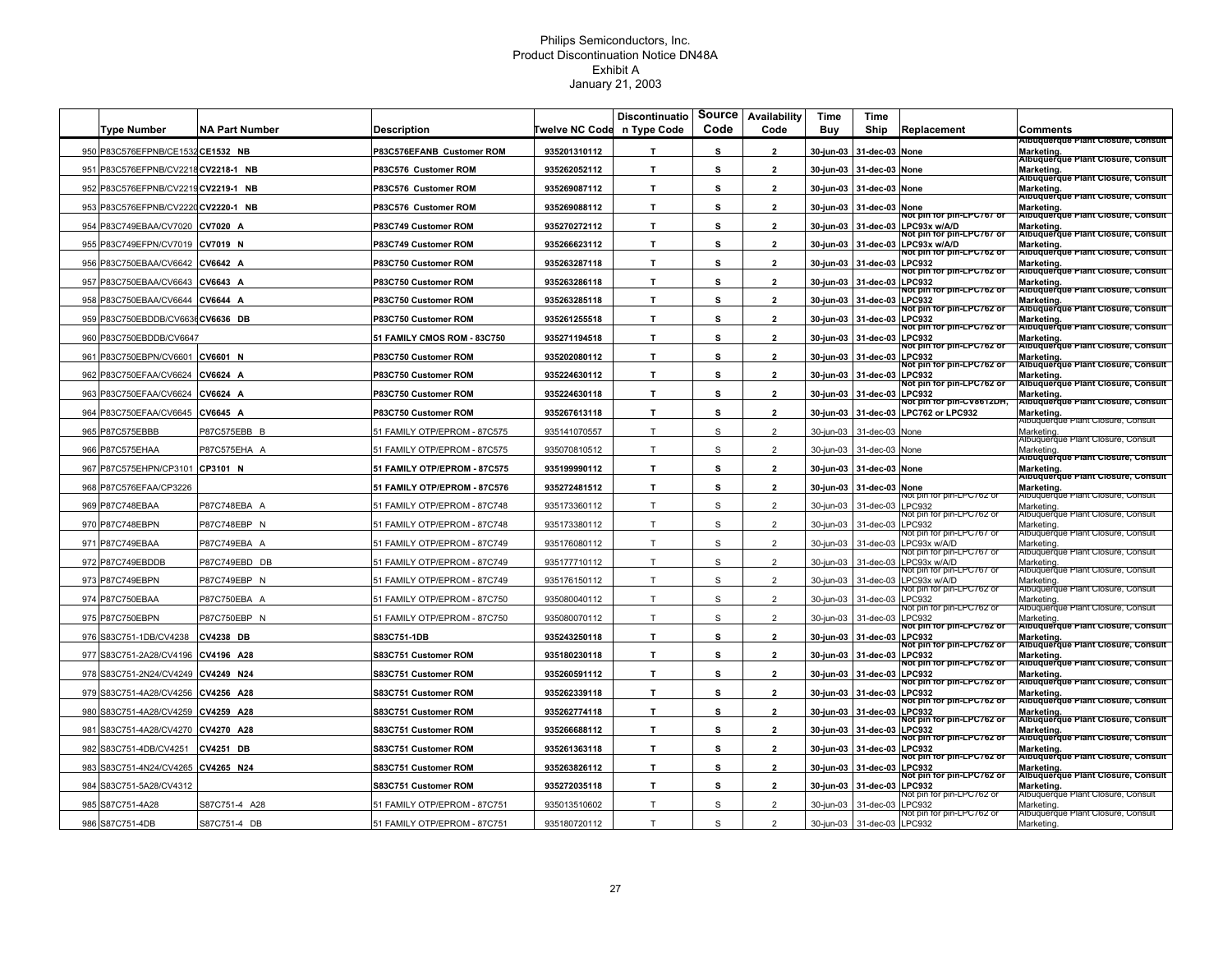|      |                      |                       |                               |                | Discontinuatio |             | Source Availability | Time      | Time                     |                                                     |                                                                |
|------|----------------------|-----------------------|-------------------------------|----------------|----------------|-------------|---------------------|-----------|--------------------------|-----------------------------------------------------|----------------------------------------------------------------|
|      | <b>Type Number</b>   | <b>NA Part Number</b> | <b>Description</b>            | Twelve NC Code | n Type Code    | Code        | Code                | Buy       | Ship                     | Replacement<br>iot pin for pin-LPC762 or            | Comments<br>Albuquerque Plant Closure, Consult                 |
|      | 987 S87C751-4N24     | S87C751-4 N24         | 51 FAMILY OTP/EPROM - 87C751  | 935015350602   | T              | S           | $\overline{2}$      | 30-jun-03 | 31-dec-03                | <b>LPC932</b>                                       | Marketing.                                                     |
|      | 988 S87C751-4N24     | S87C751-4 N24         | 1 FAMILY OTP/EPROM - 87C751   | 935015350602   | T.             | S           | $\overline{2}$      | 30-jun-03 | 31-dec-03                | vot pin for pin-LPC762 or<br>PC932                  | Albuquerque Plant Closure, Consul<br>Marketing                 |
|      | 989 S87C751-4N24     | S87C751-4 N24         | 51 FAMILY OTP/EPROM - 87C751  | 935015350602   | T              | S           | $\overline{2}$      | 30-jun-03 | 31-dec-03 LPC932         | vot pin for pin-LPC762 or                           | ubuquerque Plant Closure, Consul<br>Marketing                  |
|      | 990 S87C751-5A28     | S87C751-5 A28         | 1 FAMILY OTP/EPROM - 87C751   | 935013520602   | T              | S           | $\overline{2}$      | 30-jun-03 | 31-dec-03 LPC932         | ot pin for pin-LPC762 o                             | vibuquerque Plant Closure, Consul<br>Marketing.                |
|      | 991 S87C751-5N24     | S87C751-5 N24         | 1 FAMILY OTP/EPROM - 87C751   | 935015360602   | T.             | S           | $\overline{2}$      | 30-jun-03 | 31-dec-03 LPC932         | NOT pin for pin-LPC762 of                           | ubuquerque Plant Closure, Consu<br>Marketing.                  |
|      | 992 S87C751-5N24     | S87C751-5 N24         | 1 FAMILY OTP/EPROM - 87C751   | 935015360602   | T.             | S           | $\overline{2}$      | 30-jun-03 | 31-dec-03                | NOT pin for pin-LPC762.0<br><b>LPC932</b>           | Albuquerque Plant Closure, Cons<br>Marketing.                  |
|      | 993 S87C751-5N24     | S87C751-5 N24         | 51 FAMILY OTP/EPROM - 87C751  | 935015360602   | T              | $\mathbf S$ | $\overline{2}$      | 30-jun-03 | 31-dec-03 LPC932         | vot pin for pin-LPC762 or                           | Albuquerque Plant Closure, Consu<br><b>Marketing</b>           |
|      | 994 S87C752-4A28     | S87C752-4 A28         | 51 FAMILY OTP/EPROM - 87C752  | 935013560112   | T              | $\mathbb S$ | $\overline{2}$      | 30-jun-03 | 31-dec-03                | ot pin for pin-LPC767 o<br>LPC93x w/A/D             | Albuquerque Plant Closure, Consu<br>Marketing.                 |
|      | 995 S87C752-4DB      | S87C752-4 DB          | 51 FAMILY OTP/EPROM - 87C752  | 935177700112   | N              | $\mathbb S$ | $\overline{2}$      | 30-jun-03 | 31-dec-03                | vot pin for pin-LPC767 or<br>LPC93x w/A/D           | Albuquerque Plant Closure, Consu<br>Marketing                  |
|      | 996 S87C752-4N28     | S87C752-4 N28         | 51 FAMILY OTP/EPROM - 87C752  | 935013590602   | T.             | S           | $\overline{2}$      | 30-jun-03 | 31-dec-03                | vot pin for pin-LPC/67 or<br>LPC93x w/A/D           | Albuquerque Plant Closure, Consul<br>Marketing                 |
|      | 997 S87C752-5A28     | S87C752-5 A28         | 51 FAMILY OTP/EPROM - 87C752  | 935015320602   | T              | s           | $\overline{2}$      | 30-jun-03 |                          | NOt pin for pin-LPC767 or<br>31-dec-03 LPC93x w/A/D | Albuquerque Plant Closure, Consult<br>Marketing                |
|      | 998 SA3600DH         | SA3600 DH             | SA3600                        | 935263906512   | T.             | s           | $\mathbf{1}$        | 31-dec-02 | 31-dec-02 None           |                                                     | ubuquerque Plant Closure, Consul<br>Marketing.                 |
|      | 999 SA3600DH         | SA3600 DH             | SA3600                        | 935263906518   | T.             | $\mathbb S$ | $\mathbf{1}$        | 31-dec-02 | 31-dec-02 None           |                                                     | Albuquerque Plant Closure, Consul<br>Marketing.                |
|      | 1000 SA5223D         | SA5223 D              | <b>INEAR DATACOM</b>          | 935201030112   | T              | S           | $\overline{2}$      |           |                          |                                                     | Albuquerque Plant Closure, Consul<br>Marketing                 |
|      |                      |                       |                               |                |                |             |                     | 30-jun-03 | 31-dec-03 None           |                                                     | vibuquerque Plant Closure, Consult                             |
|      | 1001 SA5223D         | SA5223 D              | <b>INEAR DATACOM</b>          | 935201030118   | T              | S           | $\overline{2}$      | 30-jun-03 | 31-dec-03 None           |                                                     | Marketing<br>ubuquerque Plant Closure, Consul                  |
| 1002 | <b>SA5224D</b>       | SA5224 D              | <b>INEAR DATACOM</b>          | 935046870118   | T.             | $\mathbb S$ | $\overline{2}$      | 30-jun-03 | 31-dec-03                | None                                                | Marketing<br>Albuquerque Plant Closure, Consult                |
| 1003 | SA5224D              | SA5224 D              | <b>INEAR DATACOM</b>          | 935046870602   | $\top$         | ${\tt S}$   | $\overline{2}$      | 30-jun-03 | 31-dec-03                | None                                                | Marketing.<br>Nouquerque Plant Closure, Consult                |
|      | 1004 SA5224D         | SA5224 D              | <b>INEAR DATACOM</b>          | 935046870118   | T.             | $\mathbb S$ | $\overline{2}$      | 30-jun-03 | 31-dec-03 None           |                                                     | Marketing<br>Albuquerque Plant Closure, Consult                |
|      | 1005 SA5224D         | SA5224 D              | <b>INEAR DATACOM</b>          | 935046870602   | T              | S           | $\overline{2}$      | 30-jun-03 | 31-dec-03 None           |                                                     | Marketing<br>Albuquerque Plant Closure, Consult                |
|      | 1006 SA5225D         | SA5225 D              | <b>INEAR DATACOM</b>          | 935046890118   | T.             | s           | $\overline{2}$      |           | 30-jun-03 31-dec-03 None |                                                     | Marketing<br>Albuquerque Plant Closure, Consult                |
|      | 1007 SA571N/CE1428   | CE1428 N              | <b>RF/WIRELESS</b>            | 935117010112   | $\mathbf{T}$   | c           | $\overline{2}$      |           |                          | 30-jun-03 31-dec-03 None noted                      | Marketing.<br>Albuquerque Plant Closure, Consult               |
|      | 1008 SA9025BE/CD8449 | <b>CD8449 BE</b>      | <b>RF/WIRELESS</b>            | 935261294528   | T.             | c           | $\overline{2}$      |           | 30-jun-03 31-dec-03 None |                                                     | Marketing<br>aibuquerqu                                        |
|      | 1009 SA9502DH        | SA9502 DH             | SA9502                        | 935262685112   | T              | S           | $\mathbf{1}$        | 31-dec-02 | 31-dec-02 None           |                                                     | Marketing.                                                     |
|      | 1010 SA9502DH        | SA9502 DH             | SA9502                        | 935262685118   | T              | S           | $\mathbf{1}$        | 31-dec-02 | 31-dec-02 None           |                                                     | Albuquerque Plant Closure, Consul<br>Marketing                 |
| 1011 | SA9504BE             | SA9504 BE             | SA9504                        | 935265313557   | T              | S           | $\overline{1}$      | 31-dec-02 | 31-dec-02 None           |                                                     | ubuquerque Plant Closure, Consul<br>Marketing                  |
| 1012 | TDA8705AT/C1/S1      |                       | <b>CONVERTERS (CAEN)</b>      | 935241820112   | T              | s           | $\overline{2}$      | 30-jun-03 |                          | 31-dec-03 TDA8705AT/C1                              | Albuquerque Plant Closure, Consult<br>Marketing                |
| 1013 | TDA8705AT/C1/S1      |                       | <b>CONVERTERS (CAEN)</b>      | 935241820118   | T.             | s           | $\overline{2}$      | 30-jun-03 |                          | 31-dec-03 TDA8705AT/C1                              | Albuquerque Plant Closure, Consult<br>Marketing                |
| 1014 | <b>TDA8757HL/C2</b>  |                       | TRIPLE HIGH SPEED ADC 170MHZ  | 935268524118   | T.             | s           | $\mathbf{1}$        |           |                          | 31-dec-02 31-dec-02 TDA8757CHV/17/C1                | Albuquerque Plant Closure, Consult<br>Marketing.               |
|      | 1015 TDA8757HL/C2    |                       | TRIPLE HIGH SPEED ADC 170MHZ  | 935268524151   | T.             | s           | $\mathbf{1}$        |           |                          | 31-dec-02 31-dec-02 TDA8757CHV/17/C1                | Albuquerque Plant Closure, Consult<br>Marketing.               |
| 1016 | <b>TDA8757HL/C2</b>  |                       | TRIPLE HIGH SPEED ADC 170MHZ  | 935268524157   | T.             | s           | $\mathbf{1}$        |           |                          | 31-dec-02 31-dec-02 TDA8757CHV/17/C1                | Albuquerque Plant Closure, Consult<br>Marketing.               |
| 1017 | <b>TDA8757HL/C2</b>  |                       | TRIPLE HIGH SPEED ADC 170MHZ  | 935268524518   | T.             | s           | $\mathbf{1}$        | 31-dec-02 |                          | 31-dec-02 TDA8757CHV/17/C1                          | Albuquerque Plant Closure, Consult                             |
| 1018 | <b>TDA8757HL/C2</b>  |                       | TRIPLE HIGH SPEED ADC 170MHZ  | 935268524551   | $\mathbf{T}$   | s           | 1                   | 31-dec-02 |                          | 31-dec-02 TDA8757CHV/17/C1                          | Marketing.<br>Albuquerque Plant Closure, Consult               |
|      | 1019 TDA8757HL/C2    |                       | TRIPLE HIGH SPEED ADC 170MHZ  | 935268524557   | T              | s           | $\mathbf{1}$        |           |                          | 31-dec-02 31-dec-02 TDA8757CHV/17/C1                | Marketing.<br>Albuquerque Plant Closure, Consult               |
| 1020 | TDA8764AHL/6/C2      |                       | <b>10 BITS HIGH SPEED ADC</b> | 935271195118   | T.             | s           | $\overline{2}$      | 30-jun-03 |                          | 31-dec-03 TDA8764AHL/6/C3                           | Marketing.<br>Albuquerque Plant Closure, Consult<br>Marketing. |
| 1021 | TDA8764AHL/6/C2      |                       | 10 BITS HIGH SPEED ADC        | 935271195151   | T.             | s           | $\overline{2}$      |           |                          | 30-jun-03 31-dec-03 TDA8764AHL/6/C3                 | Albuquerque Plant Closure, Consult<br>Marketing.               |
|      | 1022 TDA8764ATS/6/C2 |                       | 10 BITS HIGH SPEED ADC        | 935271202112   | T              | s           | $\overline{2}$      |           |                          | 30-jun-03 31-dec-03 TDA8764ATS/6/C3                 | Albuquerque Plant Closure, Consult                             |
|      |                      |                       |                               |                |                |             |                     |           |                          |                                                     | Marketing.<br>Albuquerque Plant Closure, Consult               |
|      | 1023 TDA8764ATS/6/C2 |                       | <b>10 BITS HIGH SPEED ADC</b> | 935271202118   | T.             | s           | $\overline{2}$      |           |                          | 30-jun-03 31-dec-03 TDA8764ATS/6/C3                 | Marketing.                                                     |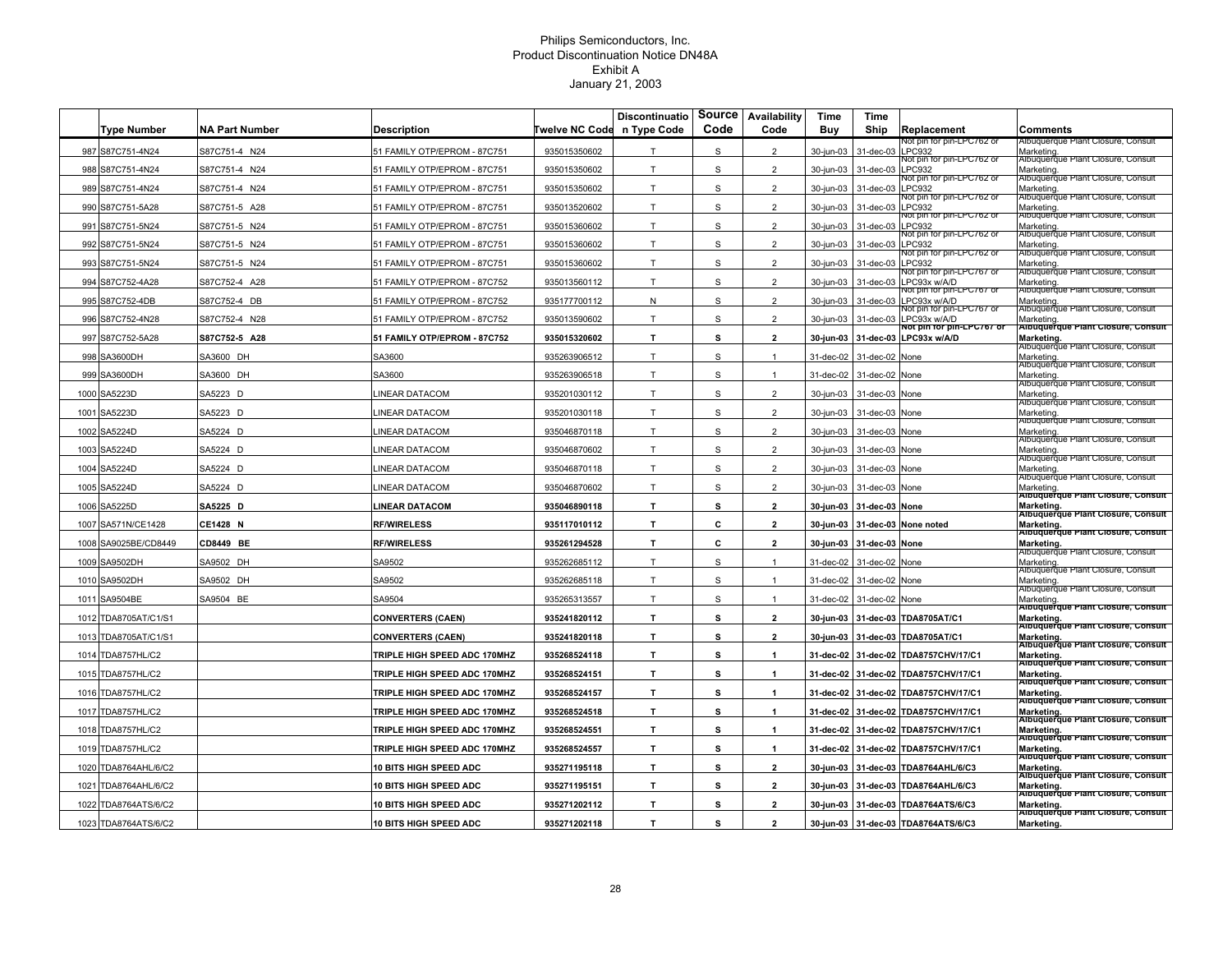| n Type Code<br>Code<br>Code<br><b>NA Part Number</b><br>Twelve NC Code<br>Buy<br>Ship<br>Replacement<br>Type Number<br><b>Description</b><br>Comments<br>Albuquerque Plant Closure, Consult<br>TDA8766G/C1<br><b>TDA8766G B</b><br>PC CAMERA (CAEN)<br>935196690518<br>s<br>1024<br>N<br>$\mathbf{1}$<br>31-dec-02<br>31-dec-02 replaced by non-dry pack<br>Marketing.<br>Albuquerque Plant Closure, Consult<br>s<br>TDA8775G/C1<br>935227450518<br>N<br>1025<br><b>TDA8775G B</b><br><b>CONVERTERS (CAEN)</b><br>$\mathbf{1}$<br>31-dec-02<br>31-dec-02 replaced by non-dry pack<br>Marketing.<br>Albuquerque Plant Closure, Consult<br>s<br>TDA8775G/C1<br>TDA8775G B<br>935227450551<br>N<br><b>CONVERTERS (CAEN)</b><br>$\mathbf{1}$<br>31-dec-02<br>31-dec-02 replaced by non-dry pack<br>Marketing.<br>Albuquerque Plant Closure, Consult<br>1026<br>s<br><b>TDA8776AK/C1</b><br>935201520112<br>N<br>31-dec-02<br>Marketing.<br> Albuquerque Plant Closure, Consult<br>1027<br><b>CONVERTERS (CAEN)</b><br>$\overline{1}$<br>31-dec-02 None noted<br>s<br><b>TDA8784HL/C4</b><br>TDA8784HL BE<br>935266802551<br>N<br>1028<br>PC CAMERA (CAEN)<br>$\overline{1}$<br>31-dec-02<br>31-dec-02 replaced by non-dry pack<br>Marketing.<br>Albuquerque Plant Closure, Consult<br>s<br>TDA8793HL B<br>N<br>Marketing.<br>1029<br>TDA8793HL/C1<br><b>CONVERTERS (CAEN)</b><br>935261329518<br>31-dec-02<br>31-dec-02 replaced by non-dry pack<br>$\mathbf{1}$<br>Albuquerque Plant Closure, Consult<br>T<br>s<br>1030 TDA9921E/C2<br>DUAL 12B ADC<br>935271437551<br>31-dec-02 TDA9921E/5 - TDA9921E/7<br>Marketing.<br>$\mathbf{1}$<br>31-dec-02<br>Albuquerque Plant Closure, Consult<br>935271437557<br>T.<br>s<br>TDA9921E/C2<br>DUAL 12B ADC<br>$\mathbf{1}$<br>31-dec-02<br>31-dec-02 TDA9921E/5, TDA9921E/7<br><b>Marketing</b><br>1031<br>Albuquerque Plant Closure, Consult<br>$\mathbf{T}$<br>s<br><b>TDA9965HL/C2</b><br>TDA9965HL BE<br><b>12BIT IMAGING FRONT-END 30MSPS 5</b><br>935269533118<br>$\mathbf{1}$<br>31-dec-02<br>31-dec-02 TDA9965HL/C3<br>Marketing.<br>1032<br>Albuquerque Plant Closure, Consult<br>$\mathbf{T}$<br>s<br>TDA9965HL/C2<br>TDA9965HL BE<br><b>12BIT IMAGING FRONT-END 30MSPS 5</b><br>935269533151<br>$\mathbf{1}$<br>31-dec-02<br>31-dec-02 TDA9965HL/C3<br>Marketing.<br>1033<br>Albuquerque Plant Closure, Consult<br>12BIT IMAGING FRONT-END 30MSPS 5<br>935269533157<br>$\mathbf{T}$<br>s<br><b>TDA9965HL/C2</b><br>TDA9965HL BE<br>$\mathbf{1}$<br>31-dec-02<br>31-dec-02 TDA9965HL/C3<br>Marketing.<br>1034<br>Albuquerque Plant Closure, Consult<br>N<br>s<br>1035 TZA3001BHL/C4<br>TZA3001BHL BE<br><b>TRANSMISSION AND ASICS</b><br>935263834118<br>$\mathbf{2}$<br>30-jun-03<br>31-dec-03 TZA3001AHL<br>Marketing.<br>Albuquerque Plant Closure, Consult<br>s<br><b>TZA3001BHL/C4</b><br>TZA3001BHL BE<br><b>TRANSMISSION AND ASICS</b><br>935263834151<br>Ν<br>$\overline{2}$<br>30-jun-03<br>31-dec-03 TZA3001AHL<br>Marketing.<br>1036<br>Albuquerque Plant Closure, Consult<br>s<br><b>BASIC-TYPENR NOT USED</b><br>935263840026<br>N<br>$\overline{2}$<br>31-dec-03 TZA3001AHL<br>TZA3001U/C4<br>30-jun-03<br>Marketing.<br>1037<br>Albuquerque Plant Closure, Consult<br>s<br><b>TZA3004HL/C3</b><br>TZA3004HL BE<br><b>TRANSMISSION AND ASICS</b><br>935238950551<br>T<br>$\overline{2}$<br>30-jun-03<br>31-dec-03 None<br><b>Marketing.</b><br>1038<br>Albuquerque Plant Closure, Consult<br>$\mathbf{r}$<br>s<br>TZA3014HT/C1<br>TZA3014HT BR<br>DUAL POST AMP 2.5GB/S ADLOS<br>935267324151<br>$\overline{2}$<br>30-jun-03<br>31-dec-03 None<br>Marketing.<br>Albuquerque Plant Closure, Consult<br>1039<br>T<br>s<br>TZA3014U/C1<br>TZA3014U CK<br>935267325026<br>$\overline{2}$<br>Marketing.<br>Albuquerque Plant Closure, Consult<br>1040<br>POST AMP 2.5GB/S ADLOS<br>30-jun-03<br>31-dec-03<br>None<br>T.<br>s<br>TZA3014VH/C1<br>DUAL POST AMP 2.5GB/S ADLOS<br>935269585551<br>$\overline{2}$<br>30-jun-03<br>31-dec-03 None<br>Marketing.<br>Albuquerque Plant Closure, Consult<br>1041<br>T.<br>s<br>$\overline{2}$<br><b>TZA3019AHT/C2</b><br>TZA3019AHT BR<br>DUAL POST AMP 2.5GB/S ALOS<br>935267326151<br>30-jun-03<br>31-dec-03 None<br>Marketing<br>1042<br>Albuquerque Plant Closure, Consult<br>T.<br>s<br>TZA3019AVH/C2<br>DUAL POST AMP 2.5GB/S ALOS<br>935269586551<br>$\overline{2}$<br>30-jun-03<br>31-dec-03 None<br>Marketing.<br>1043<br>Albuquerque Plant Closure, Consult<br>s<br>T<br>$\overline{2}$<br>1044 TZA3019BHT/C2<br>TZA3019BHT BR<br>DUAL POST AMP 2.5GB/S ADLOS<br>935267327151<br>30-jun-03<br>Marketing.<br>31-dec-03 None<br>Albuquerque Plant Closure, Consult<br>$\mathbf{T}$<br>s<br>1045 TZA3019BVH/C2<br>935269587551<br>$\overline{2}$<br>Marketing.<br>DUAL POST AMP 2.5GB/S ADLOS<br>30-jun-03<br>31-dec-03 None<br>Albuquerque Plant Closure, Consult<br>$\mathbf{T}$<br>s<br>1046 TZA3019CHT/C2<br>TZA3019CHT BR<br>935267328151<br>$\overline{2}$<br>Marketing.<br>DUAL POST AMP 2.5GB/S DLOS<br>30-jun-03<br>31-dec-03 None<br>Albuquerque Plant Closure, Consult<br>$\mathsf T$<br>s<br>935269588551<br>$\overline{2}$<br>Marketing.<br>1047 TZA3019CVH/C2<br>DUAL POST AMP 2.5GB/S DLOS<br>30-jun-03<br>31-dec-03 None<br><b>Albuquerque Plant Closure, Consult</b><br>$\mathsf T$<br>s<br>TZA3019U/C2<br><b>TZA3019U CK</b><br>935267329026<br>$\overline{2}$<br>30-jun-03<br>Marketing.<br>Albuquerque Plant Closure, Consult<br>DUAL POST AMP 2.5GB/S ALOS<br>31-dec-03 None<br>1048<br>s<br>1049 TZA3031BHL/C4<br>TZA3031BHL BE<br>935263836118<br>Ν<br>$\overline{2}$<br>30-jun-03<br>31-dec-03 TZA3031AHL<br>Marketing.<br><b>BASIC-TYPENR NOT USED</b><br>Albuquerque Plant Closure, Consult<br>TZA3031BHL/C4<br>TZA3031BHL BE<br><b>BASIC-TYPENR NOT USED</b><br>935263836151<br>Ν<br>s<br>$\overline{2}$<br>30-jun-03<br>31-dec-03 TZA3031AHL<br>Marketing.<br>1050<br>Albuquerque Plant Closure, Consult<br>N<br>s<br>$\overline{2}$<br>TZA3031U/C4<br><b>BASIC-TYPENR NOT USED</b><br>935263841026<br>30-jun-03<br>31-dec-03 TZA3031AHL<br>1051<br>Marketing.<br>Albuquerque Plant Closure, Consult<br>1052 TZA3041BHL/C4<br>TZA3041BHL BE<br>935263838118<br>N<br>s<br>$\overline{2}$<br>31-dec-03 TZA3041AHL<br><b>BASIC-TYPENR NOT USED</b><br>30-jun-03<br>Marketing.<br>Albuquerque Plant Closure, Consult<br>TZA3041BHL/C4<br>TZA3041BHL BE<br><b>BASIC-TYPENR NOT USED</b><br>935263838151<br>N<br>s<br>$\overline{2}$<br>31-dec-03 TZA3041AHL<br>1053<br>30-jun-03<br>Marketing.<br>Albuquerque Plant Closure, Consult<br>s<br>TZA3041U/C4<br>N<br>$\overline{2}$<br>1054<br><b>BASIC-TYPENR NOT USED</b><br>935263842026<br>30-jun-03<br>31-dec-03<br><b>TZA3041AHL</b><br>Marketing.<br>Albuquerque Plant Closure, Consult<br>$\mathbf{r}$<br>s<br>UAA2067G/C1<br>UAA2067G BE<br>$\overline{2}$<br>Marketing.<br>Albuquerque Plant Closure, Consult<br>1055<br><b>BIPOLAR MOBILE TELECOM (CAEN)</b><br>935202550118<br>30-jun-03<br>31-dec-03 None<br>$\mathbf{T}$<br>s<br>1056 UAA2067G/C1<br>UAA2067G BE<br>935202550518<br>31-dec-02<br>31-dec-02 None<br>Marketing.<br> Albuquerque Plant Closure, Consult<br><b>BIPOLAR MOBILE TELECOM (CAEN)</b><br>$\overline{1}$<br>s<br>1057 UAA3530HT/C1<br><b>LOW POWER GSM/DCS/PCS TRANSCE</b><br>935263796118<br>T.<br>$\overline{2}$<br>Marketing.<br>30-jun-03<br>31-dec-03 None<br>Limited availability. Consult<br>$\mathbf{r}$<br>s<br>UMA1021M DK<br>935227250112<br>$\overline{2}$<br>1058 UMA1021M/C2<br><b>BIPOLAR MOBILE TELECOM (CAEN)</b><br>30-sep-03<br>31-dec-03 None<br>Marketing.<br>Limited availability. Consult<br>T<br>s<br>1059 UMA1021M/C2<br>UMA1021M DK<br><b>BIPOLAR MOBILE TELECOM (CAEN)</b><br>935227250118<br>$\overline{2}$<br>Marketing.<br>30-sep-03<br>31-dec-03 None<br>Albuquerque Plant Closure, Consult<br>$\mathbb S$<br>1060 XNE5224CK<br>XNE5224 CK<br><b>LINEAR DATACOM</b><br>935064220026<br>T.<br>$\overline{2}$<br>30-jun-03<br>31-dec-03 None<br>Marketing. |  |  | <b>Discontinuatio</b> | Source | Availability | Time | Time |  |
|--------------------------------------------------------------------------------------------------------------------------------------------------------------------------------------------------------------------------------------------------------------------------------------------------------------------------------------------------------------------------------------------------------------------------------------------------------------------------------------------------------------------------------------------------------------------------------------------------------------------------------------------------------------------------------------------------------------------------------------------------------------------------------------------------------------------------------------------------------------------------------------------------------------------------------------------------------------------------------------------------------------------------------------------------------------------------------------------------------------------------------------------------------------------------------------------------------------------------------------------------------------------------------------------------------------------------------------------------------------------------------------------------------------------------------------------------------------------------------------------------------------------------------------------------------------------------------------------------------------------------------------------------------------------------------------------------------------------------------------------------------------------------------------------------------------------------------------------------------------------------------------------------------------------------------------------------------------------------------------------------------------------------------------------------------------------------------------------------------------------------------------------------------------------------------------------------------------------------------------------------------------------------------------------------------------------------------------------------------------------------------------------------------------------------------------------------------------------------------------------------------------------------------------------------------------------------------------------------------------------------------------------------------------------------------------------------------------------------------------------------------------------------------------------------------------------------------------------------------------------------------------------------------------------------------------------------------------------------------------------------------------------------------------------------------------------------------------------------------------------------------------------------------------------------------------------------------------------------------------------------------------------------------------------------------------------------------------------------------------------------------------------------------------------------------------------------------------------------------------------------------------------------------------------------------------------------------------------------------------------------------------------------------------------------------------------------------------------------------------------------------------------------------------------------------------------------------------------------------------------------------------------------------------------------------------------------------------------------------------------------------------------------------------------------------------------------------------------------------------------------------------------------------------------------------------------------------------------------------------------------------------------------------------------------------------------------------------------------------------------------------------------------------------------------------------------------------------------------------------------------------------------------------------------------------------------------------------------------------------------------------------------------------------------------------------------------------------------------------------------------------------------------------------------------------------------------------------------------------------------------------------------------------------------------------------------------------------------------------------------------------------------------------------------------------------------------------------------------------------------------------------------------------------------------------------------------------------------------------------------------------------------------------------------------------------------------------------------------------------------------------------------------------------------------------------------------------------------------------------------------------------------------------------------------------------------------------------------------------------------------------------------------------------------------------------------------------------------------------------------------------------------------------------------------------------------------------------------------------------------------------------------------------------------------------------------------------------------------------------------------------------------------------------------------------------------------------------------------------------------------------------------------------------------------------------------------------------------------------------------------------------------------------------------------------------------------------------------------------------------------------------------------------------------------------------------------------------------------------------------------------------------------------------------------------------------------------------------------------------------------------------------------------------------------------------------------------------------------------------------------------------------------------------------------------------------------------------------------------------------------------------------------------------------------------------------------------------------------------------------------------------------------------------------------------------------------------------------------------------------------------------------------------------------------------------------------------------------------------------------------------------------------------------------------------------------------------------------------------------------------------------------------------------------------------------------------------------------------------------------------------------------------------------------------------------------------------------------------------------------------------------------------------------------------------------------------------------------------------------------------------------------------------------------------------------------------------------------------------------------------------------------------------------------------------------------------------------------------------------------------------|--|--|-----------------------|--------|--------------|------|------|--|
|                                                                                                                                                                                                                                                                                                                                                                                                                                                                                                                                                                                                                                                                                                                                                                                                                                                                                                                                                                                                                                                                                                                                                                                                                                                                                                                                                                                                                                                                                                                                                                                                                                                                                                                                                                                                                                                                                                                                                                                                                                                                                                                                                                                                                                                                                                                                                                                                                                                                                                                                                                                                                                                                                                                                                                                                                                                                                                                                                                                                                                                                                                                                                                                                                                                                                                                                                                                                                                                                                                                                                                                                                                                                                                                                                                                                                                                                                                                                                                                                                                                                                                                                                                                                                                                                                                                                                                                                                                                                                                                                                                                                                                                                                                                                                                                                                                                                                                                                                                                                                                                                                                                                                                                                                                                                                                                                                                                                                                                                                                                                                                                                                                                                                                                                                                                                                                                                                                                                                                                                                                                                                                                                                                                                                                                                                                                                                                                                                                                                                                                                                                                                                                                                                                                                                                                                                                                                                                                                                                                                                                                                                                                                                                                                                                                                                                                                                                                                                                                                                                                                                                                                                                                                                                                                                                                                                                                                                                                                                                                                        |  |  |                       |        |              |      |      |  |
|                                                                                                                                                                                                                                                                                                                                                                                                                                                                                                                                                                                                                                                                                                                                                                                                                                                                                                                                                                                                                                                                                                                                                                                                                                                                                                                                                                                                                                                                                                                                                                                                                                                                                                                                                                                                                                                                                                                                                                                                                                                                                                                                                                                                                                                                                                                                                                                                                                                                                                                                                                                                                                                                                                                                                                                                                                                                                                                                                                                                                                                                                                                                                                                                                                                                                                                                                                                                                                                                                                                                                                                                                                                                                                                                                                                                                                                                                                                                                                                                                                                                                                                                                                                                                                                                                                                                                                                                                                                                                                                                                                                                                                                                                                                                                                                                                                                                                                                                                                                                                                                                                                                                                                                                                                                                                                                                                                                                                                                                                                                                                                                                                                                                                                                                                                                                                                                                                                                                                                                                                                                                                                                                                                                                                                                                                                                                                                                                                                                                                                                                                                                                                                                                                                                                                                                                                                                                                                                                                                                                                                                                                                                                                                                                                                                                                                                                                                                                                                                                                                                                                                                                                                                                                                                                                                                                                                                                                                                                                                                                        |  |  |                       |        |              |      |      |  |
|                                                                                                                                                                                                                                                                                                                                                                                                                                                                                                                                                                                                                                                                                                                                                                                                                                                                                                                                                                                                                                                                                                                                                                                                                                                                                                                                                                                                                                                                                                                                                                                                                                                                                                                                                                                                                                                                                                                                                                                                                                                                                                                                                                                                                                                                                                                                                                                                                                                                                                                                                                                                                                                                                                                                                                                                                                                                                                                                                                                                                                                                                                                                                                                                                                                                                                                                                                                                                                                                                                                                                                                                                                                                                                                                                                                                                                                                                                                                                                                                                                                                                                                                                                                                                                                                                                                                                                                                                                                                                                                                                                                                                                                                                                                                                                                                                                                                                                                                                                                                                                                                                                                                                                                                                                                                                                                                                                                                                                                                                                                                                                                                                                                                                                                                                                                                                                                                                                                                                                                                                                                                                                                                                                                                                                                                                                                                                                                                                                                                                                                                                                                                                                                                                                                                                                                                                                                                                                                                                                                                                                                                                                                                                                                                                                                                                                                                                                                                                                                                                                                                                                                                                                                                                                                                                                                                                                                                                                                                                                                                        |  |  |                       |        |              |      |      |  |
|                                                                                                                                                                                                                                                                                                                                                                                                                                                                                                                                                                                                                                                                                                                                                                                                                                                                                                                                                                                                                                                                                                                                                                                                                                                                                                                                                                                                                                                                                                                                                                                                                                                                                                                                                                                                                                                                                                                                                                                                                                                                                                                                                                                                                                                                                                                                                                                                                                                                                                                                                                                                                                                                                                                                                                                                                                                                                                                                                                                                                                                                                                                                                                                                                                                                                                                                                                                                                                                                                                                                                                                                                                                                                                                                                                                                                                                                                                                                                                                                                                                                                                                                                                                                                                                                                                                                                                                                                                                                                                                                                                                                                                                                                                                                                                                                                                                                                                                                                                                                                                                                                                                                                                                                                                                                                                                                                                                                                                                                                                                                                                                                                                                                                                                                                                                                                                                                                                                                                                                                                                                                                                                                                                                                                                                                                                                                                                                                                                                                                                                                                                                                                                                                                                                                                                                                                                                                                                                                                                                                                                                                                                                                                                                                                                                                                                                                                                                                                                                                                                                                                                                                                                                                                                                                                                                                                                                                                                                                                                                                        |  |  |                       |        |              |      |      |  |
|                                                                                                                                                                                                                                                                                                                                                                                                                                                                                                                                                                                                                                                                                                                                                                                                                                                                                                                                                                                                                                                                                                                                                                                                                                                                                                                                                                                                                                                                                                                                                                                                                                                                                                                                                                                                                                                                                                                                                                                                                                                                                                                                                                                                                                                                                                                                                                                                                                                                                                                                                                                                                                                                                                                                                                                                                                                                                                                                                                                                                                                                                                                                                                                                                                                                                                                                                                                                                                                                                                                                                                                                                                                                                                                                                                                                                                                                                                                                                                                                                                                                                                                                                                                                                                                                                                                                                                                                                                                                                                                                                                                                                                                                                                                                                                                                                                                                                                                                                                                                                                                                                                                                                                                                                                                                                                                                                                                                                                                                                                                                                                                                                                                                                                                                                                                                                                                                                                                                                                                                                                                                                                                                                                                                                                                                                                                                                                                                                                                                                                                                                                                                                                                                                                                                                                                                                                                                                                                                                                                                                                                                                                                                                                                                                                                                                                                                                                                                                                                                                                                                                                                                                                                                                                                                                                                                                                                                                                                                                                                                        |  |  |                       |        |              |      |      |  |
|                                                                                                                                                                                                                                                                                                                                                                                                                                                                                                                                                                                                                                                                                                                                                                                                                                                                                                                                                                                                                                                                                                                                                                                                                                                                                                                                                                                                                                                                                                                                                                                                                                                                                                                                                                                                                                                                                                                                                                                                                                                                                                                                                                                                                                                                                                                                                                                                                                                                                                                                                                                                                                                                                                                                                                                                                                                                                                                                                                                                                                                                                                                                                                                                                                                                                                                                                                                                                                                                                                                                                                                                                                                                                                                                                                                                                                                                                                                                                                                                                                                                                                                                                                                                                                                                                                                                                                                                                                                                                                                                                                                                                                                                                                                                                                                                                                                                                                                                                                                                                                                                                                                                                                                                                                                                                                                                                                                                                                                                                                                                                                                                                                                                                                                                                                                                                                                                                                                                                                                                                                                                                                                                                                                                                                                                                                                                                                                                                                                                                                                                                                                                                                                                                                                                                                                                                                                                                                                                                                                                                                                                                                                                                                                                                                                                                                                                                                                                                                                                                                                                                                                                                                                                                                                                                                                                                                                                                                                                                                                                        |  |  |                       |        |              |      |      |  |
|                                                                                                                                                                                                                                                                                                                                                                                                                                                                                                                                                                                                                                                                                                                                                                                                                                                                                                                                                                                                                                                                                                                                                                                                                                                                                                                                                                                                                                                                                                                                                                                                                                                                                                                                                                                                                                                                                                                                                                                                                                                                                                                                                                                                                                                                                                                                                                                                                                                                                                                                                                                                                                                                                                                                                                                                                                                                                                                                                                                                                                                                                                                                                                                                                                                                                                                                                                                                                                                                                                                                                                                                                                                                                                                                                                                                                                                                                                                                                                                                                                                                                                                                                                                                                                                                                                                                                                                                                                                                                                                                                                                                                                                                                                                                                                                                                                                                                                                                                                                                                                                                                                                                                                                                                                                                                                                                                                                                                                                                                                                                                                                                                                                                                                                                                                                                                                                                                                                                                                                                                                                                                                                                                                                                                                                                                                                                                                                                                                                                                                                                                                                                                                                                                                                                                                                                                                                                                                                                                                                                                                                                                                                                                                                                                                                                                                                                                                                                                                                                                                                                                                                                                                                                                                                                                                                                                                                                                                                                                                                                        |  |  |                       |        |              |      |      |  |
|                                                                                                                                                                                                                                                                                                                                                                                                                                                                                                                                                                                                                                                                                                                                                                                                                                                                                                                                                                                                                                                                                                                                                                                                                                                                                                                                                                                                                                                                                                                                                                                                                                                                                                                                                                                                                                                                                                                                                                                                                                                                                                                                                                                                                                                                                                                                                                                                                                                                                                                                                                                                                                                                                                                                                                                                                                                                                                                                                                                                                                                                                                                                                                                                                                                                                                                                                                                                                                                                                                                                                                                                                                                                                                                                                                                                                                                                                                                                                                                                                                                                                                                                                                                                                                                                                                                                                                                                                                                                                                                                                                                                                                                                                                                                                                                                                                                                                                                                                                                                                                                                                                                                                                                                                                                                                                                                                                                                                                                                                                                                                                                                                                                                                                                                                                                                                                                                                                                                                                                                                                                                                                                                                                                                                                                                                                                                                                                                                                                                                                                                                                                                                                                                                                                                                                                                                                                                                                                                                                                                                                                                                                                                                                                                                                                                                                                                                                                                                                                                                                                                                                                                                                                                                                                                                                                                                                                                                                                                                                                                        |  |  |                       |        |              |      |      |  |
|                                                                                                                                                                                                                                                                                                                                                                                                                                                                                                                                                                                                                                                                                                                                                                                                                                                                                                                                                                                                                                                                                                                                                                                                                                                                                                                                                                                                                                                                                                                                                                                                                                                                                                                                                                                                                                                                                                                                                                                                                                                                                                                                                                                                                                                                                                                                                                                                                                                                                                                                                                                                                                                                                                                                                                                                                                                                                                                                                                                                                                                                                                                                                                                                                                                                                                                                                                                                                                                                                                                                                                                                                                                                                                                                                                                                                                                                                                                                                                                                                                                                                                                                                                                                                                                                                                                                                                                                                                                                                                                                                                                                                                                                                                                                                                                                                                                                                                                                                                                                                                                                                                                                                                                                                                                                                                                                                                                                                                                                                                                                                                                                                                                                                                                                                                                                                                                                                                                                                                                                                                                                                                                                                                                                                                                                                                                                                                                                                                                                                                                                                                                                                                                                                                                                                                                                                                                                                                                                                                                                                                                                                                                                                                                                                                                                                                                                                                                                                                                                                                                                                                                                                                                                                                                                                                                                                                                                                                                                                                                                        |  |  |                       |        |              |      |      |  |
|                                                                                                                                                                                                                                                                                                                                                                                                                                                                                                                                                                                                                                                                                                                                                                                                                                                                                                                                                                                                                                                                                                                                                                                                                                                                                                                                                                                                                                                                                                                                                                                                                                                                                                                                                                                                                                                                                                                                                                                                                                                                                                                                                                                                                                                                                                                                                                                                                                                                                                                                                                                                                                                                                                                                                                                                                                                                                                                                                                                                                                                                                                                                                                                                                                                                                                                                                                                                                                                                                                                                                                                                                                                                                                                                                                                                                                                                                                                                                                                                                                                                                                                                                                                                                                                                                                                                                                                                                                                                                                                                                                                                                                                                                                                                                                                                                                                                                                                                                                                                                                                                                                                                                                                                                                                                                                                                                                                                                                                                                                                                                                                                                                                                                                                                                                                                                                                                                                                                                                                                                                                                                                                                                                                                                                                                                                                                                                                                                                                                                                                                                                                                                                                                                                                                                                                                                                                                                                                                                                                                                                                                                                                                                                                                                                                                                                                                                                                                                                                                                                                                                                                                                                                                                                                                                                                                                                                                                                                                                                                                        |  |  |                       |        |              |      |      |  |
|                                                                                                                                                                                                                                                                                                                                                                                                                                                                                                                                                                                                                                                                                                                                                                                                                                                                                                                                                                                                                                                                                                                                                                                                                                                                                                                                                                                                                                                                                                                                                                                                                                                                                                                                                                                                                                                                                                                                                                                                                                                                                                                                                                                                                                                                                                                                                                                                                                                                                                                                                                                                                                                                                                                                                                                                                                                                                                                                                                                                                                                                                                                                                                                                                                                                                                                                                                                                                                                                                                                                                                                                                                                                                                                                                                                                                                                                                                                                                                                                                                                                                                                                                                                                                                                                                                                                                                                                                                                                                                                                                                                                                                                                                                                                                                                                                                                                                                                                                                                                                                                                                                                                                                                                                                                                                                                                                                                                                                                                                                                                                                                                                                                                                                                                                                                                                                                                                                                                                                                                                                                                                                                                                                                                                                                                                                                                                                                                                                                                                                                                                                                                                                                                                                                                                                                                                                                                                                                                                                                                                                                                                                                                                                                                                                                                                                                                                                                                                                                                                                                                                                                                                                                                                                                                                                                                                                                                                                                                                                                                        |  |  |                       |        |              |      |      |  |
|                                                                                                                                                                                                                                                                                                                                                                                                                                                                                                                                                                                                                                                                                                                                                                                                                                                                                                                                                                                                                                                                                                                                                                                                                                                                                                                                                                                                                                                                                                                                                                                                                                                                                                                                                                                                                                                                                                                                                                                                                                                                                                                                                                                                                                                                                                                                                                                                                                                                                                                                                                                                                                                                                                                                                                                                                                                                                                                                                                                                                                                                                                                                                                                                                                                                                                                                                                                                                                                                                                                                                                                                                                                                                                                                                                                                                                                                                                                                                                                                                                                                                                                                                                                                                                                                                                                                                                                                                                                                                                                                                                                                                                                                                                                                                                                                                                                                                                                                                                                                                                                                                                                                                                                                                                                                                                                                                                                                                                                                                                                                                                                                                                                                                                                                                                                                                                                                                                                                                                                                                                                                                                                                                                                                                                                                                                                                                                                                                                                                                                                                                                                                                                                                                                                                                                                                                                                                                                                                                                                                                                                                                                                                                                                                                                                                                                                                                                                                                                                                                                                                                                                                                                                                                                                                                                                                                                                                                                                                                                                                        |  |  |                       |        |              |      |      |  |
|                                                                                                                                                                                                                                                                                                                                                                                                                                                                                                                                                                                                                                                                                                                                                                                                                                                                                                                                                                                                                                                                                                                                                                                                                                                                                                                                                                                                                                                                                                                                                                                                                                                                                                                                                                                                                                                                                                                                                                                                                                                                                                                                                                                                                                                                                                                                                                                                                                                                                                                                                                                                                                                                                                                                                                                                                                                                                                                                                                                                                                                                                                                                                                                                                                                                                                                                                                                                                                                                                                                                                                                                                                                                                                                                                                                                                                                                                                                                                                                                                                                                                                                                                                                                                                                                                                                                                                                                                                                                                                                                                                                                                                                                                                                                                                                                                                                                                                                                                                                                                                                                                                                                                                                                                                                                                                                                                                                                                                                                                                                                                                                                                                                                                                                                                                                                                                                                                                                                                                                                                                                                                                                                                                                                                                                                                                                                                                                                                                                                                                                                                                                                                                                                                                                                                                                                                                                                                                                                                                                                                                                                                                                                                                                                                                                                                                                                                                                                                                                                                                                                                                                                                                                                                                                                                                                                                                                                                                                                                                                                        |  |  |                       |        |              |      |      |  |
|                                                                                                                                                                                                                                                                                                                                                                                                                                                                                                                                                                                                                                                                                                                                                                                                                                                                                                                                                                                                                                                                                                                                                                                                                                                                                                                                                                                                                                                                                                                                                                                                                                                                                                                                                                                                                                                                                                                                                                                                                                                                                                                                                                                                                                                                                                                                                                                                                                                                                                                                                                                                                                                                                                                                                                                                                                                                                                                                                                                                                                                                                                                                                                                                                                                                                                                                                                                                                                                                                                                                                                                                                                                                                                                                                                                                                                                                                                                                                                                                                                                                                                                                                                                                                                                                                                                                                                                                                                                                                                                                                                                                                                                                                                                                                                                                                                                                                                                                                                                                                                                                                                                                                                                                                                                                                                                                                                                                                                                                                                                                                                                                                                                                                                                                                                                                                                                                                                                                                                                                                                                                                                                                                                                                                                                                                                                                                                                                                                                                                                                                                                                                                                                                                                                                                                                                                                                                                                                                                                                                                                                                                                                                                                                                                                                                                                                                                                                                                                                                                                                                                                                                                                                                                                                                                                                                                                                                                                                                                                                                        |  |  |                       |        |              |      |      |  |
|                                                                                                                                                                                                                                                                                                                                                                                                                                                                                                                                                                                                                                                                                                                                                                                                                                                                                                                                                                                                                                                                                                                                                                                                                                                                                                                                                                                                                                                                                                                                                                                                                                                                                                                                                                                                                                                                                                                                                                                                                                                                                                                                                                                                                                                                                                                                                                                                                                                                                                                                                                                                                                                                                                                                                                                                                                                                                                                                                                                                                                                                                                                                                                                                                                                                                                                                                                                                                                                                                                                                                                                                                                                                                                                                                                                                                                                                                                                                                                                                                                                                                                                                                                                                                                                                                                                                                                                                                                                                                                                                                                                                                                                                                                                                                                                                                                                                                                                                                                                                                                                                                                                                                                                                                                                                                                                                                                                                                                                                                                                                                                                                                                                                                                                                                                                                                                                                                                                                                                                                                                                                                                                                                                                                                                                                                                                                                                                                                                                                                                                                                                                                                                                                                                                                                                                                                                                                                                                                                                                                                                                                                                                                                                                                                                                                                                                                                                                                                                                                                                                                                                                                                                                                                                                                                                                                                                                                                                                                                                                                        |  |  |                       |        |              |      |      |  |
|                                                                                                                                                                                                                                                                                                                                                                                                                                                                                                                                                                                                                                                                                                                                                                                                                                                                                                                                                                                                                                                                                                                                                                                                                                                                                                                                                                                                                                                                                                                                                                                                                                                                                                                                                                                                                                                                                                                                                                                                                                                                                                                                                                                                                                                                                                                                                                                                                                                                                                                                                                                                                                                                                                                                                                                                                                                                                                                                                                                                                                                                                                                                                                                                                                                                                                                                                                                                                                                                                                                                                                                                                                                                                                                                                                                                                                                                                                                                                                                                                                                                                                                                                                                                                                                                                                                                                                                                                                                                                                                                                                                                                                                                                                                                                                                                                                                                                                                                                                                                                                                                                                                                                                                                                                                                                                                                                                                                                                                                                                                                                                                                                                                                                                                                                                                                                                                                                                                                                                                                                                                                                                                                                                                                                                                                                                                                                                                                                                                                                                                                                                                                                                                                                                                                                                                                                                                                                                                                                                                                                                                                                                                                                                                                                                                                                                                                                                                                                                                                                                                                                                                                                                                                                                                                                                                                                                                                                                                                                                                                        |  |  |                       |        |              |      |      |  |
|                                                                                                                                                                                                                                                                                                                                                                                                                                                                                                                                                                                                                                                                                                                                                                                                                                                                                                                                                                                                                                                                                                                                                                                                                                                                                                                                                                                                                                                                                                                                                                                                                                                                                                                                                                                                                                                                                                                                                                                                                                                                                                                                                                                                                                                                                                                                                                                                                                                                                                                                                                                                                                                                                                                                                                                                                                                                                                                                                                                                                                                                                                                                                                                                                                                                                                                                                                                                                                                                                                                                                                                                                                                                                                                                                                                                                                                                                                                                                                                                                                                                                                                                                                                                                                                                                                                                                                                                                                                                                                                                                                                                                                                                                                                                                                                                                                                                                                                                                                                                                                                                                                                                                                                                                                                                                                                                                                                                                                                                                                                                                                                                                                                                                                                                                                                                                                                                                                                                                                                                                                                                                                                                                                                                                                                                                                                                                                                                                                                                                                                                                                                                                                                                                                                                                                                                                                                                                                                                                                                                                                                                                                                                                                                                                                                                                                                                                                                                                                                                                                                                                                                                                                                                                                                                                                                                                                                                                                                                                                                                        |  |  |                       |        |              |      |      |  |
|                                                                                                                                                                                                                                                                                                                                                                                                                                                                                                                                                                                                                                                                                                                                                                                                                                                                                                                                                                                                                                                                                                                                                                                                                                                                                                                                                                                                                                                                                                                                                                                                                                                                                                                                                                                                                                                                                                                                                                                                                                                                                                                                                                                                                                                                                                                                                                                                                                                                                                                                                                                                                                                                                                                                                                                                                                                                                                                                                                                                                                                                                                                                                                                                                                                                                                                                                                                                                                                                                                                                                                                                                                                                                                                                                                                                                                                                                                                                                                                                                                                                                                                                                                                                                                                                                                                                                                                                                                                                                                                                                                                                                                                                                                                                                                                                                                                                                                                                                                                                                                                                                                                                                                                                                                                                                                                                                                                                                                                                                                                                                                                                                                                                                                                                                                                                                                                                                                                                                                                                                                                                                                                                                                                                                                                                                                                                                                                                                                                                                                                                                                                                                                                                                                                                                                                                                                                                                                                                                                                                                                                                                                                                                                                                                                                                                                                                                                                                                                                                                                                                                                                                                                                                                                                                                                                                                                                                                                                                                                                                        |  |  |                       |        |              |      |      |  |
|                                                                                                                                                                                                                                                                                                                                                                                                                                                                                                                                                                                                                                                                                                                                                                                                                                                                                                                                                                                                                                                                                                                                                                                                                                                                                                                                                                                                                                                                                                                                                                                                                                                                                                                                                                                                                                                                                                                                                                                                                                                                                                                                                                                                                                                                                                                                                                                                                                                                                                                                                                                                                                                                                                                                                                                                                                                                                                                                                                                                                                                                                                                                                                                                                                                                                                                                                                                                                                                                                                                                                                                                                                                                                                                                                                                                                                                                                                                                                                                                                                                                                                                                                                                                                                                                                                                                                                                                                                                                                                                                                                                                                                                                                                                                                                                                                                                                                                                                                                                                                                                                                                                                                                                                                                                                                                                                                                                                                                                                                                                                                                                                                                                                                                                                                                                                                                                                                                                                                                                                                                                                                                                                                                                                                                                                                                                                                                                                                                                                                                                                                                                                                                                                                                                                                                                                                                                                                                                                                                                                                                                                                                                                                                                                                                                                                                                                                                                                                                                                                                                                                                                                                                                                                                                                                                                                                                                                                                                                                                                                        |  |  |                       |        |              |      |      |  |
|                                                                                                                                                                                                                                                                                                                                                                                                                                                                                                                                                                                                                                                                                                                                                                                                                                                                                                                                                                                                                                                                                                                                                                                                                                                                                                                                                                                                                                                                                                                                                                                                                                                                                                                                                                                                                                                                                                                                                                                                                                                                                                                                                                                                                                                                                                                                                                                                                                                                                                                                                                                                                                                                                                                                                                                                                                                                                                                                                                                                                                                                                                                                                                                                                                                                                                                                                                                                                                                                                                                                                                                                                                                                                                                                                                                                                                                                                                                                                                                                                                                                                                                                                                                                                                                                                                                                                                                                                                                                                                                                                                                                                                                                                                                                                                                                                                                                                                                                                                                                                                                                                                                                                                                                                                                                                                                                                                                                                                                                                                                                                                                                                                                                                                                                                                                                                                                                                                                                                                                                                                                                                                                                                                                                                                                                                                                                                                                                                                                                                                                                                                                                                                                                                                                                                                                                                                                                                                                                                                                                                                                                                                                                                                                                                                                                                                                                                                                                                                                                                                                                                                                                                                                                                                                                                                                                                                                                                                                                                                                                        |  |  |                       |        |              |      |      |  |
|                                                                                                                                                                                                                                                                                                                                                                                                                                                                                                                                                                                                                                                                                                                                                                                                                                                                                                                                                                                                                                                                                                                                                                                                                                                                                                                                                                                                                                                                                                                                                                                                                                                                                                                                                                                                                                                                                                                                                                                                                                                                                                                                                                                                                                                                                                                                                                                                                                                                                                                                                                                                                                                                                                                                                                                                                                                                                                                                                                                                                                                                                                                                                                                                                                                                                                                                                                                                                                                                                                                                                                                                                                                                                                                                                                                                                                                                                                                                                                                                                                                                                                                                                                                                                                                                                                                                                                                                                                                                                                                                                                                                                                                                                                                                                                                                                                                                                                                                                                                                                                                                                                                                                                                                                                                                                                                                                                                                                                                                                                                                                                                                                                                                                                                                                                                                                                                                                                                                                                                                                                                                                                                                                                                                                                                                                                                                                                                                                                                                                                                                                                                                                                                                                                                                                                                                                                                                                                                                                                                                                                                                                                                                                                                                                                                                                                                                                                                                                                                                                                                                                                                                                                                                                                                                                                                                                                                                                                                                                                                                        |  |  |                       |        |              |      |      |  |
|                                                                                                                                                                                                                                                                                                                                                                                                                                                                                                                                                                                                                                                                                                                                                                                                                                                                                                                                                                                                                                                                                                                                                                                                                                                                                                                                                                                                                                                                                                                                                                                                                                                                                                                                                                                                                                                                                                                                                                                                                                                                                                                                                                                                                                                                                                                                                                                                                                                                                                                                                                                                                                                                                                                                                                                                                                                                                                                                                                                                                                                                                                                                                                                                                                                                                                                                                                                                                                                                                                                                                                                                                                                                                                                                                                                                                                                                                                                                                                                                                                                                                                                                                                                                                                                                                                                                                                                                                                                                                                                                                                                                                                                                                                                                                                                                                                                                                                                                                                                                                                                                                                                                                                                                                                                                                                                                                                                                                                                                                                                                                                                                                                                                                                                                                                                                                                                                                                                                                                                                                                                                                                                                                                                                                                                                                                                                                                                                                                                                                                                                                                                                                                                                                                                                                                                                                                                                                                                                                                                                                                                                                                                                                                                                                                                                                                                                                                                                                                                                                                                                                                                                                                                                                                                                                                                                                                                                                                                                                                                                        |  |  |                       |        |              |      |      |  |
|                                                                                                                                                                                                                                                                                                                                                                                                                                                                                                                                                                                                                                                                                                                                                                                                                                                                                                                                                                                                                                                                                                                                                                                                                                                                                                                                                                                                                                                                                                                                                                                                                                                                                                                                                                                                                                                                                                                                                                                                                                                                                                                                                                                                                                                                                                                                                                                                                                                                                                                                                                                                                                                                                                                                                                                                                                                                                                                                                                                                                                                                                                                                                                                                                                                                                                                                                                                                                                                                                                                                                                                                                                                                                                                                                                                                                                                                                                                                                                                                                                                                                                                                                                                                                                                                                                                                                                                                                                                                                                                                                                                                                                                                                                                                                                                                                                                                                                                                                                                                                                                                                                                                                                                                                                                                                                                                                                                                                                                                                                                                                                                                                                                                                                                                                                                                                                                                                                                                                                                                                                                                                                                                                                                                                                                                                                                                                                                                                                                                                                                                                                                                                                                                                                                                                                                                                                                                                                                                                                                                                                                                                                                                                                                                                                                                                                                                                                                                                                                                                                                                                                                                                                                                                                                                                                                                                                                                                                                                                                                                        |  |  |                       |        |              |      |      |  |
|                                                                                                                                                                                                                                                                                                                                                                                                                                                                                                                                                                                                                                                                                                                                                                                                                                                                                                                                                                                                                                                                                                                                                                                                                                                                                                                                                                                                                                                                                                                                                                                                                                                                                                                                                                                                                                                                                                                                                                                                                                                                                                                                                                                                                                                                                                                                                                                                                                                                                                                                                                                                                                                                                                                                                                                                                                                                                                                                                                                                                                                                                                                                                                                                                                                                                                                                                                                                                                                                                                                                                                                                                                                                                                                                                                                                                                                                                                                                                                                                                                                                                                                                                                                                                                                                                                                                                                                                                                                                                                                                                                                                                                                                                                                                                                                                                                                                                                                                                                                                                                                                                                                                                                                                                                                                                                                                                                                                                                                                                                                                                                                                                                                                                                                                                                                                                                                                                                                                                                                                                                                                                                                                                                                                                                                                                                                                                                                                                                                                                                                                                                                                                                                                                                                                                                                                                                                                                                                                                                                                                                                                                                                                                                                                                                                                                                                                                                                                                                                                                                                                                                                                                                                                                                                                                                                                                                                                                                                                                                                                        |  |  |                       |        |              |      |      |  |
|                                                                                                                                                                                                                                                                                                                                                                                                                                                                                                                                                                                                                                                                                                                                                                                                                                                                                                                                                                                                                                                                                                                                                                                                                                                                                                                                                                                                                                                                                                                                                                                                                                                                                                                                                                                                                                                                                                                                                                                                                                                                                                                                                                                                                                                                                                                                                                                                                                                                                                                                                                                                                                                                                                                                                                                                                                                                                                                                                                                                                                                                                                                                                                                                                                                                                                                                                                                                                                                                                                                                                                                                                                                                                                                                                                                                                                                                                                                                                                                                                                                                                                                                                                                                                                                                                                                                                                                                                                                                                                                                                                                                                                                                                                                                                                                                                                                                                                                                                                                                                                                                                                                                                                                                                                                                                                                                                                                                                                                                                                                                                                                                                                                                                                                                                                                                                                                                                                                                                                                                                                                                                                                                                                                                                                                                                                                                                                                                                                                                                                                                                                                                                                                                                                                                                                                                                                                                                                                                                                                                                                                                                                                                                                                                                                                                                                                                                                                                                                                                                                                                                                                                                                                                                                                                                                                                                                                                                                                                                                                                        |  |  |                       |        |              |      |      |  |
|                                                                                                                                                                                                                                                                                                                                                                                                                                                                                                                                                                                                                                                                                                                                                                                                                                                                                                                                                                                                                                                                                                                                                                                                                                                                                                                                                                                                                                                                                                                                                                                                                                                                                                                                                                                                                                                                                                                                                                                                                                                                                                                                                                                                                                                                                                                                                                                                                                                                                                                                                                                                                                                                                                                                                                                                                                                                                                                                                                                                                                                                                                                                                                                                                                                                                                                                                                                                                                                                                                                                                                                                                                                                                                                                                                                                                                                                                                                                                                                                                                                                                                                                                                                                                                                                                                                                                                                                                                                                                                                                                                                                                                                                                                                                                                                                                                                                                                                                                                                                                                                                                                                                                                                                                                                                                                                                                                                                                                                                                                                                                                                                                                                                                                                                                                                                                                                                                                                                                                                                                                                                                                                                                                                                                                                                                                                                                                                                                                                                                                                                                                                                                                                                                                                                                                                                                                                                                                                                                                                                                                                                                                                                                                                                                                                                                                                                                                                                                                                                                                                                                                                                                                                                                                                                                                                                                                                                                                                                                                                                        |  |  |                       |        |              |      |      |  |
|                                                                                                                                                                                                                                                                                                                                                                                                                                                                                                                                                                                                                                                                                                                                                                                                                                                                                                                                                                                                                                                                                                                                                                                                                                                                                                                                                                                                                                                                                                                                                                                                                                                                                                                                                                                                                                                                                                                                                                                                                                                                                                                                                                                                                                                                                                                                                                                                                                                                                                                                                                                                                                                                                                                                                                                                                                                                                                                                                                                                                                                                                                                                                                                                                                                                                                                                                                                                                                                                                                                                                                                                                                                                                                                                                                                                                                                                                                                                                                                                                                                                                                                                                                                                                                                                                                                                                                                                                                                                                                                                                                                                                                                                                                                                                                                                                                                                                                                                                                                                                                                                                                                                                                                                                                                                                                                                                                                                                                                                                                                                                                                                                                                                                                                                                                                                                                                                                                                                                                                                                                                                                                                                                                                                                                                                                                                                                                                                                                                                                                                                                                                                                                                                                                                                                                                                                                                                                                                                                                                                                                                                                                                                                                                                                                                                                                                                                                                                                                                                                                                                                                                                                                                                                                                                                                                                                                                                                                                                                                                                        |  |  |                       |        |              |      |      |  |
|                                                                                                                                                                                                                                                                                                                                                                                                                                                                                                                                                                                                                                                                                                                                                                                                                                                                                                                                                                                                                                                                                                                                                                                                                                                                                                                                                                                                                                                                                                                                                                                                                                                                                                                                                                                                                                                                                                                                                                                                                                                                                                                                                                                                                                                                                                                                                                                                                                                                                                                                                                                                                                                                                                                                                                                                                                                                                                                                                                                                                                                                                                                                                                                                                                                                                                                                                                                                                                                                                                                                                                                                                                                                                                                                                                                                                                                                                                                                                                                                                                                                                                                                                                                                                                                                                                                                                                                                                                                                                                                                                                                                                                                                                                                                                                                                                                                                                                                                                                                                                                                                                                                                                                                                                                                                                                                                                                                                                                                                                                                                                                                                                                                                                                                                                                                                                                                                                                                                                                                                                                                                                                                                                                                                                                                                                                                                                                                                                                                                                                                                                                                                                                                                                                                                                                                                                                                                                                                                                                                                                                                                                                                                                                                                                                                                                                                                                                                                                                                                                                                                                                                                                                                                                                                                                                                                                                                                                                                                                                                                        |  |  |                       |        |              |      |      |  |
|                                                                                                                                                                                                                                                                                                                                                                                                                                                                                                                                                                                                                                                                                                                                                                                                                                                                                                                                                                                                                                                                                                                                                                                                                                                                                                                                                                                                                                                                                                                                                                                                                                                                                                                                                                                                                                                                                                                                                                                                                                                                                                                                                                                                                                                                                                                                                                                                                                                                                                                                                                                                                                                                                                                                                                                                                                                                                                                                                                                                                                                                                                                                                                                                                                                                                                                                                                                                                                                                                                                                                                                                                                                                                                                                                                                                                                                                                                                                                                                                                                                                                                                                                                                                                                                                                                                                                                                                                                                                                                                                                                                                                                                                                                                                                                                                                                                                                                                                                                                                                                                                                                                                                                                                                                                                                                                                                                                                                                                                                                                                                                                                                                                                                                                                                                                                                                                                                                                                                                                                                                                                                                                                                                                                                                                                                                                                                                                                                                                                                                                                                                                                                                                                                                                                                                                                                                                                                                                                                                                                                                                                                                                                                                                                                                                                                                                                                                                                                                                                                                                                                                                                                                                                                                                                                                                                                                                                                                                                                                                                        |  |  |                       |        |              |      |      |  |
|                                                                                                                                                                                                                                                                                                                                                                                                                                                                                                                                                                                                                                                                                                                                                                                                                                                                                                                                                                                                                                                                                                                                                                                                                                                                                                                                                                                                                                                                                                                                                                                                                                                                                                                                                                                                                                                                                                                                                                                                                                                                                                                                                                                                                                                                                                                                                                                                                                                                                                                                                                                                                                                                                                                                                                                                                                                                                                                                                                                                                                                                                                                                                                                                                                                                                                                                                                                                                                                                                                                                                                                                                                                                                                                                                                                                                                                                                                                                                                                                                                                                                                                                                                                                                                                                                                                                                                                                                                                                                                                                                                                                                                                                                                                                                                                                                                                                                                                                                                                                                                                                                                                                                                                                                                                                                                                                                                                                                                                                                                                                                                                                                                                                                                                                                                                                                                                                                                                                                                                                                                                                                                                                                                                                                                                                                                                                                                                                                                                                                                                                                                                                                                                                                                                                                                                                                                                                                                                                                                                                                                                                                                                                                                                                                                                                                                                                                                                                                                                                                                                                                                                                                                                                                                                                                                                                                                                                                                                                                                                                        |  |  |                       |        |              |      |      |  |
|                                                                                                                                                                                                                                                                                                                                                                                                                                                                                                                                                                                                                                                                                                                                                                                                                                                                                                                                                                                                                                                                                                                                                                                                                                                                                                                                                                                                                                                                                                                                                                                                                                                                                                                                                                                                                                                                                                                                                                                                                                                                                                                                                                                                                                                                                                                                                                                                                                                                                                                                                                                                                                                                                                                                                                                                                                                                                                                                                                                                                                                                                                                                                                                                                                                                                                                                                                                                                                                                                                                                                                                                                                                                                                                                                                                                                                                                                                                                                                                                                                                                                                                                                                                                                                                                                                                                                                                                                                                                                                                                                                                                                                                                                                                                                                                                                                                                                                                                                                                                                                                                                                                                                                                                                                                                                                                                                                                                                                                                                                                                                                                                                                                                                                                                                                                                                                                                                                                                                                                                                                                                                                                                                                                                                                                                                                                                                                                                                                                                                                                                                                                                                                                                                                                                                                                                                                                                                                                                                                                                                                                                                                                                                                                                                                                                                                                                                                                                                                                                                                                                                                                                                                                                                                                                                                                                                                                                                                                                                                                                        |  |  |                       |        |              |      |      |  |
|                                                                                                                                                                                                                                                                                                                                                                                                                                                                                                                                                                                                                                                                                                                                                                                                                                                                                                                                                                                                                                                                                                                                                                                                                                                                                                                                                                                                                                                                                                                                                                                                                                                                                                                                                                                                                                                                                                                                                                                                                                                                                                                                                                                                                                                                                                                                                                                                                                                                                                                                                                                                                                                                                                                                                                                                                                                                                                                                                                                                                                                                                                                                                                                                                                                                                                                                                                                                                                                                                                                                                                                                                                                                                                                                                                                                                                                                                                                                                                                                                                                                                                                                                                                                                                                                                                                                                                                                                                                                                                                                                                                                                                                                                                                                                                                                                                                                                                                                                                                                                                                                                                                                                                                                                                                                                                                                                                                                                                                                                                                                                                                                                                                                                                                                                                                                                                                                                                                                                                                                                                                                                                                                                                                                                                                                                                                                                                                                                                                                                                                                                                                                                                                                                                                                                                                                                                                                                                                                                                                                                                                                                                                                                                                                                                                                                                                                                                                                                                                                                                                                                                                                                                                                                                                                                                                                                                                                                                                                                                                                        |  |  |                       |        |              |      |      |  |
|                                                                                                                                                                                                                                                                                                                                                                                                                                                                                                                                                                                                                                                                                                                                                                                                                                                                                                                                                                                                                                                                                                                                                                                                                                                                                                                                                                                                                                                                                                                                                                                                                                                                                                                                                                                                                                                                                                                                                                                                                                                                                                                                                                                                                                                                                                                                                                                                                                                                                                                                                                                                                                                                                                                                                                                                                                                                                                                                                                                                                                                                                                                                                                                                                                                                                                                                                                                                                                                                                                                                                                                                                                                                                                                                                                                                                                                                                                                                                                                                                                                                                                                                                                                                                                                                                                                                                                                                                                                                                                                                                                                                                                                                                                                                                                                                                                                                                                                                                                                                                                                                                                                                                                                                                                                                                                                                                                                                                                                                                                                                                                                                                                                                                                                                                                                                                                                                                                                                                                                                                                                                                                                                                                                                                                                                                                                                                                                                                                                                                                                                                                                                                                                                                                                                                                                                                                                                                                                                                                                                                                                                                                                                                                                                                                                                                                                                                                                                                                                                                                                                                                                                                                                                                                                                                                                                                                                                                                                                                                                                        |  |  |                       |        |              |      |      |  |
|                                                                                                                                                                                                                                                                                                                                                                                                                                                                                                                                                                                                                                                                                                                                                                                                                                                                                                                                                                                                                                                                                                                                                                                                                                                                                                                                                                                                                                                                                                                                                                                                                                                                                                                                                                                                                                                                                                                                                                                                                                                                                                                                                                                                                                                                                                                                                                                                                                                                                                                                                                                                                                                                                                                                                                                                                                                                                                                                                                                                                                                                                                                                                                                                                                                                                                                                                                                                                                                                                                                                                                                                                                                                                                                                                                                                                                                                                                                                                                                                                                                                                                                                                                                                                                                                                                                                                                                                                                                                                                                                                                                                                                                                                                                                                                                                                                                                                                                                                                                                                                                                                                                                                                                                                                                                                                                                                                                                                                                                                                                                                                                                                                                                                                                                                                                                                                                                                                                                                                                                                                                                                                                                                                                                                                                                                                                                                                                                                                                                                                                                                                                                                                                                                                                                                                                                                                                                                                                                                                                                                                                                                                                                                                                                                                                                                                                                                                                                                                                                                                                                                                                                                                                                                                                                                                                                                                                                                                                                                                                                        |  |  |                       |        |              |      |      |  |
|                                                                                                                                                                                                                                                                                                                                                                                                                                                                                                                                                                                                                                                                                                                                                                                                                                                                                                                                                                                                                                                                                                                                                                                                                                                                                                                                                                                                                                                                                                                                                                                                                                                                                                                                                                                                                                                                                                                                                                                                                                                                                                                                                                                                                                                                                                                                                                                                                                                                                                                                                                                                                                                                                                                                                                                                                                                                                                                                                                                                                                                                                                                                                                                                                                                                                                                                                                                                                                                                                                                                                                                                                                                                                                                                                                                                                                                                                                                                                                                                                                                                                                                                                                                                                                                                                                                                                                                                                                                                                                                                                                                                                                                                                                                                                                                                                                                                                                                                                                                                                                                                                                                                                                                                                                                                                                                                                                                                                                                                                                                                                                                                                                                                                                                                                                                                                                                                                                                                                                                                                                                                                                                                                                                                                                                                                                                                                                                                                                                                                                                                                                                                                                                                                                                                                                                                                                                                                                                                                                                                                                                                                                                                                                                                                                                                                                                                                                                                                                                                                                                                                                                                                                                                                                                                                                                                                                                                                                                                                                                                        |  |  |                       |        |              |      |      |  |
|                                                                                                                                                                                                                                                                                                                                                                                                                                                                                                                                                                                                                                                                                                                                                                                                                                                                                                                                                                                                                                                                                                                                                                                                                                                                                                                                                                                                                                                                                                                                                                                                                                                                                                                                                                                                                                                                                                                                                                                                                                                                                                                                                                                                                                                                                                                                                                                                                                                                                                                                                                                                                                                                                                                                                                                                                                                                                                                                                                                                                                                                                                                                                                                                                                                                                                                                                                                                                                                                                                                                                                                                                                                                                                                                                                                                                                                                                                                                                                                                                                                                                                                                                                                                                                                                                                                                                                                                                                                                                                                                                                                                                                                                                                                                                                                                                                                                                                                                                                                                                                                                                                                                                                                                                                                                                                                                                                                                                                                                                                                                                                                                                                                                                                                                                                                                                                                                                                                                                                                                                                                                                                                                                                                                                                                                                                                                                                                                                                                                                                                                                                                                                                                                                                                                                                                                                                                                                                                                                                                                                                                                                                                                                                                                                                                                                                                                                                                                                                                                                                                                                                                                                                                                                                                                                                                                                                                                                                                                                                                                        |  |  |                       |        |              |      |      |  |
|                                                                                                                                                                                                                                                                                                                                                                                                                                                                                                                                                                                                                                                                                                                                                                                                                                                                                                                                                                                                                                                                                                                                                                                                                                                                                                                                                                                                                                                                                                                                                                                                                                                                                                                                                                                                                                                                                                                                                                                                                                                                                                                                                                                                                                                                                                                                                                                                                                                                                                                                                                                                                                                                                                                                                                                                                                                                                                                                                                                                                                                                                                                                                                                                                                                                                                                                                                                                                                                                                                                                                                                                                                                                                                                                                                                                                                                                                                                                                                                                                                                                                                                                                                                                                                                                                                                                                                                                                                                                                                                                                                                                                                                                                                                                                                                                                                                                                                                                                                                                                                                                                                                                                                                                                                                                                                                                                                                                                                                                                                                                                                                                                                                                                                                                                                                                                                                                                                                                                                                                                                                                                                                                                                                                                                                                                                                                                                                                                                                                                                                                                                                                                                                                                                                                                                                                                                                                                                                                                                                                                                                                                                                                                                                                                                                                                                                                                                                                                                                                                                                                                                                                                                                                                                                                                                                                                                                                                                                                                                                                        |  |  |                       |        |              |      |      |  |
|                                                                                                                                                                                                                                                                                                                                                                                                                                                                                                                                                                                                                                                                                                                                                                                                                                                                                                                                                                                                                                                                                                                                                                                                                                                                                                                                                                                                                                                                                                                                                                                                                                                                                                                                                                                                                                                                                                                                                                                                                                                                                                                                                                                                                                                                                                                                                                                                                                                                                                                                                                                                                                                                                                                                                                                                                                                                                                                                                                                                                                                                                                                                                                                                                                                                                                                                                                                                                                                                                                                                                                                                                                                                                                                                                                                                                                                                                                                                                                                                                                                                                                                                                                                                                                                                                                                                                                                                                                                                                                                                                                                                                                                                                                                                                                                                                                                                                                                                                                                                                                                                                                                                                                                                                                                                                                                                                                                                                                                                                                                                                                                                                                                                                                                                                                                                                                                                                                                                                                                                                                                                                                                                                                                                                                                                                                                                                                                                                                                                                                                                                                                                                                                                                                                                                                                                                                                                                                                                                                                                                                                                                                                                                                                                                                                                                                                                                                                                                                                                                                                                                                                                                                                                                                                                                                                                                                                                                                                                                                                                        |  |  |                       |        |              |      |      |  |
|                                                                                                                                                                                                                                                                                                                                                                                                                                                                                                                                                                                                                                                                                                                                                                                                                                                                                                                                                                                                                                                                                                                                                                                                                                                                                                                                                                                                                                                                                                                                                                                                                                                                                                                                                                                                                                                                                                                                                                                                                                                                                                                                                                                                                                                                                                                                                                                                                                                                                                                                                                                                                                                                                                                                                                                                                                                                                                                                                                                                                                                                                                                                                                                                                                                                                                                                                                                                                                                                                                                                                                                                                                                                                                                                                                                                                                                                                                                                                                                                                                                                                                                                                                                                                                                                                                                                                                                                                                                                                                                                                                                                                                                                                                                                                                                                                                                                                                                                                                                                                                                                                                                                                                                                                                                                                                                                                                                                                                                                                                                                                                                                                                                                                                                                                                                                                                                                                                                                                                                                                                                                                                                                                                                                                                                                                                                                                                                                                                                                                                                                                                                                                                                                                                                                                                                                                                                                                                                                                                                                                                                                                                                                                                                                                                                                                                                                                                                                                                                                                                                                                                                                                                                                                                                                                                                                                                                                                                                                                                                                        |  |  |                       |        |              |      |      |  |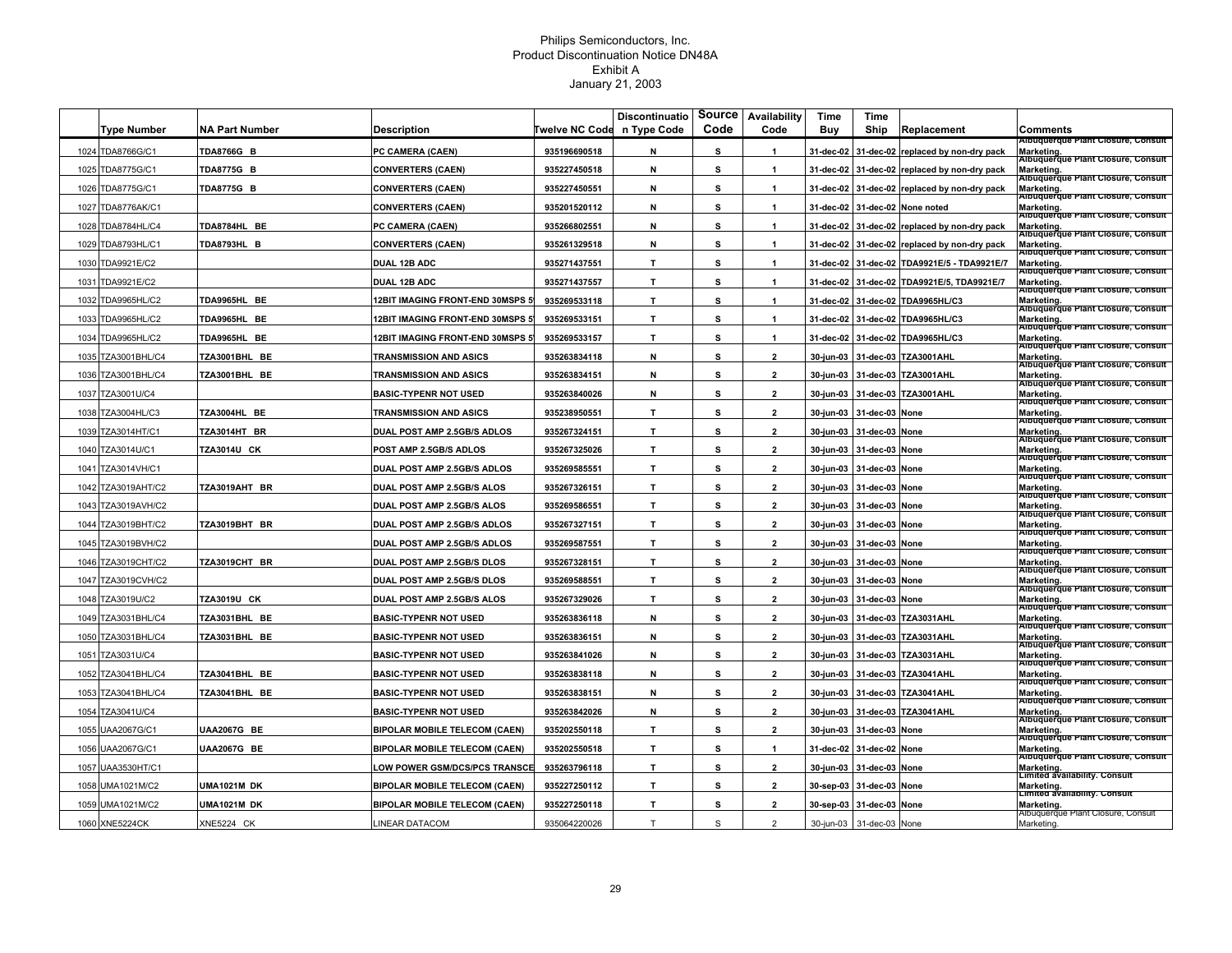| Type Number              | <b>NA Part Number</b>                                                                        | Description                        | Twelve NC Code | <b>Discontinuatio</b><br>n Type Code | Source<br>Code | Availability<br>Code | Time<br>Buy | Time<br>Ship    | Replacement                        | Comments                                                                                                |
|--------------------------|----------------------------------------------------------------------------------------------|------------------------------------|----------------|--------------------------------------|----------------|----------------------|-------------|-----------------|------------------------------------|---------------------------------------------------------------------------------------------------------|
| 1061 XSA5223CK           | XSA5223 CK                                                                                   | INEAR DATACOM                      | 935202090026   | T                                    | s              | 2                    | 30-jun-03   | 31-dec-03       | None                               | Albuquerque Plant Closure, Consult<br>Marketing                                                         |
| 1062 XSA5223CU           | <b>XSA5223 CU</b>                                                                            | <b>INEAR DATACOM</b>               | 935261078025   | T                                    | s              | 2                    | 30-jun-03   | 31-dec-03       | None                               | Albuquerque Plant Closure, Consult<br>Marketing                                                         |
| 1063 XSA5224CU           | <b>XSA5224 CU</b>                                                                            | INEAR DATACOM                      | 935261226025   | T                                    | S              | $\overline{2}$       | 30-jun-03   | 31-dec-03 None  |                                    | Albuquerque Plant Closure, Consul<br>Marketing                                                          |
|                          |                                                                                              |                                    |                |                                      |                |                      |             |                 |                                    |                                                                                                         |
|                          | ADDITIONAL ALBUQUERQUE DISCONTINUED PARTS IDENTIFIED AFTER DECEMBER 31, 2002 -- FILE DN-48.1 |                                    |                |                                      |                |                      |             |                 |                                    |                                                                                                         |
|                          |                                                                                              |                                    |                |                                      |                |                      |             |                 |                                    |                                                                                                         |
| 1064 ADC0804LCN          | ADC0804LC N                                                                                  | <b>INEAR INDUSTRIAL</b>            | 933653360112   | T.                                   | M              | $\overline{2}$       | 06-30-03    |                 | 12-31-03 National Semi: ADC0804LCJ | National version specifications differ                                                                  |
| 1065 ADC0803LCN          | ADC0803LC N                                                                                  | INEAR INDUSTRIAL                   | 933777000602   | $\mathsf{T}$                         | М              | $\overline{2}$       | 06-30-03    | 12-31-03        |                                    | National Semi: ADC0802LCW National version specifications differ                                        |
| 1066 ADC0804CN           | ADC0804C N                                                                                   | LINEAR INDUSTRIAL                  | 933777020602   | $\mathsf T$                          | М              | $\overline{2}$       | 06-30-03    | 12-31-03        |                                    | National Semi: ADC0804LCN National version specifications differ                                        |
| 1067 ADC0804LCD          | ADC0804LC D                                                                                  | INEAR INDUSTRIAL                   | 933927990118   | T                                    | M              | $\overline{2}$       | 06-30-03    | 12-31-03        |                                    | National Semi: ADC0804LCW National version specifications differ                                        |
| 1068 ADC0804LCD          | ADC0804LC D                                                                                  | LINEAR INDUSTRIAL                  | 933927990602   | T.                                   | M              | $\overline{2}$       | 06-30-03    | 12-31-03        |                                    | National Semi: ADC0804LCWI National version specifications differ                                       |
| 1069 ADC0803CN           | ADC0803C N                                                                                   | INEAR INDUSTRIAL                   | 933976600602   | T                                    | M              | $\overline{2}$       | 06-30-03    | 12-31-03        |                                    | National Semi: ADC0803LCN National version specifications differ                                        |
| 1070 ADC0803CD           | ADC0803C D                                                                                   | <b>INEAR INDUSTRIAL</b>            | 933976610118   | T.                                   | M              | $\overline{2}$       | 06-30-03    | 12-31-03        |                                    | National Semi: ADC0802LCW National version specifications differ                                        |
| 1071 ADC0803CD           | ADC0803C D                                                                                   | <b>INEAR INDUSTRIAL</b>            | 933976610602   | T.                                   | M              | $\overline{2}$       | 06-30-03    | 12-31-03        |                                    | National Semi: ADC0802LCW National version specifications differ                                        |
| 1072 ADC0803LCD          | ADC0803LC D                                                                                  | INEAR INDUSTRIAL                   | 933976620112   | T.                                   | M              | $\overline{2}$       | 06-30-03    | 12-31-03        |                                    | National Semi: ADC0802LCW National version specifications differ                                        |
| 1073 ADC0803LCD          | ADC0803LC D                                                                                  | INEAR INDUSTRIAL                   | 933976620118   | T                                    | м              | $\overline{2}$       | 06-30-03    | 12-31-03        |                                    | National Semi: ADC0802LCW National version specifications differ                                        |
| 1074 ADC0804CD           | ADC0804C D                                                                                   | INEAR INDUSTRIAL                   | 933976630118   | T                                    | M              | 2                    | 06-30-03    | 12-31-03        |                                    | National Semi: ADC0804LCW National version specifications differ                                        |
| 1075 ADC0804CD           | ADC0804C D                                                                                   | INEAR INDUSTRIAL                   | 933976630602   | T                                    | M              | $\overline{2}$       | 06-30-03    | 12-31-03        |                                    | National Semi: ADC0804LCW National version specifications differ<br>Limited product availability due to |
| 1076 BGY280              |                                                                                              | POWER AMPLIFIER                    | 934056034135   | T                                    | S              | $\overline{2}$       | 03-31-03    | 10-17-03 BGY284 |                                    | Albuquerque plant closure<br>Limited product availability due to                                        |
| 1077 SC80C451CGA68       | SC80C451CG A68                                                                               | 51 FAMILY CMOS ROML. - 80C451      | 935019640512   | T                                    | S              | $\mathbf{1}$         | 01-17-03    |                 | 01-17-03 None noted                | Albuquerque plant closure<br>Limitéd product availability que to                                        |
| 1078 TDA1592/V1          |                                                                                              | PLL stereo decoder / noise blanker | 935051690112   | T                                    | S              | $\overline{2}$       | 30-6-2003   |                 | ######## None noted                | Albuquerque plant closure<br>Due to die bahk, may be able to                                            |
| 1079 FB2031BB            | FB2031 BB                                                                                    | FUTURE BUS +                       | 935082750528   | T                                    | M              | $\overline{2}$       | 06-30-03    |                 | 12-31-03 TI: SN74FB2031            | support orders past the ltb date.<br>Due to die bank, may be able to                                    |
| 1080 FB2031BB            | FB2031 BB                                                                                    | <b>FUTURE BUS +</b>                | 935082750557   | T                                    | M              | $\overline{2}$       | 06-30-03    |                 | 12-31-03 TI:SN74FB2031             | support orders past the ltb date.<br>Due to die bank, may be able to                                    |
| 1081 FB2033BB            | FB2033 BB                                                                                    | <b>FUTURE BUS +</b>                | 935082760528   | T.                                   | M              | $\overline{2}$       | 06-30-03    |                 | 12-31-03 TI: SN74FB2033A/K         | support orders past the Itb date.<br>Due to die bank, may be able to                                    |
| 1082 FB2033BB            | FB2033 BB                                                                                    | <b>FUTURE BUS +</b>                | 935082760557   | T                                    | M              | $\overline{2}$       | 06-30-03    | 12-31-03        | TI: SN74FB2033A/K                  | support orders past the Itb date.<br>Due to die bank, may be able to                                    |
| 1083 FB2041BB            | FB2041 BB                                                                                    | <b>FUTURE BUS +</b>                | 935082780528   | T                                    | M              | $\overline{2}$       | 06-30-03    | 12-31-03        | TI: SN74FB2041A                    | support orders past the ltb date.<br>Due to die bank, may be able to                                    |
| 1084 FB2041BB            | FB2041 BB                                                                                    | <b>FUTURE BUS +</b>                | 935082780557   | T                                    | М              | $\overline{2}$       | 06-30-03    | 12-31-03        | TI: SN74FB2041A                    | support orders past the Itb date.<br><del>RUS Process terminated by FAB.</del>                          |
| 1085 P87C592EFA/02       | P87C592EFA A                                                                                 | <b>BLM - CAN PRODUCTS</b>          | 935085020512   | T.                                   | S              | $\overline{2}$       | 06-30-03    |                 | 12-31-03 None noted                | Limited Supply.<br><del>RU5 Process terminated by FAB.</del>                                            |
| 1086 P87C592EFA/02       | P87C592EFA A                                                                                 | <b>BLM - CAN PRODUCTS</b>          | 935085020518   | T                                    | S              | $\mathbf{1}$         | 01-17-03    |                 | 01-17-03 None noted                | Consult Sales & Marketing.<br>Limited product availability due to                                       |
| 1087 TDA8760K/4/C1       | TDA8760K/4 A                                                                                 | CONVERTERS (CAEN)                  | 935088140112   | T                                    | $\mathbb S$    | $\overline{2}$       | 06-30-03    | 12-31-03        | None noted                         | Albuquerque plant closure<br>Limited product availability due to                                        |
| 1088 TDA8760K/4/C1       | TDA8760K/4 A                                                                                 | CONVERTERS (CAEN)                  | 935088140512   | T                                    | $\mathbb S$    | $\overline{2}$       | 06-30-03    | 12-31-03        | None noted                         | Albuquerque plant closure<br>Limitéd product availability que to                                        |
| 1089 TDA8760K/4/C1       | TDA8760K/4 A                                                                                 | CONVERTERS (CAEN)                  | 935088140518   | T                                    | S              | $\overline{2}$       | 06-30-03    |                 | 12-31-03 None noted                | Albuquerque plant closure<br>-imitéd product availability que to                                        |
| 1090 S83C752-1N28/CV4519 | CV4519 N28                                                                                   | 51 FAMILY CMOS ROM - 83C752        | 935137380112   | T                                    | S              | $\mathcal{P}$        | 06-30-03    | 12-31-03        |                                    | Not pin for pin-LPC767 or LPC Albuquerque plant closure. Consult<br>Limited product availability due to |
| 1091 SA620DK             | SA620 DK                                                                                     | RF/WIRELESS                        | 935143730112   | T                                    | S              | $\overline{2}$       | 06-30-03    | 12-31-03 None   |                                    | Albuquerque plant closure. Consult<br>Limited product availability due to                               |
| 1092 SA620DK             | SA620 DK                                                                                     | RF/WIRELESS                        | 935143730118   | T                                    | S              | $\overline{2}$       | 06-30-03    | 12-31-03 None   |                                    | Albuquerque plant closure                                                                               |
| 1093 XNADC0803CCU        | XNADC0803C CU                                                                                | LINEAR INDUSTRIAL                  | 935145970025   | T                                    | M              | $\overline{2}$       | 06-30-03    |                 |                                    | 12-31-03 National Semi: ADC0803MWC National version specifications differ                               |
| 1094 XNADC0804CCU        | XNADC0804C CU                                                                                | LINEAR INDUSTRIAL                  | 935145980025   | T                                    | M              | $\overline{2}$       | 06-30-03    |                 |                                    | 12-31-03 National Semi: ADC0804MWC National version specifications differ                               |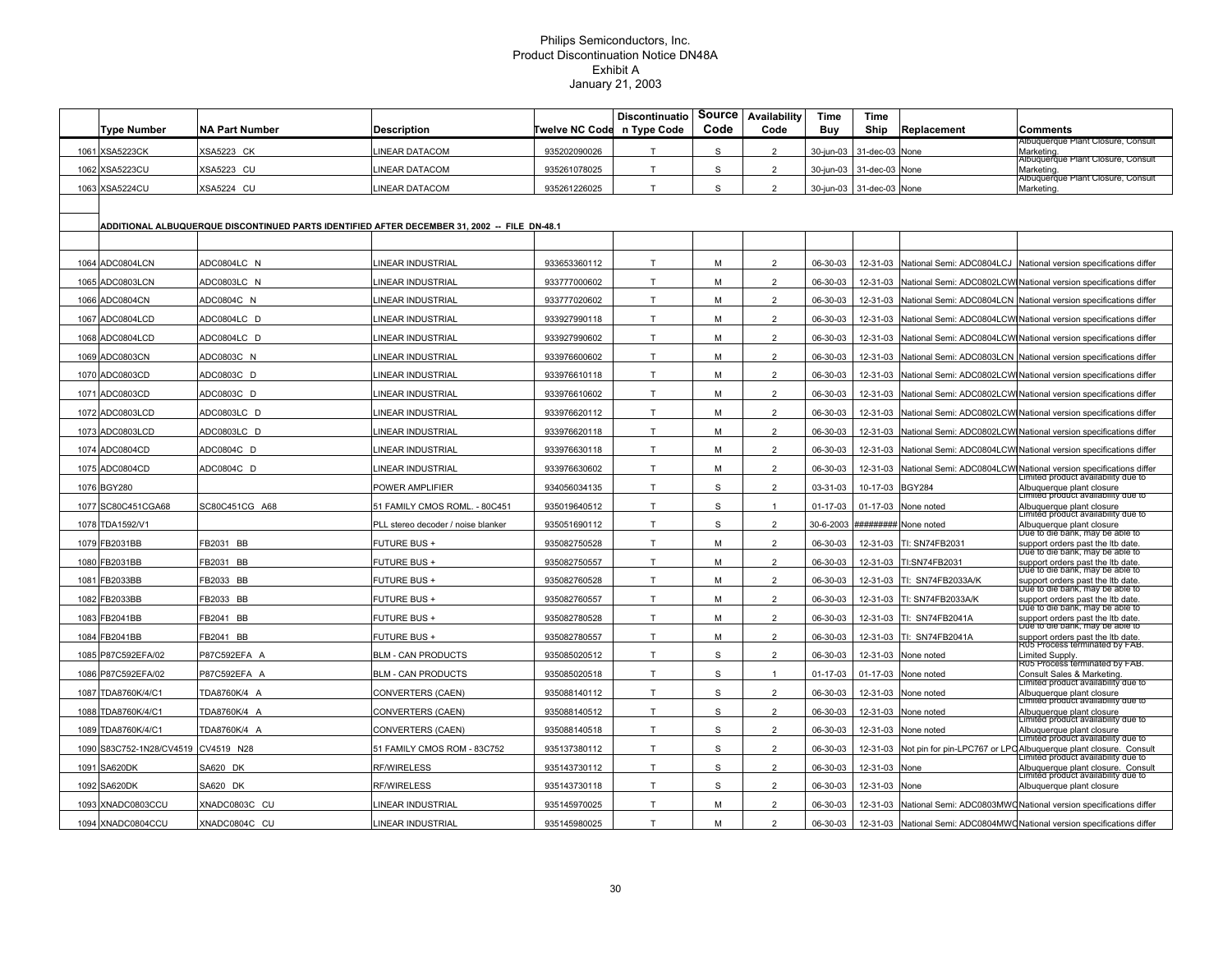|                     |                       |                                |                       | <b>Discontinuatio</b> | <b>Source</b><br>Code | Availability<br>Code | Time      | Time             |                     |                                                                                 |
|---------------------|-----------------------|--------------------------------|-----------------------|-----------------------|-----------------------|----------------------|-----------|------------------|---------------------|---------------------------------------------------------------------------------|
| <b>Type Number</b>  | <b>NA Part Number</b> | Description                    | <b>Twelve NC Code</b> | n Type Code           |                       |                      | Buy       | Ship             | Replacement         | Comments<br>imited product availability due to                                  |
| 1095 SA601DK        | SA601 DK              | <b>RF/WIRELESS</b>             | 935164740112          | T                     | S                     | $\overline{2}$       | 06-30-03  | 12-31-03         | None                | Albuquerque plant closure. Consult<br>Limitéd product availability que to       |
| 1096 SA601DK        | SA601 DK              | <b>RF/WIRELESS</b>             | 935164740118          | T                     | S                     | $\overline{2}$       | 06-30-03  | 12-31-03         | None                | Albuquerque plant closure. Consult<br><del>R05 Process terminated by FAB.</del> |
| 1097 P87CE598EFB/01 |                       | <b>BLM - CAN PRODUCTS</b>      | 935167440551          | T                     | S                     | $\overline{2}$       | 06-30-03  | 12-31-03         | <b>Jone</b>         | Limited Supply.<br>RUS Process terminated by FAB.                               |
| 1098 P87CE598EFB/01 | P87CE598EF B          | <b>BLM - CAN PRODUCTS</b>      | 935167440557          | T                     | $\mathbb S$           | $\overline{2}$       | 06-30-03  | 12-31-03         | None                | imited Supply.<br>Limited product availability que to                           |
| 1099 NE83Q92D       | NE83Q92 D             | <b>INEAR DATACOM</b>           | 935167680112          | T.                    | M                     | $\overline{2}$       | 06-30-03  | 12-31-03         | None noted          | Albuquerque plant closure. Consult<br>Limitéd product availability que to       |
| 1100 NE83Q92D       | NE83Q92 D             | <b>INEAR DATACOM</b>           | 935167680118          | T                     | M                     | $\overline{2}$       | 06-30-03  | 12-31-03         | None noted          | Albuquerque plant closure. Consult<br>Limited product availability due to       |
| 1101 NE83Q92D       |                       | <b>INEAR DATACOM</b>           | 935167680129          | T                     | м                     | $\overline{2}$       | 06-30-03  | 12-31-03         | None noted          | Albuquerque plant closure. Consult<br>Limited product availability due to       |
| 1102 NE83Q92A       | NE83Q92 A             | <b>INEAR DATACOM</b>           | 935169150112          | T                     | M                     | $\overline{2}$       | 06-30-03  | 12-31-03         | None noted          | Albuquerque plant closure. Consult                                              |
| 1103 NE83Q92A       | NE83Q92 A             | <b>INEAR DATACOM</b>           | 935169150118          | T                     | M                     | $\overline{2}$       | 06-30-03  | 12-31-03         | None noted          | Limitéd product availability que to<br>Albuquerque plant closure. Consult       |
| 1104 NE83Q92A       |                       | <b>INEAR DATACOM</b>           | 935169150129          | T                     | M                     | $\overline{2}$       | 06-30-03  | 12-31-03         | <b>None noted</b>   | Limitéd product availability que to<br>Albuquerque plant closure. Consult       |
| 1105 NE83C92A       | NE83C92 A             | <b>INEAR DATACOM</b>           | 935169160112          | T.                    | M                     | $\overline{2}$       | 06-30-03  | 12-31-03         | <b>None noted</b>   | Limited product availability due to<br>Albuquerque plant closure. Consult       |
| 1106 NE83C92A       | NE83C92 A             | INEAR DATACOM                  | 935169160118          | T                     | М                     | $\overline{2}$       | 06-30-03  | 12-31-03         | None noted          | Limitéd product availability que to<br>Albuquerque plant closure. Consult       |
| 1107 NE83C92A       |                       | <b>INEAR DATACOM</b>           | 935169160129          | T                     | M                     | $\overline{2}$       | 06-30-03  | 12-31-03         | None noted          | Limitéd product availability que to<br>Albuquerque plant closure. Consult       |
| 1108 TDA8758G/C1    |                       | CONVERTERS (CAEN)              | 935173820118          | T                     | S                     | $\overline{2}$       | 06-30-03  | 12-31-03         | None noted          | Limited product availability due to<br>Albuquerque plant closure. Consult       |
| 1109 TDA8758G/C1    |                       | CONVERTERS (CAEN)              | 935173820151          | T.                    | S                     | $\overline{2}$       | 06-30-03  | 12-31-03         | None noted          | Limited product availability due to<br>Albuquerque plant closure. Consult       |
| 1110 TDA8758G/C1    |                       | CONVERTERS (CAEN)              | 935173820157          | T                     | $\mathbb S$           | $\overline{2}$       | 06-30-03  | 12-31-03         | None noted          | Limitéd product availability que to<br>Albuquerque plant closure. Consult       |
| 1111 TEA1062AU/C4   |                       | BIPOLAR ANALOG TELECOM (CAEN)  | 935182070112          | N                     | S                     | $\overline{2}$       | 06-30-03  | 12-31-03         | None                | Limitéd product availability que to<br>Albuquerque plant closure. Consult       |
| 1112 TDA8705AT/C1   | TDA8705AT D           | CONVERTERS (CAEN)              | 935184090112          | T                     | S                     | $\overline{2}$       | 06-30-03  | 12-31-03         | <b>Jone noted</b>   | Limited product availability due to<br>Albuquerque plant closure. Consult       |
| 1113 TDA8705AT/C1   | TDA8705AT D           | CONVERTERS (CAEN)              | 935184090118          | T                     | S                     | $\overline{2}$       | 06-30-03  | 12-31-03         | None noted          | Limitéd product availability que to<br>Albuquerque plant closure. Consult       |
| 1114 UAA1280T/V2    | JAA1280T D            | OMESTIC APPLIANCES (HAMBURG)   | 935187080512          | T                     | S                     | $\overline{2}$       | 06-30-03  | 12-31-03         | None noted          | Limitéd product availability que to                                             |
|                     |                       |                                |                       | T                     | S                     | $\overline{2}$       |           |                  |                     | Albuquerque plant closure. Consult<br>Limited product availability due to       |
| 1115 UAA1280T/V2    | JAA1280T D            | OMESTIC APPLIANCES (HAMBURG)   | 935187080518          |                       |                       |                      | 06-30-03  | 12-31-03         | None noted          | Albuquerque plant closure. Consult<br>Limited product availability due to       |
| 1116 74ABTL3205BB   | 74ABTL3205 BB         | ABT                            | 935187630557          | T                     | S                     | $\overline{2}$       | 06-30-03  | 12-31-03         | None                | Albuquerque plant closure. Consult<br>Limitéd product availability que to       |
| 1117 CE1539D        | CE1539 D              | <b>AUTO CUSTOM ASIC</b>        | 935187930112          | T                     | $\mathtt{C}$          | $\overline{2}$       | 06-30-03  | 12-31-03         | None noted          | Albuquerque plant closure. Consult<br>Limitéd product availability que to       |
| 1118 CE1539D        | CE1539 D              | AUTO CUSTOM ASIC               | 935187930118          | T.                    | $\mathsf{C}$          | $\overline{2}$       | 06-30-03  | 12-31-03         | None noted          | Albuquerque plant closure. Consult<br>Limited product availability due to       |
| 1119 TDA8762M/4/C1  | TDA8762M/4 DB         | CONVERTERS (CAEN)              | 935188260112          | T                     | $\mathbb S$           | $\overline{2}$       | 06-30-03  | 12-31-03         | <b>DA8764A</b>      | Albuquerque plant closure. Consult<br>Limitéd product availability que to       |
| 1120 TDA8762M/4/C1  | TDA8762M/4 DB         | CONVERTERS (CAEN)              | 935188260118          | T                     | S                     | $\overline{2}$       | 06-30-03  | 12-31-03         | <b>TDA8764A</b>     | Albuquerque plant closure. Consult<br>Limitéd product availability que to       |
| 1121 TEA6322T/V1    |                       | AUDIO POWER MISCELL. (HAMBURG) | 935188800112          | T                     | S                     | $\overline{2}$       | 30-6-2003 | <i>*********</i> |                     | Albuquerque plant closure. Consult<br>Limitéd product availability que to       |
| 1122 TEA6322T/V1    |                       | AUDIO POWER MISCELL. (HAMBURG) | 935188800118          | T                     | S                     | $\overline{2}$       | 30-6-2003 | <i>*********</i> |                     | Albuquerque plant closure. Consult<br>Limited product availability due to       |
| 1123 CE1453N        | CE1453 N              | AUTO CUSTOM ASIC               | 935192260112          | $\mathsf{T}$          | S                     | $\overline{2}$       | 06-30-03  | 12-31-03         | None noted          | Albuquerque plant closure. Consult<br>Limitéd product availability que to       |
| 1124 TDA8718X/C1    | TDA8718X CK           | CONVERTERS (CAEN)              | 935193110002          | T                     | S                     | $\overline{2}$       | 06-30-03  | 12-31-03         | None noted          | Albuquerque plant closure. Consult<br>Limited product availability due to       |
| 1125 TDA8766G/C1    |                       | PC CAMERA (CAEN)               | 935196690118          | T                     | S                     | $\overline{2}$       | 06-30-03  | 12-31-03         | None noted          | Albuquerque plant closure. Consult                                              |
| 1126 TDA8766G/C1    |                       | PC CAMERA (CAEN)               | 935196690151          | T                     | S                     | $\overline{2}$       | 06-30-03  | 12-31-03         | <b>Jone noted</b>   | Limited product availability due to<br>Albuquerque plant closure. Consult       |
| 1127 TDA8766G/C1    |                       | PC CAMERA (CAEN)               | 935196690157          | T                     | S                     | $\overline{2}$       | 06-30-03  | 12-31-03         | None noted          | Limited product availability due to<br>Albuquerque plant closure. Consult       |
| 1128 TDA8762AM/8/C1 | TDA8762AM8 DB         | CONVERTERS (CAEN)              | 935201500112          | T                     | S                     | $\overline{2}$       | 06-30-03  | 12-31-03         | <b>TDA8764A</b>     | Limitéd product availability que to<br>Albuquerque plant closure. Consult       |
| 1129 TDA8762AM/8/C1 | TDA8762AM8 DB         | CONVERTERS (CAEN)              | 935201500118          | T                     | S                     | $\overline{2}$       | 06-30-03  | 12-31-03         | <b>TDA8764A</b>     | Limitéd product availability que to<br>Albuquerque plant closure. Consult       |
| 1130 TDA8776K/C1    | TDA8776K A            | CONVERTERS (CAEN)              | 935201510512          | T                     | S                     | $\overline{2}$       | 06-30-03  | 12-31-03         | None noted          | Limited product availability due to<br>Albuquerque plant closure. Consult       |
| 1131 TDA8776K/C1    | TDA8776K A            | CONVERTERS (CAEN)              | 935201510518          | T                     | S                     | $\overline{2}$       | 06-30-03  |                  | 12-31-03 None noted | Limited product availability due to<br>Albuquerque plant closure. Consult       |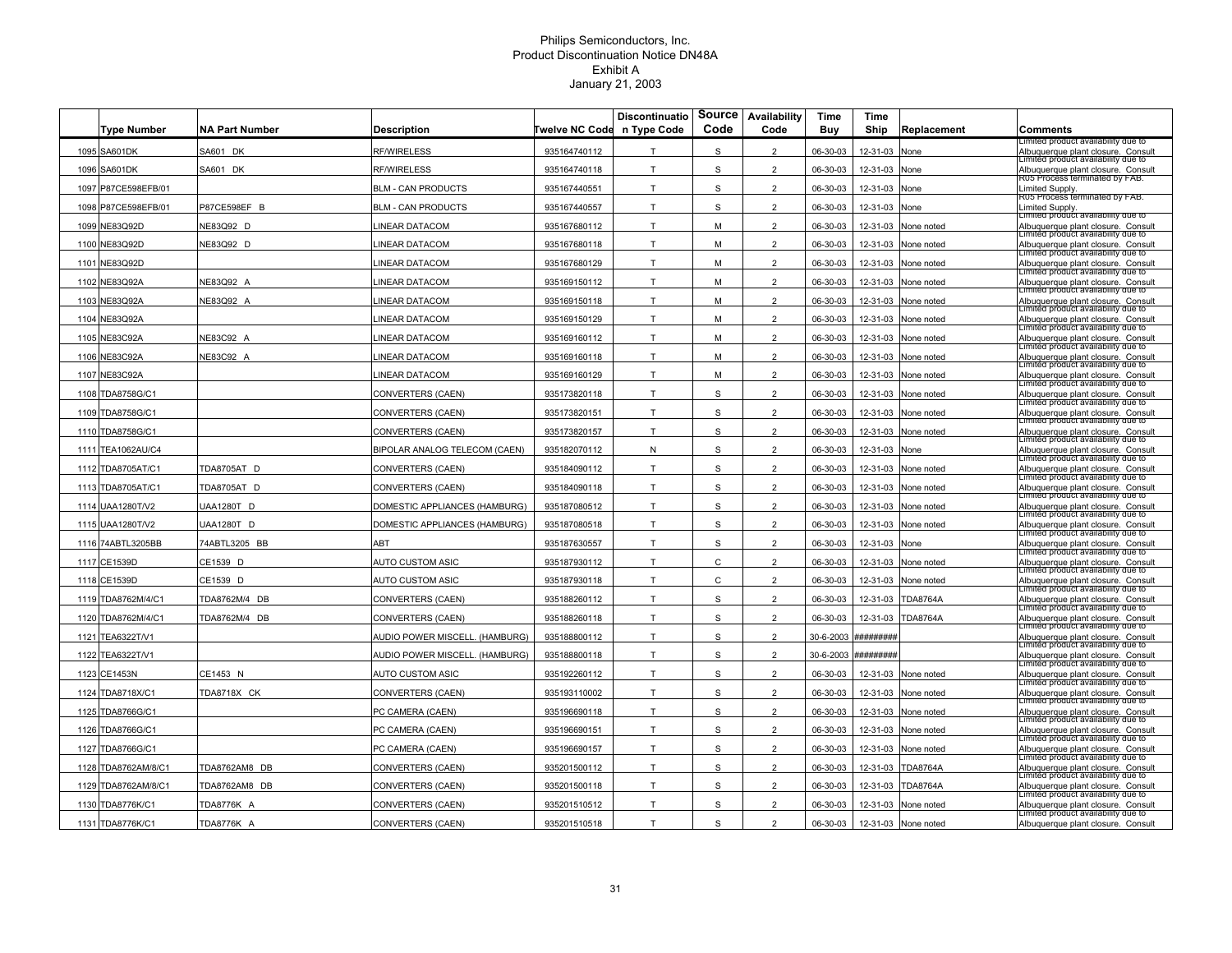|      | Type Number         | <b>NA Part Number</b> | <b>Description</b>      | Twelve NC Code | <b>Discontinuatio</b><br>n Type Code | <b>Source</b><br>Code | Availability<br>Code | Time<br>Buy | Time<br>Ship | Replacement       | <b>Comments</b>                                                              |
|------|---------------------|-----------------------|-------------------------|----------------|--------------------------------------|-----------------------|----------------------|-------------|--------------|-------------------|------------------------------------------------------------------------------|
|      | 1132 TDA8776AK/C1   | TDA8776AK A           | CONVERTERS (CAEN)       | 935201520512   | т                                    | S                     | $\overline{2}$       | 06-30-03    | 12-31-03     | <b>None noted</b> | Limited product availability due to<br>Albuquerque plant closure. Consult    |
|      | 1133 TDA8776AK/C1   | TDA8776AK A           | CONVERTERS (CAEN)       | 935201520518   | T                                    | S                     | $\overline{2}$       | 06-30-03    | 12-31-03     | <b>None noted</b> | Limitéd product availability que to<br>Albuquerque plant closure. Consult    |
|      | 1134 CE1639N        | CE1639 N              | AUTO CUSTOM ASIC        | 935204680112   | T                                    | $\mathsf{C}$          | $\overline{2}$       | 06-30-03    | 12-31-03     | <b>Jone noted</b> | Limited product availability due to<br>Albuquerque plant closure. Consult    |
|      | 1135 TDA8010M/C1    | TDA8010M DK           | SATELLITE TUNER (CAEN)  | 935209090112   | T.                                   | S                     | $\overline{2}$       | 06-30-03    | 12-31-03     | None noted        | Limitéd product availability que to<br>Albuquerque plant closure. Consult    |
|      | 1136 TDA8010M/C1    | TDA8010M DK           | SATELLITE TUNER (CAEN)  | 935209090118   | T                                    | S                     | $\overline{2}$       | 06-30-03    | 12-31-03     | None noted        | Limitéd product availability que to<br>Albuquerque plant closure. Consult    |
|      | 1137 SA621DK        | SA621 DK              | RF/WIRELESS             | 935222130112   | T                                    | S                     | $\overline{2}$       | 06-30-03    | 12-31-03     | None              | Limited product availability due to<br>Albuquerque plant closure. Consult    |
|      | 1138 SA621DK        | SA621 DK              | RF/WIRELESS             | 935222130118   | T                                    | S                     | $\overline{a}$       | 06-30-03    | 12-31-03     | None              | Limited product availability due to<br>Albuquerque plant closure. Consult    |
|      | 1139 SA611DK        | SA611 DK              | RF/WIRELESS             | 935233320112   | T.                                   | $\mathbf S$           | $\overline{2}$       | 06-30-03    | 12-31-03     | None              | Limitéd product availability que to<br>Albuquerque plant closure. Consult    |
|      | 1140 SA611DK        | SA611 DK              | <b>RF/WIRELESS</b>      | 935233320118   | T                                    | $\mathbf S$           | $\overline{2}$       | 06-30-03    | 12-31-03     | None              | imitéd product availability que to<br>Albuquerque plant closure. Consult     |
| 1141 | OQ9224HP/C2         |                       | TRANSMISSION AND ASICS  | 935240750118   | T                                    | C                     | $\overline{2}$       | 06-30-03    | 12-31-03     | Vone              | Limited product availability due to<br>Albuquerque plant closure. Consult    |
|      | 1142 SA2420DH       | SA2420 DH             | <b>RF/WIRELESS</b>      | 935240860512   | T                                    | M                     | $\overline{2}$       | 06-30-03    | 12-31-03     | None              | Limited product availability due to<br>Albuquerque plant closure. Consult    |
|      | 1143 SA2420DH       | SA2420 DH             | <b>RF/WIRELESS</b>      | 935240860518   | T                                    | M                     | $\overline{2}$       | 06-30-03    | 12-31-03     | None              | Limitéd product availability que to<br>Albuquerque plant closure. Consult    |
| 1144 | <b>FBL2041BB</b>    | FBL2041 BB            | $_V$ T16                | 935242430518   | T                                    | <sub>S</sub>          | $\overline{2}$       | 06-30-03    | 12-31-03     | None              | Due to die bahk, may be able to<br>support orders past the ltb date.         |
| 1145 | FBL2041BB           | BL2041 BB             | VT <sub>16</sub>        | 935242430557   | т                                    | S                     | $\overline{2}$       | 06-30-03    | 12-31-03     | None              | Due die bank, may be able to support<br>orders past the ltb date. Subject to |
|      | 1146 TDA8766G/C1/S1 |                       | PC CAMERA (CAEN)        | 935245390118   | T                                    | S                     | $\overline{2}$       | 06-30-03    | 12-31-03     | None noted        | Limited product availability due to<br>Albuquerque plant closure. Consult    |
| 1147 | TDA8766G/C1/S1      |                       | PC CAMERA (CAEN)        | 935245390151   | T                                    | S                     | $\overline{2}$       | 06-30-03    | 12-31-03     | <b>None noted</b> | Limitéd product availability que to<br>Albuquerque plant closure. Consult    |
| 1148 | TDA8766G/C1/S1      |                       | PC CAMERA (CAEN)        | 935245390157   | T                                    | S                     | $\overline{2}$       | 06-30-03    | 12-31-03     | <b>Jone noted</b> | Limited product availability due to<br>Albuquerque plant closure. Consult    |
| 1149 | TDA8766G/C1/S1      |                       | PC CAMERA (CAEN)        | 935245390518   | T                                    | $\mathsf S$           | $\overline{2}$       | 06-30-03    | 12-31-03     | <b>Jone noted</b> | Limitéd product availability que to<br>Albuquerque plant closure. Consult    |
|      | 1150 TDA8766G/C1/S1 |                       | PC CAMERA (CAEN)        | 935245390551   | T                                    | S                     | $\overline{2}$       | 06-30-03    | 12-31-03     | None noted        | Limited product availability due to<br>Albuquerque plant closure. Consult    |
| 1151 | TDA8766G/C1/S1      |                       | PC CAMERA (CAEN)        | 935245390557   | T                                    | <sub>S</sub>          | $\overline{2}$       | 06-30-03    | 12-31-03     | None noted        | Limitéd product availability que to<br>Albuquerque plant closure. Consult    |
|      | 1152 OQ9227HL/C1    |                       | TRANSMISSION AND ASICS  | 935249080118   | т                                    | C                     | $\overline{2}$       | 06-30-03    | 12-31-03     | None              | Limited product availability due to<br>Albuquerque plant closure. Consult    |
|      | 1153 OQ9227HL/C1    |                       | TRANSMISSION AND ASICS  | 935249080518   | $\mathsf{T}$                         | C                     | 1                    | 01-17-03    | 01-17-03     | None              | Limited product availability due to<br>Albuquerque plant closure. Consult    |
|      | 1154 FBL2031BB      | FBL2031 BB            | VT <sub>16</sub>        | 935260152518   | T                                    | S                     | $\overline{2}$       | 06-30-03    | 12-31-03     | None              | ∟imitéa proauct availability que to<br>Albuquerque plant closure. Consult    |
|      | 1155 FBL2031BB      | FBL2031 BB            | VT <sub>16</sub>        | 935260152557   | T                                    | S                     | $\overline{2}$       | 06-30-03    | 12-31-03     | None              | imitéd product availability que to<br>Albuquerque plant closure. Consult     |
| 1156 | FBL22041BB          | BL22041 BB            | VT <sub>16</sub>        | 935260153518   | T                                    | S                     | $\overline{2}$       | 06-30-03    | 12-31-03     | Vone              | Limited product availability due to<br>Albuquerque plant closure. Consult    |
| 1157 | FBL22041BB          | FBL22041 BB           | VT <sub>16</sub>        | 935260153557   | T                                    | S                     | $\overline{2}$       | 06-30-03    | 12-31-03     | None              | Limitéd product availability que to<br>Albuquerque plant closure. Consult    |
| 1158 | FBL22031BB          | FBL22031 BB           | VT <sub>16</sub>        | 935260154518   | T                                    | S                     | $\overline{2}$       | 06-30-03    | 12-31-03     | None              | Limitéd product availability que to<br>Albuquerque plant closure. Consult    |
| 1159 | FBL22031BB          | BL22031 BB            | VT <sub>16</sub>        | 935260154557   | T                                    | <sub>S</sub>          | $\overline{2}$       | 06-30-03    | 12-31-03     | None              | Limited product availability due to<br>Albuquerque plant closure. Consult    |
|      | 1160 SA631DK        | SA631 DK              | RF/WIRELESS             | 935260427112   | T                                    | S                     | $\overline{2}$       | 06-30-03    | 12-31-03     | None              | Limited product availability due to<br>Albuquerque plant closure. Consult    |
|      | 1161 SA631DK        | SA631 DK              | RF/WIRELESS             | 935260427118   | T                                    | S                     | $\overline{2}$       | 06-30-03    | 12-31-03     | None              | Limitéd product availability que to<br>Albuquerque plant closure. Consult    |
| 1162 | FBL2033BB           | BL2033 BB             | VT <sub>16</sub>        | 935260599518   | T                                    | S                     | $\overline{2}$       | 06-30-03    | 12-31-03     | Vone              | Due to die bahk, may be able to<br>support orders past the ltb date.         |
| 116  | <b>BL2033BB</b>     | BL2033 BB             | VT16                    | 935260599557   | T                                    | $\mathbf S$           | $\overline{2}$       | 06-30-03    | 12-31-03     | <b>Jone</b>       | Due to die bank, may be able to<br>support orders past the ltb date.         |
| 1164 | FBL22033BB          | BL22033 BB            | VT16                    | 935260600518   | T                                    | $\mathbf S$           | $\overline{2}$       | 06-30-03    | 12-31-03     | None              | Limited product availability due to<br>Albuquerque plant closure. Consult    |
| 1165 | FBL22033BB          | BL22033 BB            | VT16                    | 935260600557   | T                                    | S                     | $\overline{2}$       | 06-30-03    | 12-31-03     | None              | Limitéd product availability que to<br>Albuquerque plant closure. Consult    |
|      | 1166 TDA8010M/C1/S1 |                       | SATELLITE TUNER (CAEN)  | 935260605112   | т                                    | S                     | $\overline{2}$       | 06-30-03    | 12-31-03     | None noted        | Limitéd product availability que to<br>Albuquerque plant closure. Consult    |
|      | 1167 TDA8010M/C1/S1 |                       | SATELLITE TUNER (CAEN)  | 935260605118   | $\mathsf{T}$                         | S                     | $\overline{2}$       | 06-30-03    | 12-31-03     | None noted        | Limited product availability due to<br>Albuquerque plant closure. Consult    |
|      | 1168 SA647DH        | SA647 DH              | RF/WIRELESS (CONTINUED) | 935260629112   | T.                                   | S                     | $\overline{2}$       | 06-30-03    | 12-31-03     | None              | Limited product availability due to<br>Albuquerque plant closure. Consult    |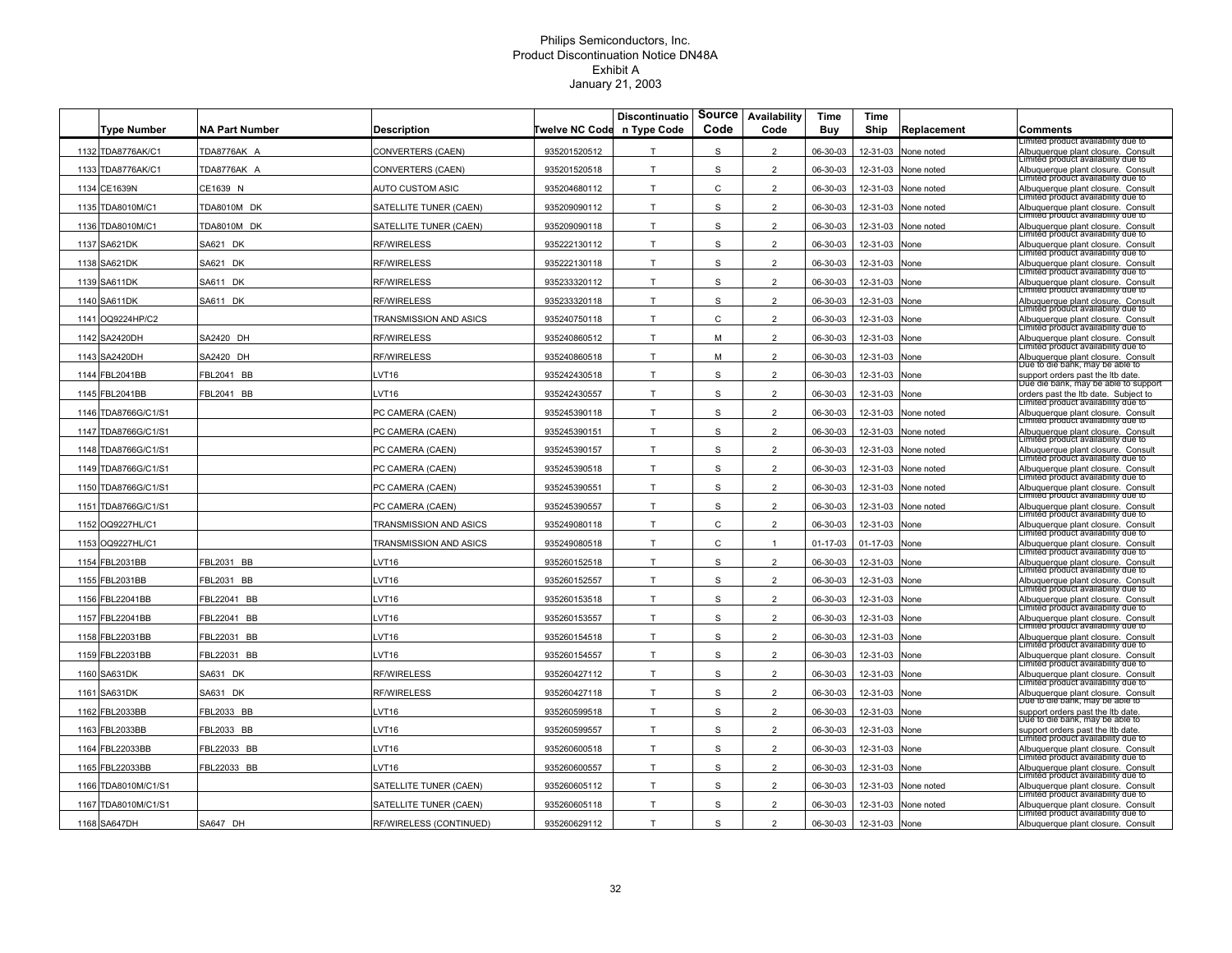|      | <b>Type Number</b> | <b>NA Part Number</b> | <b>Description</b>            | Twelve NC Code n Type Code | <b>Discontinuatio</b> | Source<br>Code | Availability<br>Code | Time<br>Buy | Time<br>Ship  | Replacement      | Comments                                                                                                         |
|------|--------------------|-----------------------|-------------------------------|----------------------------|-----------------------|----------------|----------------------|-------------|---------------|------------------|------------------------------------------------------------------------------------------------------------------|
|      | 1169 SA647DH       | SA647 DH              | RF/WIRELESS (CONTINUED)       | 935260629118               | T                     | S              | $\overline{2}$       | 06-30-03    | 12-31-03      | None             | imited product availability due to<br>Albuquerque plant closure. Consult                                         |
| 1170 | SA1630BE           | SA1630 BE             | DATACOM CONTROLLERS           | 935260763128               | T                     | M              | 2                    | 06-30-03    | 12-31-03      | <b>None</b>      | Limitéd product availability que to<br>Albuquerque plant closure. Consult                                        |
| 1171 | SA1630BE           | SA1630 BE             | DATACOM CONTROLLERS           | 935260763151               | T                     | M              | $\overline{2}$       | 06-30-03    | 12-31-03      | None             | Limited product availability due to<br>Albuquerque plant closure. Consult                                        |
|      | 1172 SA1630BE      | SA1630 BE             | DATACOM CONTROLLERS           | 935260763157               | T                     | M              | $\overline{2}$       | 06-30-03    | 12-31-03      | None             | Limitéd product availability que to<br>Albuquerque plant closure. Consult                                        |
| 1173 | SA8026DH           | SA8026 DH             | RF/WIRELESS                   | 935260780112               | T                     | M              | $\overline{2}$       | 06-30-03    | 12-31-03      | SA8028           | Limitéd product availability que to<br>Albuquerque plant closure. Consult                                        |
|      | 1174 SA8026DH      | SA8026 DH             | <b>RF/WIRELESS</b>            | 935260780118               | T                     | M              | $\overline{2}$       | 06-30-03    | 12-31-03      | SA8028           | Limited product availability due to<br>Albuquerque plant closure. Consult                                        |
|      | 1175 CD8408DK      | CD8408 DK             | <b>RF/WIRELESS</b>            | 935260856118               | T                     | $\mathsf{C}$   | $\overline{2}$       | 06-30-03    | 12-31-03      | None             | Limited product availability due to<br>Albuquerque plant closure. Consult                                        |
|      | 1176 SA1921BE      | SA1921 BE             | RF/WIRELESS                   | 935260933528               | T                     | S              | $\overline{2}$       | 06-30-03    | 12-31-03      | None             | imitéd product availability que to<br>Albuquerque plant closure. Consult                                         |
|      | 1177 SA1921BE      | SA1921 BE             | <b>RF/WIRELESS</b>            | 935260933551               | T                     | $\mathbb S$    | $\overline{2}$       | 06-30-03    | 12-31-03      | None             | imitéd product availability que to<br>Albuquerque plant closure. Consult                                         |
|      | 1178 SA1921BE      | SA1921 BE             | RF/WIRELESS                   | 935260933557               | T.                    | S              | $\overline{2}$       | 06-30-03    | 12-31-03      | Vone             | Limited product availability due to<br>Albuquerque plant closure. Consult                                        |
|      | 1179 TDA8763M/3/C4 | TDA8763M/3 DB         | CONVERTERS (CAEN)             | 935261116112               | T                     | S              | $\overline{2}$       | 06-30-03    | 12-31-03      | <b>TDA8763AM</b> | Limitéd product availability que to<br>Albuquerque plant closure. Consult<br>Limitéd product availability que to |
| 1180 | TDA8763M/3/C4      | TDA8763M/3 DB         | CONVERTERS (CAEN)             | 935261116118               | T                     | S              | $\overline{2}$       | 06-30-03    | 12-31-03      | TDA8763AM        | Albuquerque plant closure. Consult                                                                               |
| 1181 | TDA8763M/4/C4      | TDA8763M/4 DB         | CONVERTERS (CAEN)             | 935261117112               | T                     | S              | 2                    | 06-30-03    | 12-31-03      | <b>TDA8763AM</b> | Limitéd product availability que to<br>Albuquerque plant closure. Consult                                        |
| 1182 | TDA8763M/4/C4      | TDA8763M/4 DB         | CONVERTERS (CAEN)             | 935261117118               | T                     | S              | $\overline{2}$       | 06-30-03    | 12-31-03      | TDA8763AM        | Limited product availability due to<br>Albuquerque plant closure. Consult                                        |
| 1183 | TDA8763M/5/C4      | TDA8763M/5 DB         | CONVERTERS (CAEN)             | 935261118112               | T                     | S              | $\overline{2}$       | 06-30-03    | 12-31-03      | <b>TDA8763AM</b> | Limitéd product availability que to<br>Albuquerque plant closure. Consult                                        |
| 1184 | TDA8763M/5/C4      | TDA8763M/5 DB         | CONVERTERS (CAEN)             | 935261118118               | T                     | S              | $\overline{2}$       | 06-30-03    | 12-31-03      | TDA8763AM        | Limitéd product availability que to<br>Albuquerque plant closure. Consult                                        |
| 1185 | TDA8798HL/C1       |                       | CONVERTERS (CAEN)             | 935261327118               | T                     | S              | $\overline{2}$       | 06-30-03    | 12-31-03      | lone noted       | Limited product availability due to<br>Albuquerque plant closure. Consult                                        |
| 1186 | TDA8798HL/C1       |                       | CONVERTERS (CAEN)             | 935261327151               | T                     | $\mathbb S$    | $\overline{2}$       | 06-30-03    | 12-31-03      | None noted       | Limited product availability due to<br>Albuquerque plant closure. Consult                                        |
|      | 1187 TDA8798HL/C1  |                       | CONVERTERS (CAEN)             | 935261327157               | T                     | S              | $\overline{2}$       | 06-30-03    | 12-31-03      | None noted       | Limitéd product availability que to<br>Albuquerque plant closure. Consult<br>Limitéd product availability que to |
|      | 1188 TDA8793HL/C1  |                       | CONVERTERS (CAEN)             | 935261329118               | T                     | S              | $\overline{2}$       | 06-30-03    | 12-31-03      | None noted       | Albuquerque plant closure. Consult                                                                               |
|      | 1189 TDA8793HL/C1  |                       | CONVERTERS (CAEN)             | 935261329151               | т                     | S              | $\overline{a}$       | 06-30-03    | 12-31-03      | None noted       | Limited product availability due to<br>Albuquerque plant closure. Consult<br>Limitéd product availability que to |
|      | 1190 TDA8793HL/C1  |                       | CONVERTERS (CAEN)             | 935261329157               | T                     | S              | $\overline{2}$       | 06-30-03    | 12-31-03      | None noted       | Albuquerque plant closure. Consult<br>imitéd product availability que to                                         |
|      | 1191 FBL2040BB     | FBL2040 BB            | $_V$ T16                      | 935261478518               | T                     | S              | $\overline{2}$       | 06-30-03    | 12-31-03      | None             | Albuquerque plant closure. Consult<br>imitéd product availability que to                                         |
|      | 1192 FBL2040BB     | FBL2040 BB            | $V$ T <sub>16</sub>           | 935261478557               | T.                    | S              | $\overline{2}$       | 06-30-03    | 12-31-03      | None             | Albuquerque plant closure. Consult<br>Limitéd product availability due to                                        |
| 1193 | FBL22040BB         | FBL22040 BB           | $_V$ T <sub>16</sub>          | 935261479518               | T.                    | S              | 2                    | 06-30-03    | 12-31-03      | Vone             | Albuquerque plant closure. Consult<br>Limitéd product availability que to                                        |
|      | 1194 FBL22040BB    | FBL22040 BB           | $V$ T <sub>16</sub>           | 935261479557               | T                     | S              | $\overline{2}$       | 06-30-03    | 12-31-03      | None             | Albuquerque plant closure. Consult<br>Limitéd product availability que to                                        |
|      | 1195 TDA8761AM/C4  | TDA8761AM DB          | CONVERTERS (CAEN)             | 935261770112               | T                     | S              | 2                    | 06-30-03    | 12-31-03      | <b>TDA8763A</b>  | Albuquerque plant closure. Consult<br>Limited product availability due to                                        |
|      | 1196 TDA8761AM/C4  | TDA8761AM DB          | CONVERTERS (CAEN)             | 935261770118               | T                     | S              | $\overline{2}$       | 06-30-03    | 12-31-03      | <b>TDA8763A</b>  | Albuquerque plant closure. Consult<br>Limited product availability due to                                        |
|      | 1197 FBL2041IBB    | BL2041I BB            | VT <sub>16</sub>              | 935262072518               | T                     | S              | $\overline{2}$       | 06-30-03    | 12-31-03      | None             | Albuquerque plant closure. Consult<br>Limitéd product availability que to                                        |
|      | 1198 FBL2041IBB    | FBL2041I BB           | $_V$ T16                      | 935262072557               | T.                    | S              | $\overline{2}$       | 06-30-03    | 12-31-03      | None             | Albuquerque plant closure. Consult<br>Limitéd product availability que to                                        |
|      | 1199 SA7016DH      | SA7016 DH             | <b>RF/WIRELESS</b>            | 935262128112               | T                     | M              | $\overline{2}$       | 06-30-03    | 12-31-03      | SA8028           | Albuquerque plant closure. Consult<br>Limited product availability due to                                        |
| 1200 | <b>SA7016DH</b>    | SA7016 DH             | <b>RF/WIRELESS</b>            | 935262128118               | T                     | M              | $\overline{2}$       | 06-30-03    | 12-31-03      | A8028            | Albuquerque plant closure. Consult<br>Limitéd product availability que to                                        |
| 1201 | SA8016DH           | SA8016 DH             | RF/WIRELESS                   | 935262129112               | T                     | M              | $\overline{2}$       | 06-30-03    | 12-31-03      | SA8028           | Albuquerque plant closure. Consult<br>Limitéd product availability que to                                        |
|      | 1202 SA8016DH      | SA8016 DH             | RF/WIRELESS                   | 935262129118               | T                     | M              | 2                    | 06-30-03    | 12-31-03      | SA8028           | Albuquerque plant closure. Consult<br>Limitéd product availability que to                                        |
|      | 1203 SA7026DH      | SA7026 DH             | SA7026                        | 935262459112               | T                     | м              | $\overline{2}$       | 06-30-03    | 12-31-03      | SA8028           | Albuquerque plant closure. Consult                                                                               |
|      | 1204 SA7026DH      | SA7026 DH             | SA7026                        | 935262459118               | T                     | M              | $\overline{2}$       | 06-30-03    | 12-31-03      | SA8028           | Limited product availability due to<br>Albuquerque plant closure. Consult                                        |
|      | 1205 OM5959HL/C1   |                       | <b>BIPOLAR MOBILE TELECOM</b> | 935262547118               | T.                    | $\mathsf{C}$   | $\overline{a}$       | 06-30-03    | 12-31-03 None |                  | Limitéd product availability que to<br>Albuquerque plant closure. Consult                                        |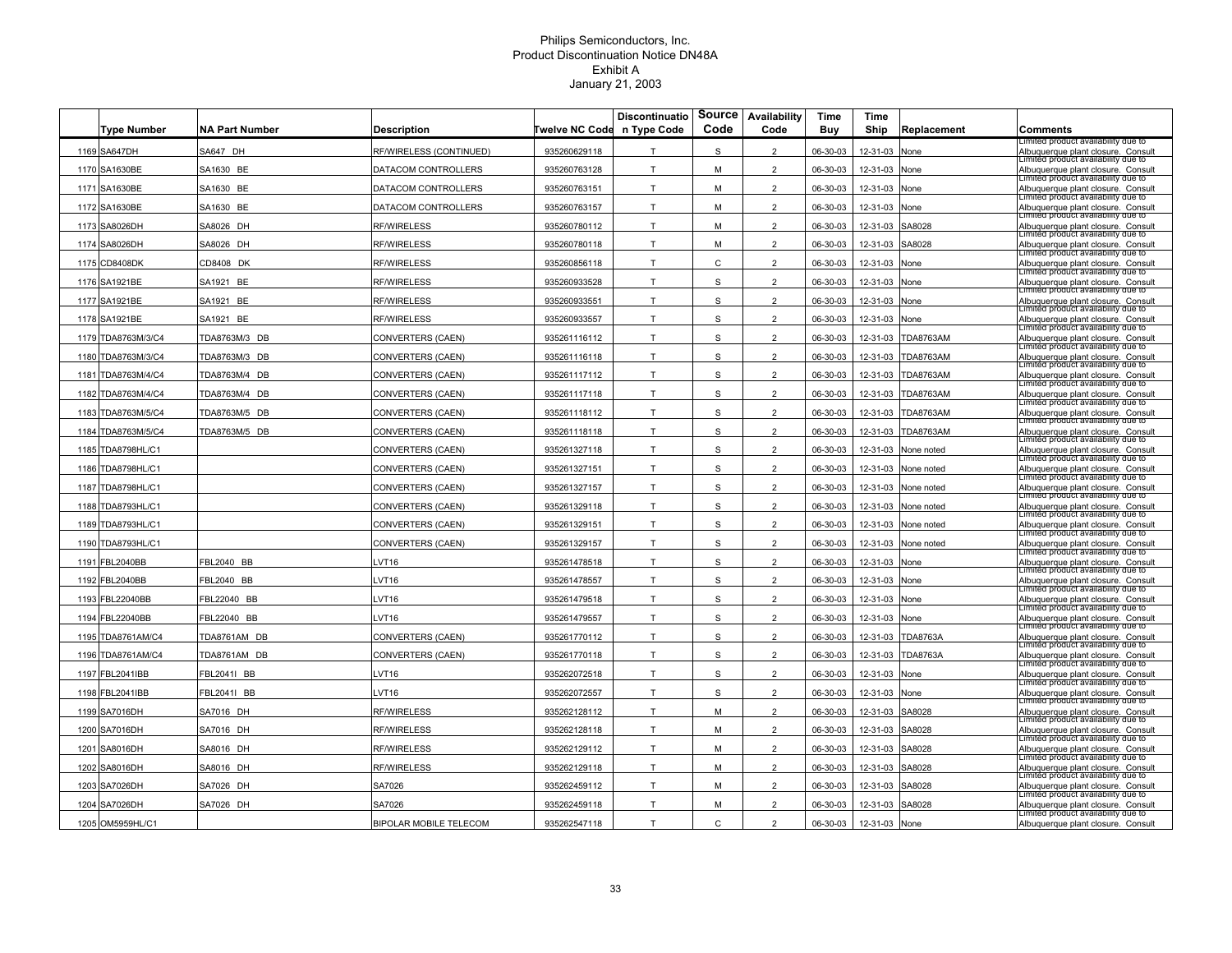| <b>Type Number</b>   | <b>NA Part Number</b> | <b>Description</b>              | Twelve NC Code | <b>Discontinuatio</b><br>n Type Code | Source<br>Code | Availability<br>Code | Time<br>Buy    | Time<br>Ship | Replacement       | Comments                                                                  |
|----------------------|-----------------------|---------------------------------|----------------|--------------------------------------|----------------|----------------------|----------------|--------------|-------------------|---------------------------------------------------------------------------|
| 1206 OM5959HL/C1     |                       | <b>BIPOLAR MOBILE TELECOM</b>   | 935262547518   | T                                    | $\mathtt{C}$   | $\mathbf{1}$         | $01 - 17 - 03$ | 01-17-03     | None              | imited product availability due to<br>Albuquerque plant closure. Consult  |
| 1207 OM5946TT/C2     |                       | BASIC-TYPENR NOT USED           | 935263926118   | T                                    | S              | $\overline{2}$       | 06-30-03       | 12-31-03     | None noted        | imitéd product availability que to<br>Albuquerque plant closure. Consult  |
| 1208 OM5947TT/C2     |                       | BASIC-TYPENR NOT USED           | 935263927118   | T                                    | S              | $\overline{2}$       | 06-30-03       | 12-31-03     | <b>None noted</b> | Limited product availability due to<br>Albuquerque plant closure. Consult |
| 1209 SA8027DH        | SA8027 DH             | .5GHZ DUAL-F SYNTHESIZER        | 935264014112   | T                                    | M              | $\overline{2}$       | 06-30-03       | 12-31-03     | SA8028            | Limited product availability due to<br>Albuquerque plant closure. Consult |
| 1210 SA8027DH        | SA8027 DH             | .5GHZ DUAL-F SYNTHESIZER        | 935264014118   | T.                                   | M              | $\overline{2}$       | 06-30-03       | 12-31-03     | SA8028            | mitéd product availability que to<br>Albuquerque plant closure. Consult   |
| 1211 TDA8784HL/C4    |                       | PC CAMERA (CAEN)                | 935266802118   | T                                    | S              | $\overline{2}$       | 06-30-03       | 12-31-03     | TDA9965           | Limitéd product availability que to<br>Albuquerque plant closure. Consult |
| 1212 TDA8784HL/C4    |                       | PC CAMERA (CAEN)                | 935266802151   | T                                    | S              | $\overline{2}$       | 06-30-03       | 12-31-03     | <b>TDA9965</b>    | Limited product availability due to<br>Albuquerque plant closure. Consult |
| 1213 TDA8784HL/C4    |                       | PC CAMERA (CAEN)                | 935266802157   | T                                    | S              | $\overline{2}$       | 06-30-03       | 12-31-03     | <b>TDA9965</b>    | Limited product availability due to<br>Albuquerque plant closure. Consult |
| 1214 TDA8784HL/C4    | TDA8784HL BE          | PC CAMERA (CAEN)                | 935266802518   | T                                    | S              | $\overline{2}$       | 06-30-03       | 12-31-03     | <b>TDA9965</b>    | imitéd product availability que to<br>Albuquerque plant closure. Consult  |
| 1215 TDA8783HL/C4    | TDA8783HL BE          | PC CAMERA (CAEN)                | 935266803118   | T                                    | S              | 2                    | 06-30-03       | 12-31-03     | <b>TDA9965A</b>   | imitéd product availability que to<br>Albuquerque plant closure. Consult  |
| 1216 TDA8783HL/C4    | TDA8783HL BE          | PC CAMERA (CAEN)                | 935266803151   | T                                    | S              | 2                    | 06-30-03       | 12-31-03     | <b>TDA9965A</b>   | Limited product availability due to<br>Albuquerque plant closure. Consult |
| 1217 TDA8783HL/C4    | TDA8783HL BE          | PC CAMERA (CAEN)                | 935266803157   | T.                                   | S              | $\overline{2}$       | 06-30-03       | 12-31-03     | <b>TDA9965A</b>   | imitéd product availability que to<br>Albuquerque plant closure. Consult  |
| 1218 TDA8783HL/C4    |                       | PC CAMERA (CAEN)                | 935266803551   | T.                                   | S              | $\overline{2}$       | 06-30-03       | 12-31-03     | <b>TDA9965A</b>   | imitéd product availability que to<br>Albuquerque plant closure. Consult  |
| 1219 SA8016W         | SA8016 W              | OW VOLTAGE SYNTHESIZER SA8016   | 935267543518   | T                                    | M              | $\overline{2}$       | 06-30-03       | 12-31-03     | SA8028            | Limited product availability due to<br>Albuquerque plant closure. Consult |
| 1220 SA8016W         | SA8016 W              | OW VOLTAGE SYNTHESIZER SA8016   | 935267543551   | T                                    | M              | $\overline{2}$       | 06-30-03       | 12-31-03     | SA8028            | Limitéd product availability que to<br>Albuquerque plant closure. Consult |
| 1221 SA8016W         | SA8016 W              | LOW VOLTAGE SYNTHESIZER SA8016  | 935267543557   | T                                    | м              | $\overline{2}$       | 06-30-03       | 12-31-03     | SA8028            | Limitéd product availability que to<br>Albuquerque plant closure. Consult |
| 1222 TDA8752BH/8/C7  |                       | TRIPLE ADC 8 BIT 100 MHZ        | 935267819551   | T                                    | S              | $\overline{2}$       | 06-30-03       | 12-31-03     | <b>TDA8754</b>    | Limitéd product availability que to<br>Albuquerque plant closure. Consult |
| 1223 TDA8752BH/8/C7  |                       | TRIPLE ADC 8 BIT 100 MHZ        | 935267819557   | T                                    | S              | $\overline{2}$       | 06-30-03       | 12-31-03     | <b>TDA8754</b>    | Limited product availability due to<br>Albuquerque plant closure. Consult |
| 1224 SA1630BR        | SA1630 BR             | SA1630                          | 935267990128   | T.                                   | M              | $\overline{2}$       | 06-30-03       | 12-31-03     | None              | Limited product availability due to<br>Albuquerque plant closure. Consult |
| 1225 SA1630BR        | SA1630 BR             | SA1630                          | 935267990151   | T.                                   | M              | $\overline{2}$       | 06-30-03       | 12-31-03     | None              | imitéd product availability que to<br>Albuquerque plant closure. Consult  |
| 1226 SA1630BR        | SA1630 BR             | SA1630                          | 935267990157   | T                                    | M              | $\overline{2}$       | 06-30-03       | 12-31-03     | None              | imited product availability due to<br>Albuquerque plant closure. Consult  |
| 1227 SA8027W         | SA8027 W              | OW VOLTAGE SYNTHESIZER          | 935268497518   | T                                    | M              | $\overline{2}$       | 06-30-03       | 12-31-03     | SA8028            | Limited product availability due to<br>Albuquerque plant closure. Consult |
| 1228 SA8027W         | SA8027 W              | OW VOLTAGE SYNTHESIZER          | 935268497551   | T                                    | M              | $\overline{2}$       | 06-30-03       | 12-31-03     | SA8028            | imitéd product availability que to<br>Albuquerque plant closure. Consult  |
| 1229 SA8027W         | SA8027 W              | OW VOLTAGE SYNTHESIZER          | 935268497557   | T                                    | M              | $\overline{2}$       | 06-30-03       | 12-31-03     | SA8028            | imitéd product availability que to<br>Albuquerque plant closure. Consult  |
| 1230 TDA8784HL/C4/S1 |                       | PC CAMERA (CAEN)                | 935268960112   | T                                    | $\mathsf S$    | $\overline{2}$       | 06-30-03       | 12-31-03     | <b>TDA9965</b>    | Limited product availability due to<br>Albuquerque plant closure. Consult |
| 1231 TDA8784HL/C4/S1 |                       | PC CAMERA (CAEN)                | 935268960118   | T                                    | S              | $\overline{2}$       | 06-30-03       | 12-31-03     | <b>TDA9965</b>    | Limitéd product availability que to<br>Albuquerque plant closure. Consult |
| 1232 TDA8784HL/C4/S1 |                       | PC CAMERA (CAEN)                | 935268960151   | T                                    | S              | $\overline{2}$       | 06-30-03       | 12-31-03     | TDA9965           | imitéd product availability que to<br>Albuquerque plant closure. Consult  |
| 1233 TDA8784HL/C4/S1 |                       | PC CAMERA (CAEN)                | 935268960157   | T                                    | <sub>S</sub>   | $\overline{2}$       | 06-30-03       | 12-31-03     | <b>TDA9965</b>    | imitéd product availability que to<br>Albuquerque plant closure. Consult  |
| 1234 UAA3519AHL/C1   |                       | 900MHZ ANALOG CORDLESS          | 935269648118   | T                                    | S              | $\overline{2}$       | 06-30-03       | 12-31-03     | None              | Limitéd product availability due to<br>Albuquerque plant closure. Consult |
| 1235 UAA3515BUH/C2   |                       | 900MHZ ANALOG CORDLESS TELEPHO  | 935270888005   | T                                    | S              | $\overline{2}$       | 06-30-03       | 12-31-03     | None              | Limitéd product availability que to<br>Albuquerque plant closure. Consult |
| 1236 UAA3517BHL/C2   |                       | 900/2400MHZ ANALOG CORDLESS TEI | 935270890118   | T                                    | S              | $\overline{2}$       | 06-30-03       | 12-31-03     | None              | Limitéd product availability que to<br>Albuquerque plant closure. Consult |
| 1237 UAA3519AHL/C2   |                       | 900MHZ ANALOG CORDLESS          | 935270891118   | T                                    | S              | $\overline{2}$       | 06-30-03       | 12-31-03     | Jone              | Limited product availability due to<br>Albuquerque plant closure. Consult |
| 1238 TDA8779H/C2     |                       | CONVERTERS (CAEN)               | 935271203518   | T                                    | $\mathsf S$    | $\overline{2}$       | 06-30-03       | 12-31-03     | None noted        | Limited product availability due to<br>Albuquerque plant closure. Consult |
| 1239 TDA8779H/C2     |                       | CONVERTERS (CAEN)               | 935271203551   | T.                                   | S              | $\overline{2}$       | 06-30-03       | 12-31-03     | None noted        | mitéd product availability que to<br>Albuquerque plant closure. Consult   |
| 1240 TDA8787AHL/C2   |                       | PC CAMERA (CAEN)                | 935271204118   | T                                    | S              | $\overline{2}$       | 06-30-03       | 12-31-03     | TDA9952           | Limitéd product availability que to<br>Albuquerque plant closure. Consult |
| 1241 TDA8787AHL/C2   |                       | PC CAMERA (CAEN)                | 935271204151   | T                                    | S              | $\overline{2}$       | 06-30-03       | 12-31-03     | <b>TDA9952</b>    | Limited product availability due to<br>Albuquerque plant closure. Consult |
| 1242 TDA8787AHL/C2   |                       | PC CAMERA (CAEN)                | 935271204157   | T                                    | S              | $\overline{2}$       | 06-30-03       | 12-31-03     | <b>TDA9952</b>    | Limited product availability due to<br>Albuquerque plant closure. Consult |